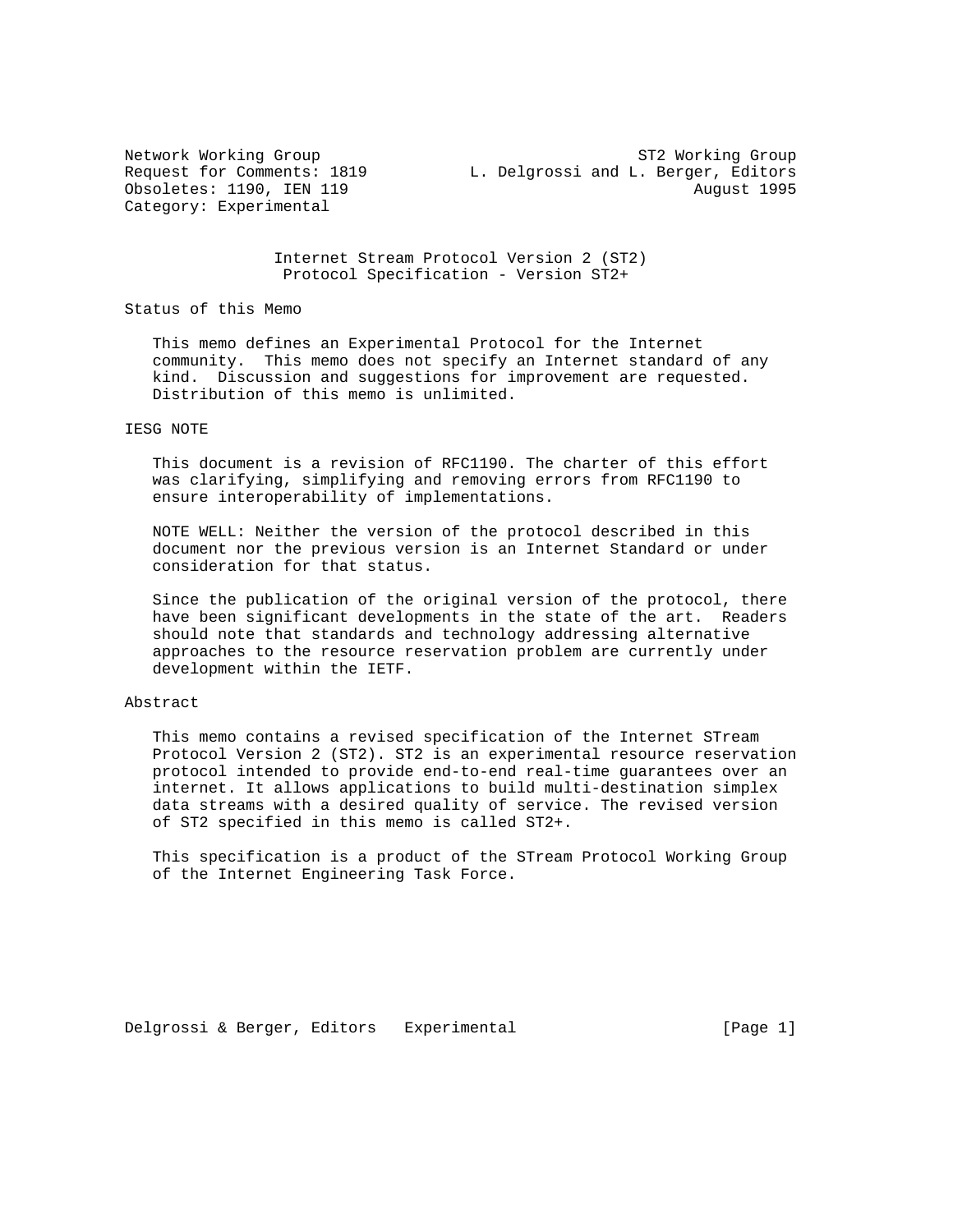| Table of Contents                                                                                                                                                                                                                                                                                                                                                                                                                                                                                                                               |                                                                                                            |
|-------------------------------------------------------------------------------------------------------------------------------------------------------------------------------------------------------------------------------------------------------------------------------------------------------------------------------------------------------------------------------------------------------------------------------------------------------------------------------------------------------------------------------------------------|------------------------------------------------------------------------------------------------------------|
| Introduction<br>$\mathbf{1}$<br>1.1 What is ST2?<br>1.2 ST2 and IP<br>1.3 Protocol History<br>1.3.1 RFC1190 ST and ST2+ Major Differences<br>1.4 Supporting Modules for ST2<br>1.4.1 Data Transfer Protocol<br>1.4.2 Setup Protocol<br>1.4.3 Flow Specification<br>1.4.4 Routing Function<br>1.4.5 Local Resource Manager<br>1.5 ST2 Basic Concepts<br>1.5.1 Streams<br>1.5.2 Data Transmission<br>1.5.3 Flow Specification<br>1.6 Outline of This Document                                                                                     | 6<br>6<br>8<br>$\,8\,$<br>9<br>10<br>11<br>11<br>11<br>12 <sup>°</sup><br>12<br>15<br>16<br>16<br>17<br>19 |
| 2<br>ST2 User Service Description<br>2.1 Stream Operations and Primitive Functions<br>2.2 State Diagrams<br>2.3 State Transition Tables                                                                                                                                                                                                                                                                                                                                                                                                         | 19<br>19<br>21<br>25                                                                                       |
| 3<br>The ST2 Data Transfer Protocol<br>3.1 Data Transfer with ST<br>3.2 ST Protocol Functions<br>3.2.1 Stream Identification<br>3.2.2 Packet Discarding based on Data Priority                                                                                                                                                                                                                                                                                                                                                                  | 26<br>26<br>27<br>27<br>27                                                                                 |
| SCMP Functional Description<br>4<br>Types of Streams<br>4.1<br>4.1.1 Stream Building<br>4.1.2 Knowledge of Receivers<br>4.2 Control PDUs<br>4.3 SCMP Reliability<br>4.4 Stream Options<br>4.4.1 No Recovery<br>4.4.2 Join Authorization Level<br>4.4.3 Record Route<br>4.4.4 User Data<br>4.5 Stream Setup<br>Information from the Application<br>4.5.1<br>4.5.2<br>Initial Setup at the Origin<br>4.5.2.1 Invoking the Routing Function<br>4.5.2.2<br>Reserving Resources<br>Sending CONNECT Messages<br>4.5.3<br>4.5.3.1<br>Empty Target List | 28<br>29<br>30<br>30<br>31<br>32<br>33<br>33<br>34<br>34<br>35<br>35<br>35<br>35<br>36<br>36<br>37<br>37   |

Delgrossi & Berger, Editors Experimental (Page 2)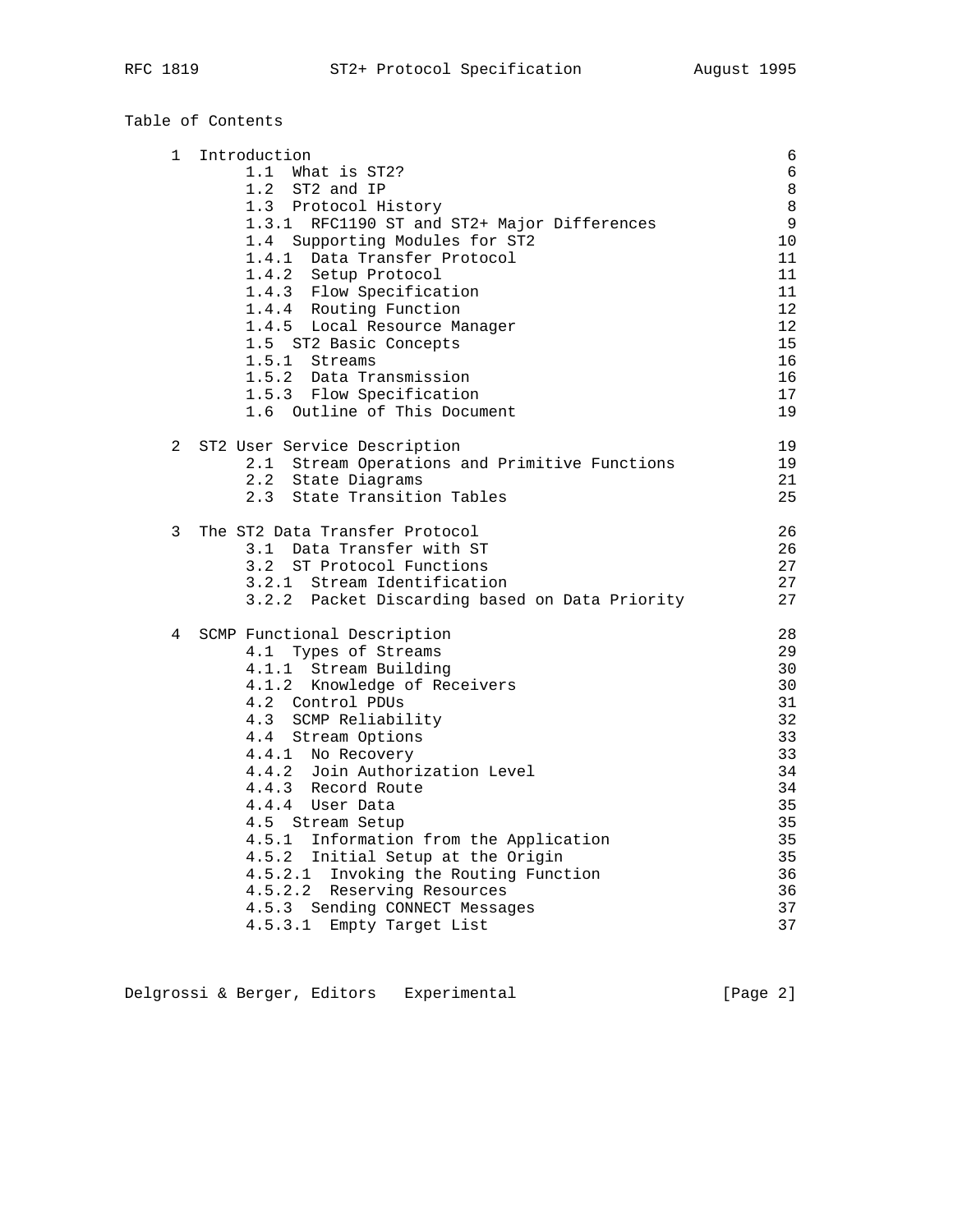| CONNECT Processing by an Intermediate ST agent<br>4.5.4    | 37 |
|------------------------------------------------------------|----|
| 4.5.5<br>CONNECT Processing at the Targets                 | 38 |
| 4.5.6<br>ACCEPT Processing by an Intermediate ST agent     | 38 |
| 4.5.7 ACCEPT Processing by the Origin                      | 39 |
| 4.5.8<br>REFUSE Processing by the Intermediate ST agent    | 39 |
| 4.5.9 REFUSE Processing by the Origin                      | 39 |
| 4.5.10 Other Functions during Stream Setup                 | 40 |
| 4.6<br>Modifying an Existing Stream                        | 40 |
| 4.6.1<br>The Origin Adding New Targets                     | 41 |
| 4.6.2 The Origin Removing a Target                         | 41 |
| 4.6.3 A Target Joining a Stream                            | 42 |
| 4.6.3.1<br>Intermediate Agent (Router) as Origin           | 43 |
| 4.6.4 A Target Deleting Itself                             | 43 |
| 4.6.5 Changing a Stream's FlowSpec                         | 44 |
| 4.7 Stream Tear Down                                       | 45 |
|                                                            |    |
| 5<br>Exceptional Cases                                     | 45 |
| 5.1 Long ST Messages                                       | 45 |
| 5.1.1<br>Handling of Long Data Packets                     | 45 |
| 5.1.2 Handling of Long Control Packets                     | 46 |
| 5.2 Timeout Failures                                       | 47 |
| 5.2.1 Failure due to ACCEPT Acknowledgment Timeout         | 47 |
| 5.2.2 Failure due to CHANGE Acknowledgment Timeout         | 47 |
| 5.2.3 Failure due to CHANGE Response Timeout               | 48 |
| 5.2.4 Failure due to CONNECT Acknowledgment Timeout        | 48 |
| 5.2.5<br>Failure due to CONNECT Response Timeout           | 48 |
| 5.2.6 Failure due to DISCONNECT Acknowledgment Timeout     | 48 |
| 5.2.7 Failure due to JOIN Acknowledgment Timeout           | 48 |
| 5.2.8<br>Failure due to JOIN Response Timeout              | 49 |
| 5.2.9<br>Failure due to JOIN-REJECT Acknowledgment Timeout | 49 |
| 5.2.10 Failure due to NOTIFY Acknowledgment Timeout        | 49 |
| 5.2.11 Failure due to REFUSE Acknowledgment Timeout        | 49 |
| 5.2.12 Failure due to STATUS Response Timeout              | 49 |
| 5.3<br>Setup Failures due to Routing Failures              | 50 |
| 5.3.1<br>Path Convergence                                  | 50 |
| 5.3.2<br>Other Cases                                       | 51 |
| Problems due to Routing Inconsistency<br>5.4               | 52 |
| 5.5<br>Problems in Reserving Resources                     | 53 |
| 5.5.1 Mismatched FlowSpecs                                 | 53 |
| 5.5.2 Unknown FlowSpec Version                             | 53 |
| 5.5.3 LRM Unable to Process FlowSpec                       | 53 |
| 5.5.4 Insufficient Resources                               | 53 |
| 5.6<br>Problems Caused by CHANGE Messages                  | 54 |
| Unknown Targets in DISCONNECT and CHANGE<br>5.7            | 55 |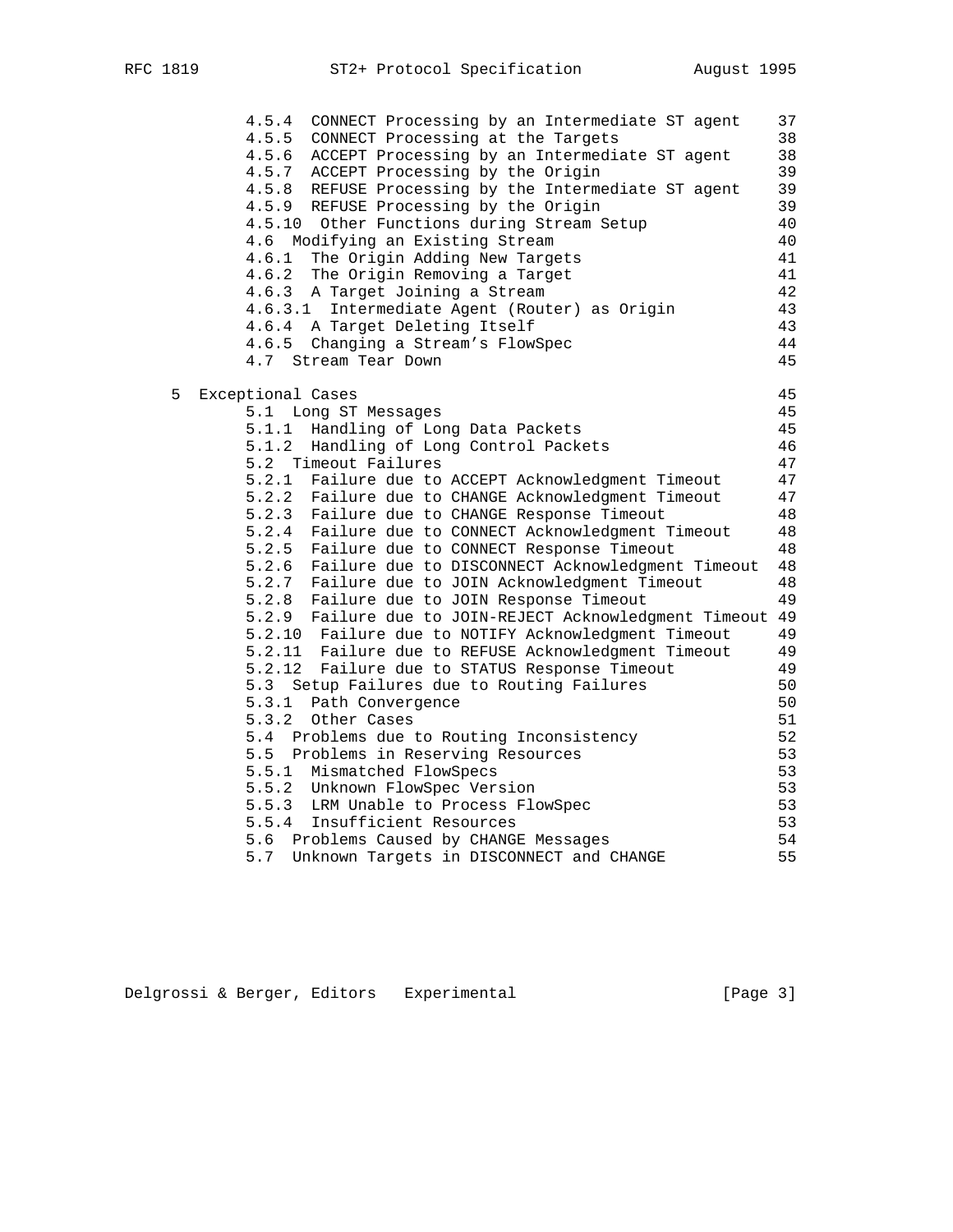| 6  | Failure Detection and Recovery              | 55 |
|----|---------------------------------------------|----|
|    | 6.1 Failure Detection                       | 55 |
|    | 6.1.1 Network Failures                      | 56 |
|    | 6.1.2 Detecting ST Agents Failures          | 56 |
|    | 6.2 Failure Recovery                        | 58 |
|    | 6.2.1 Problems in Stream Recovery           | 60 |
|    | 6.3 Stream Preemption                       | 62 |
| 7  | A Group of Streams                          | 63 |
|    | 7.1 Basic Group Relationships               | 63 |
|    | 7.1.1 Bandwidth Sharing                     | 63 |
|    | 7.1.2 Fate Sharing                          | 64 |
|    | 7.1.3 Route Sharing                         | 65 |
|    | 7.1.4 Subnet Resources Sharing              | 65 |
|    | 7.2 Relationships Orthogonality             | 65 |
| 8  | Ancillary Functions                         | 66 |
|    | 8.1 Stream ID Generation                    | 66 |
|    | 8.2 Group Name Generator                    | 66 |
|    | 8.3 Checksum Computation                    | 67 |
|    | 8.4<br>Neighbor ST Agent Identification and |    |
|    | Information Collection                      | 67 |
|    | 8.5<br>Round Trip Time Estimation           | 68 |
|    | 8.6 Network MTU Discovery                   | 68 |
|    | 8.7 IP Encapsulation of ST                  | 69 |
|    | 8.8<br>IP Multicasting                      | 70 |
| 9  | The ST2+ Flow Specification                 | 71 |
|    | 9.1 FlowSpec Version #0 - (Null FlowSpec)   | 72 |
|    | 9.2 FlowSpec Version #7 - ST2+ FlowSpec     | 72 |
|    | 9.2.1 QoS Classes                           | 73 |
|    | 9.2.2 Precedence                            | 74 |
|    | 9.2.3 Maximum Data Size                     | 74 |
|    | 9.2.4 Message Rate                          | 74 |
|    | 9.2.5 Delay and Delay Jitter                | 74 |
|    | 9.2.6 ST2+ FlowSpec Format                  | 75 |
| 10 | ST2 Protocol Data Units Specification       | 77 |
|    | 10.1 Data PDU                               | 77 |
|    | 10.1.1 ST Data Packets                      | 78 |
|    | 10.2 Control PDUs                           | 78 |
|    | 10.3<br>Common SCMP Elements                | 80 |
|    | 10.3.1<br>FlowSpec                          | 80 |
|    | 10.3.2<br>Group                             | 81 |
|    | MulticastAddress<br>10.3.3                  | 82 |
|    | 10.3.4<br>Origin                            | 82 |
|    | 10.3.5<br>RecordRoute                       | 83 |
|    | 10.3.6<br>Target and TargetList             | 84 |

Delgrossi & Berger, Editors Experimental (Page 4)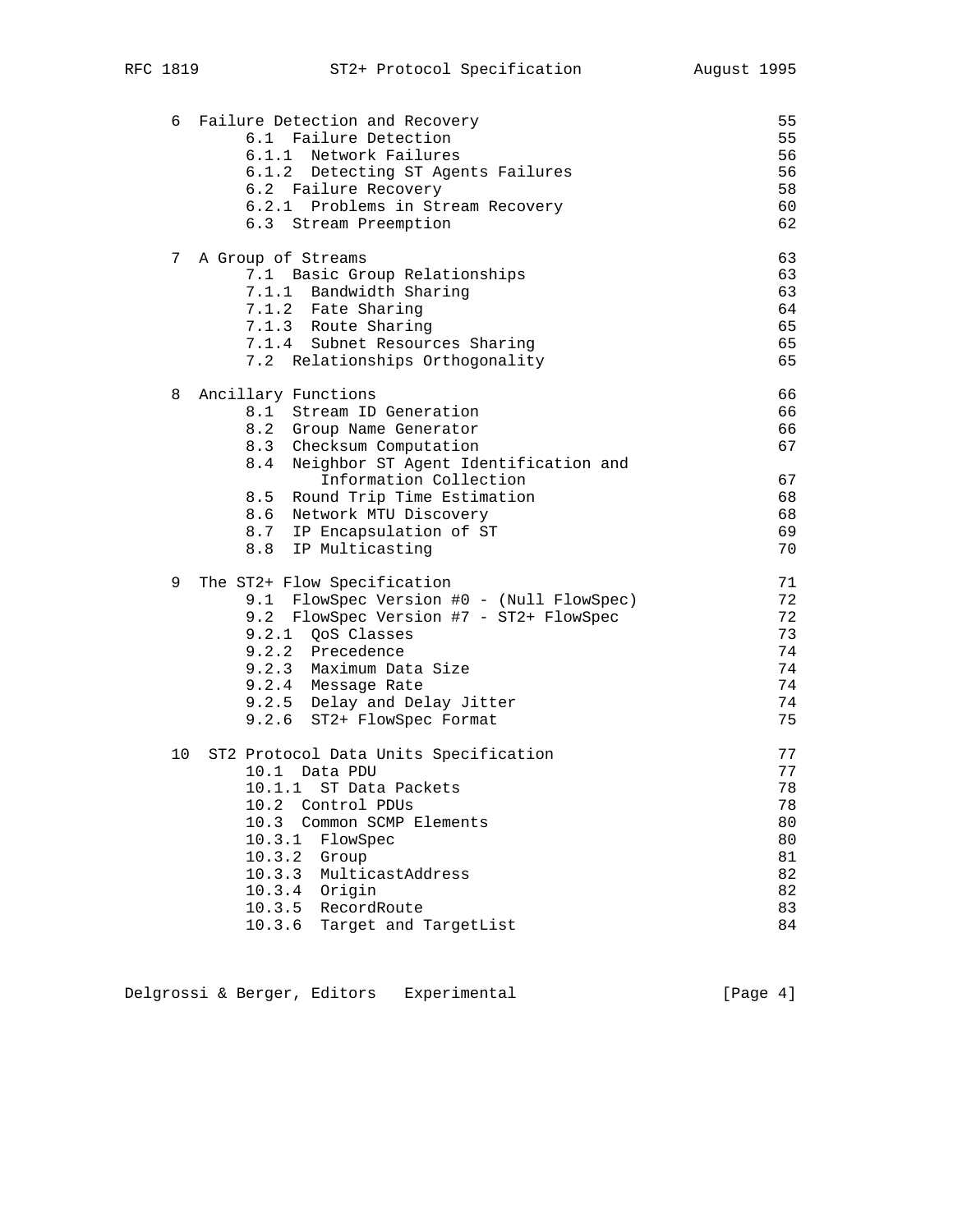|                 | 10.3.7 UserData                               | 85  |  |  |  |
|-----------------|-----------------------------------------------|-----|--|--|--|
|                 | 10.3.8 Handling of Undefined Parameters       | 86  |  |  |  |
|                 | 10.4 ST Control Message PDUs                  | 86  |  |  |  |
|                 | 10.4.1<br>ACCEPT                              | 86  |  |  |  |
|                 | 10.4.2<br>ACK                                 | 88  |  |  |  |
|                 | $10.4.3$ CHANGE                               | 89  |  |  |  |
|                 | 10.4.4 CONNECT                                | 89  |  |  |  |
|                 | 10.4.5 DISCONNECT                             | 92  |  |  |  |
|                 | 10.4.6 ERROR                                  | 93  |  |  |  |
|                 | 10.4.7 HELLO                                  | 94  |  |  |  |
|                 | 10.4.8 JOIN                                   | 95  |  |  |  |
|                 | 10.4.9 JOIN-REJECT                            | 96  |  |  |  |
|                 | 10.4.10 NOTIFY                                | 97  |  |  |  |
|                 | 10.4.11 REFUSE                                | 98  |  |  |  |
|                 | 10.4.12 STATUS                                | 100 |  |  |  |
|                 | 10.4.13 STATUS-RESPONSE                       | 100 |  |  |  |
|                 | 10.5<br>Suggested Protocol Constants          | 101 |  |  |  |
|                 | 10.5.1 SCMP Messages                          | 102 |  |  |  |
|                 | 10.5.2 SCMP Parameters                        | 102 |  |  |  |
|                 | 10.5.3 ReasonCode                             | 102 |  |  |  |
|                 | 10.5.4 Timeouts and Other Constants           | 104 |  |  |  |
|                 | 10.6 Data Notations                           | 105 |  |  |  |
| 11              | References                                    | 106 |  |  |  |
| 12 <sup>°</sup> | Security Considerations                       | 108 |  |  |  |
| 13              | Acknowledgments and Authors' Addresses<br>108 |     |  |  |  |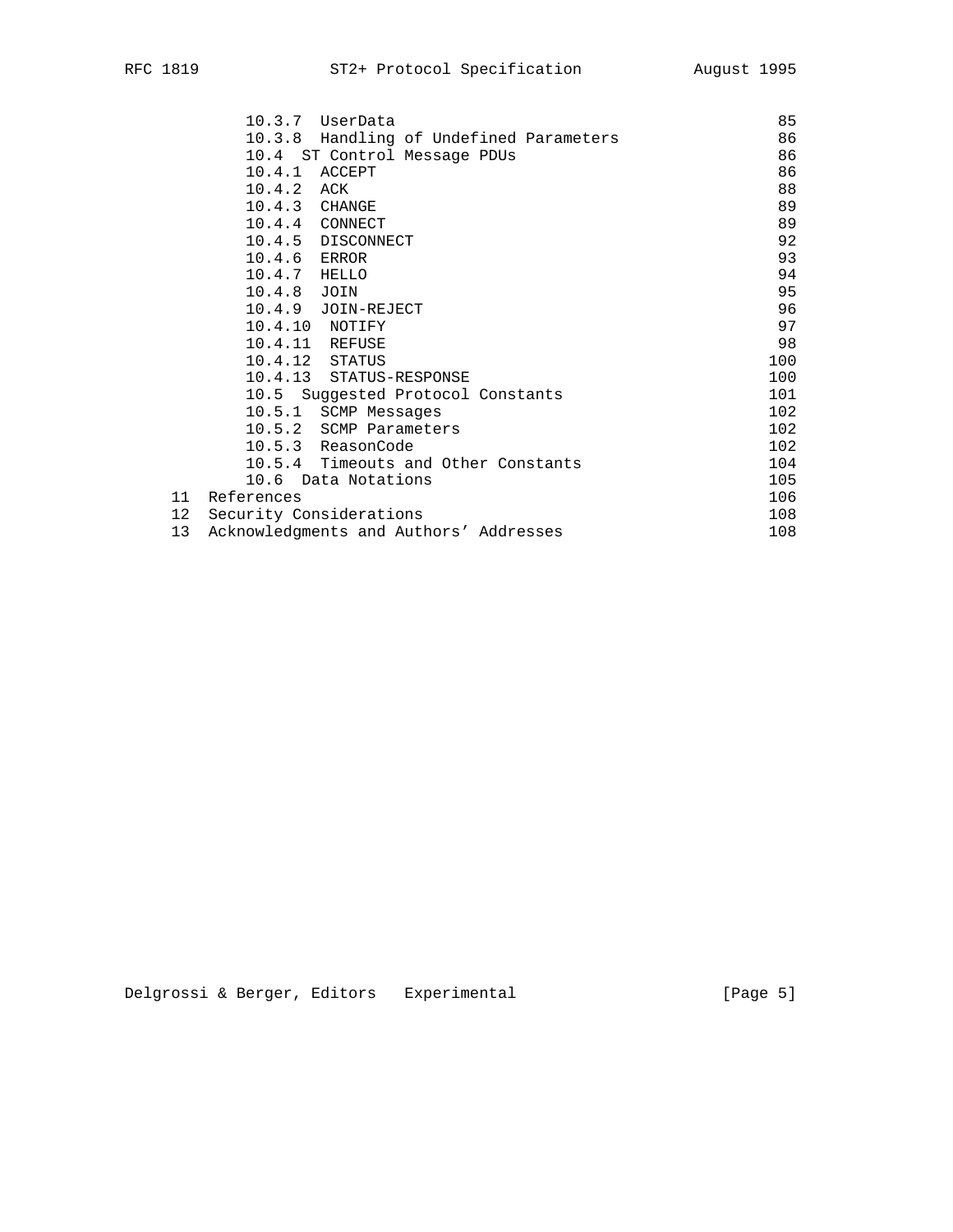# 1. Introduction

# 1.1 What is ST2?

 The Internet Stream Protocol, Version 2 (ST2) is an experimental connection-oriented internetworking protocol that operates at the same layer as connectionless IP. It has been developed to support the efficient delivery of data streams to single or multiple destinations in applications that require guaranteed quality of service. ST2 is part of the IP protocol family and serves as an adjunct to, not a replacement for, IP. The main application areas of the protocol are the real-time transport of multimedia data, e.g., digital audio and video packet streams, and distributed simulation/gaming, across internets.

 ST2 can be used to reserve bandwidth for real-time streams across network routes. This reservation, together with appropriate network access and packet scheduling mechanisms in all nodes running the protocol, guarantees a well-defined Quality of Service (QoS) to ST2 applications. It ensures that real-time packets are delivered within their deadlines, that is, at the time where they need to be presented. This facilitates a smooth delivery of data that is essential for time- critical applications, but can typically not be provided by best- effort IP communication.



Figure 1: ST2 Data and Control Path

 Just like IP, ST2 actually consists of two protocols: ST for the data transport and SCMP, the Stream Control Message Protocol, for all control functions. ST is simple and contains only a single PDU format that is designed for fast and efficient data forwarding in order to

Delgrossi & Berger, Editors Experimental (Page 6)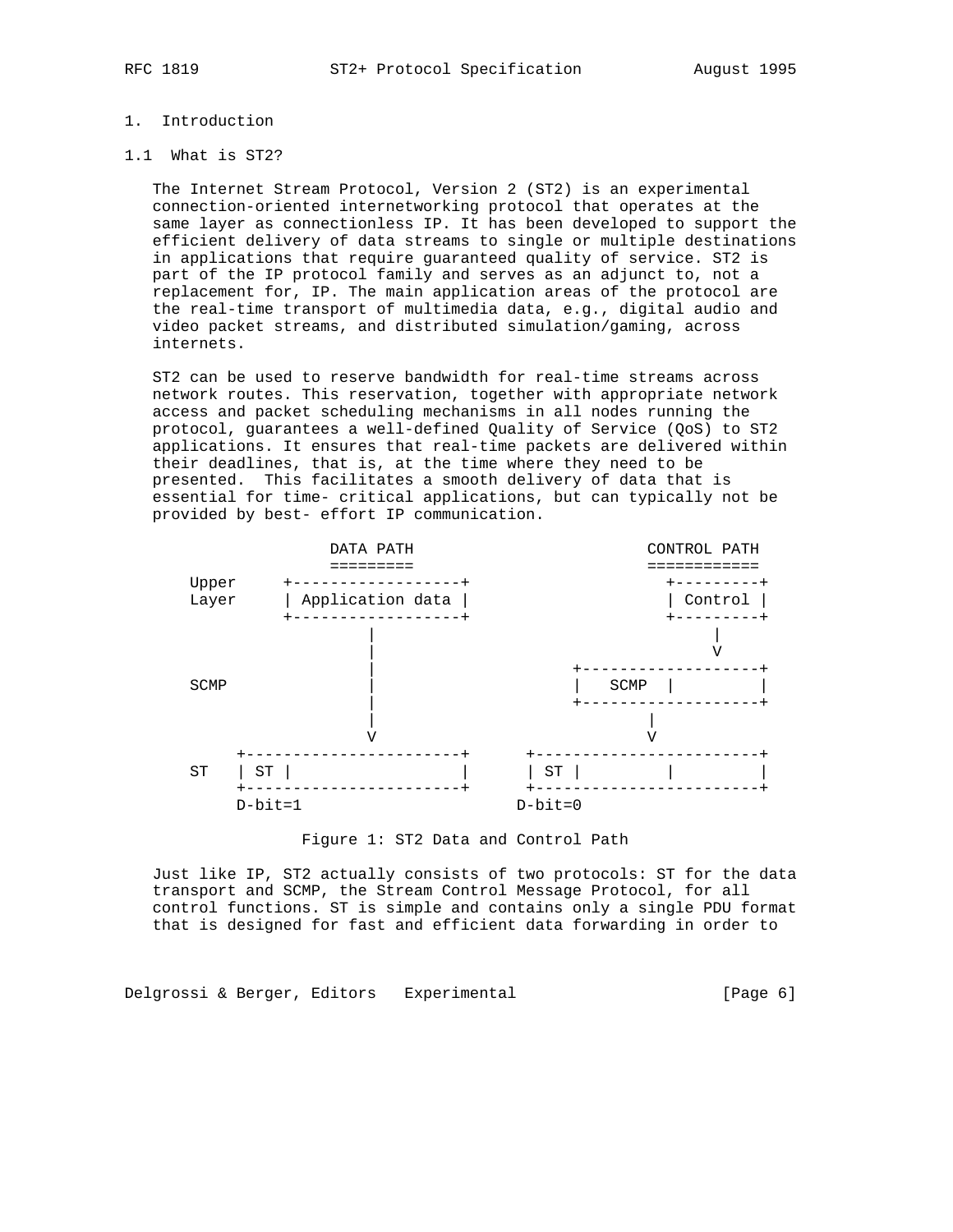achieve low communication delays. SCMP, however, is more complex than IP's ICMP. As with ICMP and IP, SCMP packets are transferred within ST packets as shown in Figure 1.





Delgrossi & Berger, Editors Experimental (Page 7)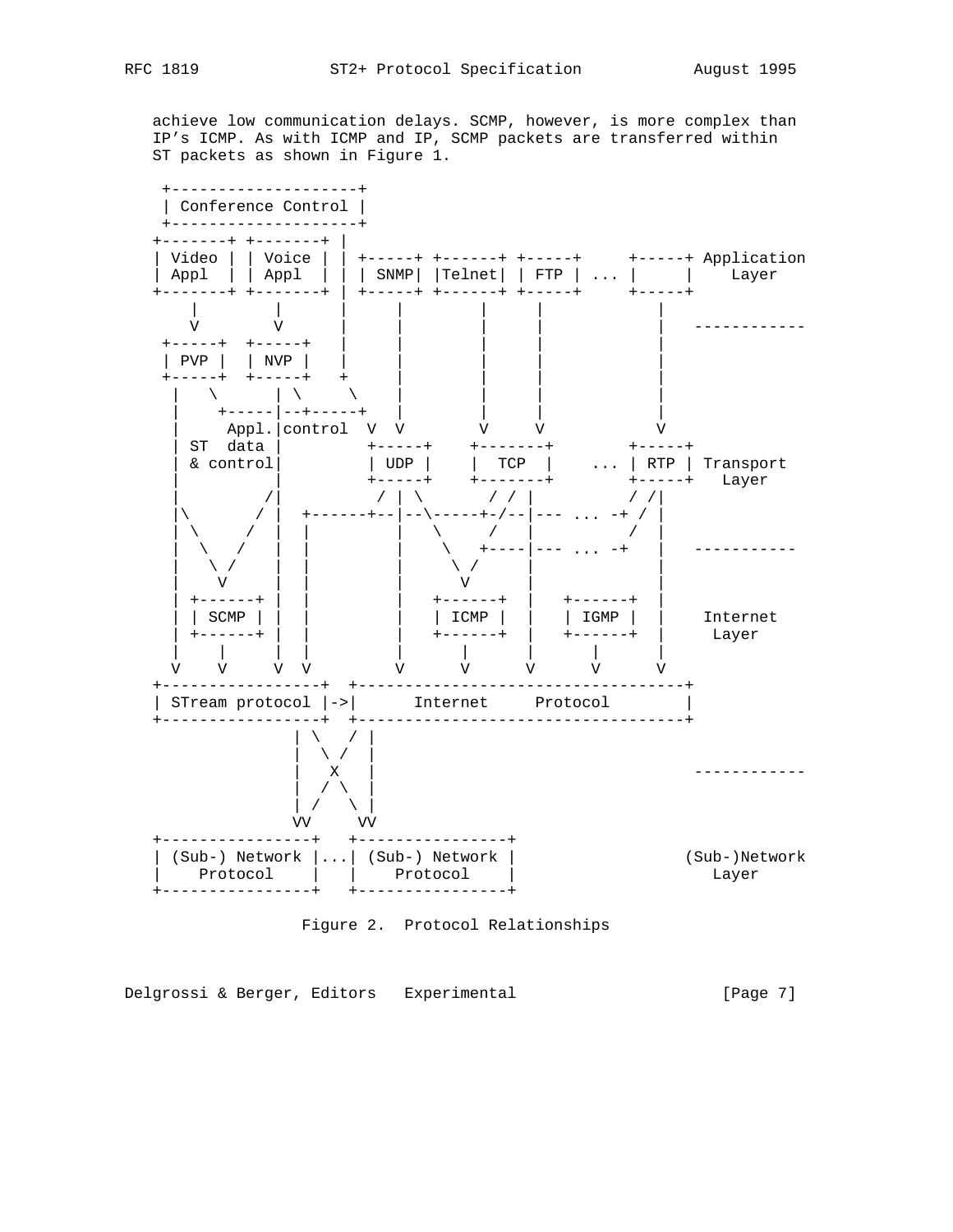# 1.2 ST2 and IP

 ST2 is designed to coexist with IP on each node. A typical distributed multimedia application would use both protocols: IP for the transfer of traditional data and control information, and ST2 for the transfer of real-time data. Whereas IP typically will be accessed from TCP or UDP, ST2 will be accessed via new end-to-end real-time protocols. The position of ST2 with respect to the other protocols of the Internet family is represented in Figure 2.

 Both ST2 and IP apply the same addressing schemes to identify different hosts. ST2 and IP packets differ in the first four bits, which contain the internetwork protocol version number: number 5 is reserved for ST2 (IP itself has version number 4). As a network layer protocol, like IP, ST2 operates independently of its underlying subnets. Existing implementations use ARP for address resolution, and use the same Layer 2 SAPs as IP.

 As a special function, ST2 messages can be encapsulated in IP packets. This is represented in Figure 2 as a link between ST2 and IP. This link allows ST2 messages to pass through routers which do not run ST2. Resource management is typically not available for these IP route segments. IP encapsulation is, therefore, suggested only for portions of the network which do not constitute a system bottleneck.

 In Figure 2, the RTP protocol is shown as an example of transport layer on top of ST2. Others include the Packet Video Protocol (PVP) [Cole81], the Network Voice Protocol (NVP) [Cohe81], and others such as the Heidelberg Transport Protocol (HeiTP) [DHHS92].

## 1.3 Protocol History

 The first version of ST was published in the late 1970's and was used throughout the 1980's for experimental transmission of voice, video, and distributed simulation. The experience gained in these applications led to the development of the revised protocol version ST2. The revision extends the original protocol to make it more complete and more applicable to emerging multimedia environments. The specification of this protocol version is contained in Internet RFC 1190 which was published in October 1990 [RFC1190].

 With more and more developments of commercial distributed multimedia applications underway and with a growing dissatisfaction at the transmission quality for audio and video over IP in the MBONE, interest in ST2 has grown over the last years. Companies have products available incorporating the protocol. The BERKOM MMTS project of the German PTT [DeAl92] uses ST2 as its core protocol for

Delgrossi & Berger, Editors Experimental (Page 8)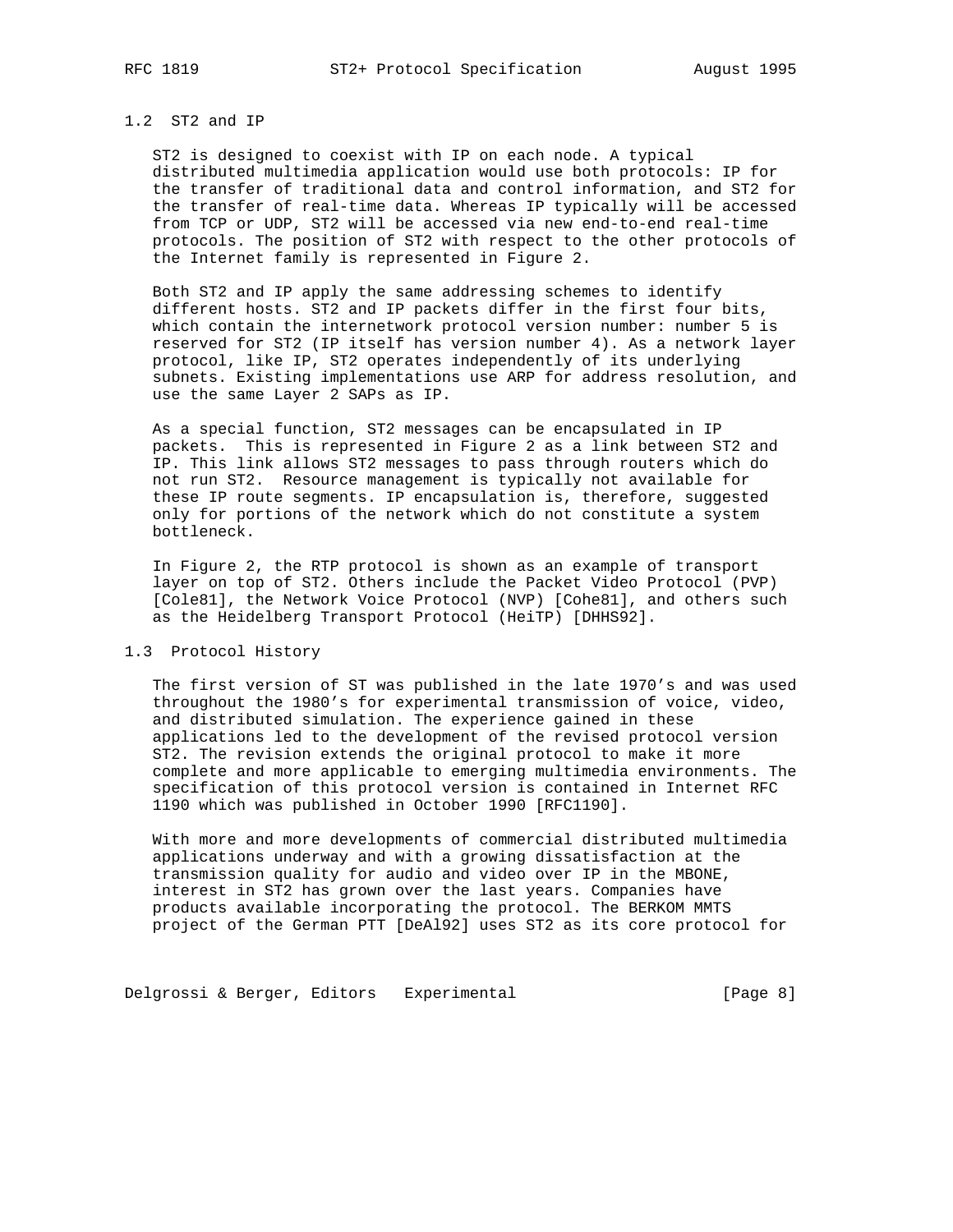the provision of multimedia teleservices such as conferencing and mailing. In addition, implementations of ST2 for Digital Equipment, IBM, NeXT, Macintosh, PC, Silicon Graphics, and Sun platforms are available.

 In 1993, the IETF started a new working group on ST2 as part of ongoing efforts to develop protocols that address resource reservation issues. The group's mission was to clean up the existing protocol specification to ensure better interoperability between the existing and emerging implementations. It was also the goal to produce an updated experimental protocol specification that reflected the experiences gained with the existing ST2 implementations and applications. Which led to the specification of the ST2+ protocol contained in this document.

1.3.1 RFC1190 ST and ST2+ Major Differences

 The protocol changes from RFC1190 were motivated by protocol simplification and clarification, and codification of extensions in existing implementations. This section provides a list of major differences, and is probably of interest only to those who have knowledge of RFC1190. The major differences between the versions are:

- o Elimination of "Hop IDentifiers" or HIDs. HIDs added much complexity to the protocol and was found to be a major impediment to interoperability. HIDs have been replaced by globally unique identifiers called "Stream IDentifiers" or SIDs.
- o Elimination of a number of stream options. A number of options were found to not be used by any implementation, or were thought to add more complexity than value. These options were removed. Removed options include: point-to-point, full-duplex, reverse charge, and source route.
- o Elimination of the concept of "subset" implementations. RFC1190 permitted subset implementations, to allow for easy implementation and experimentation. This led to interoperability problems. Agents implementing the protocol specified in this document, MUST implement the full protocol. A number of the protocol functions are best effort. It is expected that some implementations will make more effort than others in satisfying particular protocol requests.
- o Clarification of the capability of targets to request to join a steam. RFC1190 can be interpreted to support target requests, but most implementors did not understand this and did not add support for this capability. The lack of this capability was found to be a significant limitation in the ability to scale the number of participants in a single ST stream. This clarification is based on

Delgrossi & Berger, Editors Experimental (Page 9)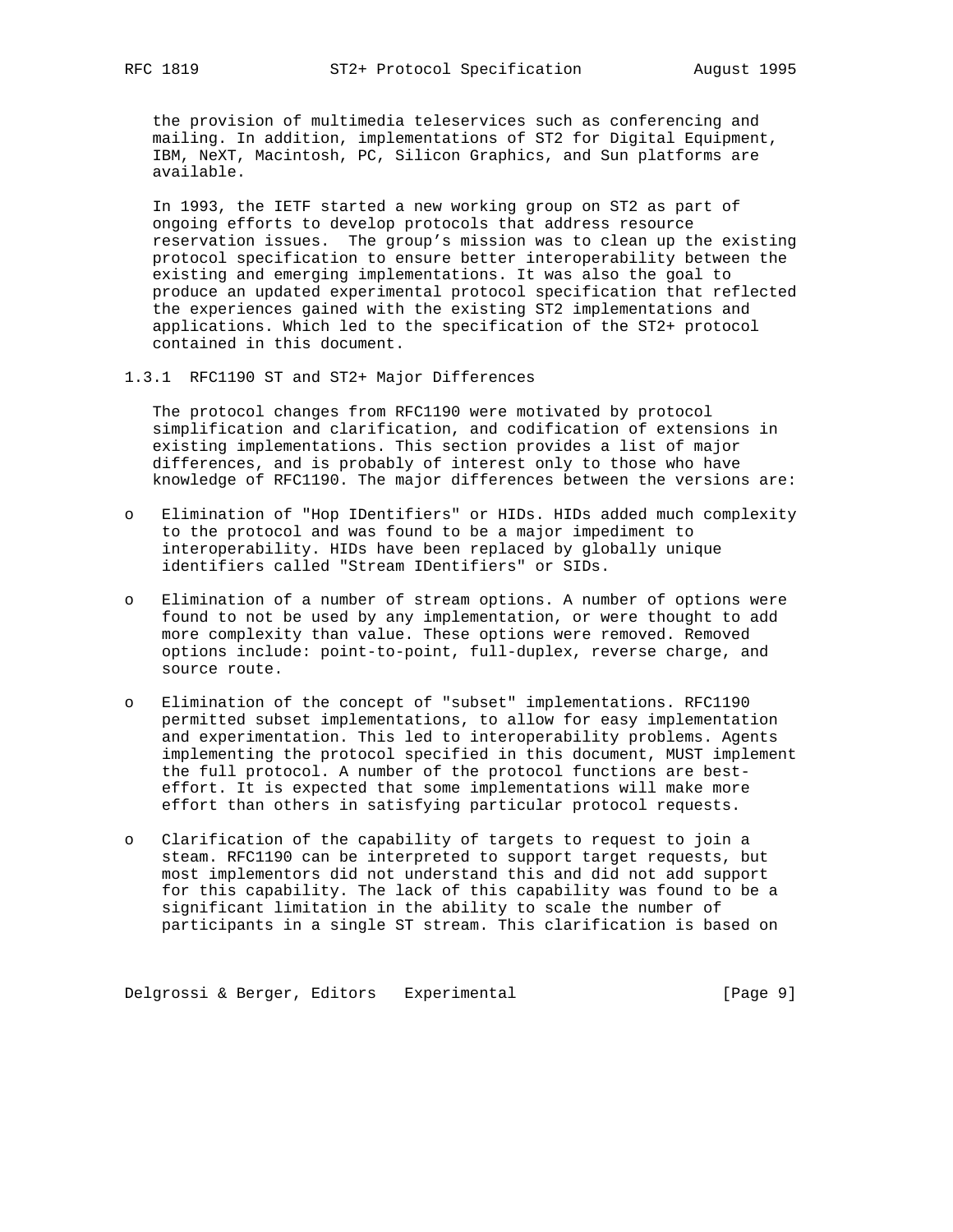work done by IBM Heidelberg.

- o Separation of functions between ST and supporting modules. An effort was made to improve the separation of functions provided by ST and those provided by other modules. This is reflected in reorganization of some text and some PDU formats. ST was also made FlowSpec independent, although it does define a FlowSpec for testing and interoperability purposes.
- o General reorganization and re-write of the specification. This document has been organized with the goal of improved readability and clarity. Some sections have been added, and an effort was made to improve the introduction of concepts.
- 1.4 Supporting Modules for ST2

 ST2 is one piece of a larger mosaic. This section presents the overall communication architecture and clarifies the role of ST2 with respect to its supporting modules.

 ST2 proposes a two-step communication model. In the first step, the real-time channels for the subsequent data transfer are built. This is called stream setup. It includes selecting the routes to the destinations and reserving the correspondent resources. In the second step, the data is transmitted over the previously established streams. This is called data transfer. While stream setup does not have to be completed in real-time, data transfer has stringent real time requirements. The architecture used to describe the ST2 communication model includes:

- o a data transfer protocol for the transmission of real-time data over the established streams,
- o a setup protocol to establish real-time streams based on the flow specification,
- o a flow specification to express user real-time requirements,
- o a routing function to select routes in the Internet,
- o a local resource manager to appropriately handle resources involved in the communication.

 This document defines a data protocol (ST), a setup protocol (SCMP), and a flow specification (ST2+ FlowSpec). It does not define a routing function and a local resource manager. However, ST2 assumes their existence.

Delgrossi & Berger, Editors Experimental [Page 10]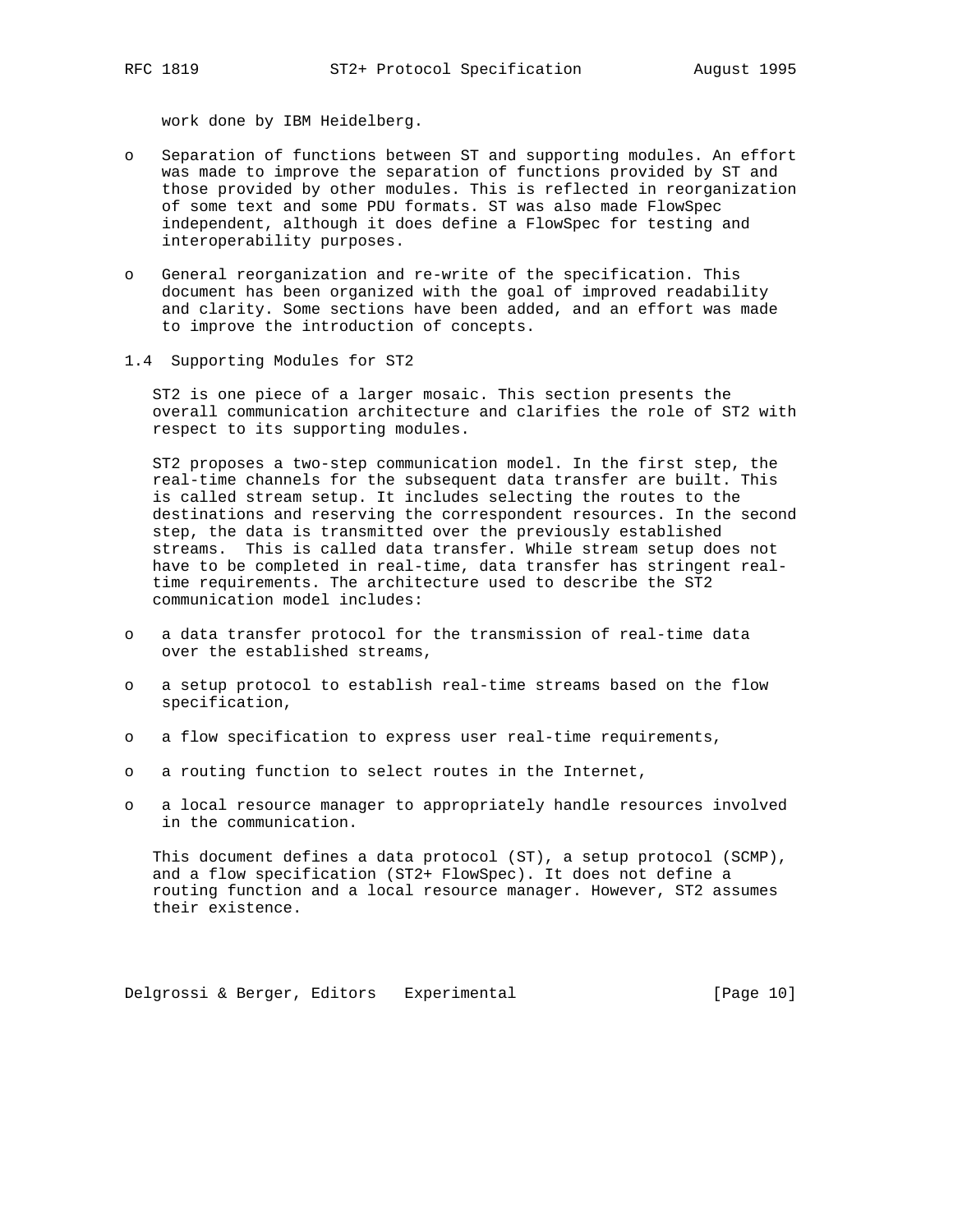Alternative architectures are possible, see [RFC1633] for an example alternative architecture that could be used when implementing ST2.

# 1.4.1 Data Transfer Protocol

 The data transfer protocol defines the format of the data packets belonging to the stream. Data packets are delivered to the targets along the stream paths previously established by the setup protocol. Data packets are delivered with the quality of service associated with the stream.

 Data packets contain a globally unique stream identifier that indicates which stream they belong to. The stream identifier is also known by the setup protocol, which uses it during stream establishment. The data transfer protocol for ST2, known simply as ST, is completely defined by this document.

## 1.4.2 Setup Protocol

 The setup protocol is responsible for establishing, maintaining, and releasing real-time streams. It relies on the routing function to select the paths from the source to the destinations. At each host/router on these paths, it presents the flow specification associated with the stream to the local resource manager. This causes the resource managers to reserve appropriate resources for the stream. The setup protocol for ST2 is called Stream Control Message Protocol, or SCMP, and is completely defined by this document.

## 1.4.3 Flow Specification

 The flow specification is a data structure including the ST2 applications' QoS requirements. At each host/router, it is used by the local resource manager to appropriately handle resources so that such requirements are met. Distributing the flow specification to all resource managers along the communication paths is the task of the setup protocol. However, the contents of the flow specification are transparent to the setup protocol, which simply carries the flow specification. Any operations on the flow specification, including updating internal fields and comparing flow specifications are performed by the resource managers.

 This document defines a specific flow specification format that allows for interoperability among ST2 implementations. This flow specification is intended to support a flow with a single transmission rate for all destinations in the stream. Implementations may support more than one flow specification format and the means are provided to add new formats as they are defined in the future. However, the flow specification format has to be consistent

Delgrossi & Berger, Editors Experimental (Page 11)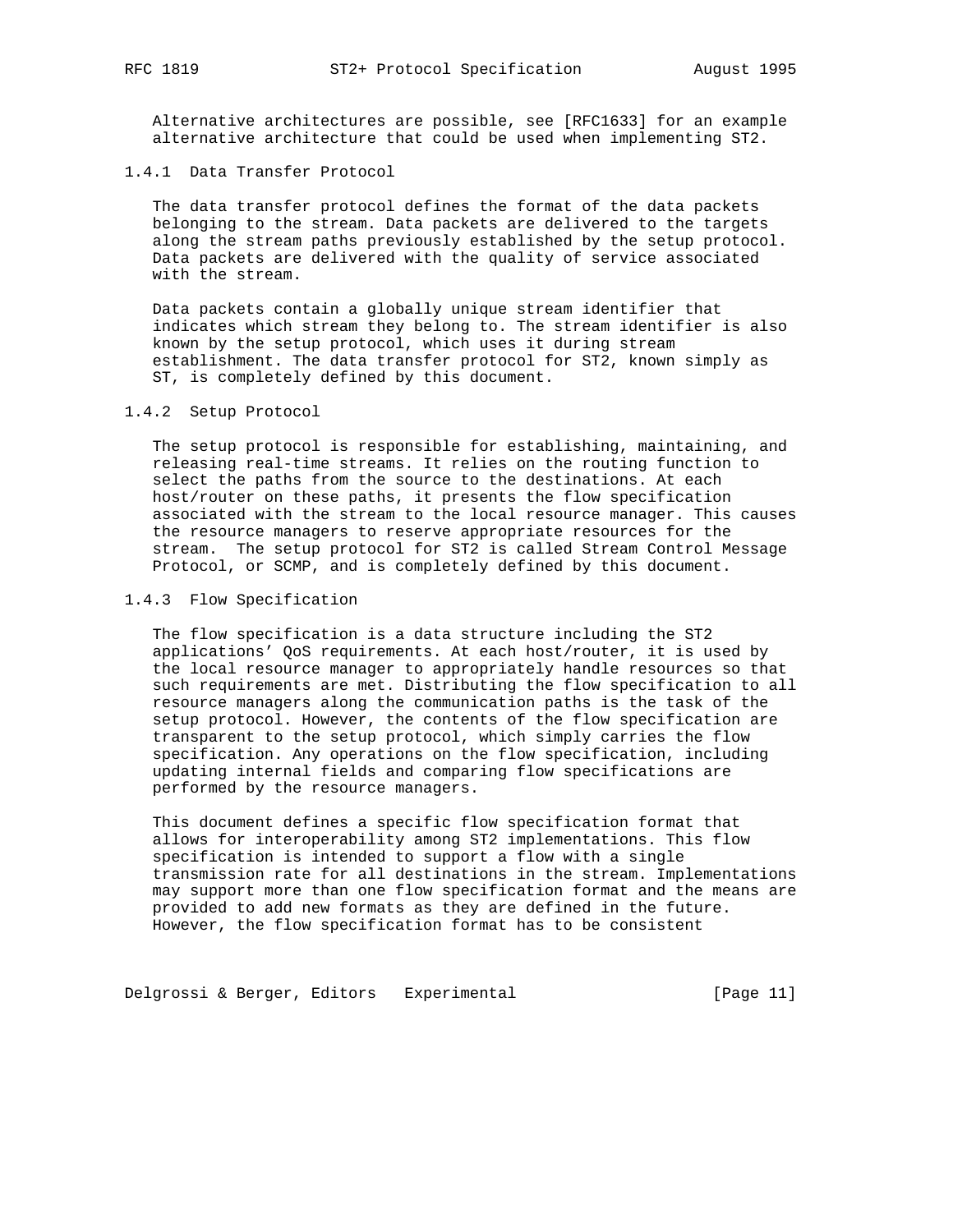throughout the stream, i.e., it is not possible to use different flow specification formats for different parts of the same stream.

# 1.4.4 Routing Function

 The routing function is an external unicast route generation capability. It provides the setup protocol with the path to reach each of the desired destinations. The routing function is called on a hop-by-hop basis and provides next-hop information. Once a route is selected by the routing function, it persists for the whole stream lifetime. The routing function may try to optimize based on the number of targets, the requested resources, or use of local network multicast or bandwidth capabilities. Alternatively, the routing function may even be based on simple connectivity information.

 The setup protocol is not necessarily aware of the criteria used by the routing function to select routes. It works with any routing function algorithm. The algorithm adopted is a local matter at each host/router and different hosts/routers may use different algorithms. The interface between setup protocol and routing function is also a local matter and therefore it is not specified by this document.

 This version of ST does not support source routing. It does support route recording. It does include provisions that allow identification of ST capable neighbors. Identification of remote ST hosts/routers is not specifically addressed.

1.4.5 Local Resource Manager

 At each host/router traversed by a stream, the Local Resource Manager (LRM) is responsible for handling local resources. The LRM knows which resources are on the system and what capacity they can provide. Resources include:

- o CPUs on end systems and routers to execute the application and protocol software,
- o main memory space for this software (as in all real-time systems, code should be pinned in main memory, as swapping it out would have detrimental effects on system performance),
- o buffer space to store the data, e.g., communication packets, passing through the nodes,
- o network adapters, and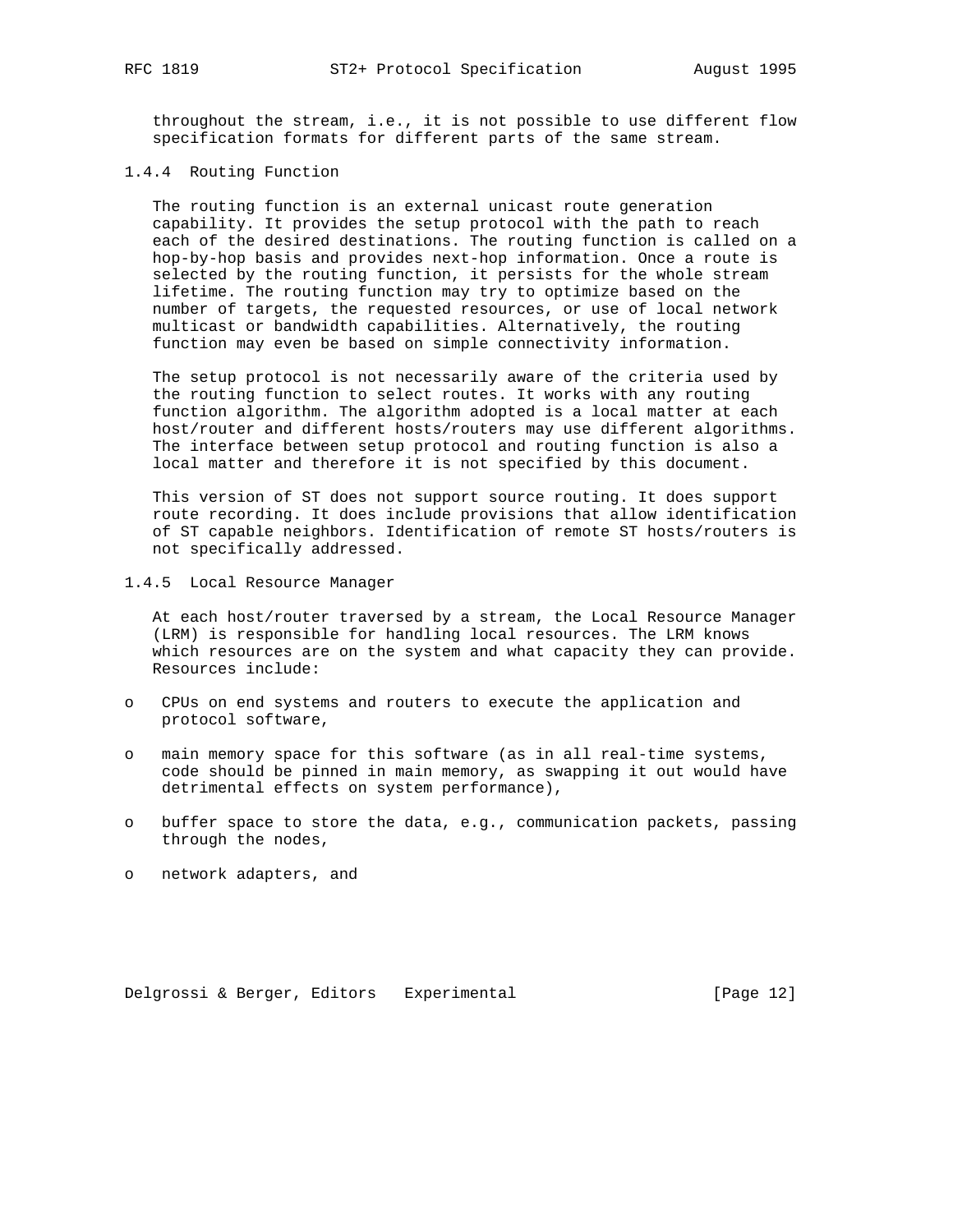- 
- o transmission networks between the nodes. Networks may be as simple as point-to-point links or as complex as switched networks such as Frame Relay and ATM networks.

 During stream setup and modification, the LRM is presented by the setup protocol with the flow specification associated to the stream. For each resource it handles, the LRM is expected to perform the following functions:

- o Stream Admission Control: it checks whether, given the flow specification, there are sufficient resources left to handle the new data stream. If the available resources are insufficient, the new data stream must be rejected.
- o QoS Computation: it calculates the best possible performance the resource can provide for the new data stream under the current traffic conditions, e.g., throughput and delay values are computed.
- o Resource Reservation: it reserves the resource capacities required to meet the desired QoS.

During data transfer, the LRM is responsible for:

o QoS Enforcement: it enforces the QoS requirements by appropriate scheduling of resource access. For example, data packets from an application with a short guaranteed delay must be served prior to data from an application with a less strict delay bound.

The LRM may also provide the following additional functions:

- o Data Regulation: to smooth a stream's data traffic, e.g., as with the leaky bucket algorithm.
- o Policing: to prevent applications exceed their negotiated QoS, e.g., to send data at a higher rate than indicated in the flow specification.
- o Stream Preemption: to free up resources for other streams with higher priority or importance.

 The strategies adopted by the LRMs to handle resources are resource dependent and may vary at every host/router. However, it is necessary that all LRMs have the same understanding of the flow specification. The interface between setup protocol and LRM is a local matter at every host and therefore it is not specified by this document. An example of LRM is the Heidelberg Resource Administration Technique (HeiRAT) [VoHN93].

Delgrossi & Berger, Editors Experimental [Page 13]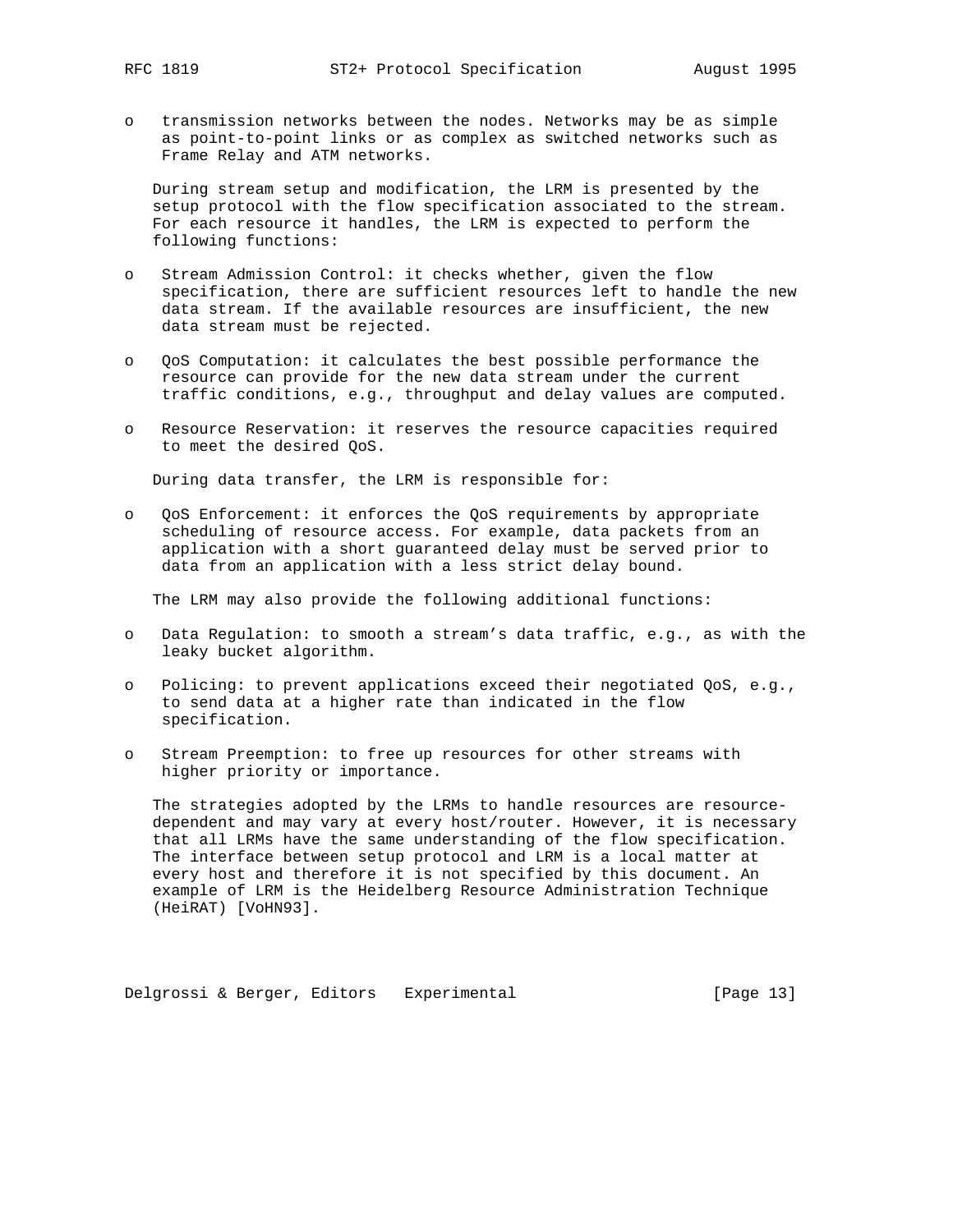It is also assumed that the LRM provides functions to compare flow specifications, i.e., to decide whether a flow specification requires a greater, equal, or smaller amount of resource capacities to be reserved.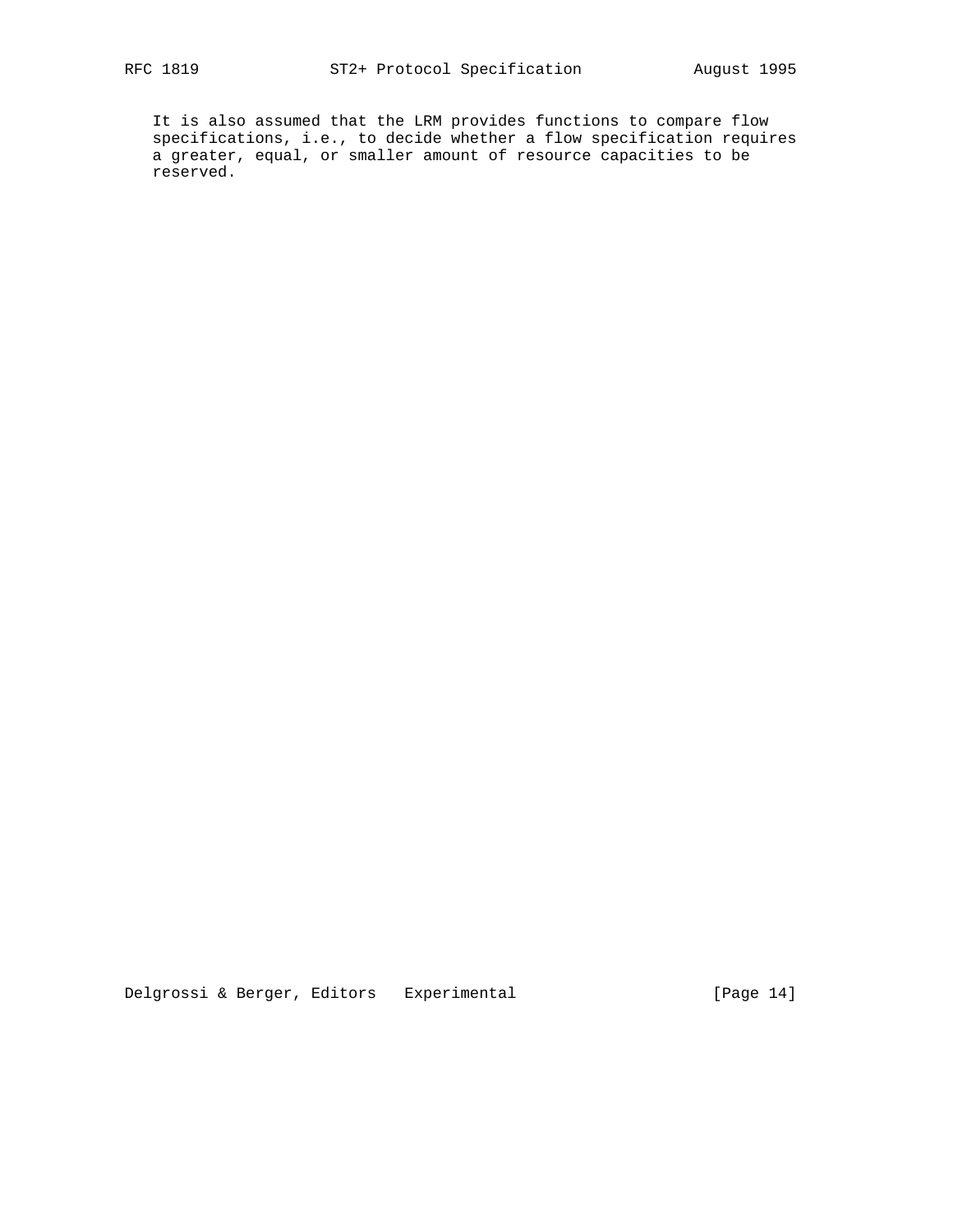# 1.5 ST2 Basic Concepts

 The following sections present at an introductory level some of the fundamental ST2 concepts including streams, data transfer, and flow specification.



Figure 3: The Stream Concept

Delgrossi & Berger, Editors Experimental (Page 15)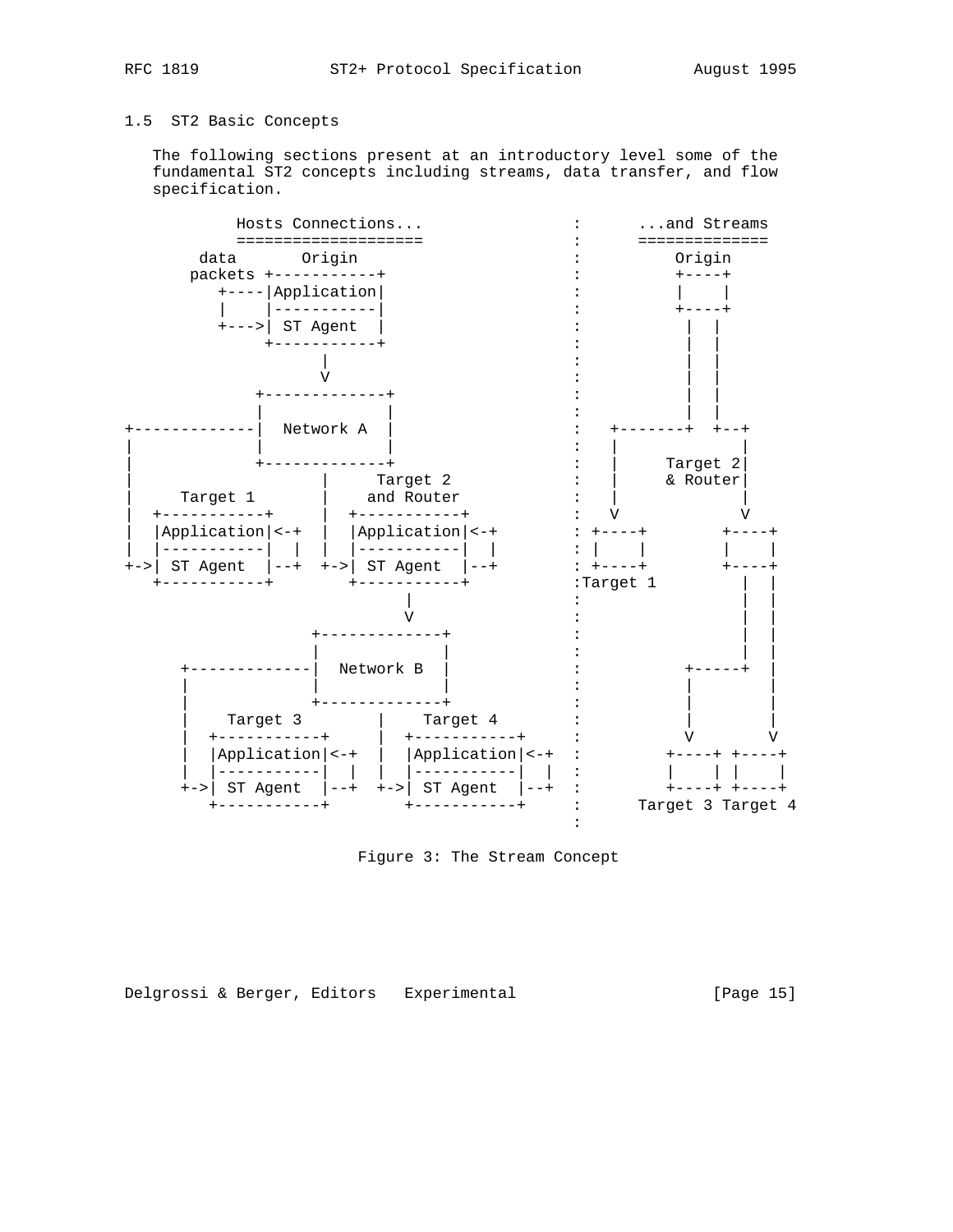# 1.5.1 Streams

 Streams form the core concepts of ST2. They are established between a sending origin and one or more receiving targets in the form of a routing tree. Streams are uni-directional from the origin to the targets. Nodes in the tree represent so-called ST agents, entities executing the ST2 protocol; links in the tree are called hops. Any node in the middle of the tree is called an intermediate agent, or router. An agent may have any combination of origin, target, or intermediate capabilities.

 Figure 3 illustrates a stream from an origin to four targets, where the ST agent on Target 2 also functions as an intermediate agent. Let us use this Target 2/Router node to explain some basic ST2 terminology: the direction of the stream from this node to Target 3 and 4 is called downstream, the direction towards the Origin node upstream. ST agents that are one hop away from a given node are called previous-hops in the upstream, and next-hops in the downstream direction.

 Streams are maintained using SCMP messages. Typical SCMP messages are CONNECT and ACCEPT to build a stream, DISCONNECT and REFUSE to close a stream, CHANGE to modify the quality of service associated with a stream, and JOIN to request to be added to a stream.

 Each ST agent maintains state information describing the streams flowing through it. It can actively gather and distribute such information. It can recognize failed neighbor ST agents through the use of periodic HELLO message exchanges. It can ask other ST agents about a particular stream via a STATUS message. These ST agents then send back a STATUS-RESPONSE message. NOTIFY messages can be used to inform other ST agents of significant events.

 ST2 offers a wealth of functionalities for stream management. Streams can be grouped together to minimize allocated resources or to process them in the same way in case of failures. During audio conferences, for example, only a limited set of participants may talk at once. Using the group mechanism, resources for only a portion of the audio streams of the group need to be reserved. Using the same concept, an entire group of related audio and video streams can be dropped if one of them is preempted.

# 1.5.2 Data Transmission

 Data transfer in ST2 is simplex in the downstream direction. Data transport through streams is very simple. ST2 puts only a small header in front of the user data. The header contains a protocol identification that distinguishes ST2 from IP packets, an ST2 version

Delgrossi & Berger, Editors Experimental (Page 16)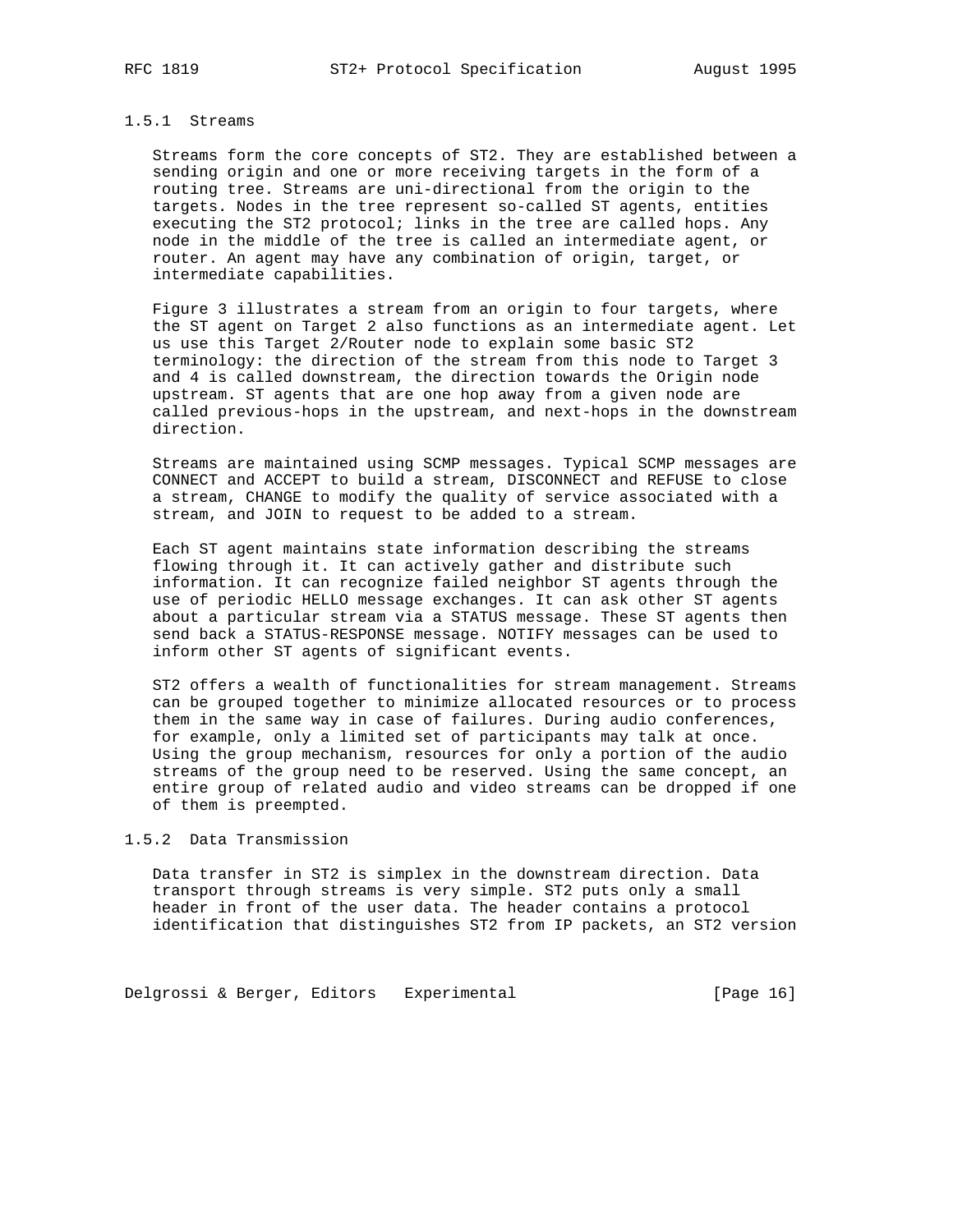number, a priority field (specifying a relative importance of streams in cases of conflict), a length counter, a stream identification, and a checksum. These elements form a 12-byte header.

 Efficiency is also achieved by avoiding fragmentation and reassembly on all agents. Stream establishment yields a maximum message size for data packets on a stream. This maximum message size is communicated to the upper layers, so that they provide data packets of suitable size to ST2.

 Communication with multiple next-hops can be made even more efficient using MAC Layer multicast when it is available. If a subnet supports multicast, a single multicast packet is sufficient to reach all next-hops connected to this subnet. This leads to a significant reduction of the bandwidth requirements of a stream. If multicast is not provided, separate packets need to be sent to each next-hop.

 As ST2 relies on reservation, it does not contain error correction mechanisms features for data exchange such as those found in TCP. It is assumed that real-time data, such as digital audio and video, require partially correct delivery only. In many cases, retransmitted packets would arrive too late to meet their real-time delivery requirements. Also, depending on the data encoding and the particular application, a small number of errors in stream data are acceptable. In any case, reliability can be provided by layers on top of ST2 when needed.

#### 1.5.3 Flow Specification

 As part of establishing a connection, SCMP handles the negotiation of quality-of-service parameters for a stream. In ST2 terminology, these parameters form a flow specification (FlowSpec) which is associated with the stream. Different versions of FlowSpecs exist, see [RFC1190], [DHHS92] and [RFC1363], and can be distinguished by a version number. Typically, they contain parameters such as average and maximum throughput, end-to-end delay, and delay variance of a stream. SCMP itself only provides the mechanism for relaying the quality-of-service parameters.

 Three kinds of entities participate in the quality-of-service negotiation: application entities on the origin and target sites as the service users, ST agents, and local resource managers (LRM). The origin application supplies the initial FlowSpec requesting a particular service quality. Each ST agent which obtains the FlowSpec as part of a connection establishment message, it presents the local resource manager with it. ST2 does not determine how resource managers make reservations and how resources are scheduled according to these reservations; ST2, however, assumes these mechanisms as its

Delgrossi & Berger, Editors Experimental (Page 17)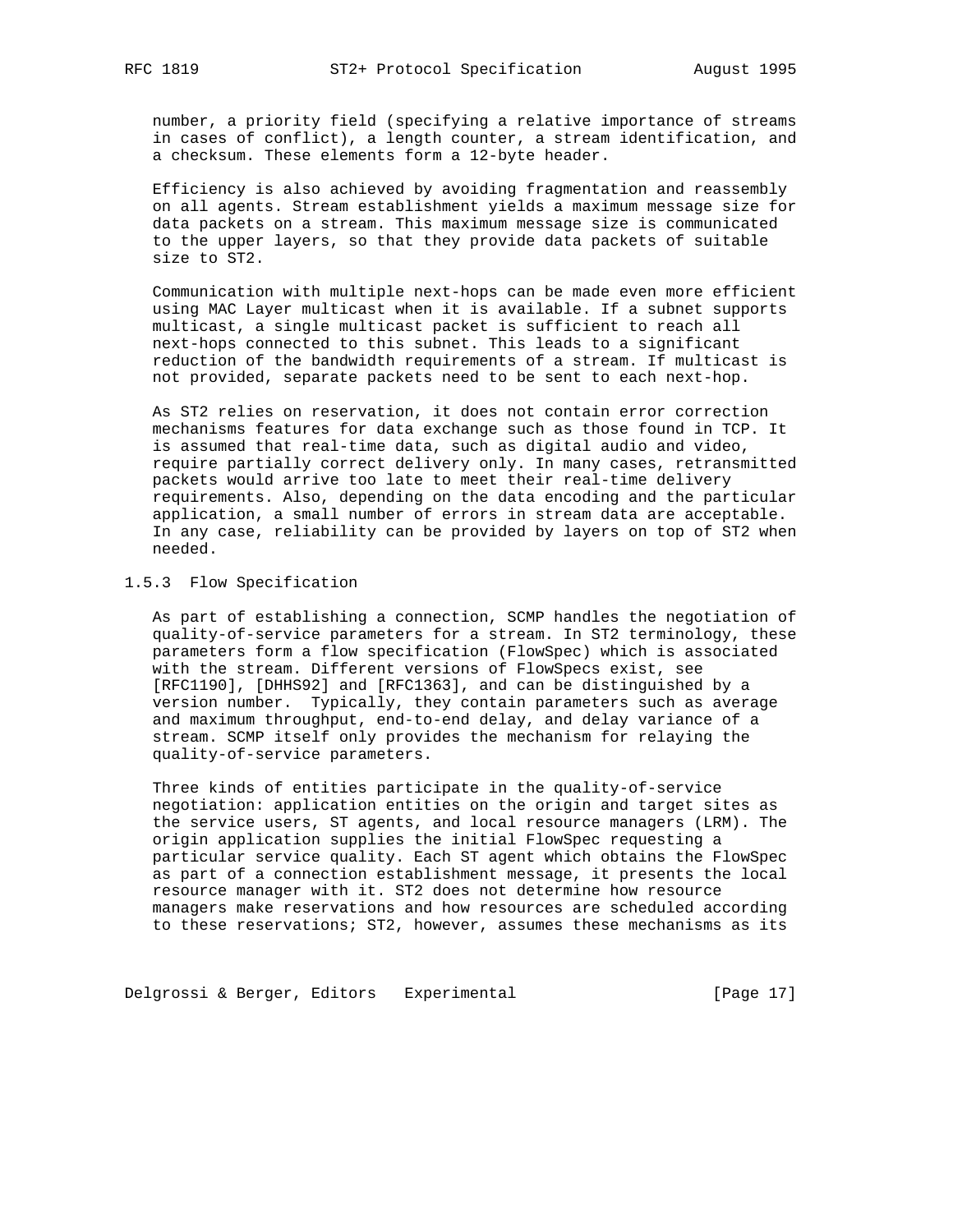basis.

 An example of the FlowSpec negotiation procedure is illustrated in Figure 4. Depending on the success of its local reservations, the LRM updates the FlowSpec fields and returns the FlowSpec to the ST agent, which passes it downstream as part of the connection message. Eventually, the FlowSpec is communicated to the application at the target which may base its accept/reject decision for establishing the connection on it and may finally also modify the FlowSpec. If a target accepts the connection, the (possibly modified) FlowSpec is propagated back to the origin which can then calculate an overall service quality for all targets. The application entity at the origin may later request a CHANGE to adjust reservations.



Figure 4: Quality-of-Service Negotiation with FlowSpecs

Delgrossi & Berger, Editors Experimental (Page 18)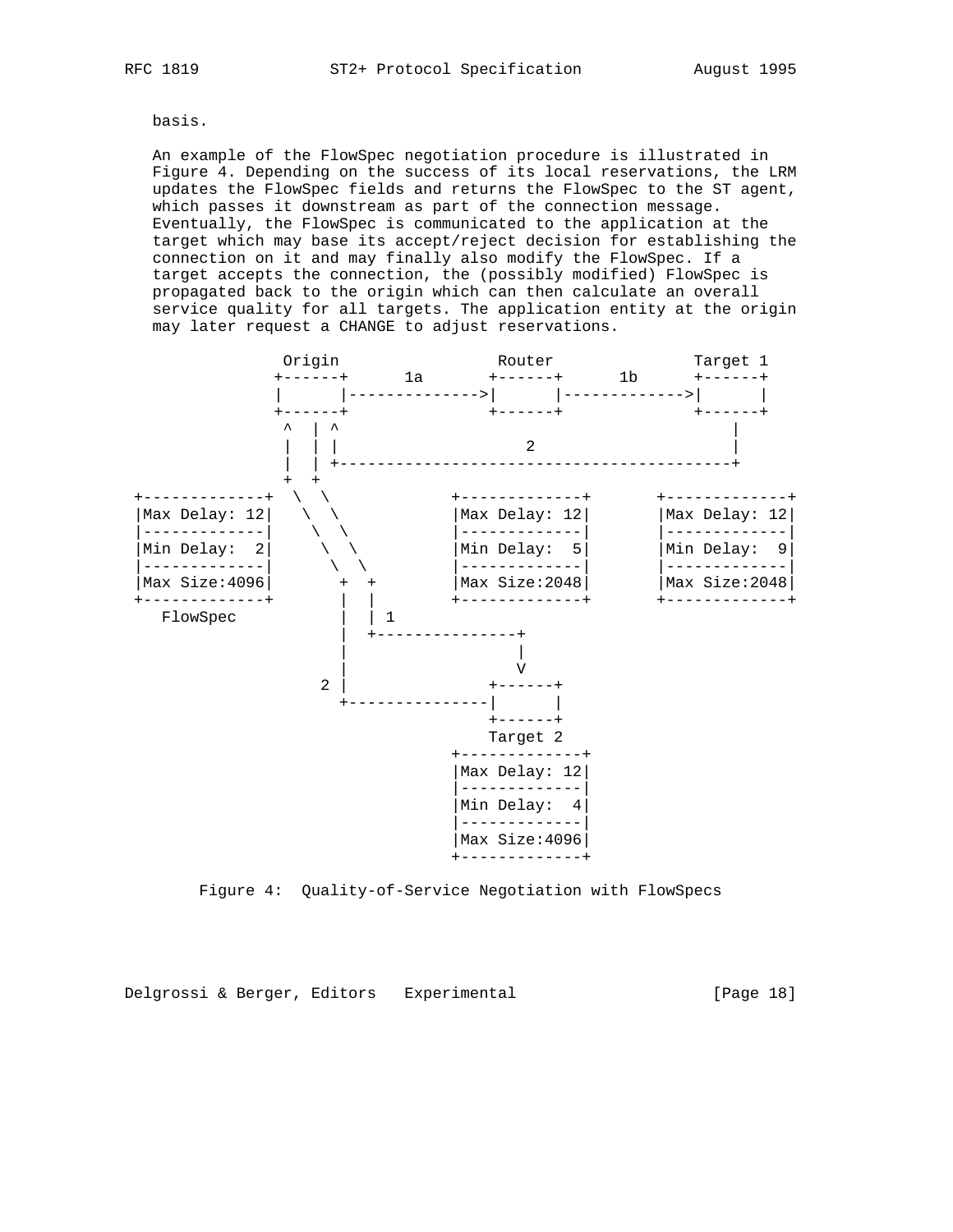1.6 Outline of This Document

 This document contains the specification of the ST2+ version of the ST2 protocol. In the rest of the document, whenever the terms "ST" or "ST2" are used, they refer to the ST2+ version of ST2.

The document is organized as follows:

- o Section 2 describes the ST2 user service from an application point of view.
- o Section 3 illustrates the ST2 data transfer protocol, ST.
- o Section 4 through Section 8 specify the ST2 setup protocol, SCMP.
- o the ST2 flow specification is presented in Section 9.
- o the formats of protocol elements and PDUs are defined in Section 10.
- 2. ST2 User Service Description

 This section describes the ST user service from the high-level point of view of an application. It defines the ST stream operations and primitive functions. It specifies which operations on streams can be invoked by the applications built on top of ST and when the ST primitive functions can be legally executed. Note that the presented ST primitives do not specify an API. They are used here with the only purpose of illustrating the service model for ST.

2.1 Stream Operations and Primitive Functions

 An ST application at the origin may create, expand, reduce, change, send data to, and delete a stream. When a stream is expanded, new targets are added to the stream; when a stream is reduced, some of the current targets are dropped from it. When a stream is changed, the associated quality of service is modified.

 An ST application at the target may join, receive data from, and leave a stream. This translates into the following stream operations:

- o OPEN: create new stream [origin], CLOSE: delete stream [origin],
- o ADD: expand stream, i.e., add new targets to it [origin],
- o DROP: reduce stream, i.e., drop targets from it [origin],
- o JOIN: join a stream [target], LEAVE: leave a stream [target],

Delgrossi & Berger, Editors Experimental (Page 19)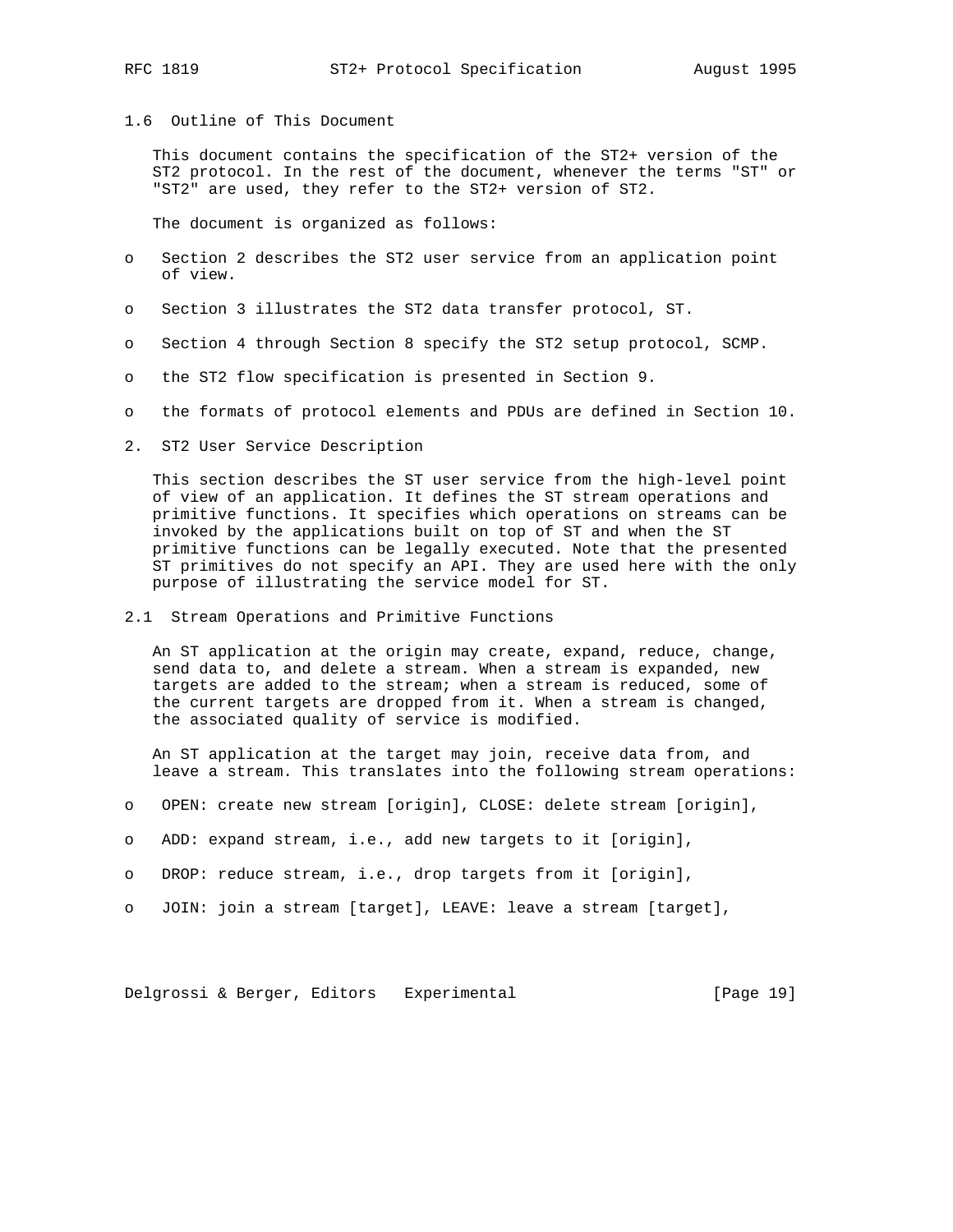- o DATA: send data through stream [origin],
- o CHG: change a stream's QoS [origin],

 Each stream operation may require the execution of several primitive functions to be completed. For instance, to open a new stream, a request is first issued by the sender and an indication is generated at one or more receivers; then, the receivers may each accept or refuse the request and the correspondent indications are generated at the sender. A single receiver case is shown in Figure 5 below.



Figure 5: Primitives for the OPEN Stream Operation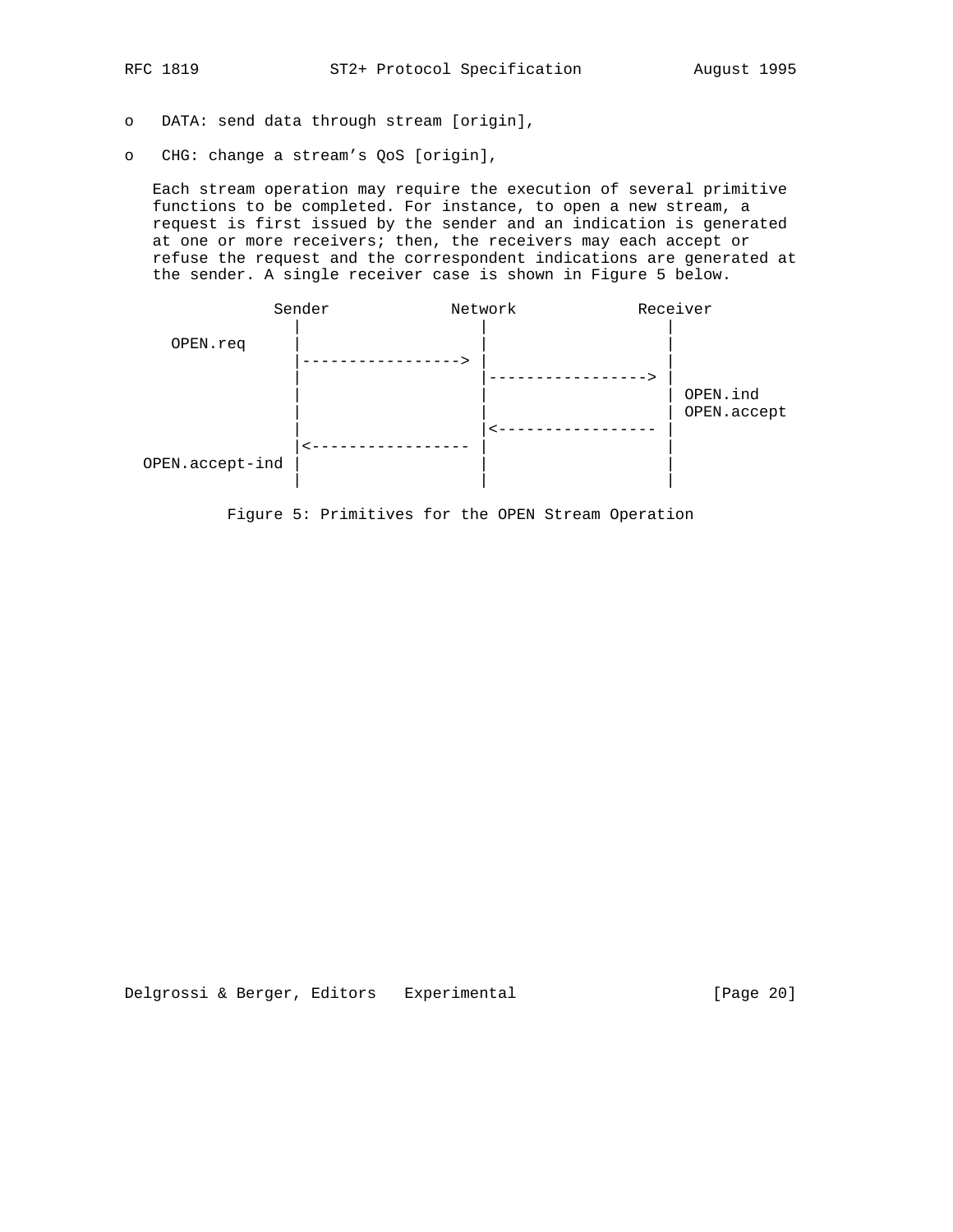Table 1 defines the ST service primitive functions associated to each stream operation. The column labelled "O/T" indicates whether the primitive is executed at the origin or at the target.

| Primitive                                                                                                                                                                                                                                                                                                                                                                                             | Descriptive                                                                                                                                                                                                                                                                                                                                                                                                                                                                                                                                                                                                                 | 0/T                                                                                                                                                                                               |
|-------------------------------------------------------------------------------------------------------------------------------------------------------------------------------------------------------------------------------------------------------------------------------------------------------------------------------------------------------------------------------------------------------|-----------------------------------------------------------------------------------------------------------------------------------------------------------------------------------------------------------------------------------------------------------------------------------------------------------------------------------------------------------------------------------------------------------------------------------------------------------------------------------------------------------------------------------------------------------------------------------------------------------------------------|---------------------------------------------------------------------------------------------------------------------------------------------------------------------------------------------------|
| OPEN.req<br>OPEN.ind<br>OPEN.accept<br>OPEN.refuse<br>$OPEN$ .accept-ind<br>OPEN.refuse-ind<br>ADD.req<br>ADD.ind<br>ADD.accept<br>ADD.refuse<br>ADD.accept-ind<br>ADD.refuse-ind<br>JOIN.req<br>JOIN.ind<br>JOIN.reject<br>JOIN.reject-ind<br>DATA.req<br>DATA.ind<br>CHG.req<br>CHG.ind<br>CHG.accept<br>CHG.refuse<br>$CHG$ . $accept$ -ind<br>CHG.refuse-ind<br>DROP.req<br>DROP.ind<br>LEAVE.req | open a stream<br>connection request indication<br>accept stream<br>refuse stream<br>connection accept indication<br>connection refuse indication<br>add targets to stream<br>add request indication<br>accept stream<br>refuse stream<br>add accept indication<br>add refuse indication<br>join a stream<br>join request indication<br>reject a join<br>join reject indication<br>send data<br>receive data indication<br>change stream QoS<br>change request indication<br>accept change<br>refuse change<br>change accept indication<br>change refuse indication<br>drop targets<br>disconnect indication<br>leave stream | Т<br>T<br>T<br>$\circ$<br>$\circ$<br>$\circ$<br>T<br>T<br>T<br>$\circ$<br>$\circ$<br>T<br>$\circ$<br>$\circ$<br>T<br>$\circ$<br>T<br>$\circ$<br>т<br>T<br>T<br>$\Omega$<br>O<br>$\circ$<br>T<br>т |
| LEAVE.ind<br>CLOSE.req<br>CLOSE.ind                                                                                                                                                                                                                                                                                                                                                                   | leave stream indication<br>close stream<br>close stream indication                                                                                                                                                                                                                                                                                                                                                                                                                                                                                                                                                          | $\Omega$<br>O<br>Т                                                                                                                                                                                |

# Table 1: ST Primitives

# 2.2 State Diagrams

 It is not sufficient to define the set of ST stream operations. It is also necessary to specify when the operations can be legally executed. For this reason, a set of states is now introduced and the transitions from one state to the others are specified. States are defined with respect to a single stream. The previously defined

Delgrossi & Berger, Editors Experimental (Page 21)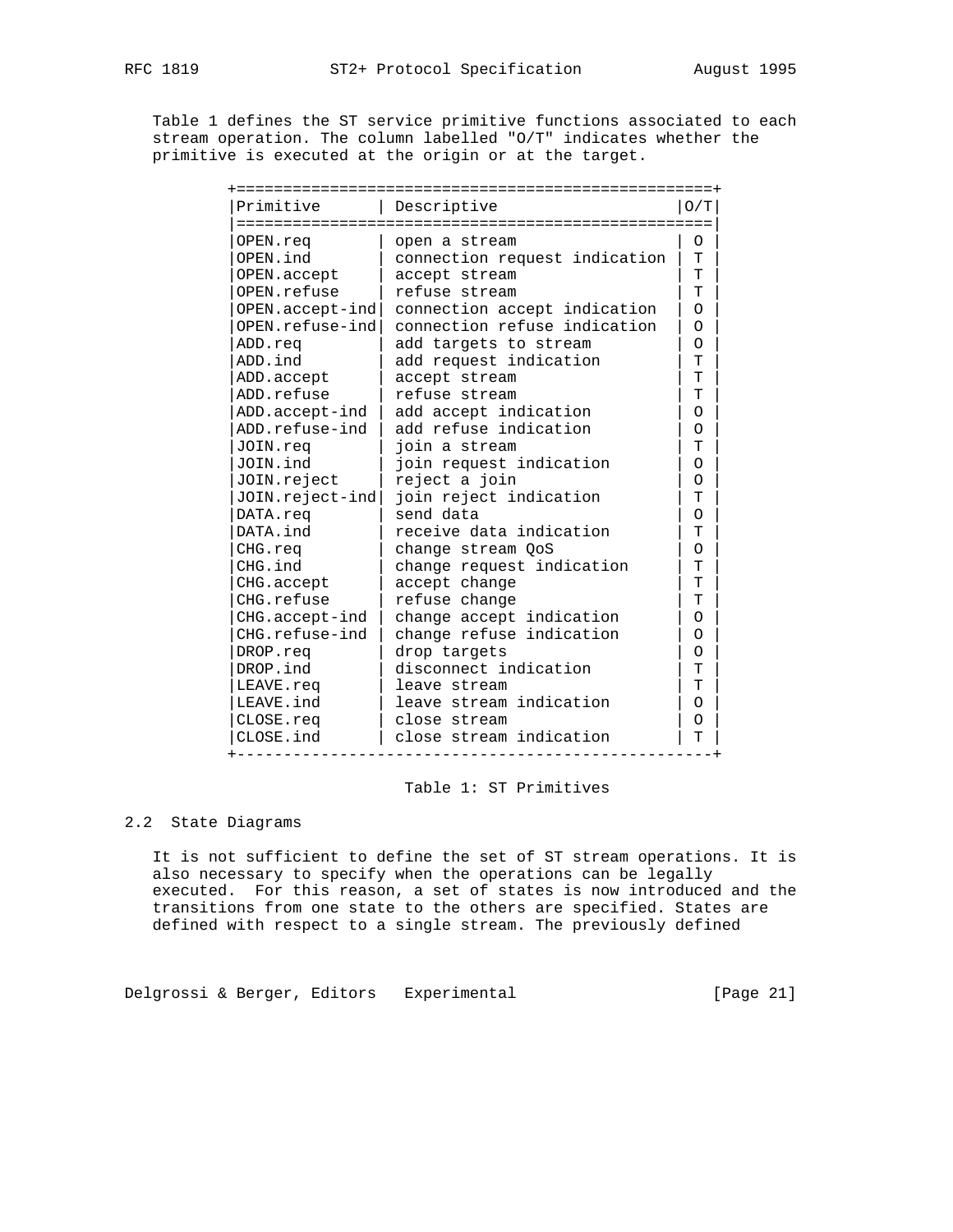stream operations can be legally executed only from an appropriate state.

 An ST agent may, with respect to an ST stream, be in one of the following states:

- o IDLE: the stream has not been created yet.
- o PENDING: the stream is in the process of being established.
- o ACTIVE: the stream is established and active.
- o ADDING: the stream is established. A stream expansion is underway.
- o CHGING: the stream is established. A stream change is underway.

 Previous experience with ST has lead to limits on stream operations that can be executed simultaneously. These restrictions are:

- 1. A single ADD or CHG operation can be processed at one time. If an ADD or CHG is already underway, further requests are queued by the ST agent and handled only after the previous operation has been completed. This also applies to two subsequent requests of the same kind, e.g., two ADD or two CHG operations. The second operation is not executed until the first one has been completed.
- 2. Deleting a stream, leaving a stream, or dropping targets from a stream is possible only after stream establishment has been completed. A stream is considered to be established when all the next-hops of the origin have either accepted or refused the stream. Note that stream refuse is automatically forced after timeout if no reply comes from a next-hop.
- 3. An ST agent forwards data only along already established paths to the targets, see also Section 3.1. A path is considered to be established when the next-hop on the path has explicitly accepted the stream. This implies that the target and all other intermediate ST agents are ready to handle the incoming data packets. In no cases an ST agent will forward data to a next-hop ST agent that has not explicitly accepted the stream. To be sure that all targets receive the data, an application should send the data only after all paths have been established, i.e., the stream is established.

Delgrossi & Berger, Editors Experimental [Page 22]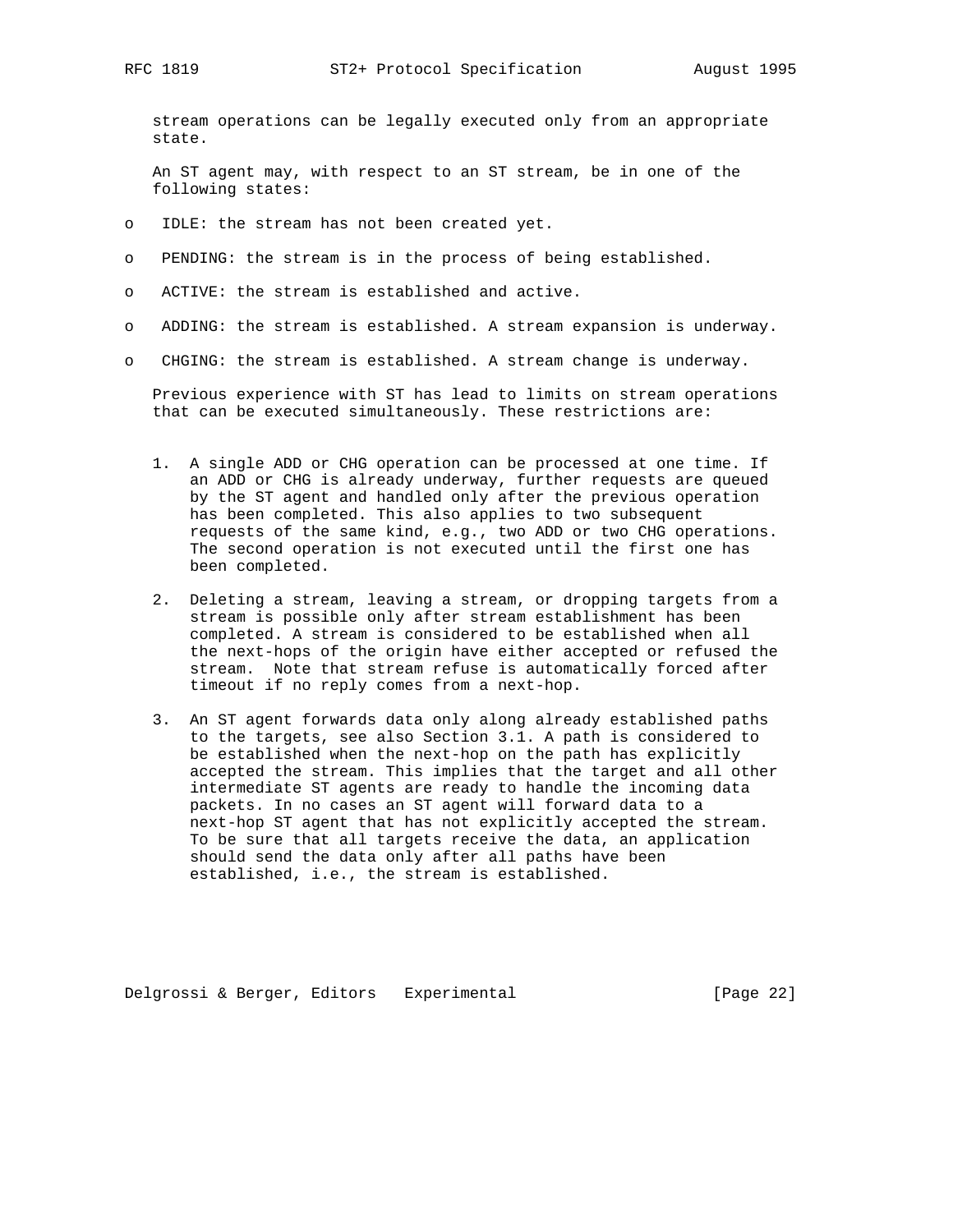4. It is allowed to send data from the CHGING and ADDING states. While sending data from the CHGING state, the quality of service to the targets affected by the change should be assumed to be the more restrictive quality of service. When sending data from the ADDING state, the targets that receive the data include at least all the targets that were already part of the stream at the time the ADD operation was invoked.

 The rules introduced above require ST agents to queue incoming requests when the current state does not allow to process them immediately. In order to preserve the semantics, ST agents have to maintain the order of the requests, i.e., implement FIFO queuing. Exceptionally, the CLOSE request at the origin and the LEAVE request at the target may be immediately processed: in these cases, the queue is deleted and it is possible that requests in the queue are not processed.

 The following state diagrams define the ST service. Separate diagrams are presented for the origin and the targets.

The symbol  $(a/r)^*$  indicates that all targets in the target list have explicitly accepted or refused the stream, or refuse has been forced after timeout. If the target list is empty, i.e., it contains no targets, the  $(a/r)^*$  condition is immediately satisfied, so the empty stream is created and state ESTBL is entered.

 The separate OPEN and ADD primitives at the target are for conceptual purposes only. The target is actually unable to distinguish between an OPEN and an ADD. This is reflected in Figure 7 and Table 3 through the notation OPEN/ADD.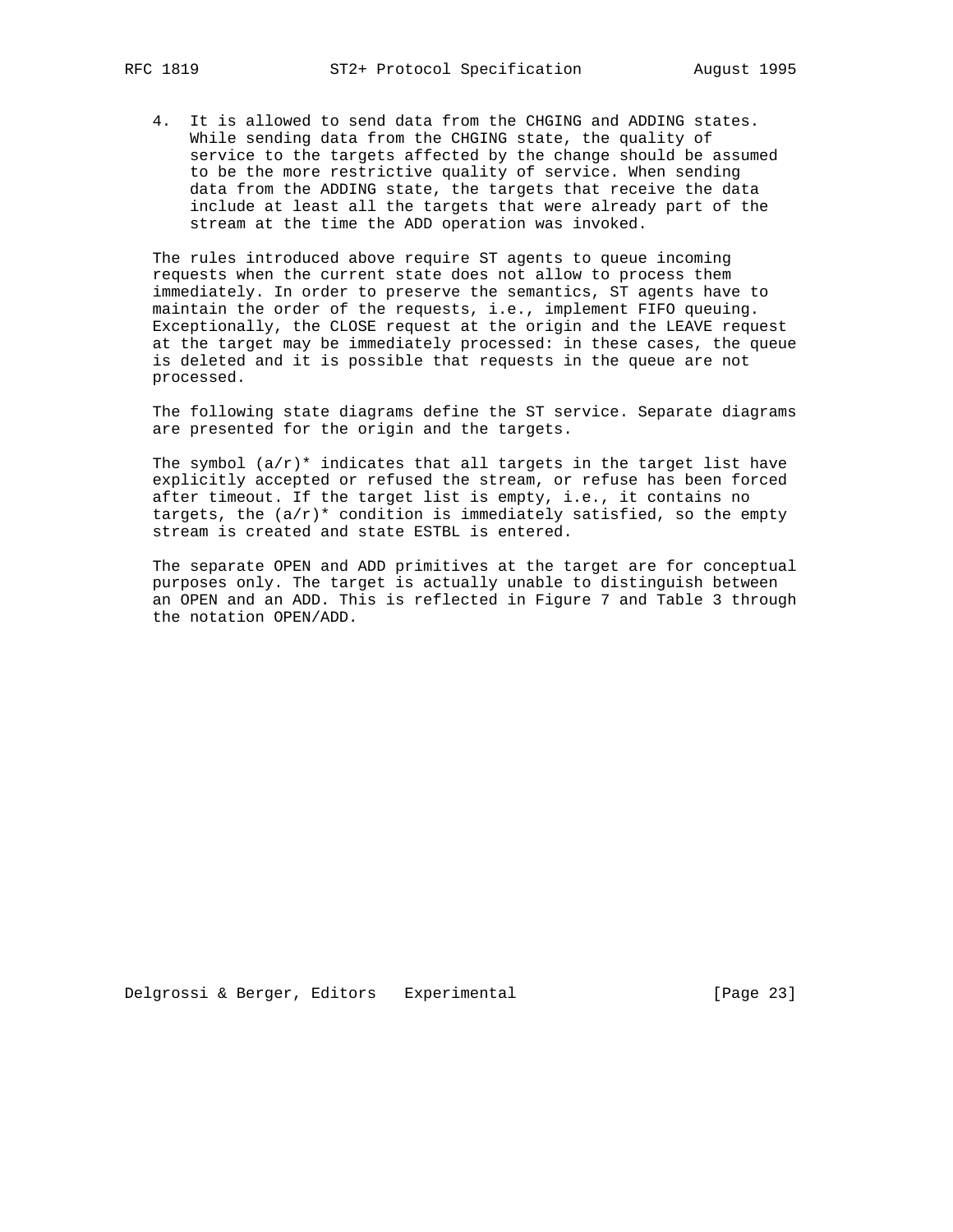

Figure 7: ST Service at the Target

Delgrossi & Berger, Editors Experimental (Page 24)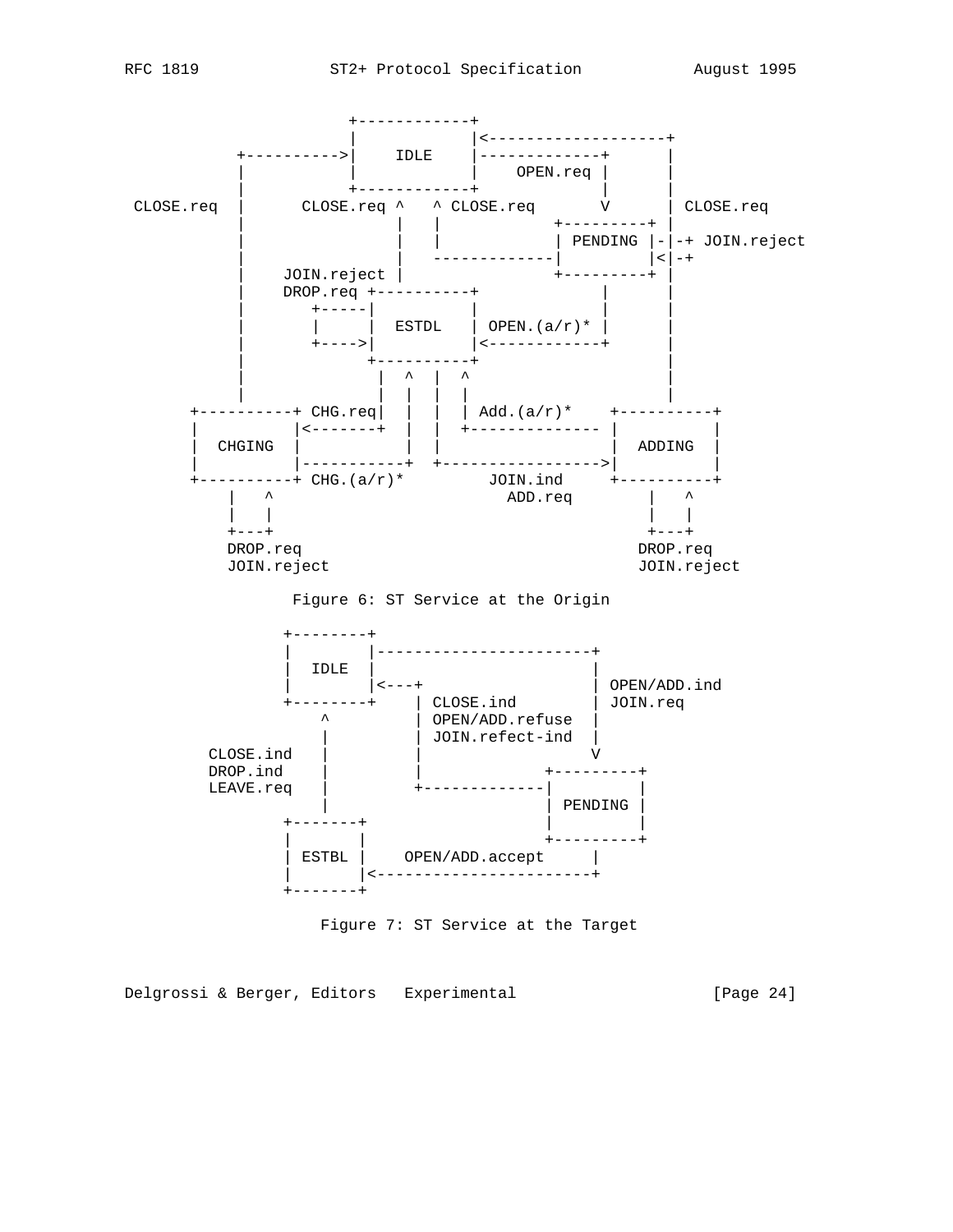# 2.3 State Transition Tables

 Table 2 and Table 3 define which primitives can be processed from which states and the possible state transitions.

| Primitive<br>  IDLE  <br>PENDING |        | ESTBL              | CHGING     | ADDING      |             |
|----------------------------------|--------|--------------------|------------|-------------|-------------|
|                                  |        |                    |            |             |             |
| OPEN.req                         | ok     |                    |            |             |             |
| $OPEN$ .accept-ind               | $\sim$ | $if(a,r)$ *->ESTBL |            |             |             |
| OPEN.refuse-ind                  | $\sim$ | $if(a,r)$ *->ESTBL |            |             |             |
| ADD.reg                          |        | queued             | ->ADDING   | queued      | queued      |
| ADD.accept-ind                   |        |                    |            |             | $if(a,r)$ * |
|                                  |        |                    |            |             | $->$ ESTBL  |
| ADD.refuse-ind                   |        |                    |            |             | $if(a,r)$ * |
|                                  |        |                    |            |             | $->ESTBL$   |
| JOIN.ind                         |        | queued             | $->ADDING$ | queued      | queued      |
| JOIN.reject                      |        | OK.                | ok.        | ok          | ok          |
| DATA.req                         |        |                    | ok         | ok          | ok          |
| CHG.req                          |        | queued             | $->CHGING$ | queued      | queued      |
| $CHG$ . $accept$ -ind            |        |                    |            | $if(a,r)*$  |             |
|                                  |        |                    |            | $->$ ESTBL  |             |
| CHG.refuse.ind                   |        |                    |            | $if(a,r)$ * |             |
|                                  |        |                    |            | $->$ ESTBL  |             |
| DROP.req                         |        |                    | ok         | ok          | ok          |
| LEAVE.ind                        |        | OK                 | ok         | ok.         | ok          |
| CLOSE.reg                        |        | ОK                 | ok.        | ok.         | ok          |
|                                  |        |                    |            |             |             |

Table 2: Primitives and States at the Origin

| Primitive       | IDLE        | PENDING    | ESTBL |
|-----------------|-------------|------------|-------|
| OPEN/ADD.ind    | $->PENDING$ |            |       |
| OPEN/ADD.accept |             | $->$ ESTBL |       |
| OPEN/ADD.refuse |             | $->IDLE$   |       |
| JOIN.req        | $->PENDING$ |            |       |
| JOIN.reject-ind |             | $->IDLE$   |       |
| DATA.ind        |             |            | ok    |
| CHG.ind         |             |            | ok    |
| CHG.accept      |             |            | ok    |
| DROP.ind        |             | ok         | ok    |
| LEAVE.req       |             | ok.        | ok    |
| CLOSE.ind       |             | ok         | ok    |
| CHG.ind         |             |            | ok    |

Table 3: Primitives and States at the Target

Delgrossi & Berger, Editors Experimental (Page 25)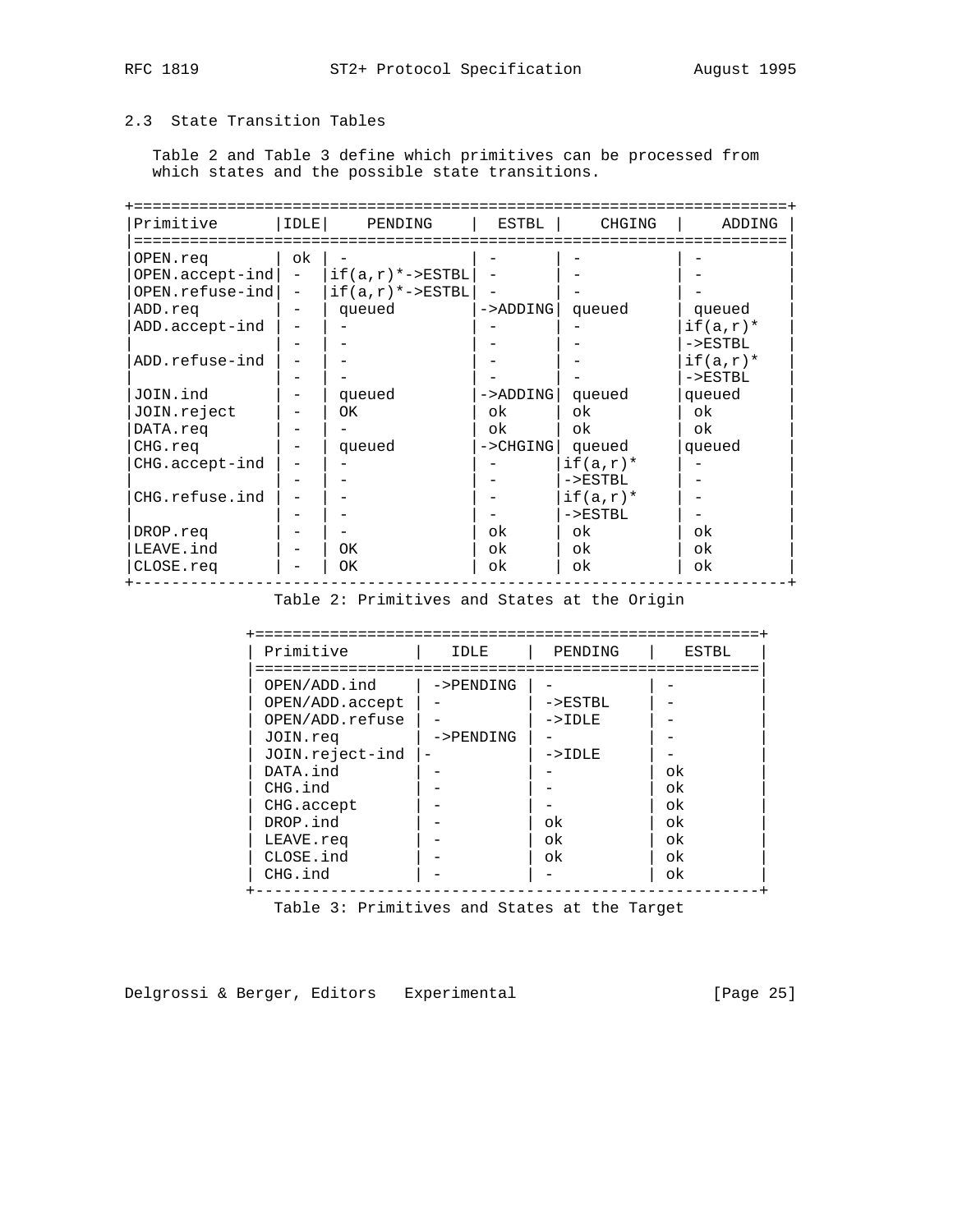# 3. The ST2 Data Transfer Protocol

 This section presents the ST2 data transfer protocol, ST. First, data transfer is described in Section 3.1, then, the data transfer protocol functions are illustrated in Section 3.2.

3.1 Data Transfer with ST

 Data transmission with ST is unreliable. An application is not guaranteed that the data reaches its destinations and ST makes no attempts to recover from packet loss, e.g., due to the underlying network. However, if the data reaches its destination, it should do so according to the quality of service associated with the stream.

 Additionally, ST may deliver data corrupted in transmission. Many types of real-time data, such as digital audio and video, require partially correct delivery only. In many cases, retransmitted packets would arrive too late to meet their real-time delivery requirements. On the other hand, depending on the data encoding and the particular application, a small number of errors in stream data are acceptable. In any case, reliability can be provided by layers on top of ST2 if needed.

 Also, no data fragmentation is supported during the data transfer phase. The application is expected to segment its data PDUs according to the minimum MTU over all paths in the stream. The application receives information on the MTUs relative to the paths to the targets as part of the ACCEPT message, see Section 8.6. The minimum MTU over all paths can be calculated from the MTUs relative to the single paths. ST agents silently discard too long data packets, see also Section 5.1.1.

 An ST agent forwards the data only along already established paths to targets. A path is considered to be established once the next-hop ST agent on the path sends an ACCEPT message, see Section 2.2. This implies that the target and all other intermediate ST agents on the path to the target are ready to handle the incoming data packets. In no cases will an ST agent forward data to a next-hop ST agent that has not explicitly accepted the stream.

 To be reasonably sure that all targets receive the data with the desired quality of service, an application should send the data only after the whole stream has been established. Depending on the local API, an application may not be prevented from sending data before the completion of stream setup, but it should be aware that the data could be lost or not reach all intended targets. This behavior may actually be desirable to applications, such as those application that have multiple targets which can each process data as soon as it is

Delgrossi & Berger, Editors Experimental (Page 26)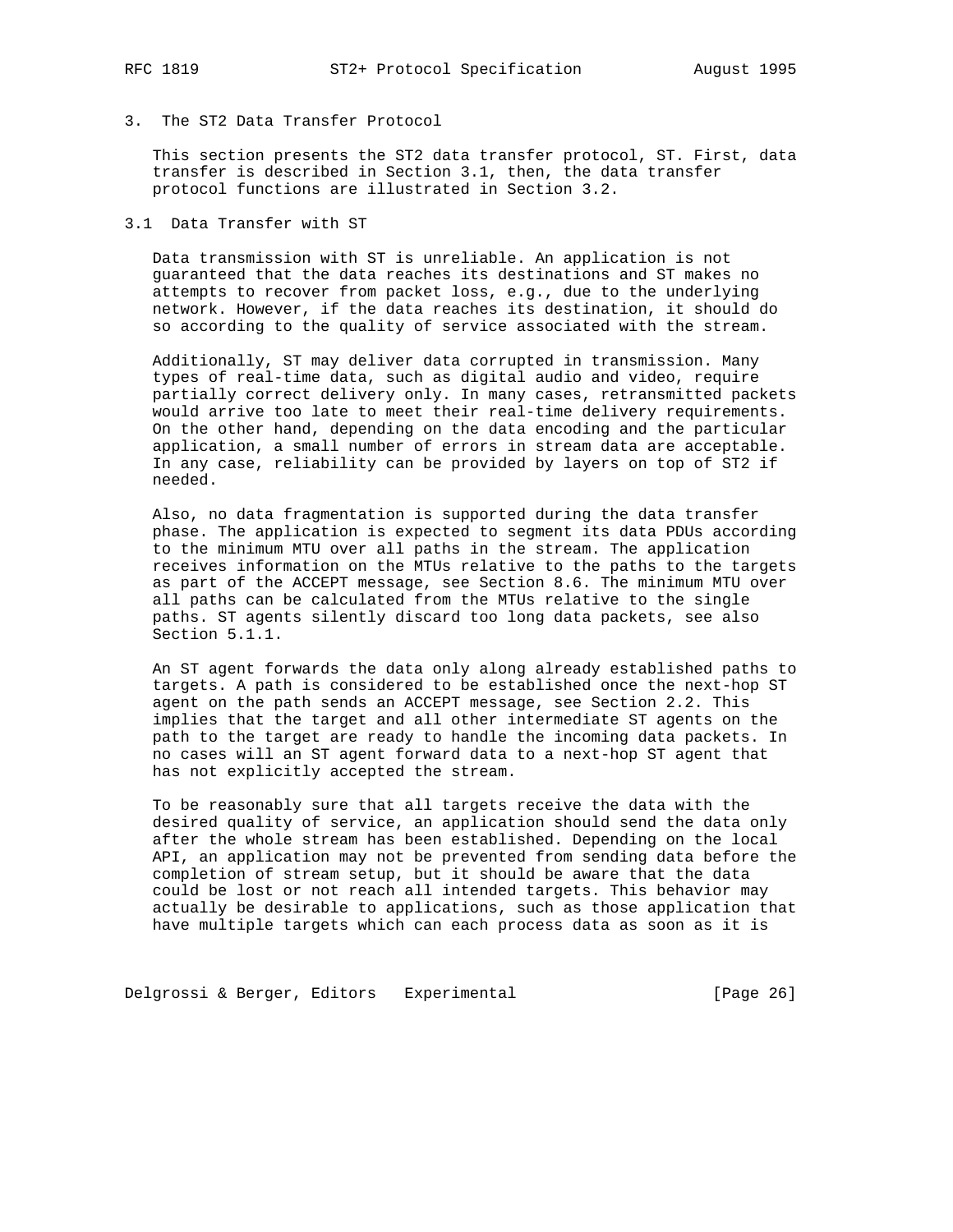available (e.g., a lecture or distributed gaming).

 It is desirable for implementations to take advantage of networks that support multicast. If a network does not support multicast, or for the case where the next-hops are on different networks, multiple copies of the data packet must be sent.

3.2 ST Protocol Functions

The ST protocol provides two functions:

- o stream identification
- o data priority
- 3.2.1 Stream Identification

 ST data packets are encapsulated by an ST header containing the Stream IDentifier (SID). This SID is selected at the origin so that it is globally unique over the Internet. The SID must be known by the setup protocol as well. At stream establishment time, the setup protocol builds, at each agent traversed by the stream, an entry into its local database containing stream information. The SID can be used as a reference into this database, to obtain quickly the necessary replication and forwarding information.

 Stream IDentifiers are intended to be used to make the packet forwarding task most efficient. The time-critical operation is an intermediate ST agent receiving a packet from the previous-hop ST agent and forwarding it to the next-hop ST agents.

 The format of data PDUs including the SID is defined in Section 10.1. Stream IDentifier generation is discussed in Section 8.1.

3.2.2 Packet Discarding based on Data Priority

 ST provides a well defined quality of service to its applications. However, there may be cases where the network is temporarily congested and the ST agents have to discard certain packets to minimize the overall impact to other streams. The ST protocol provides a mechanism to discard data packets based on the Priority field in the data PDU, see Section 10.1. The application assigns each data packet with a discard-priority level, carried into the Priority field. ST agents will attempt to discard lower priority packets first during periods of network congestion. Applications may choose to send data at multiple priority levels so that less important data may be discarded first.

Delgrossi & Berger, Editors Experimental [Page 27]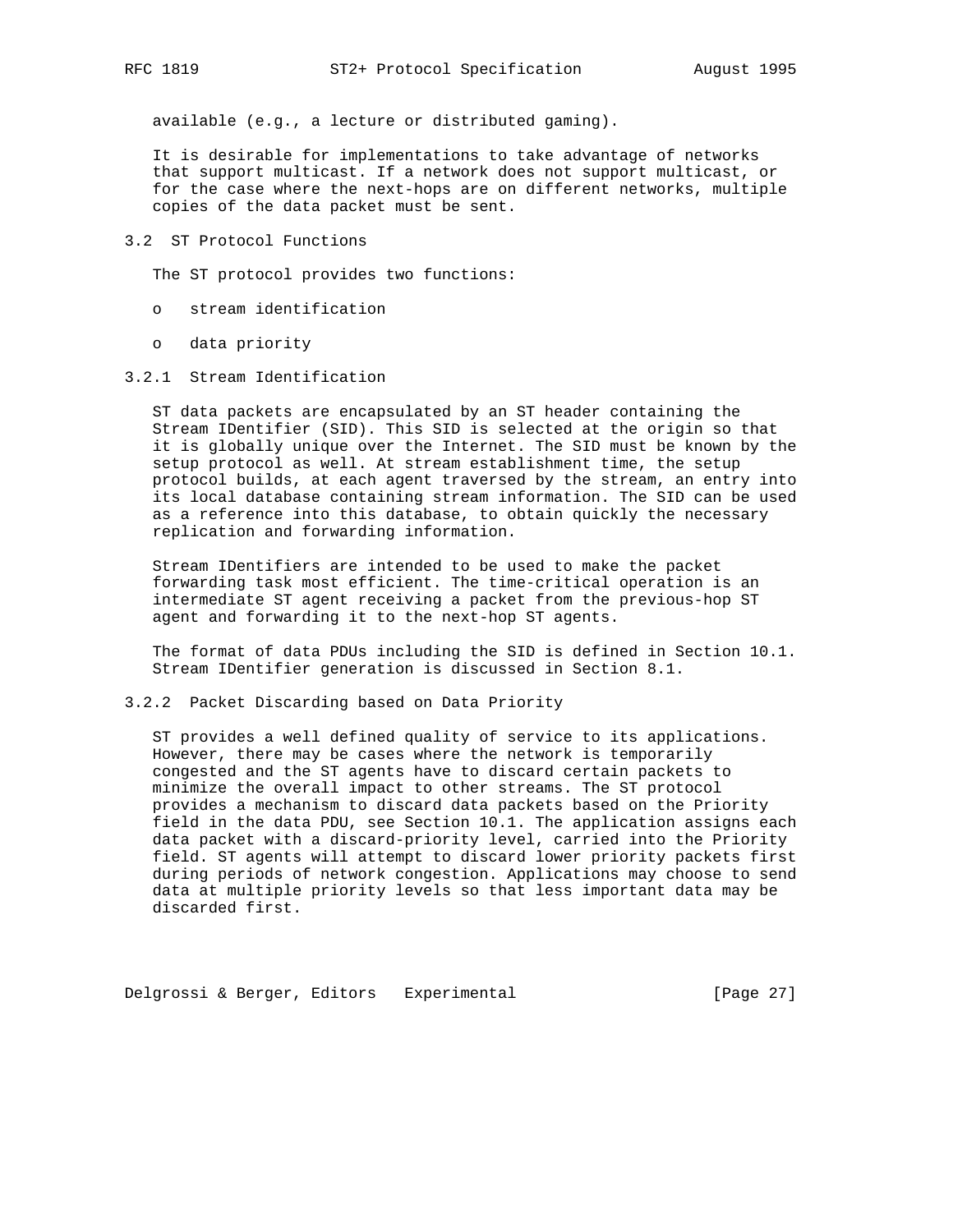- 
- 4. SCMP Functional Description

 ST agents create and manage streams using the ST Control Message Protocol (SCMP). Conceptually, SCMP resides immediately above ST (as does ICMP above IP). SCMP follows a request-response model. SCMP messages are made reliable through the use of retransmission after timeout.

 This section contains a functional description of stream management with SCMP. To help clarify the SCMP exchanges used to setup and maintain ST streams, we include an example of a simple network topology, represented in Figure 8. Using the SCMP messages described in this section it will be possible for an ST application to:

- o Create a stream from A to the peers at B, C and D,
- o Add a peer at E,
- o Drop peers B and C, and
- o Let F join the stream
- o Delete the stream.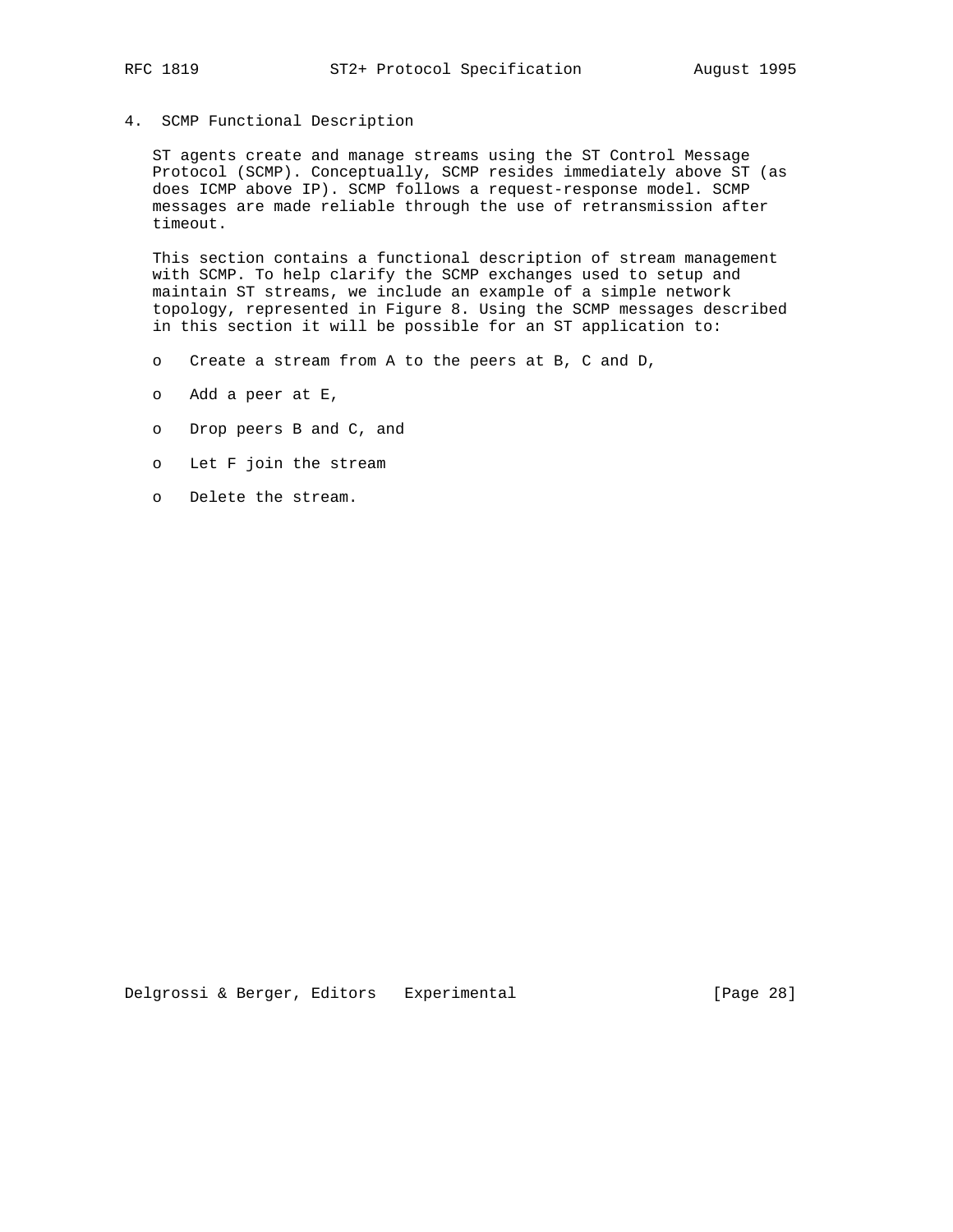

Figure 8: Sample Topology for an ST Stream

We first describe the possible types of stream in Section 4.1; Section 4.2 introduces SCMP control message types; SCMP reliability is discussed in Section 4.3; stream options are covered in Section 4.4; stream setup is presented in Section 4.5; Section 4.6 illustrates stream modification including stream expansion, reduction, changes of the quality of service associated to a stream. Finally, stream deletion is handled in Section 4.7.

4.1 Types of Streams

 SCMP allows for the setup and management of different types of streams. Streams differ in the way they are built and the information maintained on connected targets.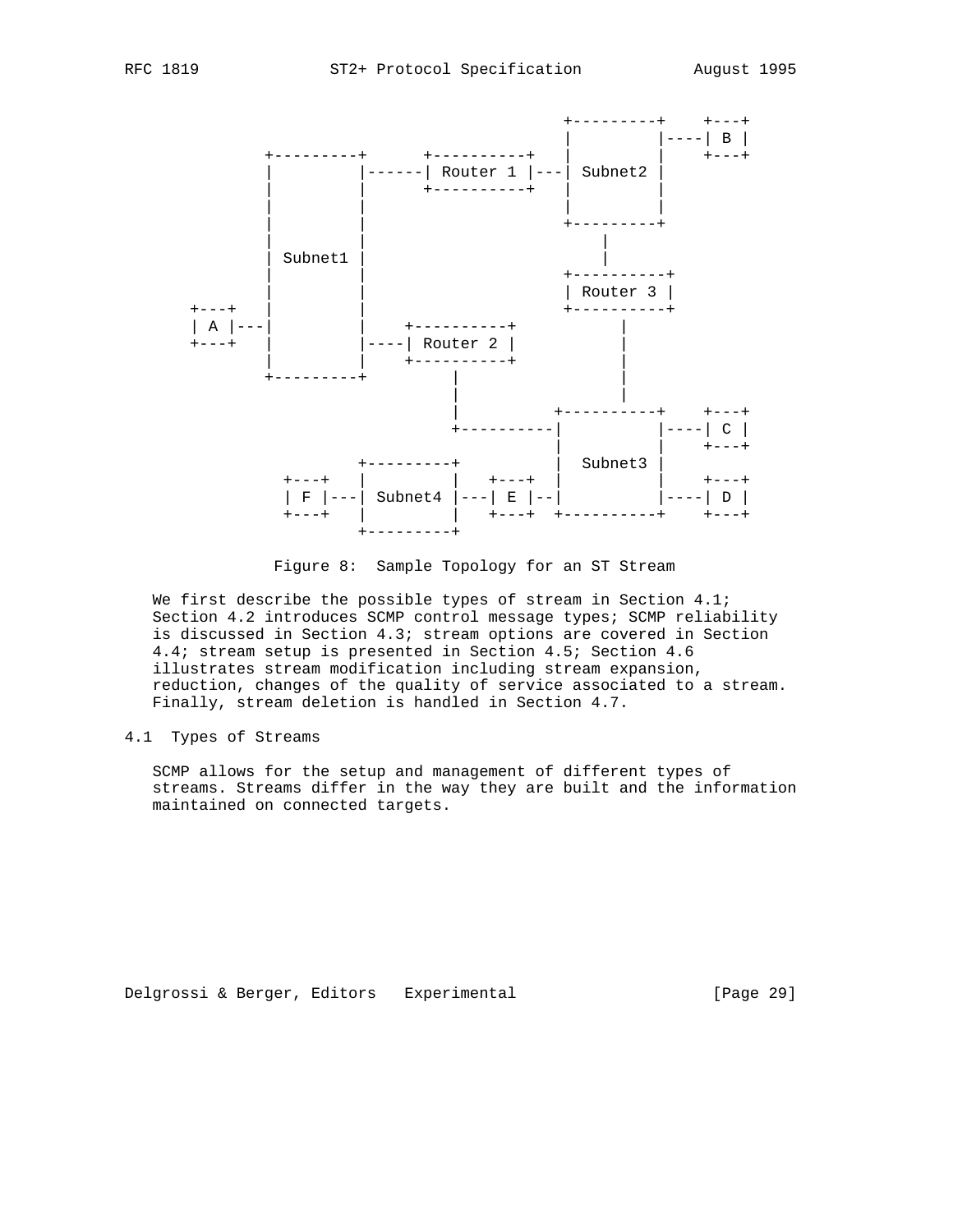# 4.1.1 Stream Building

 Streams may be built in a sender-oriented fashion, receiver-oriented fashion, or with a mixed approach:

- o in the sender-oriented fashion, the application at the origin provides the ST agent with the list of receivers for the stream. New targets, if any, are also added from the origin.
- o in the receiver-oriented approach, the application at the origin creates an empty stream that contains no targets. Each target then joins the stream autonomously.
- o in the mixed approach, the application at the origin creates a stream that contains some targets and other targets join the stream autonomously.

 ST2 provides stream options to support sender-oriented and mixed approach steams. Receiver-oriented streams can be emulated through the use of mixed streams. The fashion by which targets may be added to a particular stream is controlled via join authorization levels. Join authorization levels are described in Section 4.4.2.

4.1.2 Knowledge of Receivers

 When streams are built in the sender-oriented fashion, all ST agents will have full information on all targets down stream of a particular agent. In this case, target information is relayed down stream from agent-to-agent during stream set-up.

 When targets add themselves to mixed approach streams, upstream ST agents may or may not be informed. Propagation of information on targets that "join" a stream is also controlled via join authorization levels. As previously mentioned, join authorization levels are described in Section 4.4.2.

This leads to two types of streams:

o full target information is propagated in a full-state stream. For such streams, all agents are aware of all downstream targets connected to the stream. This results in target information being maintained at the origin and at intermediate agents. Operations on single targets are always possible, i.e., change a certain target, or, drop that target from the stream. It is also always possible for any ST agent to attempt recovery of all downstream targets.

Delgrossi & Berger, Editors Experimental [Page 30]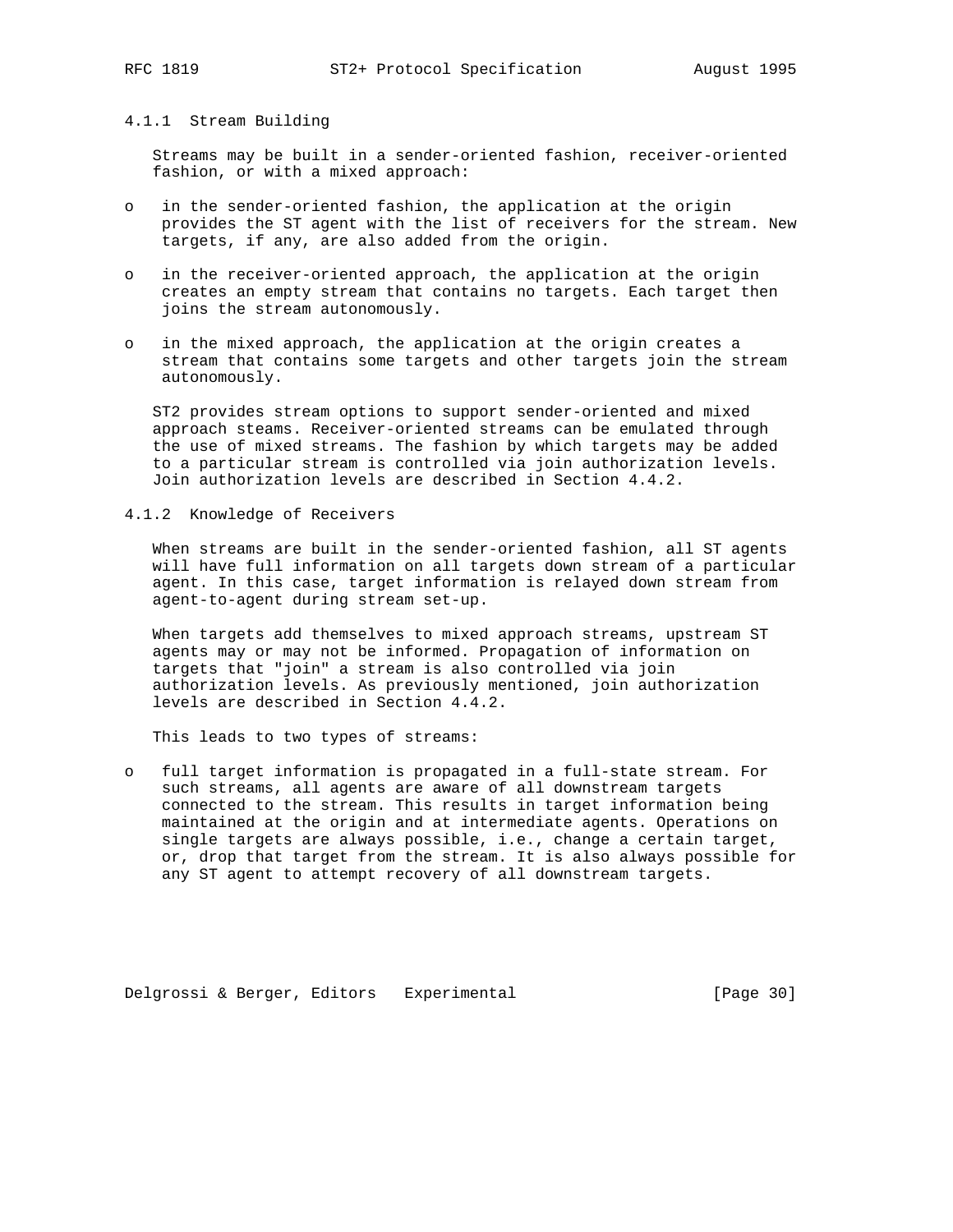o in light-weight streams, it is possible that the origin and other upstream agents have no knowledge about some targets. This results in less maintained state and easier stream management, but it limits operations on specific targets. Special actions may be required to support change and drop operations on unknown targets, see Section 5.7. Also, stream recovery may not be possible. Of course, generic functions such as deleting the whole stream, are still possible. It is expected that applications that will have a large number of targets will use light-weight streams in order to limit state in agents and the number of targets per control message.

 Full-state streams serve well applications as video conferencing or distributed gaming, where it is important to have knowledge on the connected receivers, e.g., to limit who participates. Light-weight streams may be exploited by applications such as remote lecturing or playback applications of radio and TV broadcast where the receivers do not need to be known by the sender. Section 4.4.2 defines join authorization levels, which support two types of full-state streams and one type of light-weight stream.

4.2 Control PDUs

 SCMP defines the following PDUs (the main purpose of each PDU is also indicated):

| $1$ . | ACCEPT      | to accept a new stream                                |
|-------|-------------|-------------------------------------------------------|
| 2.    | ACK         | to acknowledge an incoming message                    |
| 3.    | CHANGE      | to change the quality of service associated with      |
|       |             | a stream                                              |
| 4.    | CONNECT     | to establish a new stream or add new targets to       |
|       |             | an existing stream                                    |
| 5.    | DISCONNECT  | to remove some or all of the stream's targets         |
| 6.    | ERROR       | to indicate an error contained in an incoming         |
|       |             | message                                               |
| 7.    | HELLO       | to detect failures of neighbor ST agents              |
| 8.    | JOIN        | to request stream joining from a target               |
| 9.    | JOIN-REJECT | to reject a stream joining request from a target      |
| 10.   | NOTIFY      | to inform an ST agent of a significant event          |
| 11.   | REFUSE      | to refuse the establishment of a new stream           |
| 12.   | STATUS      | to query an ST agent on a specific stream             |
| 13.   |             | STATUS-RESPONSE to reply queries on a specific stream |

 SCMP follows a request-response model with all requests expecting responses. Retransmission after timeout is used to allow for lost or ignored messages. Control messages do not extend across packet boundaries; if a control message is too large for the MTU of a hop, its information is partitioned and a control message per partition is sent, as described in Section 5.1.2.

Delgrossi & Berger, Editors Experimental (Page 31)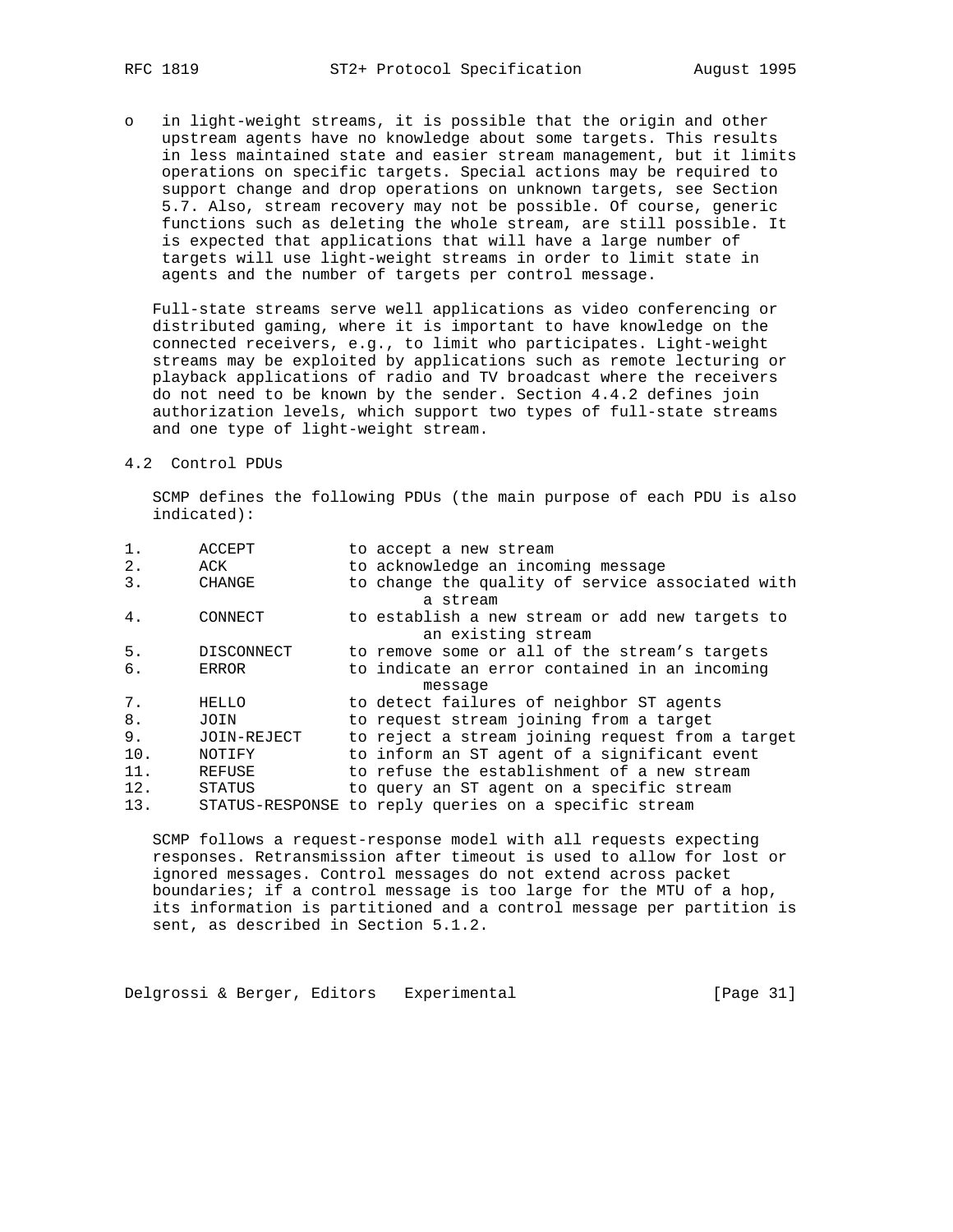CONNECT and CHANGE request messages are answered with ACCEPT messages which indicate success, and with REFUSE messages which indicate failure. JOIN messages are answered with either a CONNECT message indicating success, or with a JOIN-REJECT message indicating failure. Targets may be removed from a stream by either the origin or the target via the DISCONNECT and REFUSE messages.

 The ACCEPT, CHANGE, CONNECT, DISCONNECT, JOIN, JOIN-REJECT, NOTIFY and REFUSE messages must always be explicitly acknowledged:

- o with an ACK message, if the message was received correctly and it was possible to parse and correctly extract and interpret its header, fields and parameters,
- o with an ERROR message, if a syntax error was detected in the header, fields, or parameters included in the message. The errored PDU may be optionally returned as part of the ERROR message. An ERROR message indicates a syntax error only. If any other errors are detected, it is necessary to first acknowledge with ACK and then take appropriate actions. For instance, suppose a CHANGE message contains an unknown SID: first, an ACK message has to be sent, then a REFUSE message with ReasonCode (SIDUnknown) follows.

 If no ACK or ERROR message are received before the correspondent timer expires, a timeout failure occurs. The way an ST agent should handle timeout failures is described in Section 5.2.

ACK, ERROR, and STATUS-RESPONSE messages are never acknowledged.

 HELLO messages are a special case. If they contain a syntax error, an ERROR message should be generated in response. Otherwise, no acknowledgment or response should be generated. Use of HELLO messages is discussed in Section 6.1.2.

 STATUS messages containing a syntax error should be answered with an ERROR message. Otherwise, a STATUS-RESPONSE message should be sent back in response. Use of STATUS and STATUS-RESPONSE are discussed in Section 8.4.

# 4.3 SCMP Reliability

 SCMP is made reliable through the use of retransmission when a response is not received in a timely manner. The ACCEPT, CHANGE, CONNECT, DISCONNECT, JOIN, JOIN-REJECT, NOTIFY, and REFUSE messages all must be answered with an ACK message, see Section 4.2. In general, when sending a SCMP message which requires an ACK response, the sending ST agent needs to set the Toxxxx timer (where xxxx is the SCMP message type, e.g., ToConnect). If it does not receive an ACK

Delgrossi & Berger, Editors Experimental (Page 32)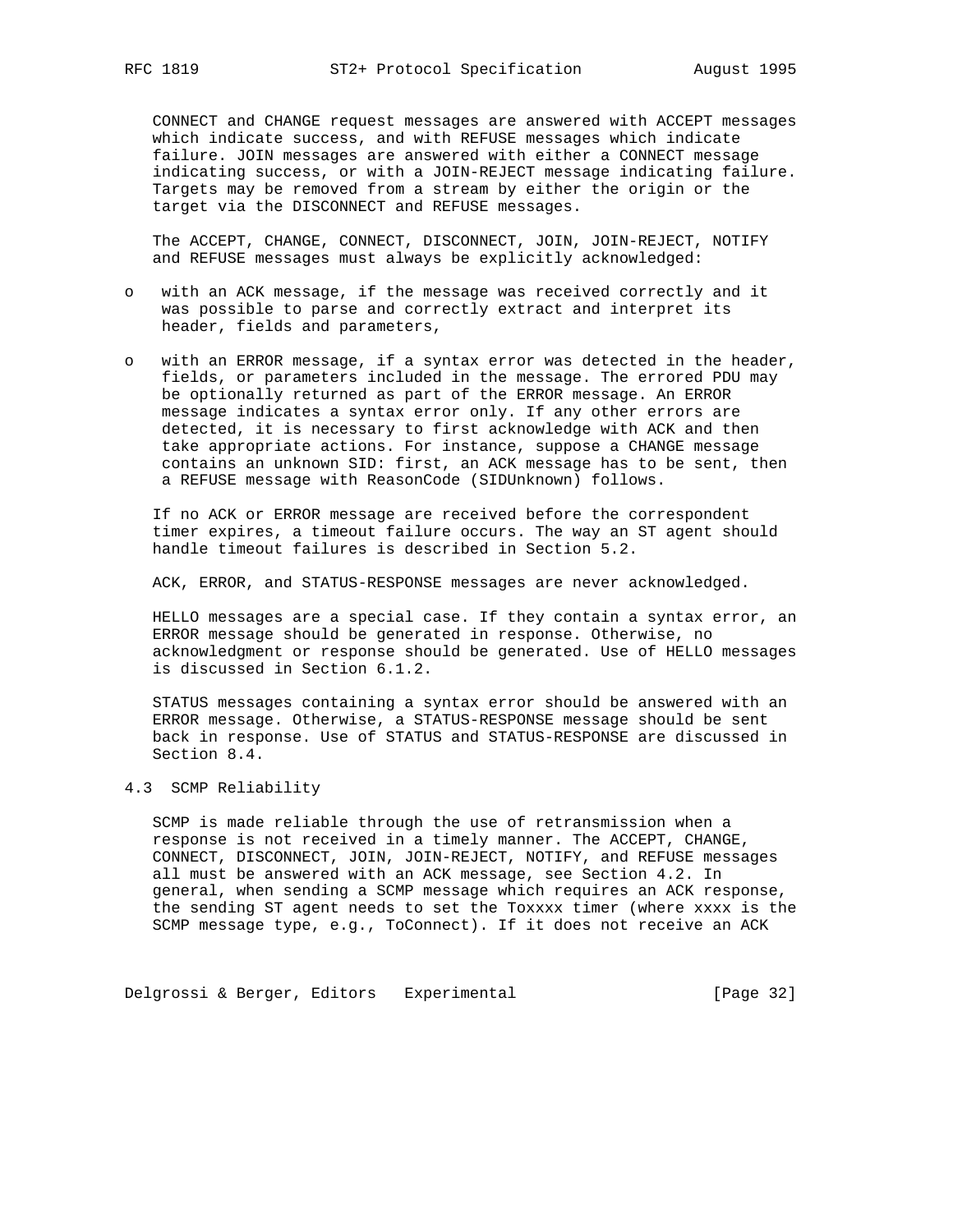before the Toxxxx timer expires, the ST agent should retransmit the SCMP message. If no ACK has been received within Nxxxx retransmissions, then a SCMP timeout condition occurs and the ST agent enters its SCMP timeout recovery state. The actions performed by the ST agent as the result of the SCMP timeout condition differ for different SCMP messages and are described in Section 5.2.

 For some SCMP messages (CONNECT, CHANGE, JOIN, and STATUS) the sending ST agent also expects a response back (ACCEPT/REFUSE, CONNECT/JOIN- REJECT) after ACK has been received. For these cases, the ST agent needs to set the ToxxxxResp timer after it receives the ACK. (As before, xxxx is the initiating SCMP message type, e.g., ToConnectResp). If it does not receive the appropriate response back when ToxxxxResp expires, the ST agent updates its state and performs appropriate recovery action as described in Section 5.2. Suggested constants are given in Section 10.5.4.

 The timeout and retransmission algorithm is implementation dependent and it is outside the scope of this document. Most existing algorithms are based on an estimation of the Round Trip Time (RTT) between two agents. Therefore, SCMP contains a mechanism, see Section 8.5, to estimate this RTT. Note that the timeout related variable names described above are for reference purposes only, implementors may choose to combine certain variables.

### 4.4 Stream Options

 An application may select among some stream options. The desired options are indicated to the ST agent at the origin when a new stream is created. Options apply to single streams and are valid during the whole stream's lifetime. The options chosen by the application at the origin are included into the initial CONNECT message, see Section 4.5.3. When a CONNECT message reaches a target, the application at the target is notified of the stream options that have been selected, see Section 4.5.5.

# 4.4.1 No Recovery

 When a stream failure is detected, an ST agent would normally attempt stream recovery, as described in Section 6.2. The NoRecovery option is used to indicate that ST agents should not attempt recovery for the stream. The protocol behavior in the case that the NoRecovery option has been selected is illustrated in Section 6.2. The NoRecovery option is specified by setting the S-bit in the CONNECT message, see Section 10.4.4. The S-bit can be set only by the origin and it is never modified by intermediate and target ST agents.

Delgrossi & Berger, Editors Experimental (Page 33)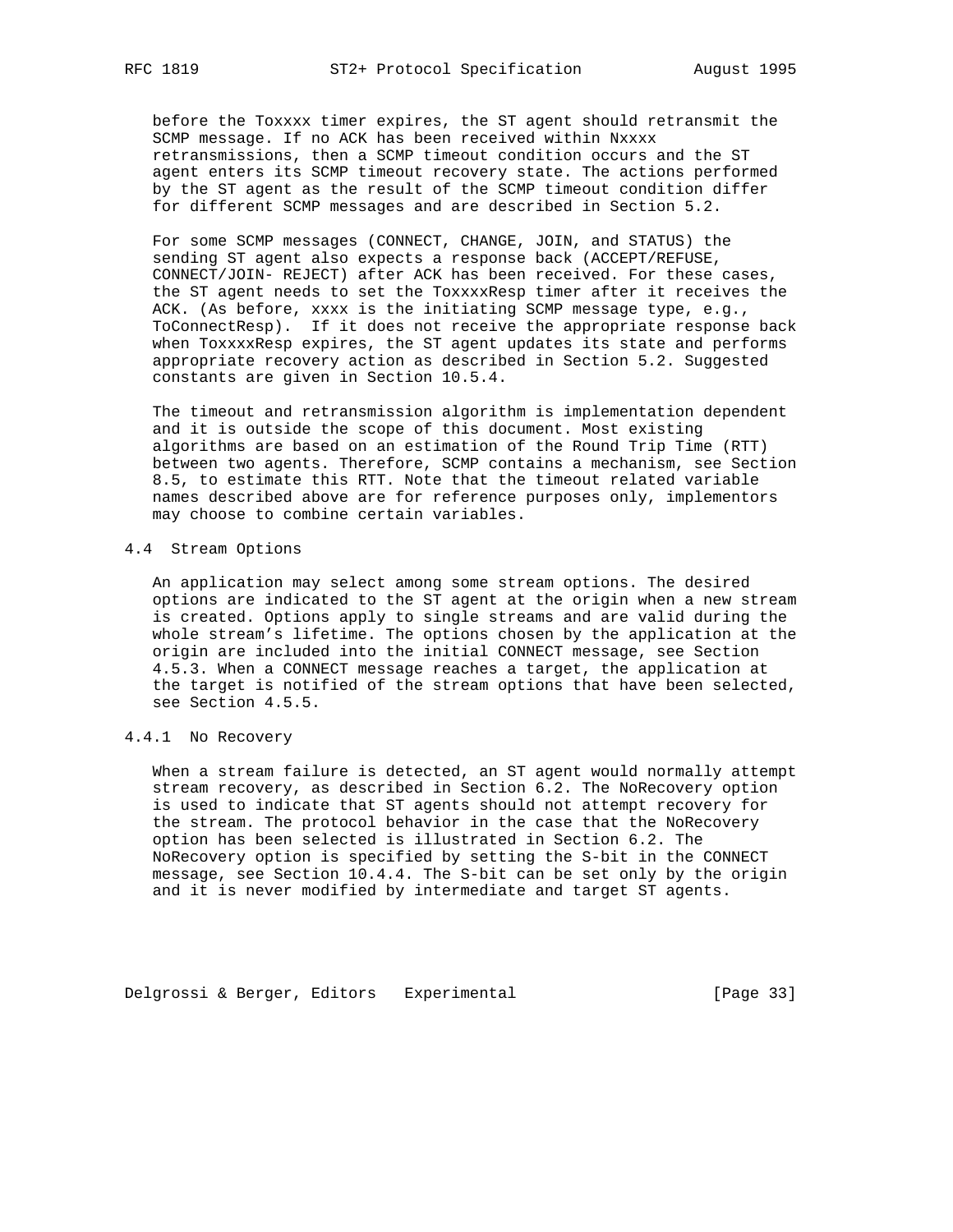# 4.4.2 Join Authorization Level

 When a new stream is created, it is necessary to define the join authorization level associated with the stream. This level determines the protocol behavior in case of stream joining, see Section 4.1 and Section 4.6.3. The join authorization level for a stream is defined by the J-bit and N-bit in the CONNECT message header, see Section 10.4.4. One of the following authorization levels has to be selected:

- o Level 0 Refuse Join (JN = 00): No targets are allowed to join this stream.
- o Level 1 OK, Notify Origin (JN = 01): Targets are allowed to join the stream. The origin is notified that the target has joined.
- o Level 2 OK (JN = 10): Targets are allowed to join the stream. No notification is sent to the stream origin.

 Some applications may choose to maintain tight control on their streams and will not permit any connections without the origin's permission. For such streams, target applications may request to be added by sending an out-of-band, i.e., via regular IP, request to the origin. The origin, if it so chooses, can then add the target following the process described in Section 4.6.1.

 The selected authorization level impacts stream handling and the state that is maintained for the stream, as described in Section 4.1.

# 4.4.3 Record Route

 The RecordRoute option can be used to request the route between the origin and a target be recorded and delivered to the application. This option may be used while connecting, accepting, changing, or refusing a stream. The results of a RecordRoute option requested by the origin, i.e., as part of the CONNECT or CHANGE messages, are delivered to the target. The results of a RecordRoute option requested by the target, i.e., as part of the ACCEPT or REFUSE messages, are delivered to the origin.

 The RecordRoute option is specified by adding the RecordRoute parameter to the mentioned SCMP messages. The format of the RecordRoute parameter is shown in Section 10.3.5. When adding this parameter, the ST agent at the origin must determine the number of entries that may be recorded as explained in Section 10.3.5.

Delgrossi & Berger, Editors Experimental (Page 34)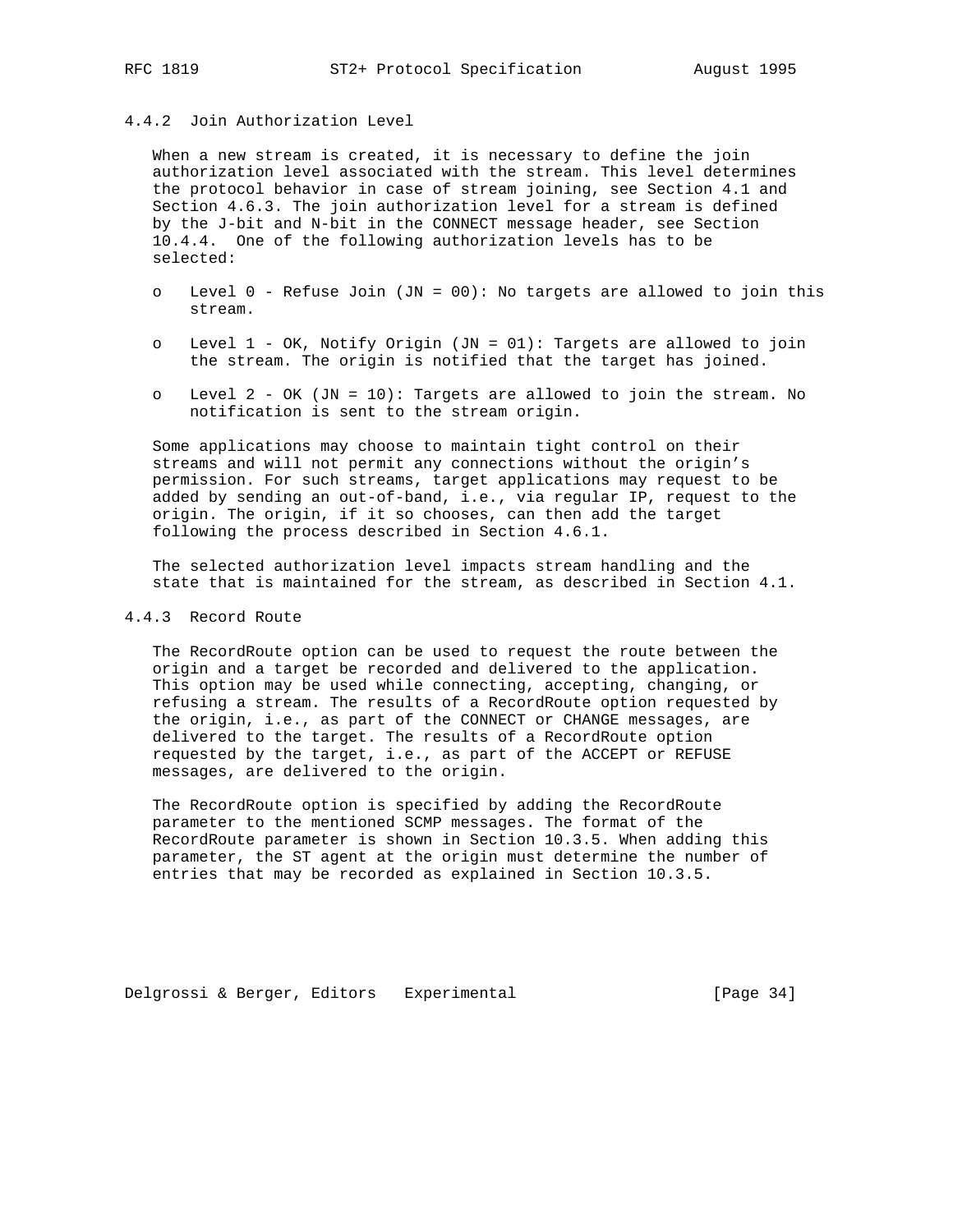#### 4.4.4 User Data

 The UserData option can be used by applications to transport application specific data along with some SCMP control messages. This option can be included with ACCEPT, CHANGE, CONNECT, DISCONNECT, and REFUSE messages. The format of the UserData parameter is shown in Section 10.3.7. This option may be included by the origin, or the target, by adding the UserData parameter to the mentioned SCMP messages. This option may only be included once per SCMP message.

4.5 Stream Setup

 This section presents a description of stream setup. For simplicity, we assume that everything succeeds, e.g., any required resources are available, messages are properly delivered, and the routing is correct. Possible failures in the setup phase are handled in Section 5.2.

#### 4.5.1 Information from the Application

 Before stream setup can be started, the application has to collect the necessary information to determine the characteristics for the connection. This includes identifying the participants and selecting the QoS parameters of the data flow. Information passed to the ST agent by the application includes:

- o the list of the stream's targets (Section 10.3.6). The list may be empty (Section 4.5.3.1),
- o the flow specification containing the desired quality of service for the stream (Section 9),
- o information on the groups in which the stream is a member, if any (Section 7),
- o information on the options selected for the stream (Section 4.4).
- 4.5.2 Initial Setup at the Origin

The ST agent at the origin then performs the following operations:

- o allocates a stream ID (SID) for the stream (Section 8.1),
- o invokes the routing function to determine the set of next-hops for the stream (Section 4.5.2.1),
- o invokes the Local Resource Manager (LRM) to reserve resources (Section 4.5.2.2),

Delgrossi & Berger, Editors Experimental [Page 35]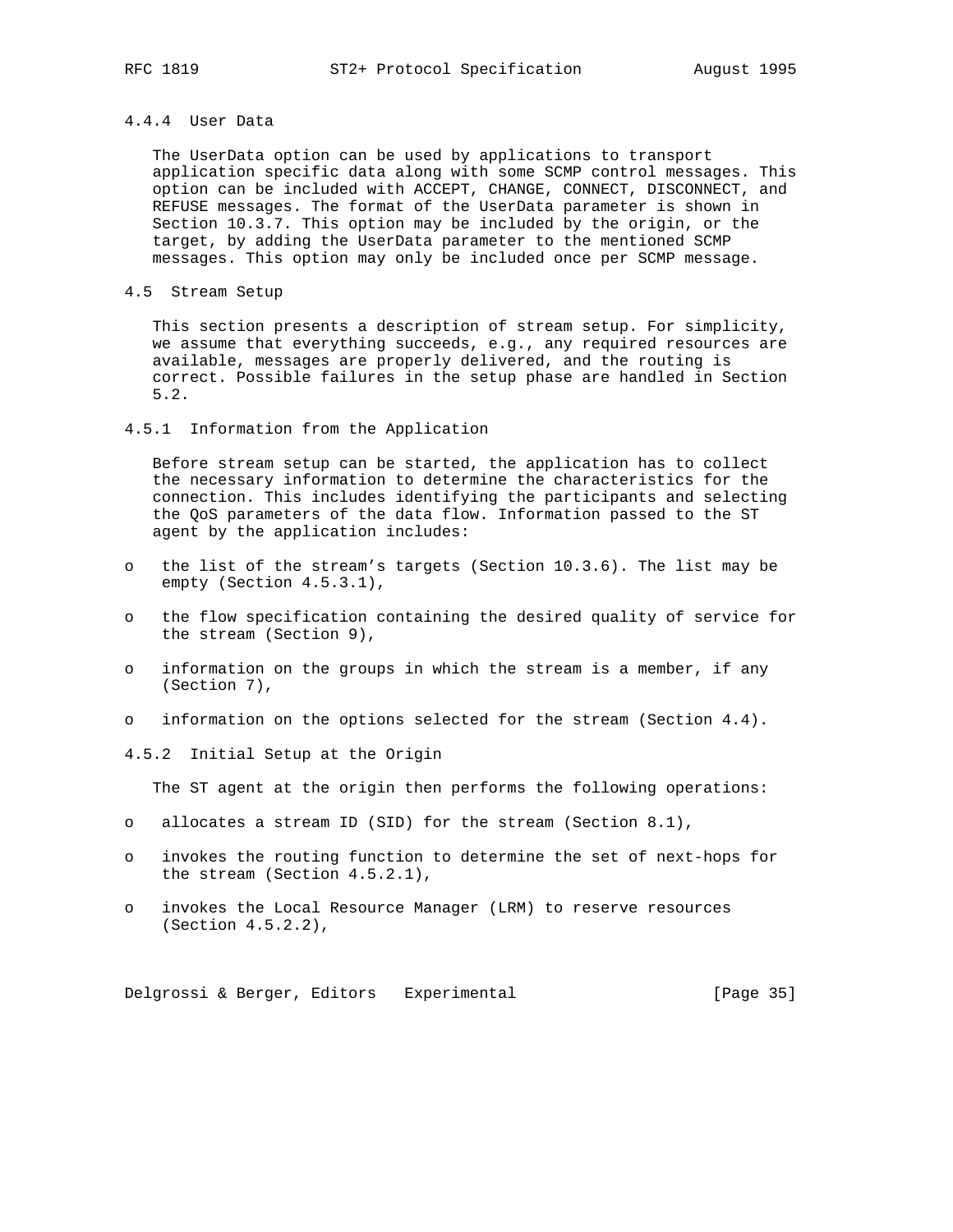- o creates local database entries to store information on the new stream,
- o propagates the stream creation request to the next-hops determined by the routing function (Section 4.5.3).

4.5.2.1 Invoking the Routing Function

 An ST agent that is setting up a stream invokes the routing function to find the next-hop to reach each of the targets specified by the target list provided by the application. This is similar to the routing decision in IP. However, in this case the route is to a multitude of targets with QoS requirements rather than to a single destination.

 The result of the routing function is a set of next-hop ST agents. The set of next-hops selected by the routing function is not necessarily the same as the set of next-hops that IP would select given a number of independent IP datagrams to the same destinations. The routing algorithm may attempt to optimize parameters other than the number of hops that the packets will take, such as delay, local network bandwidth consumption, or total internet bandwidth consumption. Alternatively, the routing algorithm may use a simple route lookup for each target.

 Once a next-hop is selected by the routing function, it persists for the whole stream lifetime, unless a network failure occurs.

4.5.2.2 Reserving Resources

 The ST agent invokes the Local Resource Manager (LRM) to perform the appropriate reservations. The ST agent presents the LRM with information including:

- o the flow specification with the desired quality of service for the stream (Section 9),
- o the version number associated with the flow specification (Section 9).
- o information on the groups the stream is member in, if any (Section 7),

 The flow specification contains information needed by the LRM to allocate resources. The LRM updates the flow specification contents information before returning it to the ST agent. Section 9.2.3 defines the fields of the flow specification to be updated by the LRM.

Delgrossi & Berger, Editors Experimental (Page 36)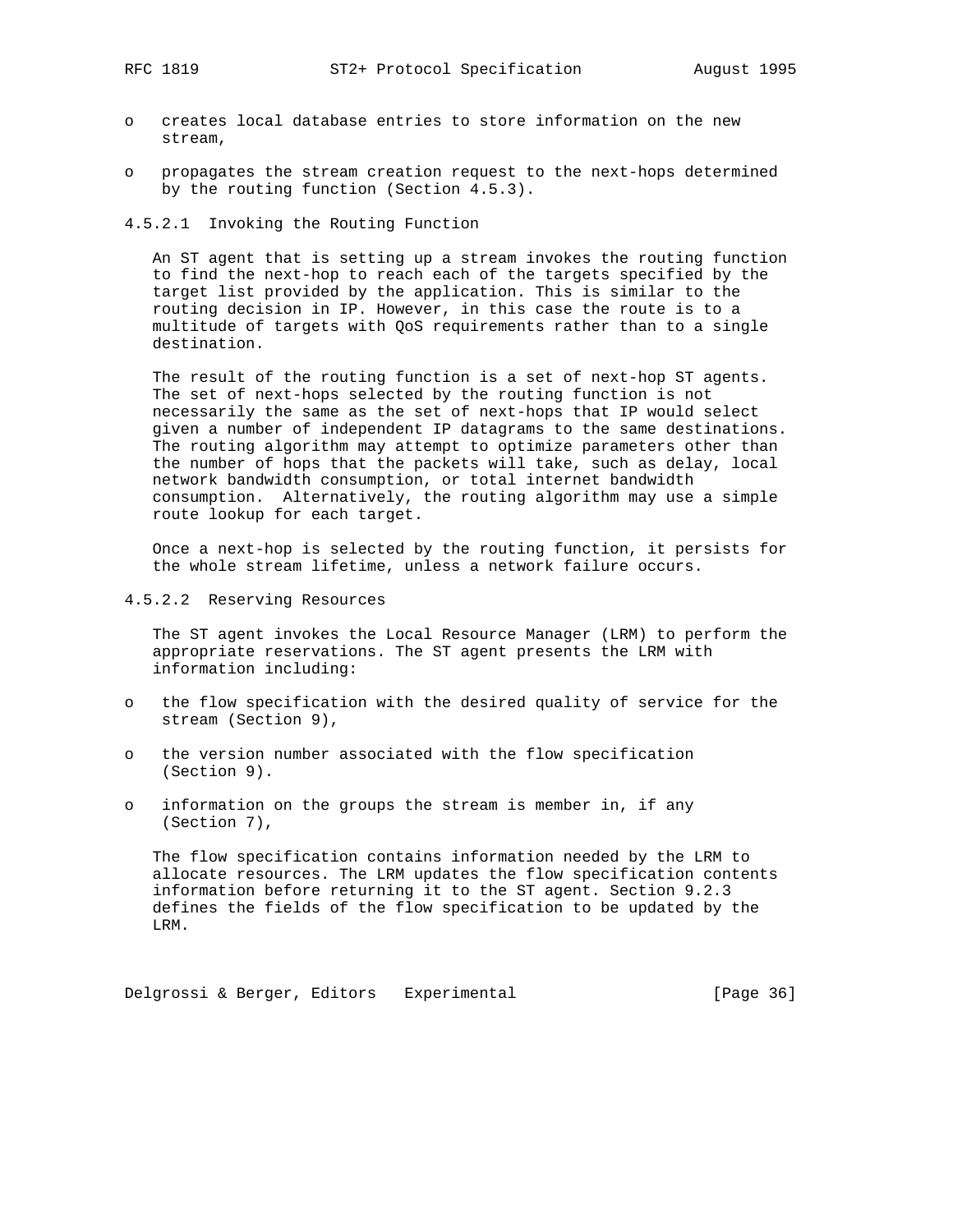The membership of a stream in a group may affect the amount of resources that have to be allocated by the LRM, see Section 7.

#### 4.5.3 Sending CONNECT Messages

 The ST agent sends a CONNECT message to each of the next-hop ST agents identified by the routing function. Each CONNECT message contains the SID, the selected stream options, the FlowSpec, and a TargetList. The format of the CONNECT message is defined by Section 10.4.4. In general, the FlowSpec and TargetList depend on both the next-hop and the intervening network. Each TargetList is a subset of the original TargetList, identifying the targets that are to be reached through the next-hop to which the CONNECT message is being sent.

The TargetList may be empty, see Section 4.5.3.1; if the TargetList causes a too long CONNECT message to be generated, the CONNECT message is partitioned as explained in Section 5.1.2. If multiple next-hops are to be reached through a network that supports network level multicast, a different CONNECT message must nevertheless be sent to each next-hop since each will have a different TargetList.

## 4.5.3.1 Empty Target List

 An application at the origin may request the local ST agent to create an empty stream. It does so by passing an empty TargetList to the local ST agent during the initial stream setup. When the local ST agent receives a request to create an empty stream, it allocates the stream ID (SID), updates its local database entries to store information on the new stream and notifies the application that stream setup is complete. The local ST agent does not generate any CONNECT message for streams with an empty TargetList. Targets may be later added by the origin, see Section 4.6.1, or they may autonomously join the stream, see Section 4.6.3.

4.5.4 CONNECT Processing by an Intermediate ST agent

 An ST agent receiving a CONNECT message, assuming no errors, responds to the previous-hop with an ACK. The ACK message must identify the CONNECT message to which it corresponds by including the reference number indicated by the Reference field of the CONNECT message. The intermediate ST agent calls the routing function, invokes the LRM to reserve resources, and then propagates the CONNECT messages to its next-hops, as described in the previous sections.

Delgrossi & Berger, Editors Experimental [Page 37]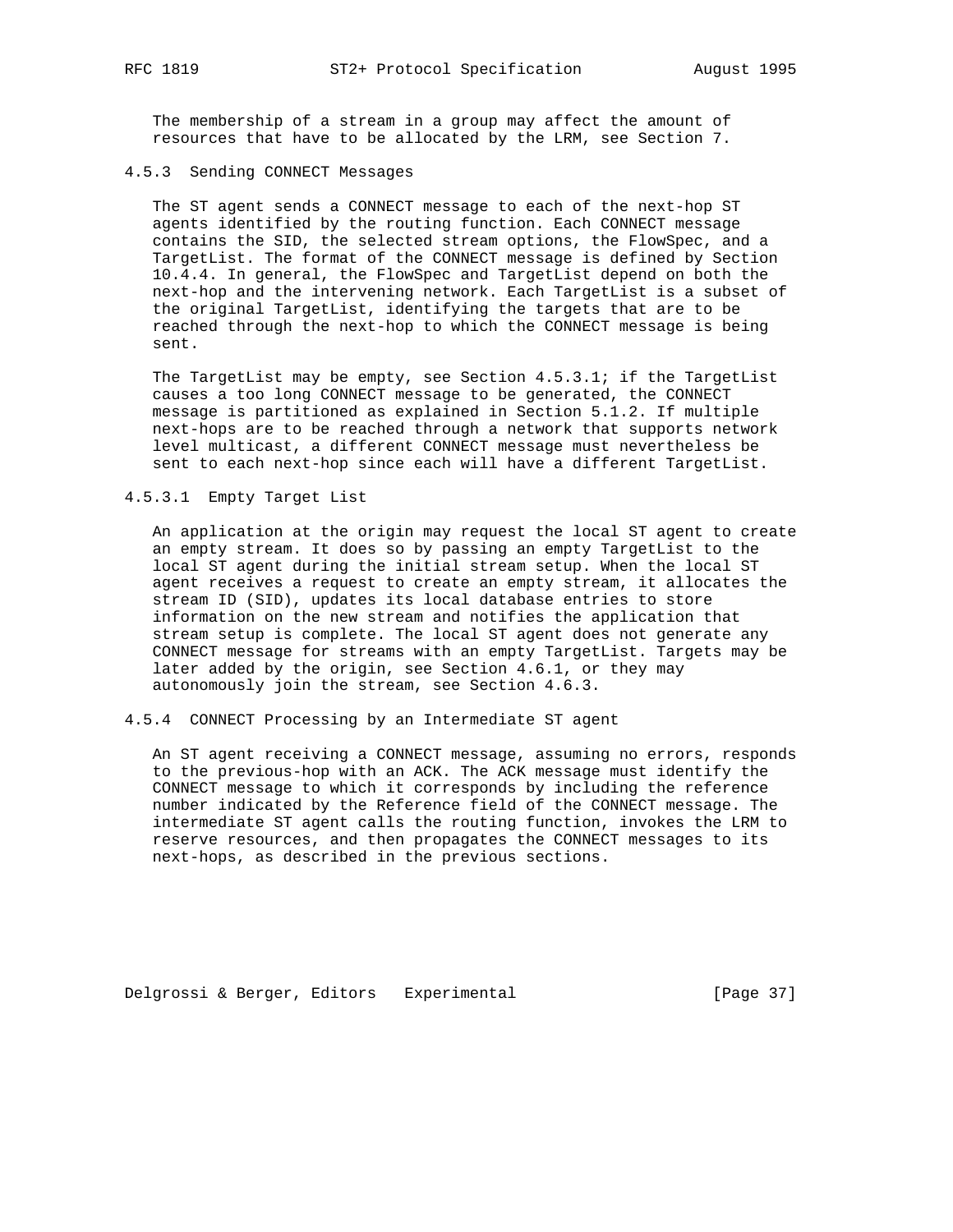# 4.5.5 CONNECT Processing at the Targets

 An ST agent that is the target of a CONNECT message, assuming no errors, responds to the previous-hop with an ACK. The ST agent invokes the LRM to reserve local resources and then queries the specified application process whether or not it is willing to accept the connection.

 The application is presented with parameters from the CONNECT message including the SID, the selected stream options, Origin, FlowSpec, TargetList, and Group, if any, to be used as a basis for its decision. The application is identified by a combination of the NextPcol field, from the Origin parameter, and the service access point, or SAP, field included in the correspondent (usually single remaining) Target of the TargetList. The contents of the SAP field may specify the port or other local identifier for use by the protocol layer above the host ST layer. Subsequently received data packets will carry the SID, that can be mapped into this information and be used for their delivery.

 Finally, based on the application's decision, the ST agent sends to the previous-hop from which the CONNECT message was received either an ACCEPT or REFUSE message. Since the ACCEPT (or REFUSE) message has to be acknowledged by the previous-hop, it is assigned a new Reference number that will be returned in the ACK. The CONNECT message to which ACCEPT (or REFUSE) is a reply is identified by placing the CONNECT's Reference number in the LnkReference field of ACCEPT (or REFUSE). The ACCEPT message contains the FlowSpec as accepted by the application at the target.

## 4.5.6 ACCEPT Processing by an Intermediate ST agent

 When an intermediate ST agent receives an ACCEPT, it first verifies that the message is a response to an earlier CONNECT. If not, it responds to the next-hop ST agent with an ERROR message, with ReasonCode (LnkRefUnknown). Otherwise, it responds to the next-hop ST agent with an ACK, and propagates the individual ACCEPT message to the previous-hop along the same path traced by the CONNECT but in the reverse direction toward the origin.

 The FlowSpec is included in the ACCEPT message so that the origin and intermediate ST agents can gain access to the information that was accumulated as the CONNECT traversed the internet. Note that the resources, as specified in the FlowSpec in the ACCEPT message, may differ from the resources that were reserved when the CONNECT was originally processed. Therefore, the ST agent presents the LRM with the FlowSpec included in the ACCEPT message. It is expected that each LRM adjusts local reservations releasing any excess resources. The

Delgrossi & Berger, Editors Experimental (Page 38)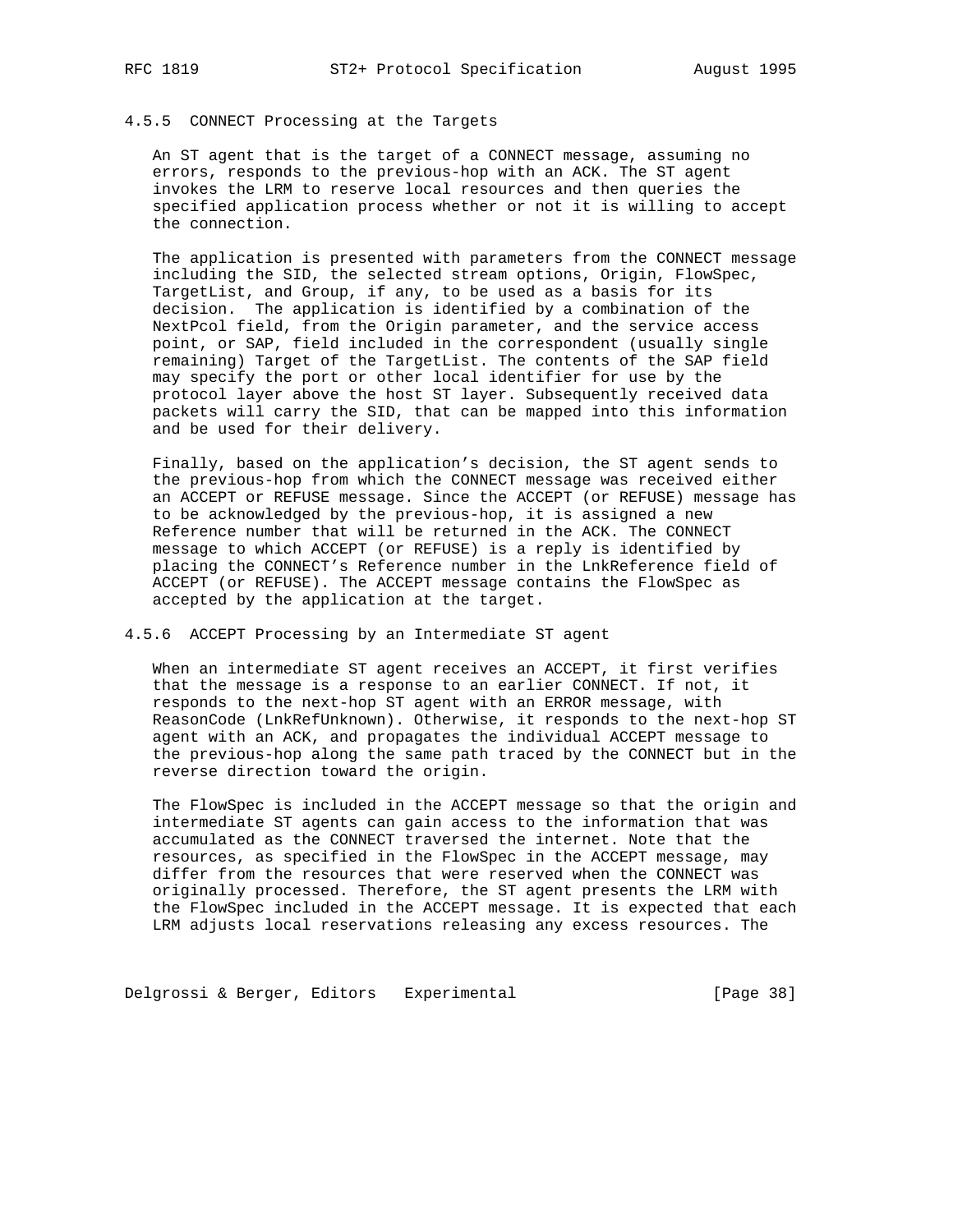LRM may choose not to adjust local reservations when that adjustment may result in the loss of needed resources. It may also choose to wait to adjust allocated resources until all targets in transition have been accepted or refused.

 In the case where the intermediate ST agent is acting as the origin with respect to this target, see Section 4.6.3.1, the ACCEPT message is not propagated upstream.

4.5.7 ACCEPT Processing by the Origin

 The origin will eventually receive an ACCEPT (or REFUSE) message from each of the targets. As each ACCEPT is received, the application is notified of the target and the resources that were successfully allocated along the path to it, as specified in the FlowSpec contained in the ACCEPT message. The application may then use the information to either adopt or terminate the portion of the stream to each target.

 When an ACCEPT is received by the origin, the path to the target is considered to be established and the ST agent is allowed to forward the data along this path as explained in Section 2 and in Section 3.1.

## 4.5.8 REFUSE Processing by the Intermediate ST agent

 If an application at a target does not wish to participate in the stream, it sends a REFUSE message back to the origin with ReasonCode (ApplDisconnect). An intermediate ST agent that receives a REFUSE message with ReasonCode (ApplDisconnect) acknowledges it by sending an ACK to the next-hop, invokes the LRM to adjusts reservations as appropriate, deletes the target entry from the internal database, and propagates the REFUSE message back to the previous-hop ST agent.

 In the case where the intermediate ST agent is acting as the origin with respect to this target, see Section 4.6.3.1, the REFUSE message is only propagated upstream when there are no more downstream agents participating in the stream. In this case, the agent indicates that the agent is to be removed from the stream propagating the REFUSE message with the G-bit set (1).

4.5.9 REFUSE Processing by the Origin

 When the REFUSE message reaches the origin, the ST agent at the origin sends an ACK and notifies the application that the target is no longer part of the stream and also if the stream has no remaining targets. If there are no remaining targets, the application may wish to terminate the stream, or keep the stream active to allow addition

Delgrossi & Berger, Editors Experimental (Page 39)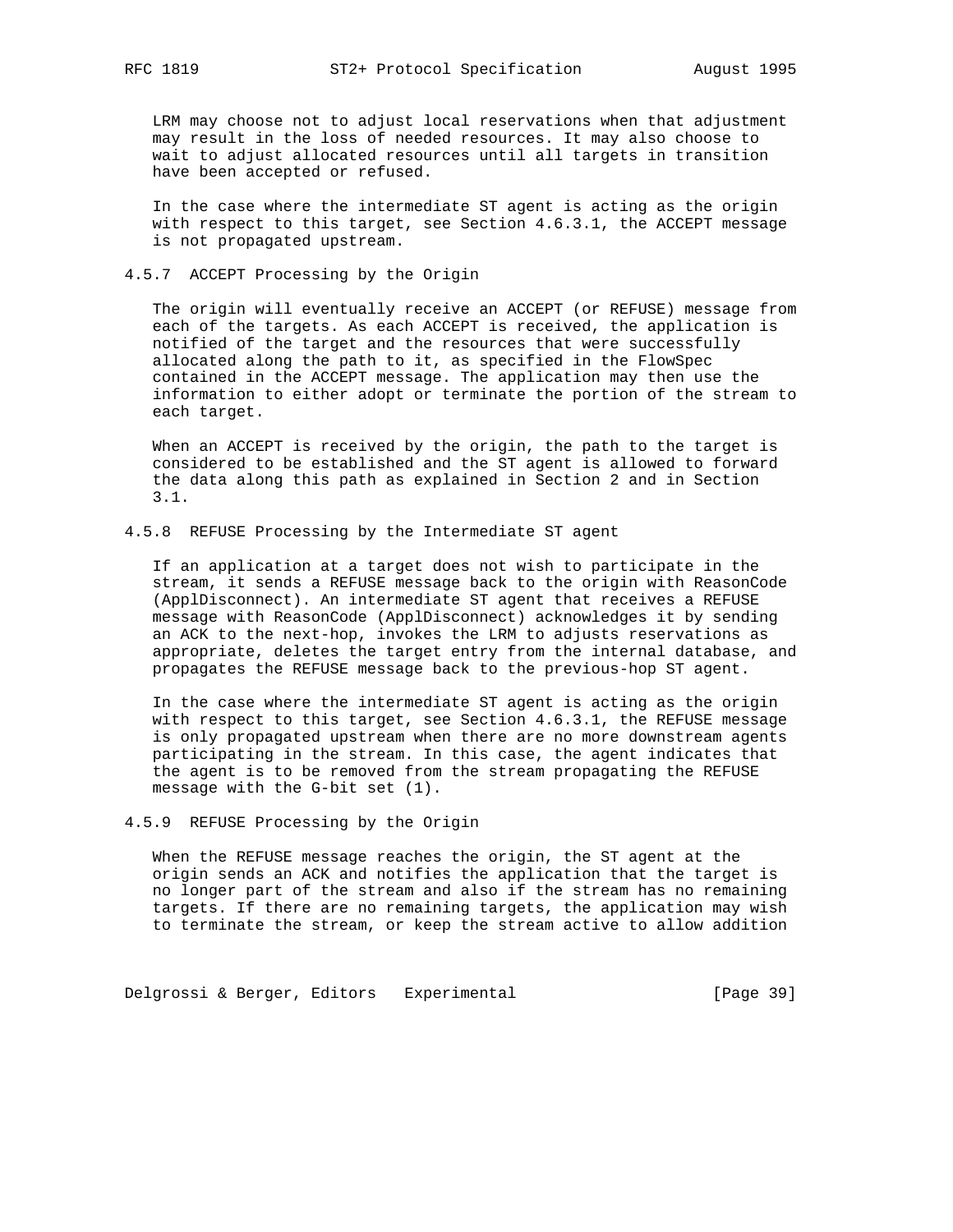of targets or stream joining as described in Section 4.6.3.

4.5.10 Other Functions during Stream Setup

 Some other functions have to be accomplished by an ST agent as CONNECT messages travel downstream and ACCEPT (or REFUSE) messages travel upstream during the stream setup phase. They were not mentioned in the previous sections to keep the discussion as simple as possible. These functions include:

- o computing the smallest Maximum Transmission Unit size over the path to the targets, as part of the MTU discovery mechanism presented in Section 8.6. This is done by updating the MaxMsgSize field of the CONNECT message, see Section 10.4.4. This value is carried back to origin in the MaxMsgSize field of the ACCEPT message, see Section 10.4.1.
- o counting the number of IP clouds to be traversed to reach the targets, if any. IP clouds are traversed when the IP encapsulation mechanism is used. This mechanism described in Section 8.7. Encapsulating agents update the IPHops field of the CONNECT message, see Section 10.4.4. The resulting value is carried back to origin in the IPHops field of the ACCEPT message, see Section 10.4.1.
- o updating the RecoveryTimeout value for the stream based on what can the agent can support. This is part of the stream recovery mechanism, in Section 6.2. This is done by updating the RecoveryTimeout field of the CONNECT message, see Section 10.4.4. This value is carried back to origin in the RecoveryTimeout field of the ACCEPT message, see Section 10.4.1.
- 4.6 Modifying an Existing Stream

 Some applications may wish to modify a stream after it has been created. Possible changes include expanding a stream, reducing it, and changing its FlowSpec. The origin may add or remove targets as described in Section 4.6.1 and Section 4.6.2. Targets may request to join the stream as described in Section 4.6.3 or, they may decide to leave a stream as described in Section 4.6.4. Section 4.6.5 explains how to change a stream's FlowSpec.

 As defined by Section 2, an ST agent can handle only one stream modification at a time. If a stream modification operation is already underway, further requests are queued and handled when the previous operation has been completed. This also applies to two subsequent requests of the same kind, e.g., two subsequent changes to the FlowSpec.

Delgrossi & Berger, Editors Experimental (Page 40)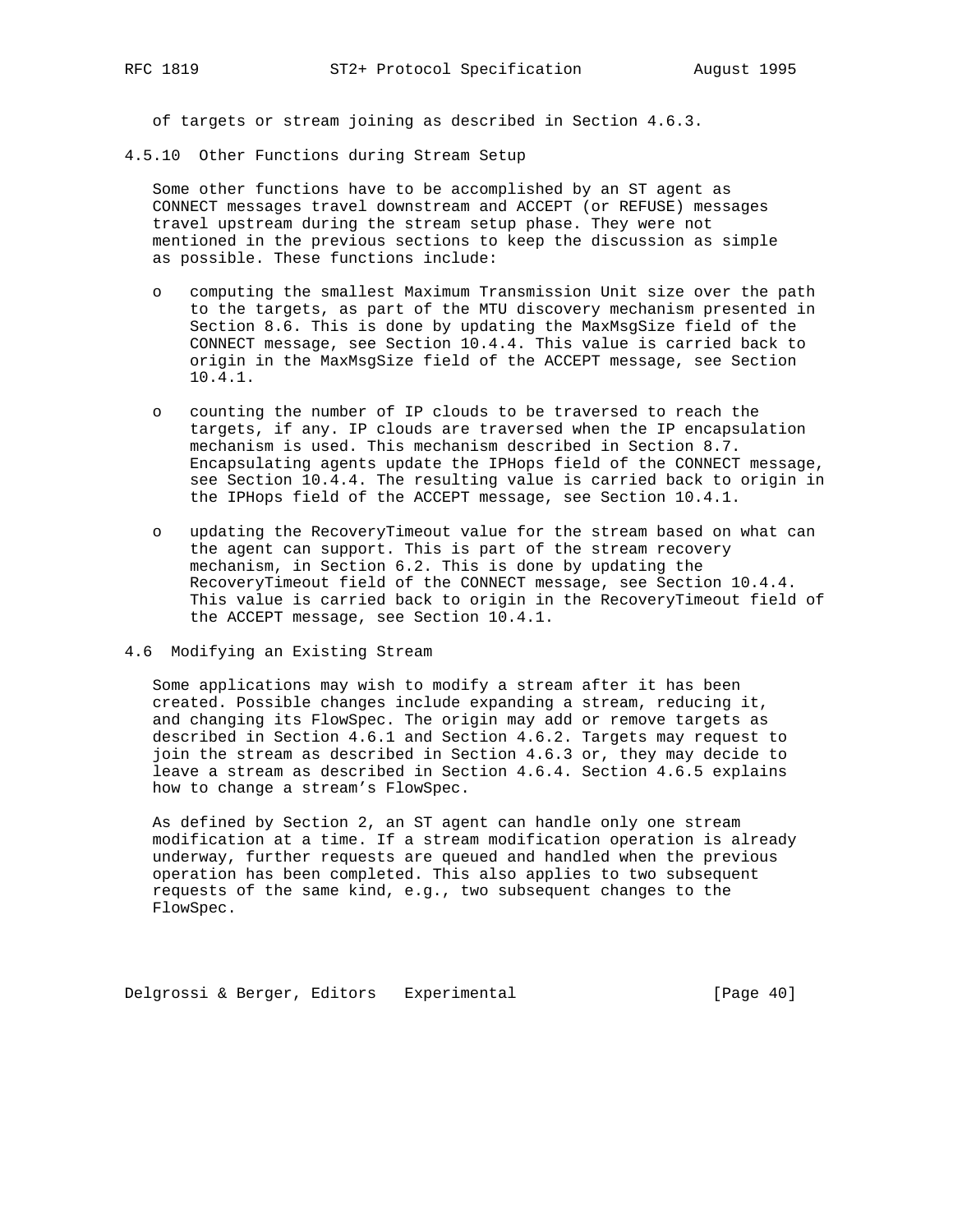#### 4.6.1 The Origin Adding New Targets

 It is possible for an application at the origin to add new targets to an existing stream any time after the stream has been established. Before new targets are added, the application has to collect the necessary information on the new targets. Such information is passed to the ST agent at the origin.

 The ST agent at the origin issues a CONNECT message that contains the SID, the FlowSpec, and the TargetList specifying the new targets. This is similar to sending a CONNECT message during stream establishment, with the following exceptions: the origin checks that a) the SID is valid, b) the targets are not already members of the stream, c) that the LRM evaluates the FlowSpec of the new target to be the same as the FlowSpec of the existing stream, i.e., it requires an equal or smaller amount of resources to be allocated. If the FlowSpec of the new target does not match the FlowSpec of the existing stream, an error is generated with ReasonCode (FlowSpecMismatch). Functions to compare flow specifications are provided by the LRM, see Section 1.4.5.

 An intermediate ST agent that is already a participant in the stream looks at the SID and StreamCreationTime, and verifies that the stream is the same. It then checks if the intersection of the TargetList and the targets of the established stream is empty. If this is not the case, it responds with a REFUSE message with ReasonCode (TargetExists) that contains a TargetList of those targets that were duplicates. To indicate that the stream exists, and includes the listed targets, the ST agent sets to one (1) the E-bit of the REFUSE message, see Section 10.4.11. The agent then proceeds processing each new target in the TargetList.

 For each new target in the TargetList, processing is much the same as for the original CONNECT. The CONNECT is acknowledged, propagated, and network resources are reserved. Intermediate or target ST agents that are not already participants in the stream behave as in the case of stream setup (see Section 4.5.4 and Section 4.5.5).

4.6.2 The Origin Removing a Target

 It is possible for an application at the origin to remove existing targets of a stream any time after the targets have accepted the stream. The application at the origin specifies the set of targets that are to be removed and informs the local ST agent. Based on this information, the ST agent sends DISCONNECT messages with the ReasonCode (ApplDisconnect) to the next-hops relative to the targets.

Delgrossi & Berger, Editors Experimental (Page 41)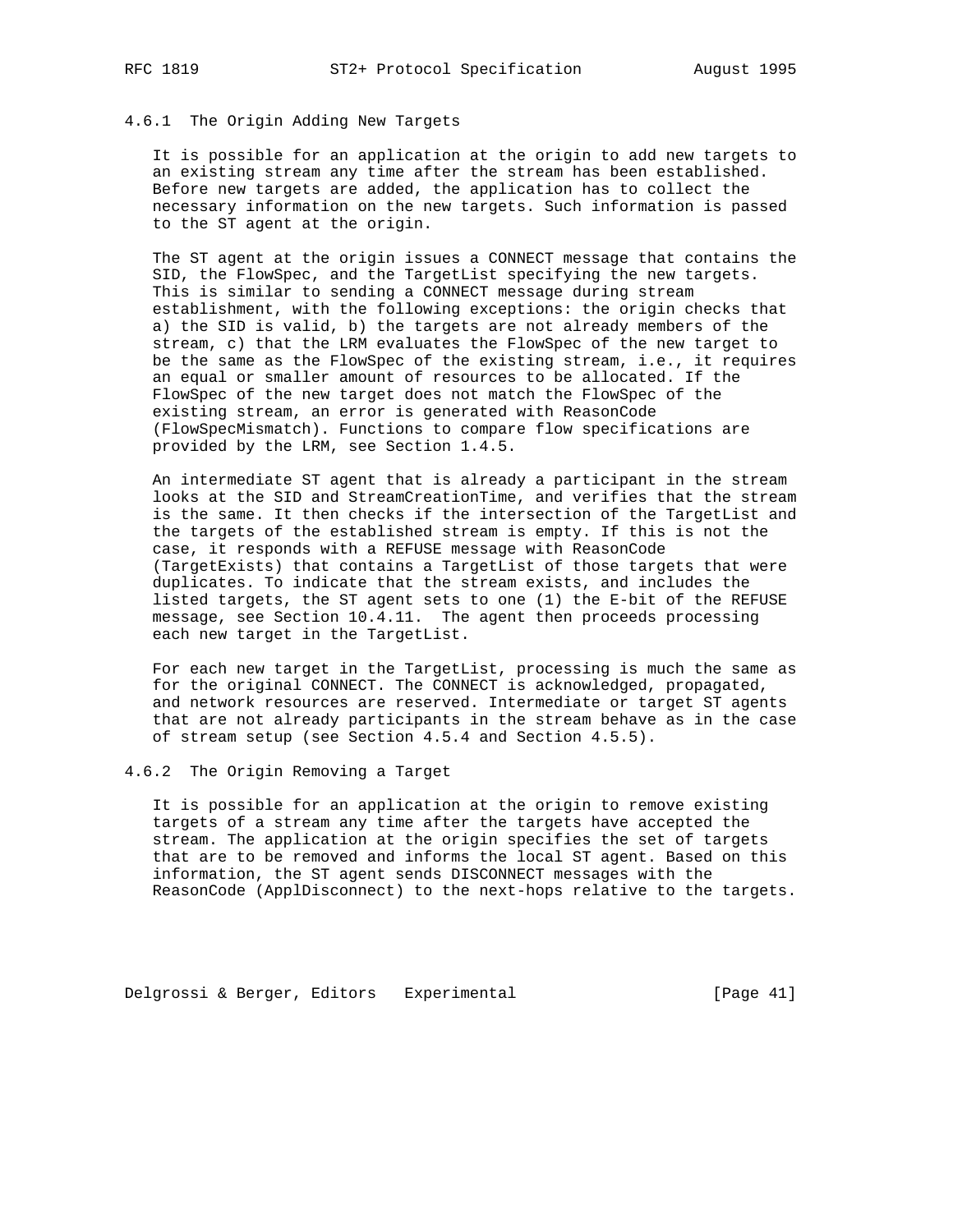An ST agent that receives a DISCONNECT message must acknowledge it by sending an ACK to the previous-hop. The ST agent updates its state and notifies the LRM of the target deletion so that the LRM can modify reservations as appropriate. When the DISCONNECT message reaches the target, the ST agent also notifies the application that the target is no longer part of the stream. When there are no remaining targets that can be reached through a particular next-hop, the ST agent informs the LRM and it deletes the next-hop from its next-hops set.

 SCMP also provides a flooding mechanism to delete targets that joined the stream without notifying the origin. The special case of target deletion via flooding is described in Section 5.7.

## 4.6.3 A Target Joining a Stream

 An application may request to join an existing stream. It has to collect information on the stream including the stream ID (SID) and the IP address of the stream's origin. This can be done out-of-band, e.g., via regular IP. The information is then passed to the local ST agent. The ST agent generates a JOIN message containing the application's request to join the stream and sends it toward the stream origin.

 An ST agent receiving a JOIN message, assuming no errors, responds with an ACK. The ACK message must identify the JOIN message to which it corresponds by including the Reference number indicated by the Reference field of the JOIN message. If the ST agent is not traversed by the stream that has to be joined, it propagates the JOIN message toward the stream's origin. Once a JOIN message has been acknowledged, ST agents do not retain any state information related to the JOIN message.

 Eventually, an ST agent traversed by the stream or the stream's origin itself is reached. This agent must respond to a received JOIN first with an ACK to the ST agent from which the message was received, then, it issues either a CONNECT or a JOIN-REJECT message and sends it toward the target. The response to the join request is based on the join authorization level associated with the stream, see Section 4.4.2:

- o If the stream has authorization level #0 (refuse join): The ST agent sends a JOIN-REJECT message toward the target with ReasonCode (JoinAuthFailure).
- o If the stream has authorization level #1 (ok, notify origin): The ST agent sends a CONNECT message toward the target with a TargetList including the target that requested to join the stream.

Delgrossi & Berger, Editors Experimental (Page 42)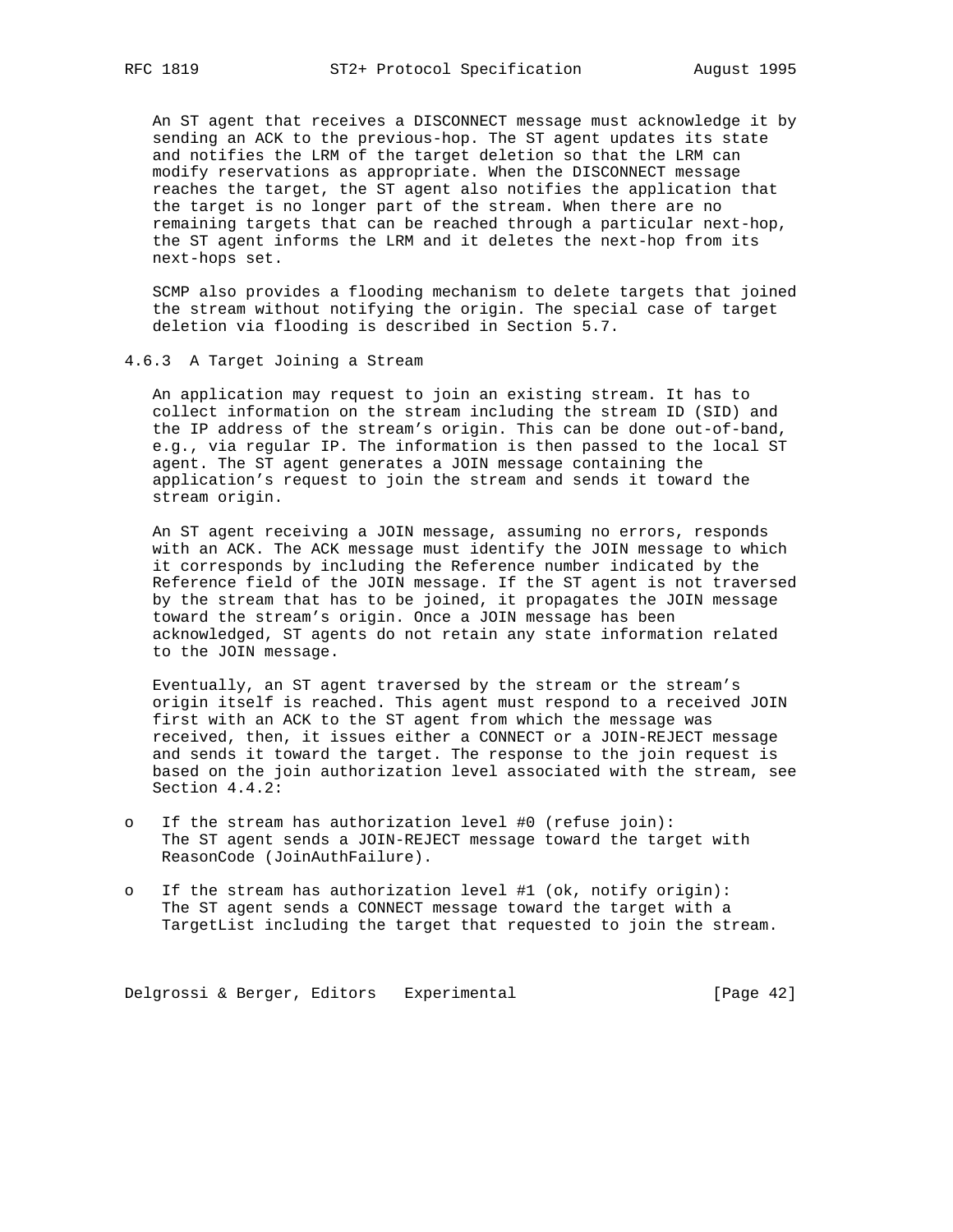This eventually results in adding the target to the stream. When the ST agent receives the ACCEPT message indicating that the new target has been added, it does not propagate the ACCEPT message backwards (Section 4.5.6). Instead, it issues a NOTIFY message with ReasonCode (TargetJoined) so that upstream agents, including the origin, may add the new target to maintained state information. The NOTIFY message includes all target specific information.

o If the stream has authorization level #2 (ok): The ST agent sends a CONNECT message toward the target with a TargetList including the target that requested to join the stream. This eventually results in adding the target to the stream. When the ST agent receives the ACCEPT message indicating that the new target has been added, it does not propagate the ACCEPT message backwards (Section 4.5.6), nor does it notify the origin. A NOTIFY message is generated with ReasonCode (TargetJoined) if the target specific information needs to be propagated back to the origin. An example of such information is change in MTU, see Section 8.6.

4.6.3.1 Intermediate Agent (Router) as Origin

 When a stream has join authorization level #2, see Section 4.4.2, it is possible that the stream origin is unaware of some targets participating in the stream. In this case, the ST intermediate agent that first sent a CONNECT message to this target has to act as the stream origin for the given target. This includes:

- o if the whole stream is deleted, the intermediate agent must disconnect the target.
- o if the stream FlowSpec is changed, the intermediate agent must change the FlowSpec for the target as appropriate.
- o proper handling of ACCEPT and REFUSE messages, without propagation to upstream ST agents.
- o generation of NOTIFY messages when needed. (As described above.)

 The intermediate agent behaves normally for all other targets added to the stream as a consequence of a CONNECT message issued by the origin.

4.6.4 A Target Deleting Itself

 The application at the target may inform the local ST agent that it wants to be removed from the stream. The ST agent then forms a REFUSE message with the target itself as the only entry in the TargetList

Delgrossi & Berger, Editors Experimental (Page 43)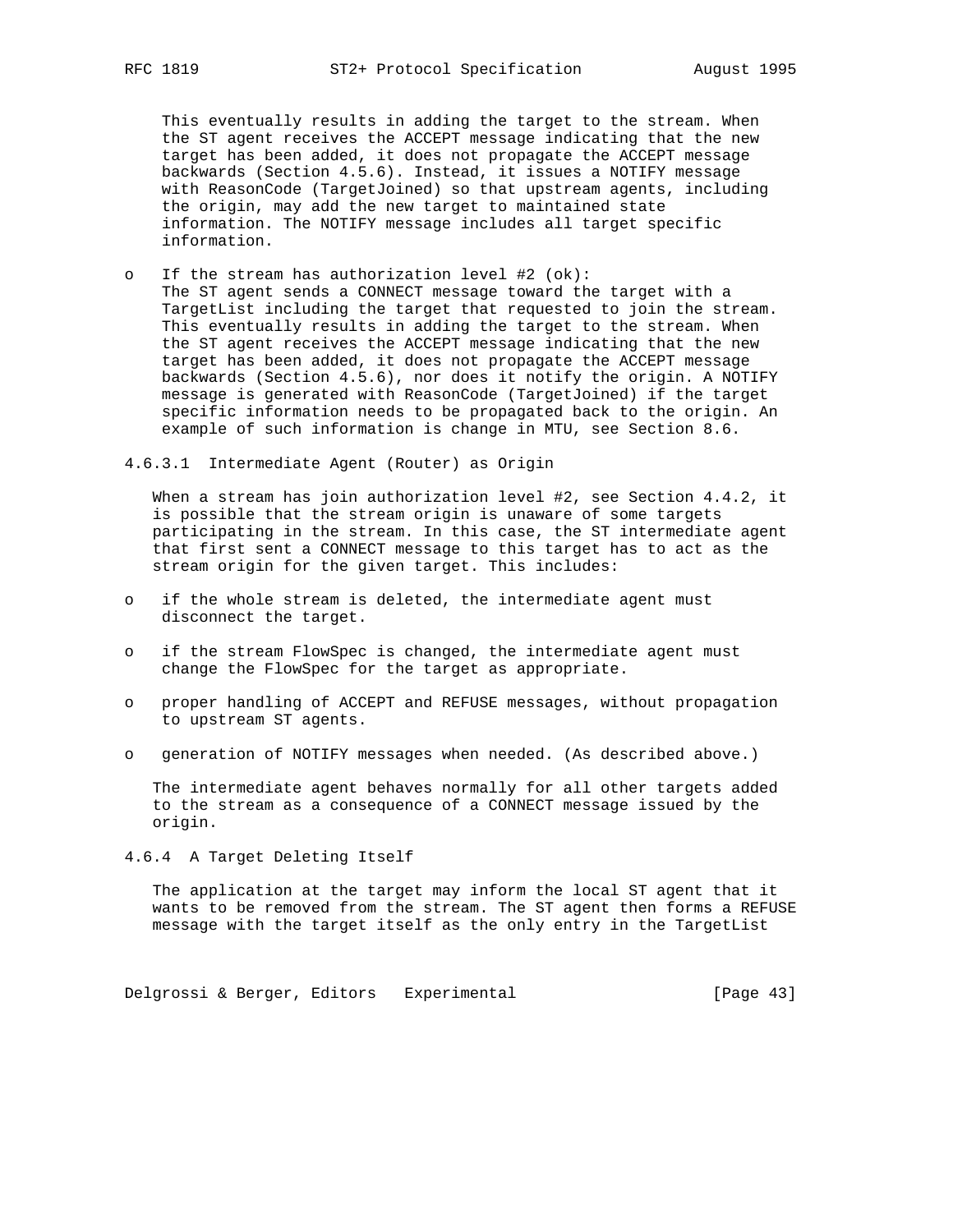and with ReasonCode (ApplDisconnect). The REFUSE message is sent back to the origin via the previous-hop. If a stream has multiple targets and one target leaves the stream using this REFUSE mechanism, the stream to the other targets is not affected; the stream continues to exist.

 An ST agent that receives a REFUSE message acknowledges it by sending an ACK to the next-hop. The target is deleted and the LRM is notified so that it adjusts reservations as appropriate. The REFUSE message is also propagated back to the previous-hop ST agent except in the case where the agent is acting as the origin. In this case a NOTIFY may be propagated instead, see Section 4.6.3.

 When the REFUSE reaches the origin, the origin sends an ACK and notifies the application that the target is no longer part of the stream.

4.6.5 Changing a Stream's FlowSpec

 The application at the origin may wish to change the FlowSpec of an established stream. Changing the FlowSpec is a critical operation and it may even lead in some cases to the deletion of the affected targets. Possible problems with FlowSpec changes are discussed in Section 5.6.

 To change the stream's FlowSpec, the application informs the ST agent at the origin of the new FlowSpec and of the list of targets relative to the change. The ST agent at the origin then issues one CHANGE message per next-hop including the new FlowSpec and sends it to the relevant next-hop ST agents. If the G-bit field of the CHANGE message is set (1), the change affects all targets in the stream.

 The CHANGE message contains a bit called I-bit, see Section 10.4.3. By default, the I-bit is set to zero (0) to indicate that the LRM is expected to try and perform the requested FlowSpec change without risking to tear down the stream. Applications that desire a higher probability of success and are willing to take the risk of breaking the stream can indicate this by setting the I-bit to one (1). Applications that require the requested modification in order to continue operating are expected to set this bit.

 An intermediate ST agent that receives a CHANGE message first sends an ACK to the previous-hop and then provides the FlowSpec to the LRM. If the LRM can perform the change, the ST agent propagates the CHANGE messages along the established paths.

Delgrossi & Berger, Editors Experimental (Page 44)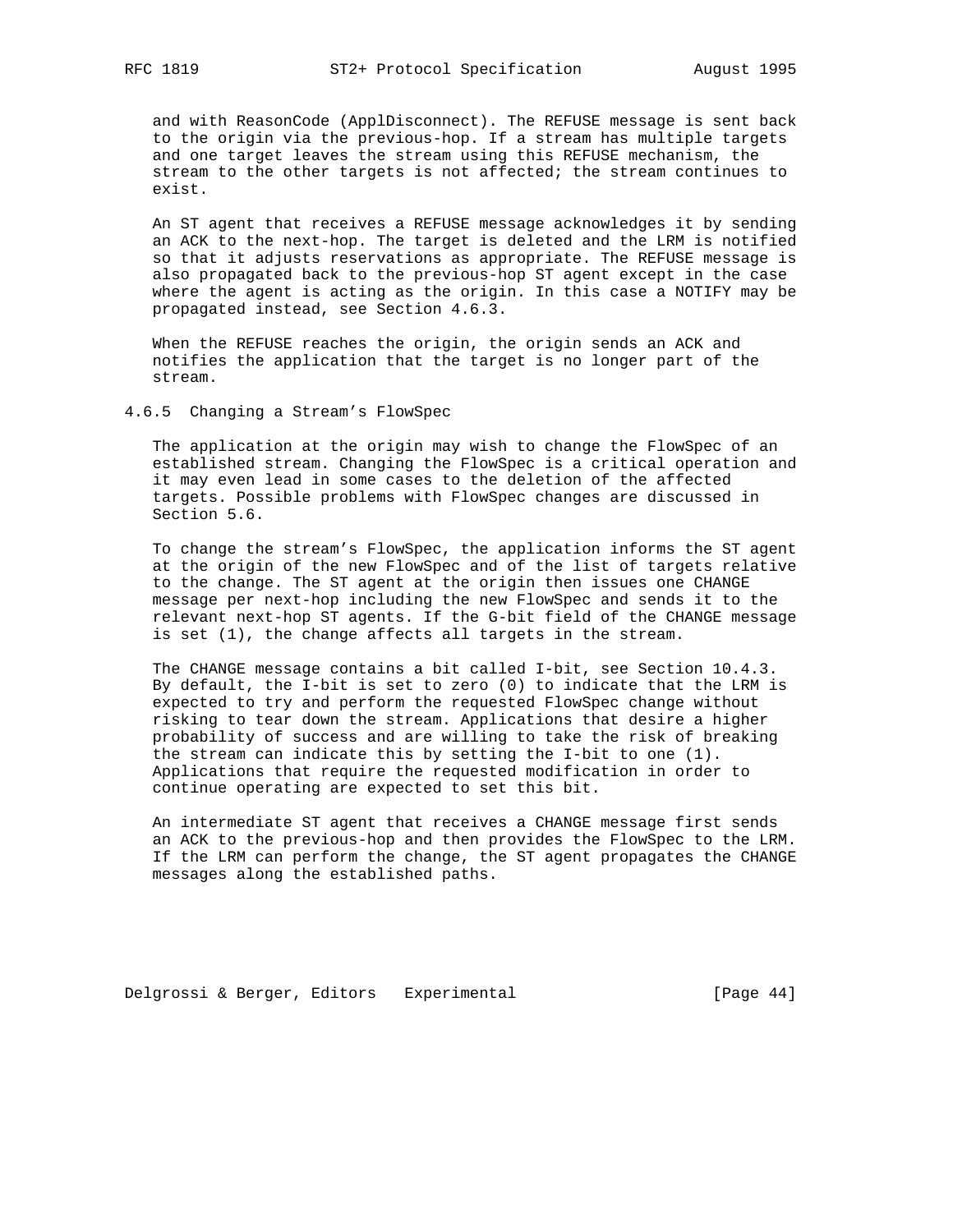If the whole process succeeds, the CHANGE messages will eventually reach the targets. Targets respond with an ACCEPT (or REFUSE) message that is propagated back to the origin. In processing the ACCEPT message on the way back to the origin, excess resources may be released by the LRM as described in Section 4.5.6. The REFUSE message must have the ReasonCode (ApplRefused).

 SCMP also provides a flooding mechanism to change targets that joined the stream without notifying the origin. The special case of target change via flooding is described in Section 5.7.

## 4.7 Stream Tear Down

 A stream is usually terminated by the origin when it has no further data to send. A stream is also torn down if the application should terminate abnormally or if certain network failures are encountered. Processing in this case is identical to the previous descriptions except that the ReasonCode (ApplAbort, NetworkFailure, etc.) is different.

 When all targets have left a stream, the origin notifies the application of that fact, and the application is then responsible for terminating the stream. Note, however, that the application may decide to add targets to the stream instead of terminating it, or may just leave the stream open with no targets in order to permit stream joins.

5. Exceptional Cases

 The previous descriptions covered the simple cases where everything worked. We now discuss what happens when things do not succeed. Included are situations where messages exceed a network MTU, are lost, the requested resources are not available, the routing fails or is inconsistent.

5.1 Long ST Messages

 It is possible that an ST agent, or an application, will need to send a message that exceeds a network's Maximum Transmission Unit (MTU). This case must be handled but not via generic fragmentation, since ST2 does not support generic fragmentation of either data or control messages.

5.1.1 Handling of Long Data Packets

 ST agents discard data packets that exceed the MTU of the next-hop network. No error message is generated. Applications should avoid sending data packets larger than the minimum MTU supported by a given

Delgrossi & Berger, Editors Experimental (Page 45)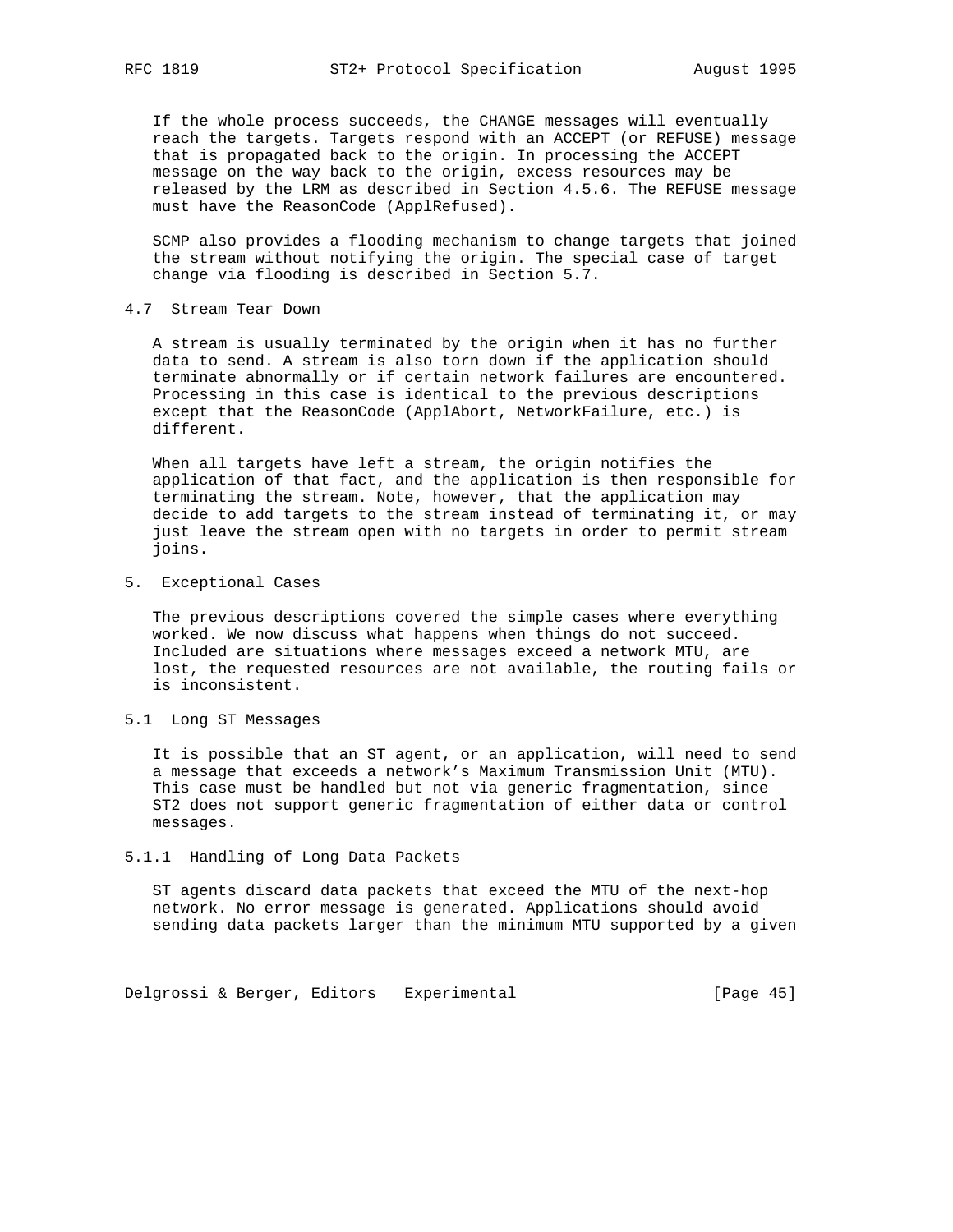stream. The application, both at the origin and targets, can learn the stream minimum MTU through the MTU discovery mechanism described

5.1.2 Handling of Long Control Packets

 Each ST agent knows the MTU of the networks to which it is connected, and those MTUs restrict the size of the SCMP message it can send. An SCMP message size can exceed the MTU of a given network for a number of reasons:

- o the TargetList parameter (Section 10.3.6) may be too long;
- o the RecordRoute parameter (Section 10.3.5) may be too long.
- o the UserData parameter (Section 10.3.7) may be too long;
- o the PDUInError field of the ERROR message (Section 10.4.6) may be too long;

An ST agent receiving or generating a too long SCMP message should:

- o break the message into multiple messages, each carrying part of the TargetList. Any RecordRoute and UserData parameters are replicated in each message for delivery to all targets. Applications that support a large number of targets may avoid using long TargetList parameters, and are expected to do so, by exploiting the stream joining functions, see Section 4.6.3. One exception to this rule exists. In the case of a long TargetList parameter to be included in a STATUS-RESPONSE message, the TargetList parameter is just truncated to the point where the list can fit in a single message, see Section 8.4.
- o for down stream agents: if the TargetList parameter contains a single Target element and the message size is still too long, the ST agent should issue a REFUSE message with ReasonCode (RecordRouteSize) if the size of the RecordRoute parameter causes the SCMP message size to exceed the network MTU, or with ReasonCode (UserDataSize) if the size of the UserData parameter causes the SCMP message size to exceed the network MTU. If both RecordRoute and UserData parameters are present the ReasonCode (UserDataSize) should be sent. For messages generated at the target: the target ST agent must check for SCMP messages that may exceed the MTU on the complete target-to-origin path, and inform the application that a too long SCMP messages has been generated. The format for the error reporting is a local implementation issue. The error codes are the same as previously stated.

Delgrossi & Berger, Editors Experimental (Page 46)

in Section 8.6.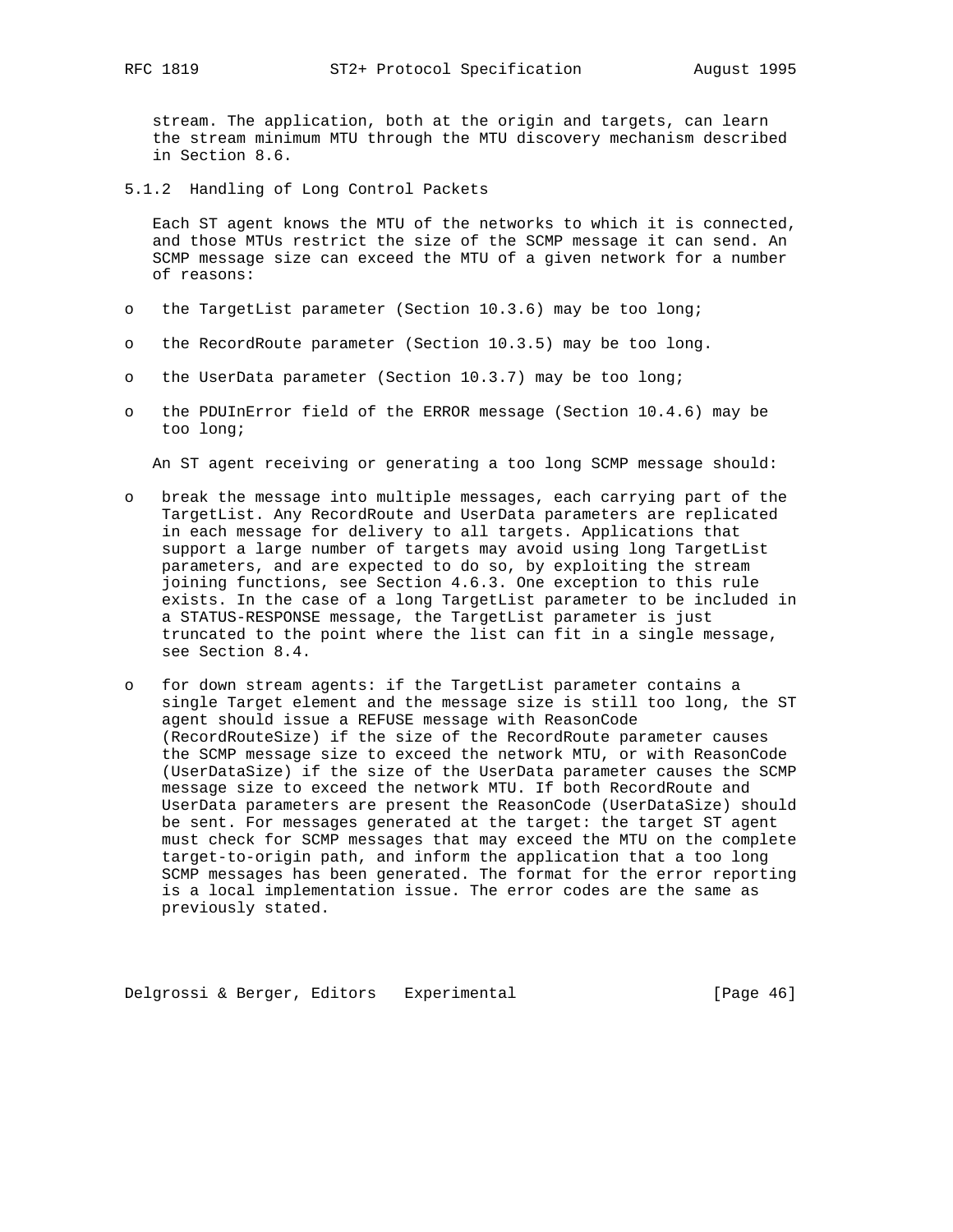ST agents generating too long ERROR messages, simply truncate the PDUInError field to the point where the message is smaller than the network MTU.

5.2 Timeout Failures

 As described in Section 4.3, SCMP message delivery is made reliable through the use of acknowledgments, timeouts, and retransmission. The ACCEPT, CHANGE, CONNECT, DISCONNECT, JOIN, JOIN-REJECT, NOTIFY, and REFUSE messages must always be acknowledged, see Section 4.2. In addition, for some SCMP messages (CHANGE, CONNECT, JOIN) the sending ST agent also expects a response back (ACCEPT/REFUSE, CONNECT/JOIN- REJECT) after an ACK has been received. Also, the STATUS message must be answered with a STATUS-RESPONSE message.

 The following sections describe the handling of each of the possible failure cases due to timeout situations while waiting for an acknowledgment or a response. The timeout related variables, and their names, used in the next sections are for reference purposes only. They may be implementation specific. Different implementations are not required to share variable names, or even the mechanism by which the timeout and retransmission behavior is implemented.

5.2.1 Failure due to ACCEPT Acknowledgment Timeout

 An ST agent that sends an ACCEPT message upstream expects an ACK from the previous-hop ST agent. If no ACK is received before the ToAccept timeout expires, the ST agent should retry and send the ACCEPT message again. After NAccept unsuccessful retries, the ST agent sends a REFUSE message toward the origin, and a DISCONNECT message toward the targets. Both REFUSE and DISCONNECT must identify the affected targets and specify the ReasonCode (RetransTimeout).

5.2.2 Failure due to CHANGE Acknowledgment Timeout

 An ST agent that sends a CHANGE message downstream expects an ACK from the next-hop ST agent. If no ACK is received before the ToChange timeout expires, the ST agent should retry and send the CHANGE message again. After NChange unsuccessful retries, the ST agent aborts the change attempt by sending a REFUSE message toward the origin, and a DISCONNECT message toward the targets. Both REFUSE and DISCONNECT must identify the affected targets and specify the ReasonCode (RetransTimeout).

Delgrossi & Berger, Editors Experimental (Page 47)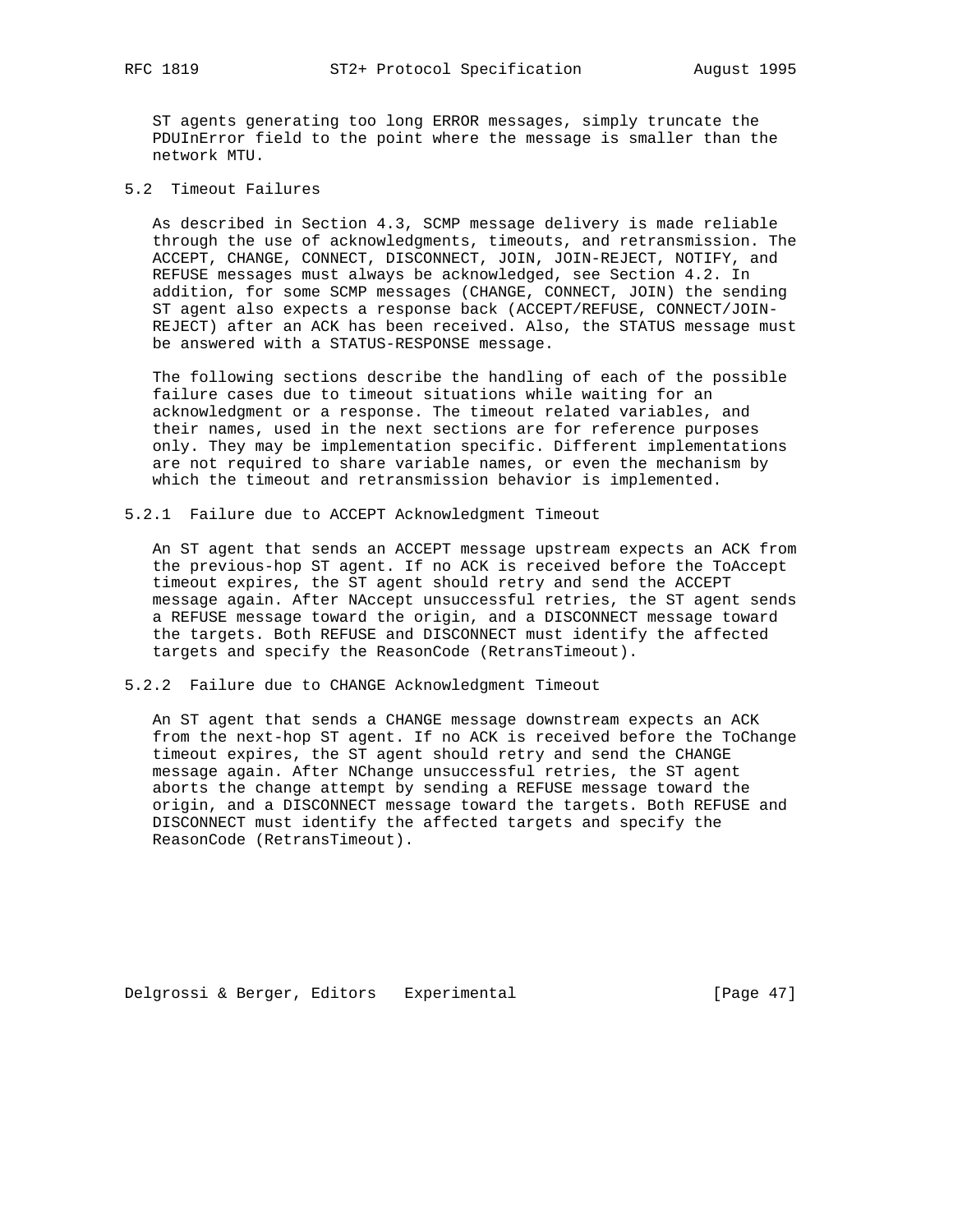## 5.2.3 Failure due to CHANGE Response Timeout

 Only the origin ST agent implements this timeout. After correctly receiving the ACK to a CHANGE message, an ST agent expects to receive an ACCEPT, or REFUSE message in response. If one of these messages is not received before the ToChangeResp timer expires, the ST agent at the origin aborts the change attempt, and behaves as if a REFUSE message with the E-bit set and with ReasonCode (ResponseTimeout) is received.

5.2.4 Failure due to CONNECT Acknowledgment Timeout

 An ST agent that sends a CONNECT message downstream expects an ACK from the next-hop ST agent. If no ACK is received before the ToConnect timeout expires, the ST agent should retry and send the CONNECT message again. After NConnect unsuccessful retries, the ST agent sends a REFUSE message toward the origin, and a DISCONNECT message toward the targets. Both REFUSE and DISCONNECT must identify the affected targets and specify the ReasonCode (RetransTimeout).

5.2.5 Failure due to CONNECT Response Timeout

 Only the origin ST agent implements this timeout. After correctly receiving the ACK to a CONNECT message, an ST agent expects to receive an ACCEPT or REFUSE message in response. If one of these messages is not received before the ToConnectResp timer expires, the origin ST agent aborts the connection setup attempt, acts as if a REFUSE message is received, and it sends a DISCONNECT message toward the targets. Both REFUSE and DISCONNECT must identify the affected targets and specify the ReasonCode (ResponseTimeout).

5.2.6 Failure due to DISCONNECT Acknowledgment Timeout

 An ST agent that sends a DISCONNECT message downstream expects an ACK from the next-hop ST agent. If no ACK is received before the ToDisconnect timeout expires, the ST agent should retry and send the DISCONNECT message again. After NDisconnect unsuccessful retries, the ST agent simply gives up and it assumes the next-hop ST agent is not part in the stream any more.

5.2.7 Failure due to JOIN Acknowledgment Timeout

 An ST agent that sends a JOIN message toward the origin expects an ACK from a neighbor ST agent. If no ACK is received before the ToJoin timeout expires, the ST agent should retry and send the JOIN message again. After NJoin unsuccessful retries, the ST agent sends a JOIN- REJECT message back in the direction of the target with ReasonCode (RetransTimeout).

Delgrossi & Berger, Editors Experimental (Page 48)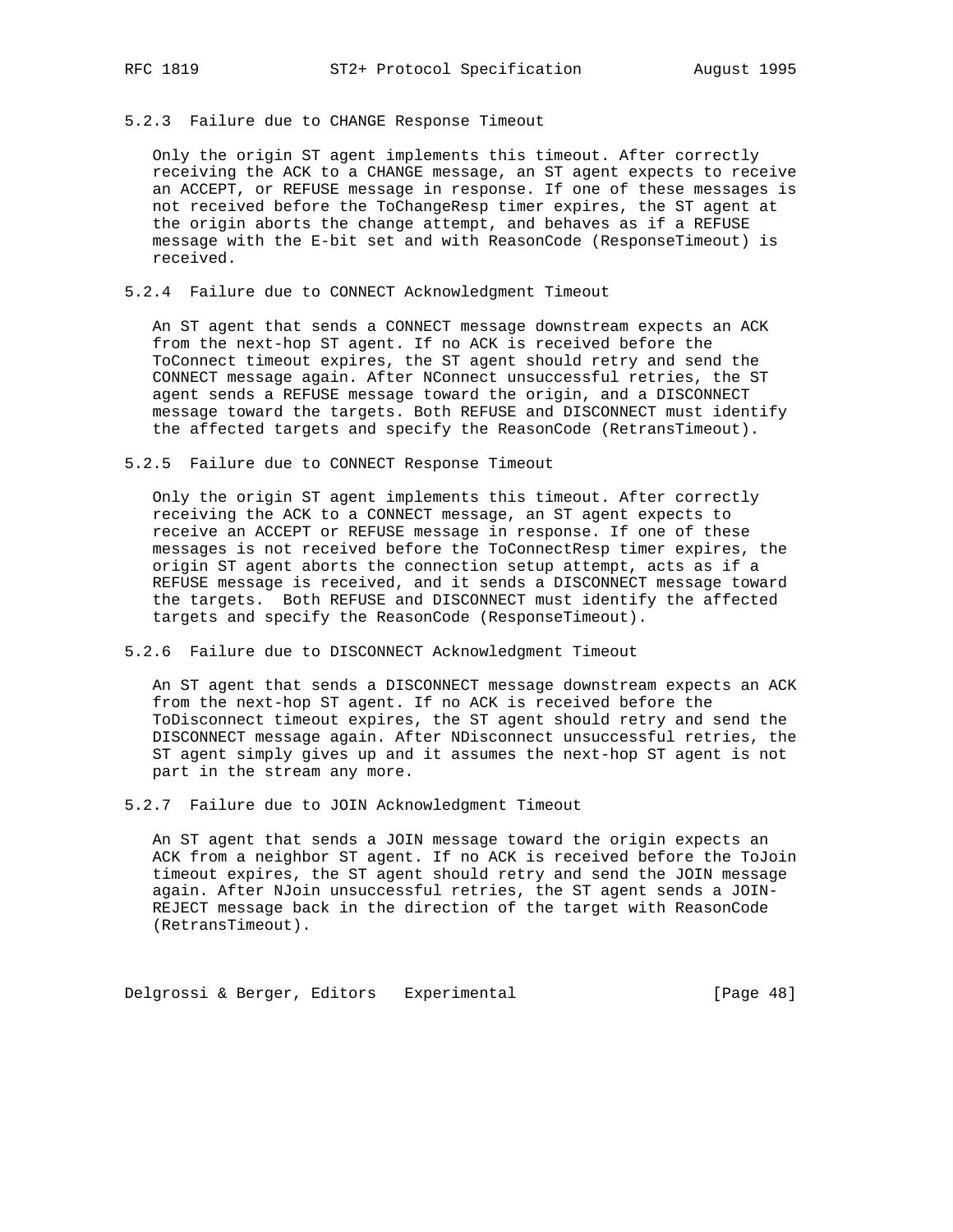#### 5.2.8 Failure due to JOIN Response Timeout

 Only the target agent implements this timeout. After correctly receiving the ACK to a JOIN message, the ST agent at the target expects to receive a CONNECT or JOIN-REJECT message in response. If one of these message is not received before the ToJoinResp timer expires, the ST agent aborts the stream join attempt and returns an error corresponding with ReasonCode (RetransTimeout) to the application.

 Note that, after correctly receiving the ACK to a JOIN message, intermediate ST agents do not maintain any state on the stream joining attempt. As a consequence, they do not set the ToJoinResp timer and do not wait for a CONNECT or JOIN-REJECT message. This is described in Section 4.6.3.

5.2.9 Failure due to JOIN-REJECT Acknowledgment Timeout

 An ST agent that sends a JOIN-REJECT message toward the target expects an ACK from a neighbor ST agent. If no ACK is received before the ToJoinReject timeout expires, the ST agent should retry and send the JOIN-REJECT message again. After NJoinReject unsuccessful retries, the ST agent simply gives up.

5.2.10 Failure due to NOTIFY Acknowledgment Timeout

 An ST agent that sends a NOTIFY message to a neighbor ST agent expects an ACK from that neighbor ST agent. If no ACK is received before the ToNotify timeout expires, the ST agent should retry and send the NOTIFY message again. After NNotify unsuccessful retries, the ST agent simply gives up and behaves as if the ACK message was received.

5.2.11 Failure due to REFUSE Acknowledgment Timeout

 An ST agent that sends a REFUSE message upstream expects an ACK from the previous-hop ST agent. If no ACK is received before the ToRefuse timeout expires, the ST agent should retry and send the REFUSE message again. After NRefuse unsuccessful retries, the ST agent gives up and it assumes it is not part in the stream any more.

5.2.12 Failure due to STATUS Response Timeout

 After sending a STATUS message to a neighbor ST agent, an ST agent expects to receive a STATUS-RESPONSE message in response. If this message is not received before the ToStatusResp timer expires, the ST agent sends the STATUS message again. After NStatus unsuccessful retries, the ST agent gives up and assumes that the neighbor ST agent

Delgrossi & Berger, Editors Experimental (Page 49)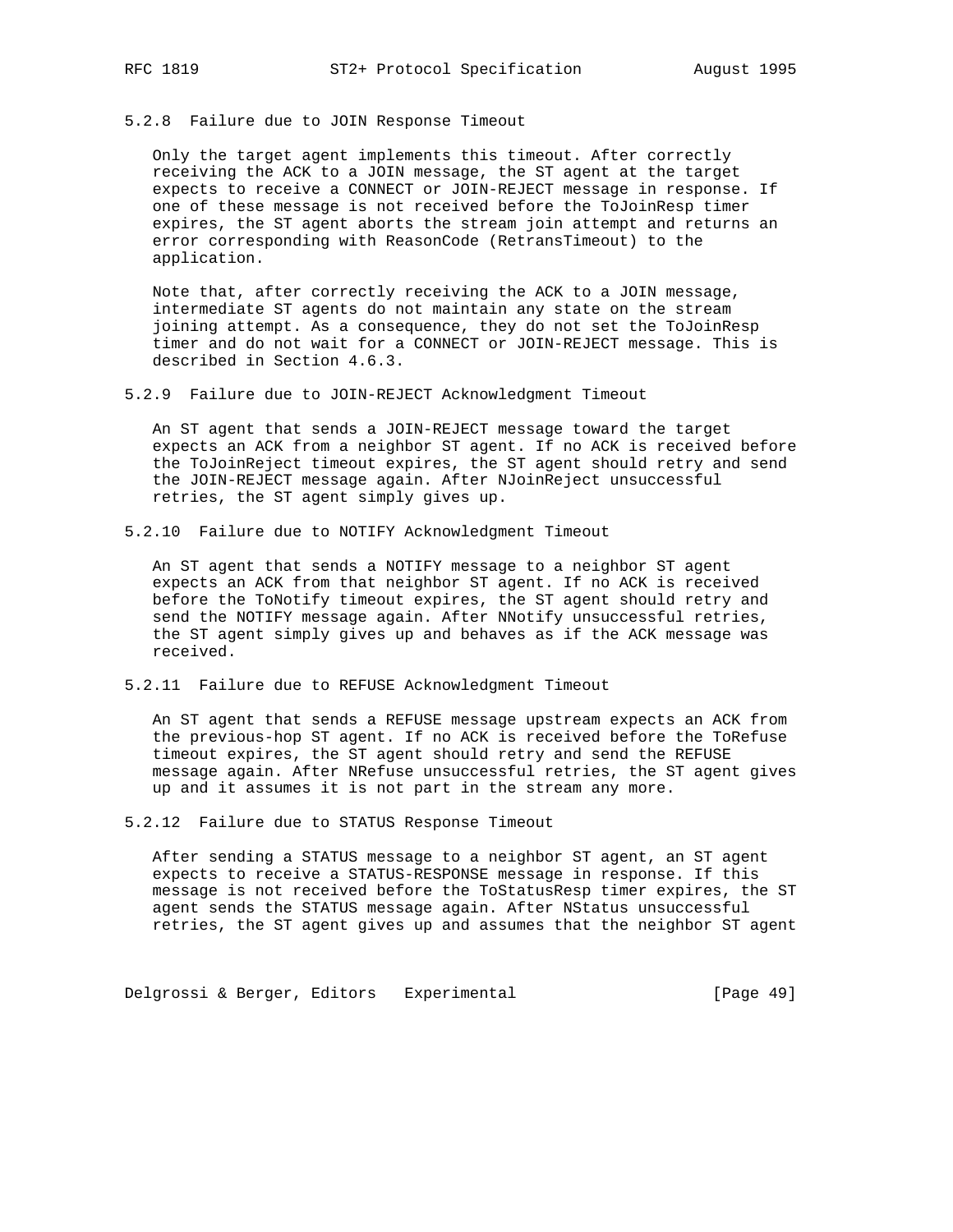is not active.

5.3 Setup Failures due to Routing Failures

 It is possible for an ST agent to receive a CONNECT message that contains a known SID, but from an ST agent other than the previous hop ST agent of the stream with that SID. This may be:

- 1. that two branches of the tree forming the stream have joined back together,
- 2. the result of an attempted recovery of a partially failed stream, or
- 3. a routing loop.

 The TargetList contained in the CONNECT is used to distinguish the different cases by comparing each newly received target with those of the previously existing stream:

- o if the IP address of the target(s) differ, it is case  $#1$ ;
- o if the target matches a target in the existing stream, it may be case #2 or #3.

 Case #1 is handled in Section 5.3.1, while the other cases are handled in Section 5.3.2.

5.3.1 Path Convergence

 It is possible for an ST agent to receive a CONNECT message that contains a known SID, but from an ST agent other than the previous hop ST agent of the stream with that SID. This might be the result of two branches of the tree forming the stream have joined back together. Detection of this case and other possible sources was discussed in Section 5.2.

 SCMP does not allow for streams which have converged paths, i.e., streams are always tree-shaped and not graph-like. At the point of convergence, the ST agent which detects the condition generates a REFUSE message with ReasonCode (PathConvergence). Also, as a help to the upstream ST agent, the detecting agent places the IP address of one of the stream's connected targets in the ValidTargetIPAddress field of the REFUSE message. This IP address will be used by upstream ST agents to avoid splitting the stream.

 An upstream ST agent that receives the REFUSE with ReasonCode (PathConvergence) will check to see if the listed IP address is one

Delgrossi & Berger, Editors Experimental (Page 50)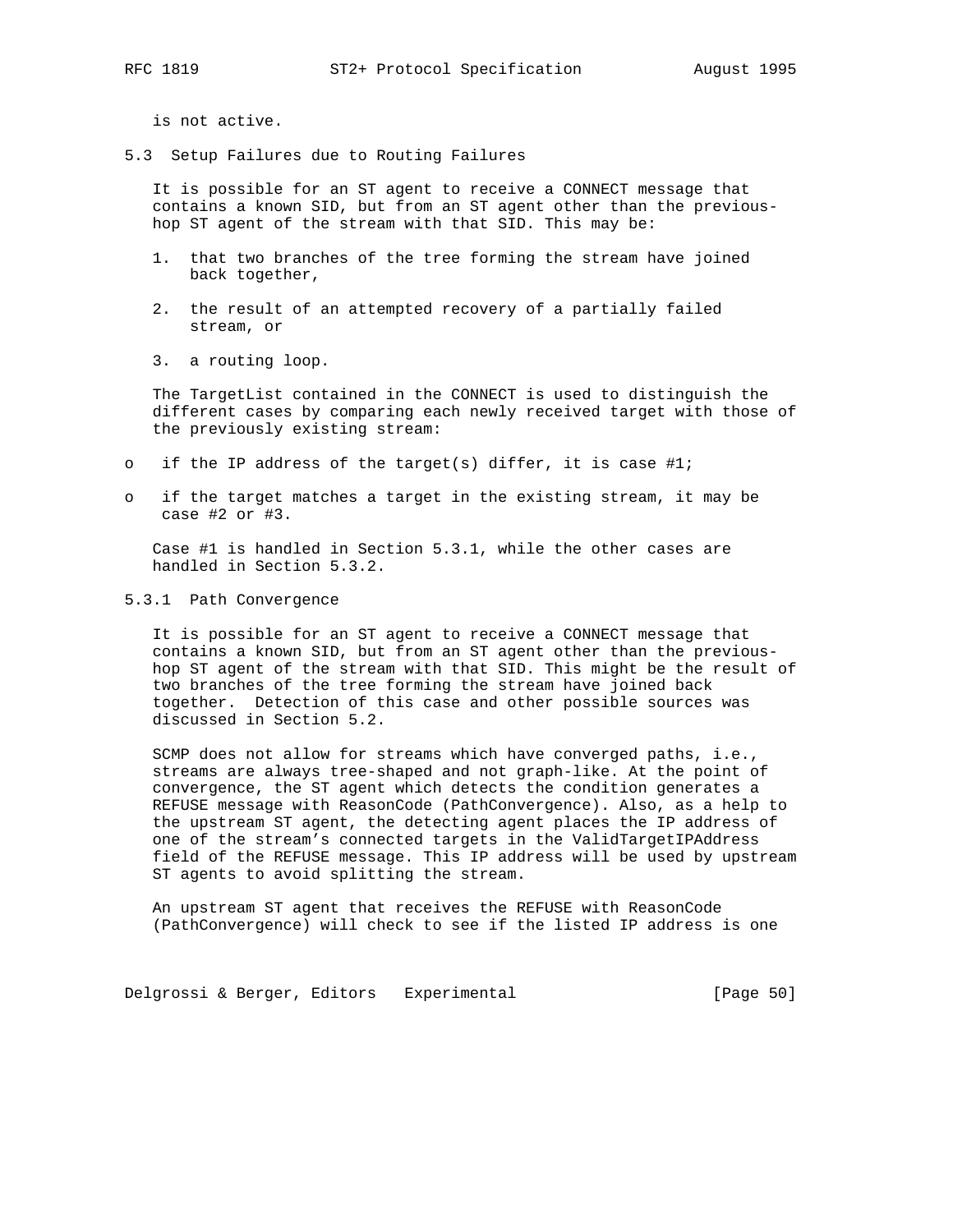of the known stream targets. If it is not, the REFUSE is propagated to the previous-hop agent. If the listed IP address is known by the upstream ST agent, this ST agent is the ST agent that caused the split in the stream. (This agent may even be the origin.) This agent then avoids splitting the stream by using the next-hop of that known target as the next-hop for the refused targets. It sends a CONNECT with the affected targets to the existing valid next-hop.

 The above process will proceed, hop by hop, until the ValidTargetIPAddress matches the IP address of a known target. The only case where this process will fail is when the known target is deleted prior to the REFUSE propagating to the origin. In this case the origin can just reissue the CONNECT and start the whole process over again.

#### 5.3.2 Other Cases

 The remaining cases including a partially failed stream and a routing loop, are not easily distinguishable. In attempting recovery of a failed stream, an ST agent may issue new CONNECT messages to the affected targets. Such a CONNECT may reach an ST agent downstream of the failure before that ST agent has received a DISCONNECT from the neighborhood of the failure. Until that ST agent receives the DISCONNECT, it cannot distinguish between a failure recovery and an erroneous routing loop. That ST agent must therefore respond to the CONNECT with a REFUSE message with the affected targets specified in the TargetList and an appropriate ReasonCode (StreamExists).

 The ST agent immediately preceding that point, i.e., the latest ST agent to send the CONNECT message, will receive the REFUSE message. It must release any resources reserved exclusively for traffic to the listed targets. If this ST agent was not the one attempting the stream recovery, then it cannot distinguish between a failure recovery and an erroneous routing loop. It should repeat the CONNECT after a ToConnect timeout, see Section 5.2.4. If after NConnect retransmissions it continues to receive REFUSE messages, it should propagate the REFUSE message toward the origin, with the TargetList that specifies the affected targets, but with a different ReasonCode (RouteLoop).

 The REFUSE message with this ReasonCode (RouteLoop) is propagated by each ST agent without retransmitting any CONNECT messages. At each ST agent, it causes any resources reserved exclusively for the listed targets to be released. The REFUSE will be propagated to the origin in the case of an erroneous routing loop. In the case of stream recovery, it will be propagated to the ST agent that is attempting the recovery, which may be an intermediate ST agent or the origin itself. In the case of a stream recovery, the ST agent attempting the

Delgrossi & Berger, Editors Experimental (Page 51)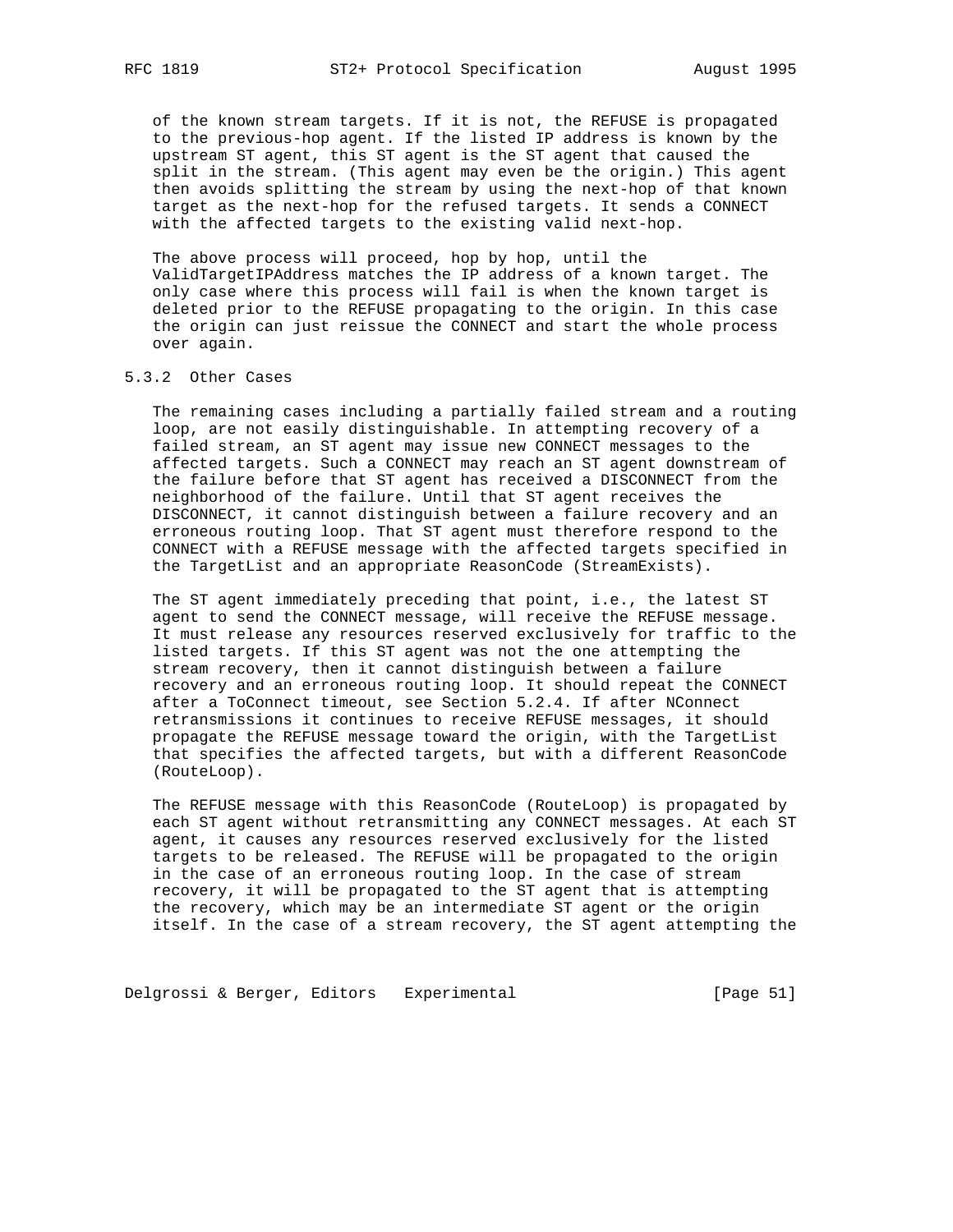recovery may issue new CONNECT messages to the same or to different next-hops.

 If an ST agent receives both a REFUSE message and a DISCONNECT message with a target in common then it can, for the each target in common, release the relevant resources and propagate neither the REFUSE nor the DISCONNECT.

 If the origin receives such a REFUSE message, it should attempt to send a new CONNECT to all the affected targets. Since routing errors in an internet are assumed to be temporary, the new CONNECTs will eventually find acceptable routes to the targets, if one exists. If no further routes exist after NRetryRoute tries, the application should be informed so that it may take whatever action it seems necessary.

5.4 Problems due to Routing Inconsistency

 When an intermediate ST agent receives a CONNECT, it invokes the routing algorithm to select the next-hop ST agents based on the TargetList and the networks to which it is connected. If the resulting next-hop to any of the targets is across the same network from which it received the CONNECT (but not the previous-hop itself), there may be a routing problem. However, the routing algorithm at the previous- hop may be optimizing differently than the local algorithm would in the same situation. Since the local ST agent cannot distinguish the two cases, it should permit the setup but send back to the previous- hop ST agent an informative NOTIFY message with the appropriate ReasonCode (RouteBack), pertinent TargetList, and in the NextHopIPAddress element the address of the next-hop ST agent returned by its routing algorithm.

 The ST agent that receives such a NOTIFY should ACK it. If the ST agent is using an algorithm that would produce such behavior, no further action is taken; if not, the ST agent should send a DISCONNECT to the next-hop ST agent to correct the problem.

 Alternatively, if the next-hop returned by the routing function is in fact the previous-hop, a routing inconsistency has been detected. In this case, a REFUSE is sent back to the previous-hop ST agent containing an appropriate ReasonCode (RouteInconsist), pertinent TargetList, and in the NextHopIPAddress element the address of the previous-hop. When the previous-hop receives the REFUSE, it will recompute the next-hop for the affected targets. If there is a difference in the routing databases in the two ST agents, they may exchange CONNECT and REFUSE messages again. Since such routing errors in the internet are assumed to be temporary, the situation should eventually stabilize.

Delgrossi & Berger, Editors Experimental (Page 52)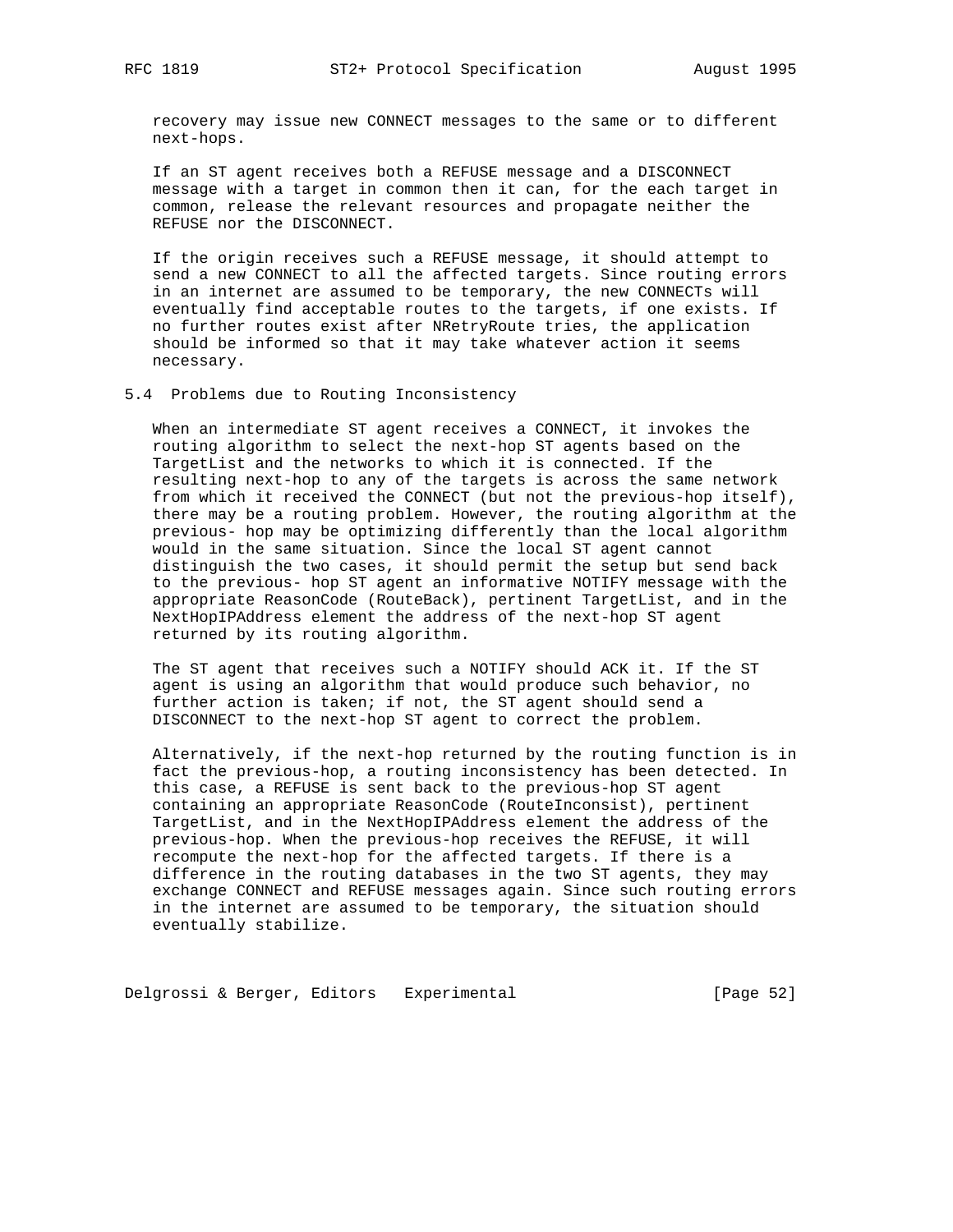## 5.5 Problems in Reserving Resources

 As mentioned in Section 1.4.5, resource reservation is handled by the LRM. The LRM may not be able to satisfy a particular request during stream setup or modification for a number of reasons, including a mismatched FlowSpec, an unknown FlowSpec version, an error in processing a FlowSpec, and an inability to allocate the requested resource. This section discusses these cases and specifies the ReasonCodes that should be used when these error cases are encountered.

## 5.5.1 Mismatched FlowSpecs

 In some cases the LRM may require a requested FlowSpec to match an existing FlowSpec, e.g., when adding new targets to an existing stream, see Section 4.6.1. In case of FlowSpec mismatch the LRM notifies the processing ST agent which should respond with ReasonCode (FlowSpecMismatch).

5.5.2 Unknown FlowSpec Version

 When the LRM is invoked, it is passed information including the version of the FlowSpec, see Section 4.5.2.2. If this version is not known by the LRM, the LRM notifies the ST agent. The ST agent should respond with a REFUSE message with ReasonCode (FlowVerUnknown).

5.5.3 LRM Unable to Process FlowSpec

 The LRM may encounter an LRM or FlowSpec specific error while attempting to satisfy a request. An example of such an error is given in Section 9.2.1. These errors are implementation specific and will not be enumerated with ST ReasonCodes. They are covered by a single, generic ReasonCode. When an LRM encounters such an error, it should notify the ST agent which should respond with the generic ReasonCode (FlowSpecError).

5.5.4 Insufficient Resources

 If the LRM cannot make the necessary reservations because sufficient resources are not available, an ST agent may:

o try alternative paths to the targets: the ST agent calls the routing function to find a different path to the targets. If an alternative path is found, stream connection setup continues in the usual way, as described in Section 4.5.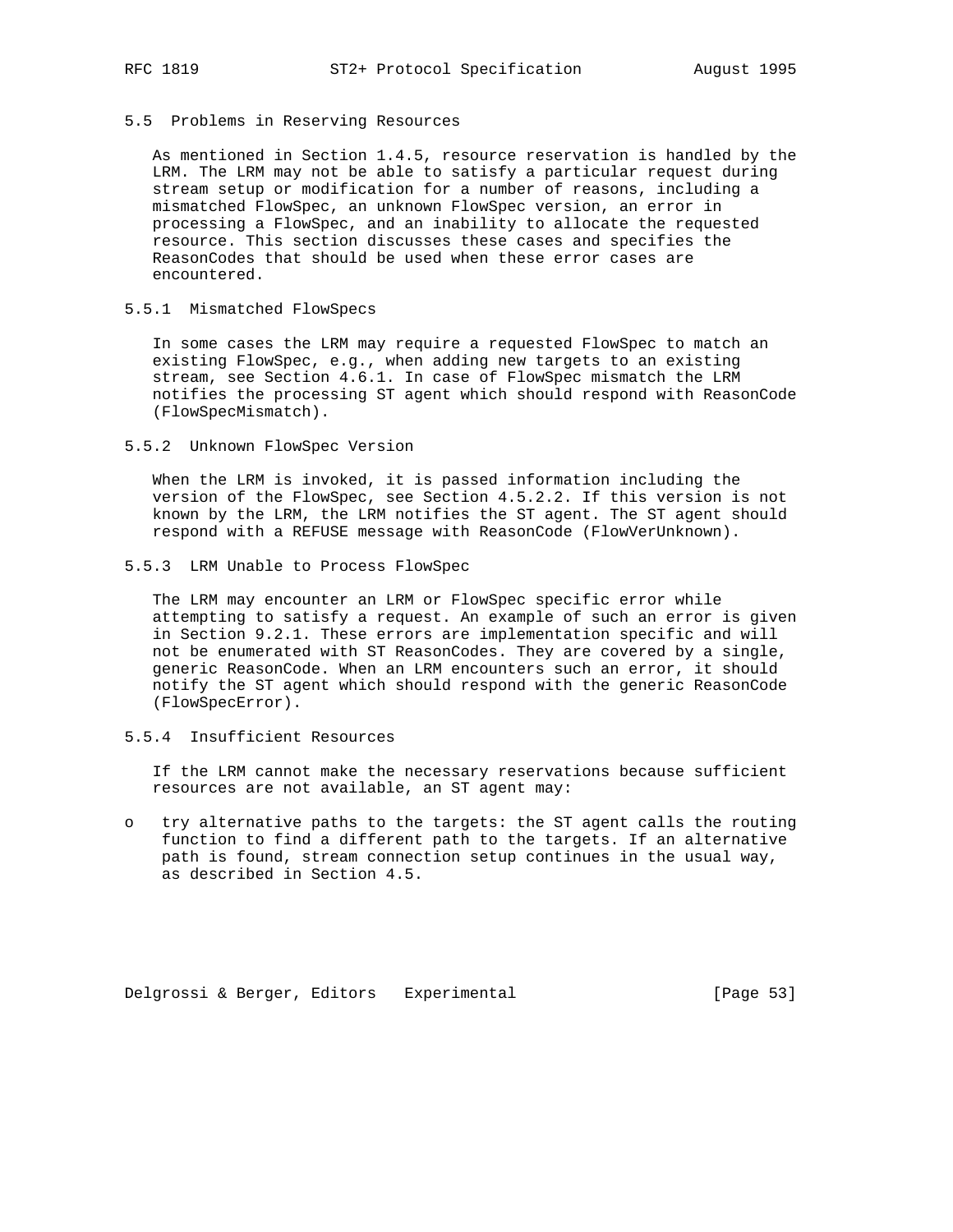o refuse to establish the stream along this path: the origin ST agent informs the application of the stream setup failure; intermediate and target ST agents issue a REFUSE message (as described in Section 4.5.8) with ReasonCode (CantGetResrc).

 It depends on the local implementations whether an ST agent tries alternative paths or refuses to establish the stream. In any case, if enough resources cannot be found over different paths, the ST agent has to explicitly refuse to establish the stream.

5.6 Problems Caused by CHANGE Messages

A CHANGE might fail for several reasons, including:

- o insufficient resources: the request may be for a larger amount of network resources when those resources are not available, ReasonCode (CantGetResrc);
- o a target application not agreeing to the change, ReasonCode (ApplRefused);

 The affected stream can be left in one of two states as a result of change failures: a) the stream can revert back to the state it was in prior to the CHANGE message being processed, or b) the stream may be torn down.

 The expected common case of failure will be when the requested change cannot be satisfied, but the pre-change resources remain allocated and available for use by the stream. In this case, the ST agent at the point where the failure occurred must inform upstream ST agents of the failure. (In the case where this ST agent is the target, there may not actually be a failure, the application may merely have not agreed to the change). The ST agent informs upstream ST agents by sending a REFUSE message with ReasonCode (CantGetResrc or ApplRefused). To indicate that the pre-change FlowSpec is still available and that the stream still exists, the ST agent sets the E bit of the REFUSE message to one (1), see Section 10.4.11. Upstream ST agents receiving the REFUSE message inform the LRM so that it can attempt to revert back to the pre-change FlowSpec. It is permissible, but not desirable, for excess resources to remain allocated.

 For the case when the attempt to change the stream results in the loss of previously reserved resources, the stream is torn down. This can happen, for instance, when the I-bit is set (Section 4.6.5) and the LRM releases pre-change stream resources before the new ones are reserved, and neither new nor former resources are available. In this case, the ST agent where the failure occurs must inform other ST agents of the break in the affected portion of the stream. This is

Delgrossi & Berger, Editors Experimental (Page 54)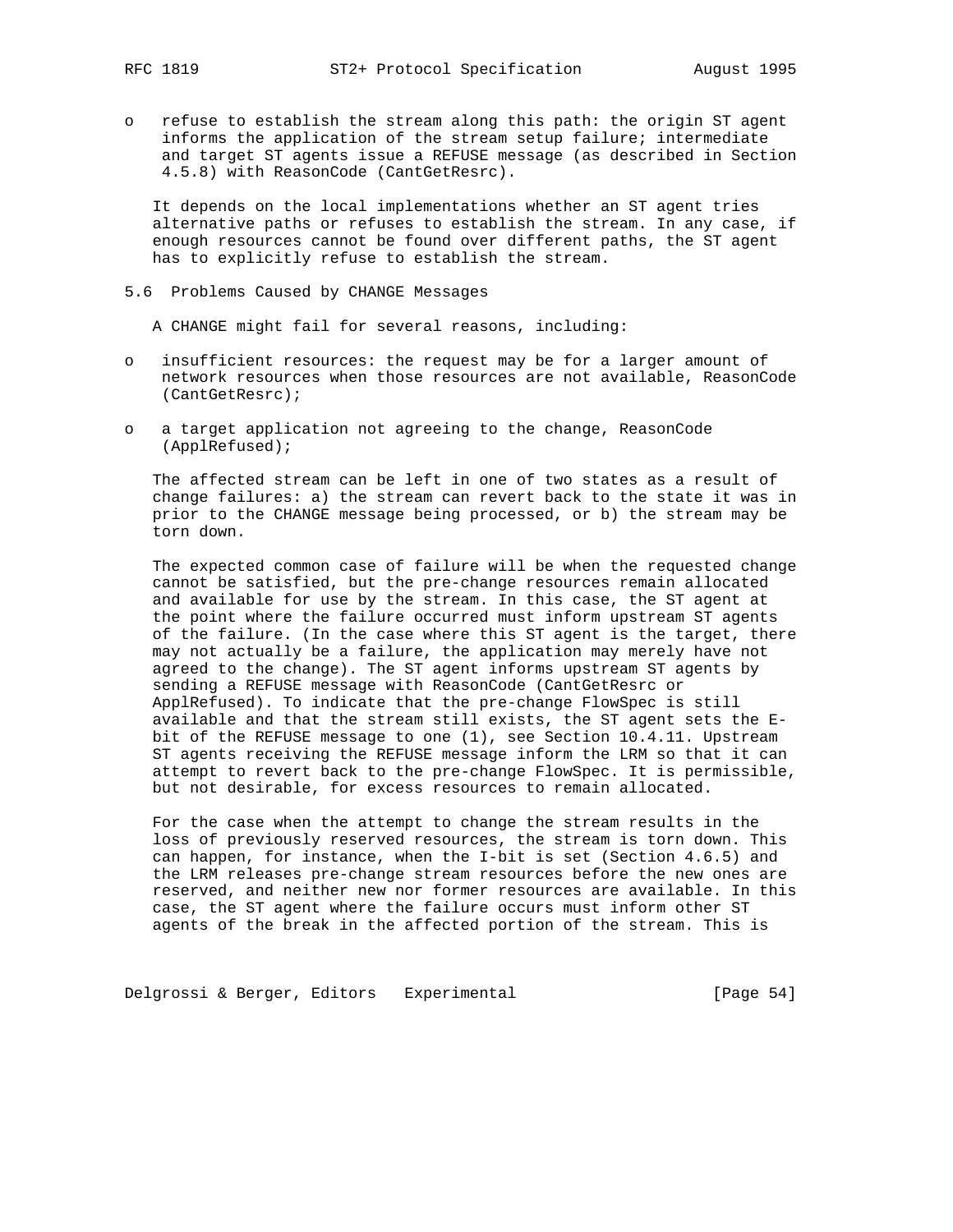done by the ST agent by sending a REFUSE message upstream and a DISCONNECT message downstream, both with the ReasonCode (CantGetResrc). To indicate that pre-change stream resources have been lost, the E-bit of the REFUSE message is set to zero (0).

 Note that a failure to change the resources requested for specific targets should not cause other targets in the stream to be deleted.

#### 5.7 Unknown Targets in DISCONNECT and CHANGE

 The handling of unknown targets listed in a DISCONNECT or CHANGE message is dependent on a stream's join authorization level, see Section 4.4.2. For streams with join authorization levels #0 and #1, see Section 4.4.2, all targets must be known. In this case, when processing a CHANGE message, the agent should generate a REFUSE message with ReasonCode (TargetUnknown). When processing a DISCONNECT message, it is possible that the DISCONNECT is a duplicate of an old request so the agent should respond as if it has successfully disconnected the target. That is, it should respond with an ACK message.

 For streams with join authorization level #2, it is possible that the origin is not aware of some targets that participate in the stream. The origin may delete or change these targets via the following flooding mechanism.

 If no next-hop ST agent can be associated with a target, the CHANGE/ DISCONNECT message including the target is replicated to all known next-hop ST agents. This has the effect of propagating the CHANGE/ DISCONNECT message to all downstream ST agents. Eventually, the ST agent that acts as the origin for the target (Section 4.6.3.1) is reached and the target is deleted.

 Target deletion/change via flooding is not expected to be the normal case. It is included to present the applications with uniform capabilities for all stream types. Flooding only applies to streams with join authorization level #2.

- 6. Failure Detection and Recovery
- 6.1 Failure Detection

The SCMP failure detection mechanism is based on two assumptions:

1. If a neighbor of an ST agent is up, and has been up without a disruption, and has not notified the ST agent of a problem with streams that pass through both, then the ST agent can assume that there has not been any problem with those streams.

Delgrossi & Berger, Editors Experimental (Page 55)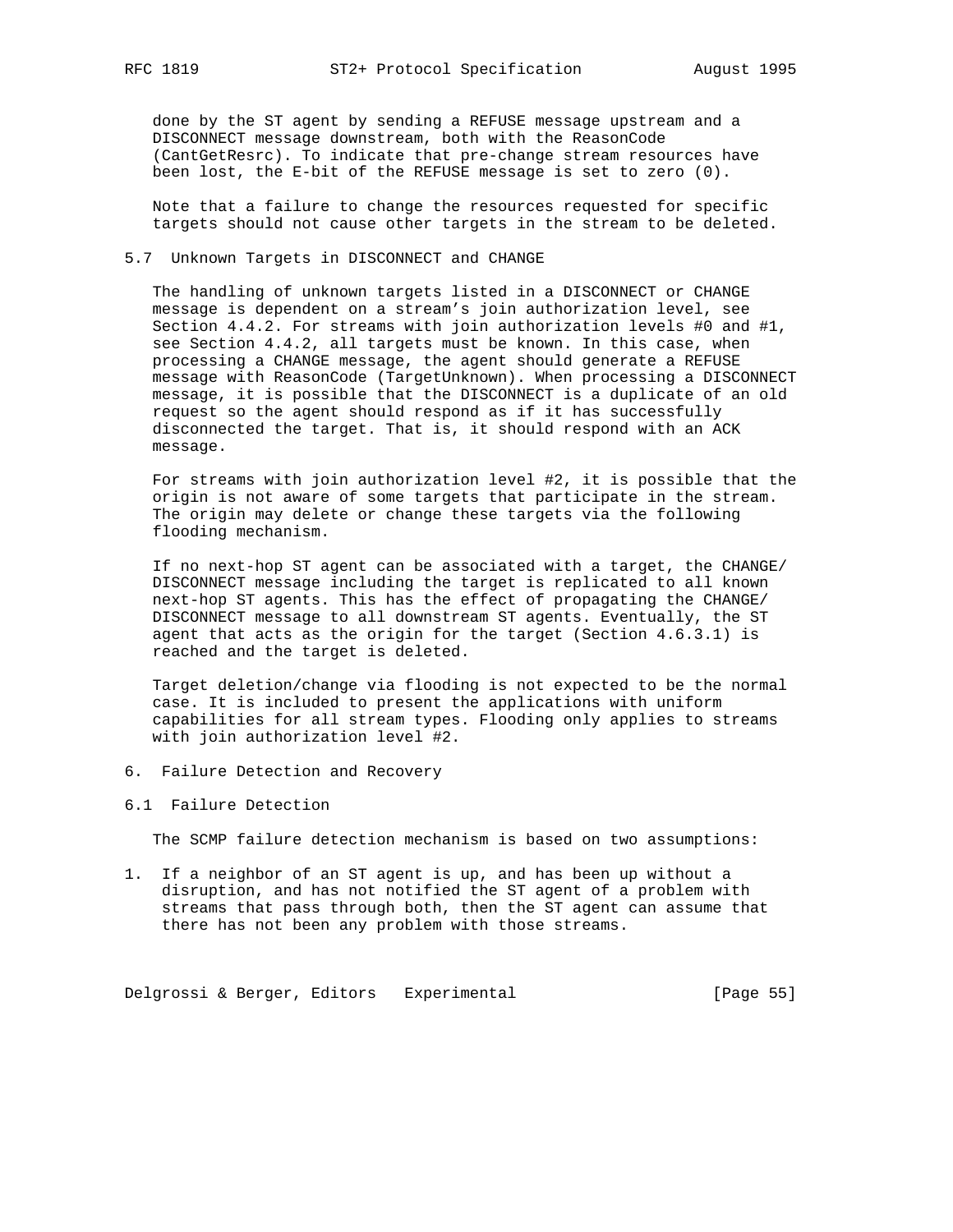2. A network through which an ST agent has routed a stream will notify the ST agent if there is a problem that affects the stream data packets but does not affect the control packets.

 The purpose of the robustness protocol defined here is for ST agents to determine that the streams through a neighbor have been broken by the failure of the neighbor or the intervening network. This protocol should detect the overwhelming majority of failures that can occur. Once a failure is detected, the recovery procedures described in Section 6.2 are initiated by the ST agents.

# 6.1.1 Network Failures

An ST agent can detect network failures by two mechanisms:

- o the network can report a failure, or
- o the ST agent can discover a failure by itself.

 They differ in the amount of information that an ST agent has available to it in order to make a recovery decision. For example, a network may be able to report that reserved bandwidth has been lost and the reason for the loss and may also report that connectivity to the neighboring ST agent remains intact. On the other hand, an ST agent may discover that communication with a neighboring ST agent has ceased because it has not received any traffic from that neighbor in some time period. If an ST agent detects a failure, it may not be able to determine if the failure was in the network while the neighbor remains available, or the neighbor has failed while the network remains intact.

6.1.2 Detecting ST Agents Failures

 Each ST agent periodically sends each neighbor with which it shares one or more streams a HELLO message. This message exchange is between ST agents, not entities representing streams or applications. That is, an ST agent need only send a single HELLO message to a neighbor regardless of the number of streams that flow between them. All ST agents (host as well as intermediate) must participate in this exchange. However, only ST agents that share active streams can participate in this exchange and it is an error to send a HELLO message to a neighbor ST agent with no streams in common, e.g., to check whether it is active. STATUS messages can be used to poll the status of neighbor ST agents, see Section 8.4.

 For the purpose of HELLO message exchange, stream existence is bounded by ACCEPT and DISCONNECT/REFUSE processing and is defined for both the upstream and downstream case. A stream to a previous-hop is

Delgrossi & Berger, Editors Experimental (Page 56)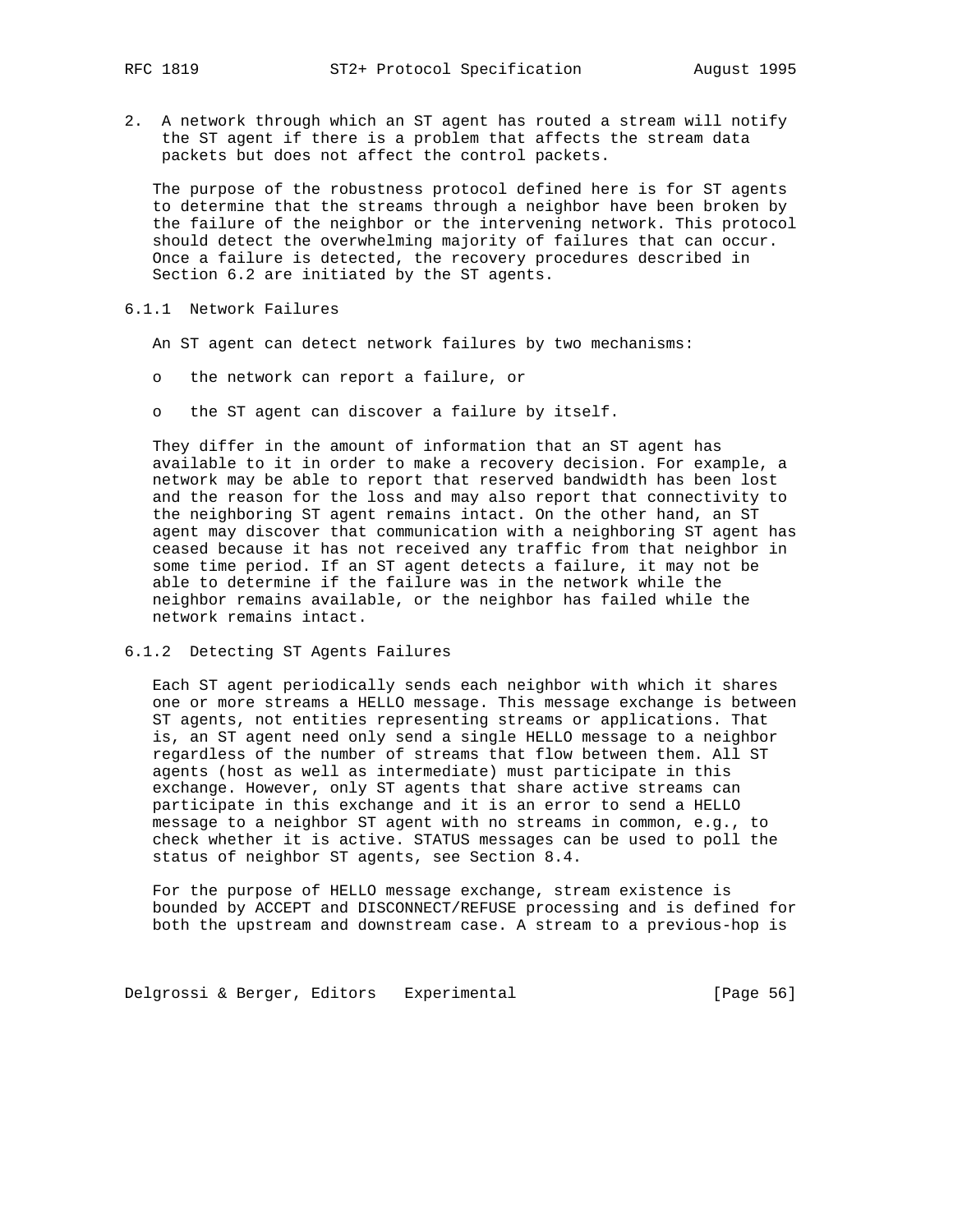defined to start once an ACCEPT message has been forwarded upstream. A stream to a next-hop is defined to start once the received ACCEPT message has been acknowledged. A stream is defined to terminate once an acknowledgment is sent for a received DISCONNECT or REFUSE message, and an acknowledgment for a sent DISCONNECT or REFUSE message has been received.

The HELLO message has two fields:

- o a HelloTimer field that is in units of milliseconds modulo the maximum for the field size, and
- o a Restarted-bit specifying that the ST agent has been restarted recently.

 The HelloTimer must appear to be incremented every millisecond whether a HELLO message is sent or not. The HelloTimer wraps around to zero after reaching the maximum value. Whenever an ST agent suffers a catastrophic event that may result in it losing ST state information, it must reset its HelloTimer to zero and must set the Restarted-bit in all HELLO messages sent in the following HelloTimerHoldDown seconds.

 If an ST agent receives a HELLO message that contains the Restarted bit set, it must assume that the sending ST agent has lost its state. If it shares streams with that neighbor, it must initiate stream recovery activity, see Section 6.2. If it does not share streams with that neighbor, it should not attempt to create one until that bit is no longer set. If an ST agent receives a CONNECT message from a neighbor whose Restarted-bit is still set, the agent must respond with an ERROR message with the appropriate ReasonCode (RestartRemote). If an agent receives a CONNECT message while the agent's own Restarted- bit is set, the agent must respond with an ERROR message with the appropriate ReasonCode (RestartLocal).

 Each ST stream has an associated RecoveryTimeout value. This value is assigned by the origin and carried in the CONNECT message, see Section 4.5.10. Each agent checks to see if it can support the requested value. If it can not, it updates the value to the smallest timeout interval it can support. The RecoveryTimeout used by a particular stream is obtained from the ACCEPT message, see Section 4.5.10, and is the smallest value seen across all ACCEPT messages from participating targets.

 An ST agent must send HELLO messages to its neighbor with a period shorter than the smallest RecoveryTimeout of all the active streams that pass between the two ST agents, regardless of direction. This period must be smaller by a factor, called HelloLossFactor, which is

Delgrossi & Berger, Editors Experimental (Page 57)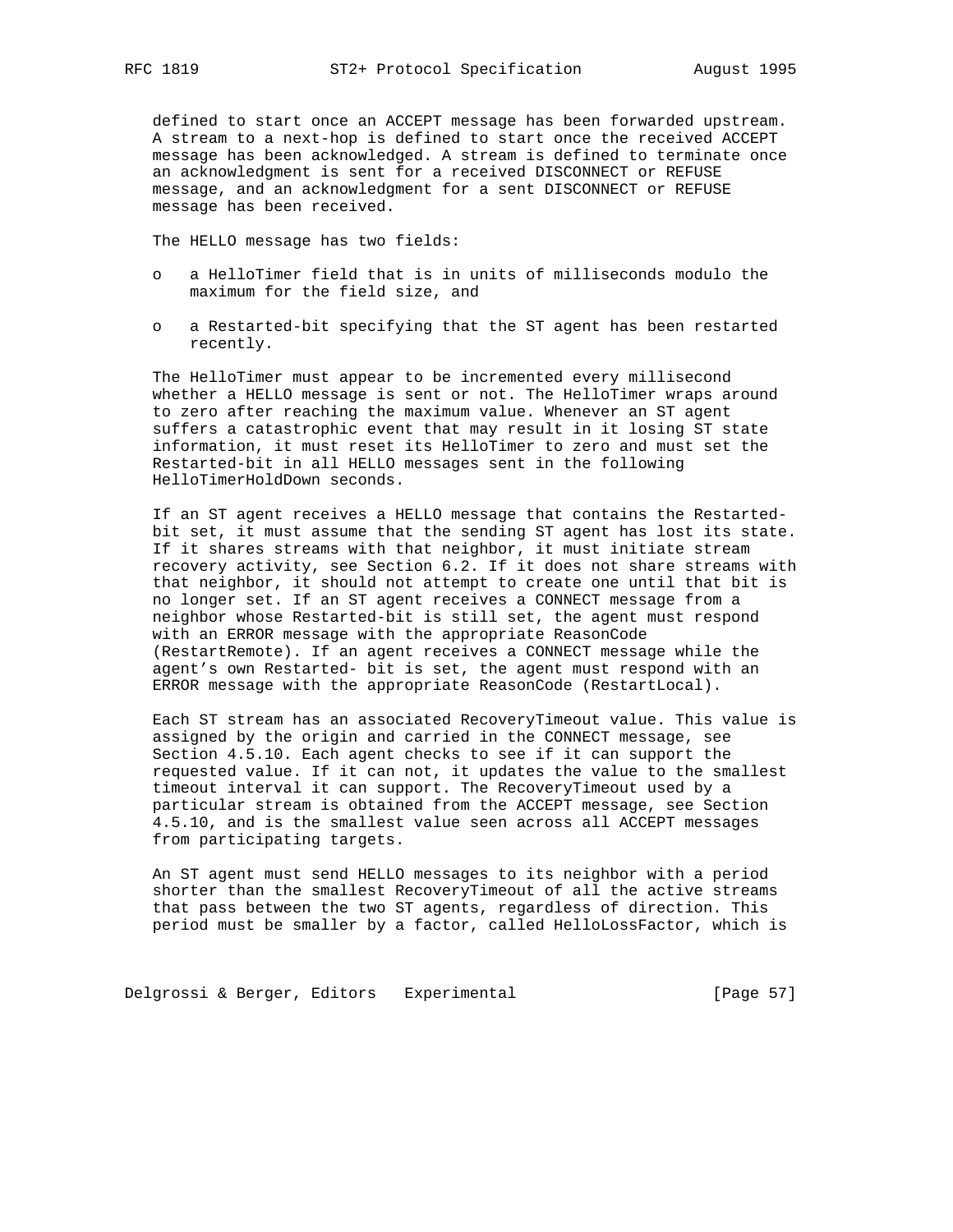at least as large as the greatest number of consecutive HELLO messages that could credibly be lost while the communication between the two ST agents is still viable.

 An ST agent may send simultaneous HELLO messages to all its neighbors at the rate necessary to support the smallest RecoveryTimeout of any active stream. Alternately, it may send HELLO messages to different neighbors independently at different rates corresponding to RecoveryTimeouts of individual streams.

 An ST agent must expect to receive at least one new HELLO message from each neighbor at least as frequently as the smallest RecoveryTimeout of any active stream in common with that neighbor. The agent can detect duplicate or delayed HELLO messages by comparing the HelloTimer field of the most recent valid HELLO message from that neighbor with the HelloTimer field of an incoming HELLO message. Valid incoming HELLO messages will have a HelloTimer field that is greater than the field contained in the previously received valid HELLO message by the time elapsed since the previous message was received. Actual evaluation of the elapsed time interval should take into account the maximum likely delay variance from that neighbor.

 If the ST agent does not receive a valid HELLO message within the RecoveryTimeout period of a stream, it must assume that the neighboring ST agent or the communication link between the two has failed and it must initiate stream recovery activity, as described below in Section 6.2.

#### 6.2 Failure Recovery

 If an intermediate ST agent fails or a network or part of a network fails, the previous-hop ST agent and the various next-hop ST agents will discover the fact by the failure detection mechanism described in Section 6.1.

 The recovery of an ST stream is a relatively complex and time consuming effort because it is designed in a general manner to operate across a large number of networks with diverse characteristics. Therefore, it may require information to be distributed widely, and may require relatively long timers. On the other hand, since a network is typically a homogeneous system, failure recovery in the network may be a relatively faster and simpler operation. Therefore an ST agent that detects a failure should attempt to fix the network failure before attempting recovery of the ST stream. If the stream that existed between two ST agents before the failure cannot be reconstructed by network recovery mechanisms alone, then the ST stream recovery mechanism must be invoked.

Delgrossi & Berger, Editors Experimental (Page 58)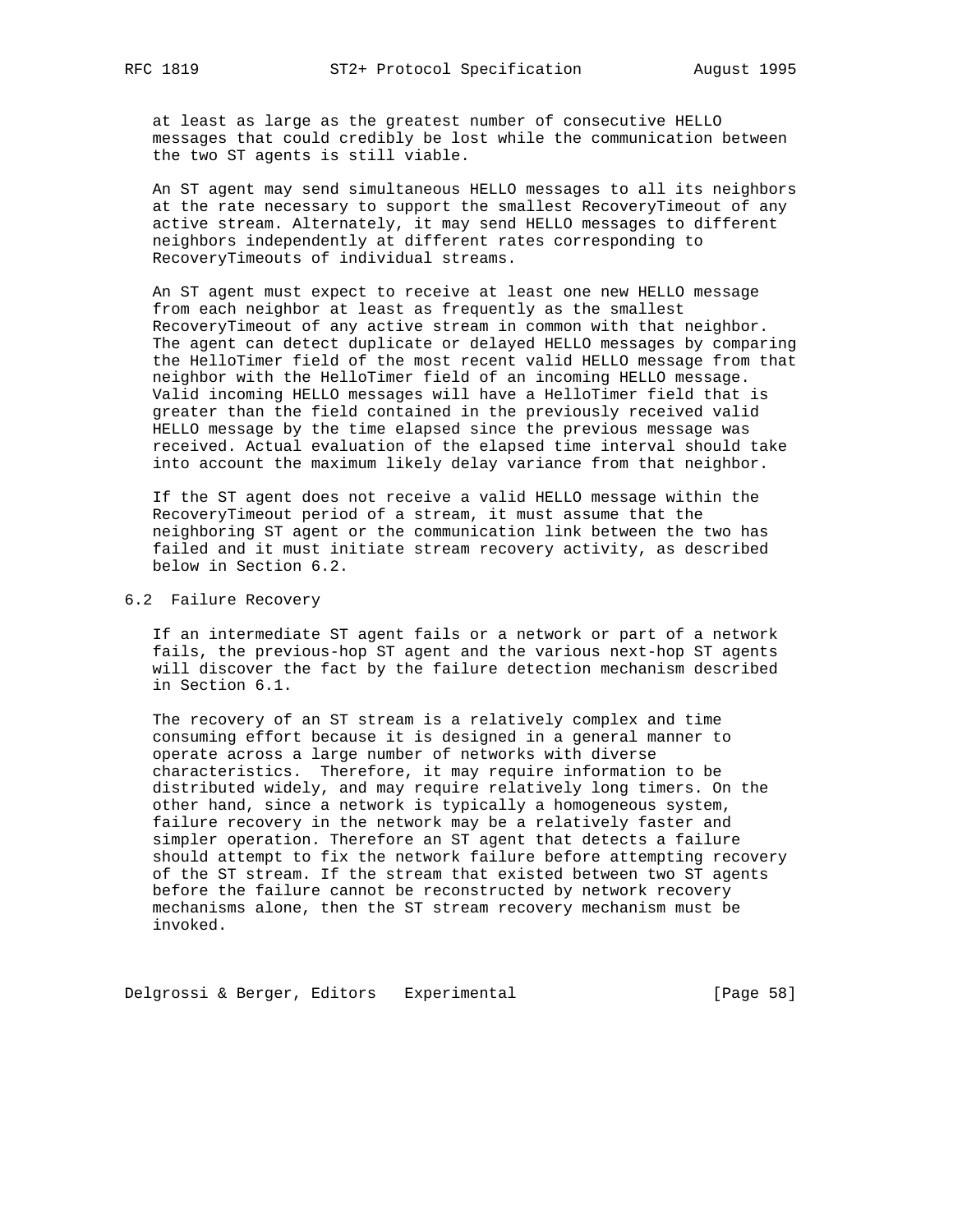If stream recovery is necessary, the different ST agents will need to perform different functions, depending on their relation to the failure:

- o An ST agent that is a next-hop from a failure should first verify that there was a failure. It can do this using STATUS messages to query its upstream neighbor. If it cannot communicate with that neighbor, then for each active stream from that neighbor it should first send a REFUSE message upstream with the appropriate ReasonCode (STAgentFailure). This is done to the neighbor to speed up the failure recovery in case the hop is unidirectional, i.e., the neighbor can hear the ST agent but the ST agent cannot hear the neighbor. The ST agent detecting the failure must then, for each active stream from that neighbor, send DISCONNECT messages with the same ReasonCode toward the targets. All downstream ST agents process this DISCONNECT message just like the DISCONNECT that tears down the stream. If recovery is successful, targets will receive new CONNECT messages.
- o An ST agent that is the previous-hop before the failed component first verifies that there was a failure by querying the downstream neighbor using STATUS messages. If the neighbor has lost its state but is available, then the ST agent may try and reconstruct (explained below) the affected streams, for those streams that do not have the NoRecovery option selected. If it cannot communicate with the next-hop, then the ST agent detecting the failure sends a DISCONNECT message, for each affected stream, with the appropriate ReasonCode (STAgentFailure) toward the affected targets. It does so to speed up failure recovery in case the communication may be unidirectional and this message might be delivered successfully.

 Based on the NoRecovery option, the ST agent that is the previous-hop before the failed component takes the following actions:

o If the NoRecovery option is selected, then the ST agent sends, per affected stream, a REFUSE message with the appropriate ReasonCode (STAgentFailure) to the previous-hop. The TargetList in these messages contains all the targets that were reached through the broken branch. As discussed in Section 5.1.2, multiple REFUSE messages may be required if the PDU is too long for the MTU of the intervening network. The REFUSE message is propagated all the way to the origin. The application at the origin can attempt recovery of the stream by sending a new CONNECT to the affected targets. For established streams, the new CONNECT will be treated by intermediate ST agents as an addition of new targets into the established stream.

Delgrossi & Berger, Editors Experimental (Page 59)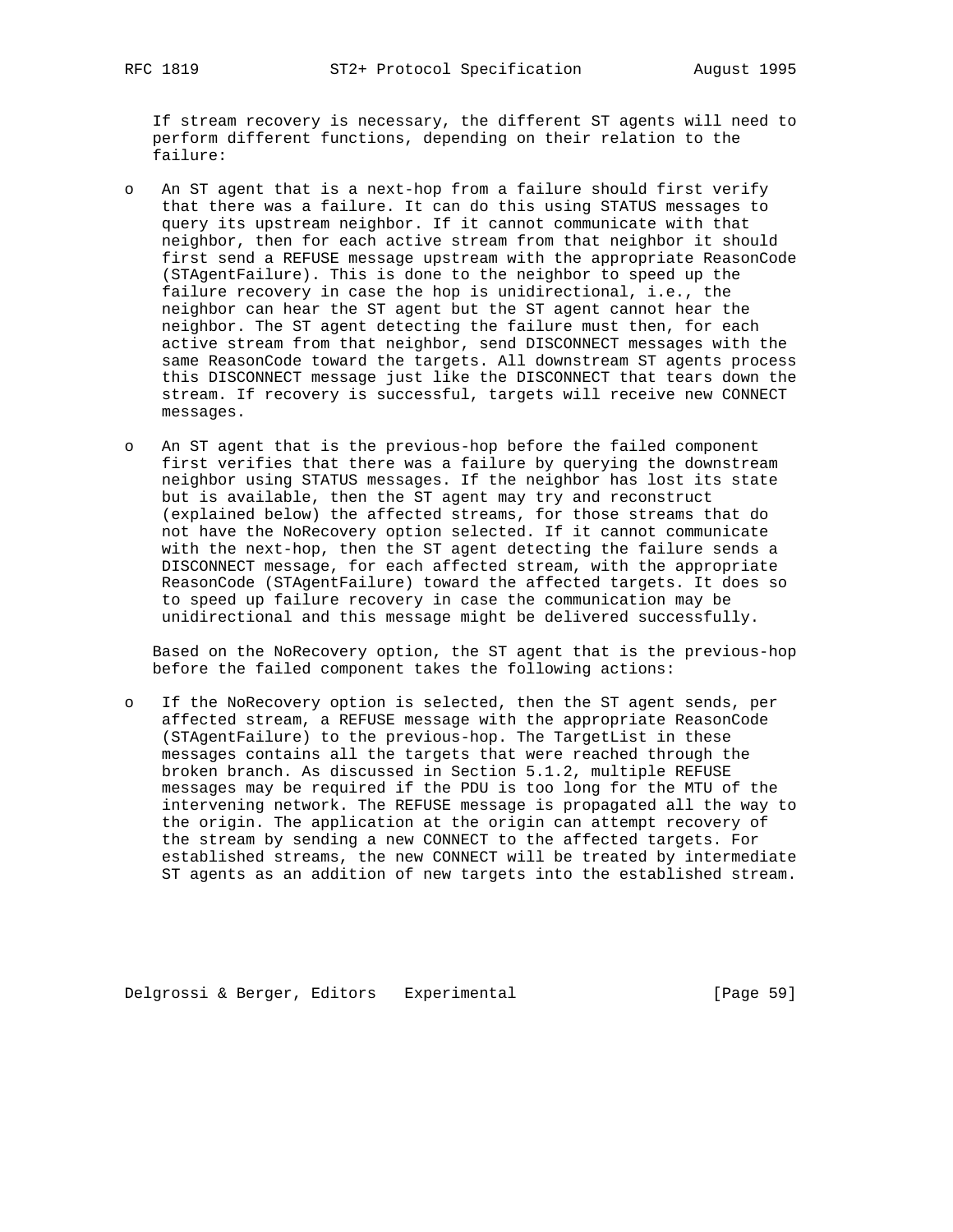o If the NoRecovery option is not selected, the ST agent can attempt recovery of the affected streams. It does so one a stream by stream basis by issuing a new CONNECT message to the affected targets. If the ST agent cannot find new routes to some targets, or if the only route to some targets is through the previous-hop, then it sends one or more REFUSE messages to the previous-hop with the appropriate ReasonCode (CantRecover) specifying the affected targets in the TargetList. The previous-hop can then attempt recovery of the stream by issuing a CONNECT to those targets. If it cannot find an appropriate route, it will propagate the REFUSE message toward the origin.

 Regardless of which ST agent attempts recovery of a damaged stream, it will issue one or more CONNECT messages to the affected targets. These CONNECT messages are treated by intermediate ST agents as additions of new targets into the established stream. The FlowSpecs of the new CONNECT messages are the same as the ones contained in the most recent CONNECT or CHANGE messages that the ST agent had sent toward the affected targets when the stream was operational.

 Upon receiving an ACCEPT during the a stream recovery, the agent reconstructing the stream must ensure that the FlowSpec and other stream attributes (e.g., MaxMsgSize and RecoveryTimeout) of the re established stream are equal to, or are less restrictive, than the pre-failure stream. If they are more restrictive, the recovery attempt must be aborted. If they are equal, or are less restrictive, then the recovery attempt is successful. When the attempt is a success, failure recovery related ACCEPTs are not forwarded upstream by the recovering agent.

 Any ST agent that decides that enough recovery attempts have been made, or that recovery attempts have no chance of succeeding, may indicate that no further attempts at recovery should be made. This is done by setting the N-bit in the REFUSE message, see Section 10.4.11. This bit must be set by agents, including the target, that know that there is no chance of recovery succeeding. An ST agent that receives a REFUSE message with the N-bit set (1) will not attempt recovery, regardless of the NoRecovery option, and it will set the N-bit when propagating the REFUSE message upstream.

## 6.2.1 Problems in Stream Recovery

 The reconstruction of a broken stream may not proceed smoothly. Since there may be some delay while the information concerning the failure is propagated throughout an internet, routing errors may occur for some time after a failure. As a result, the ST agent attempting the recovery may receive ERROR messages for the new CONNECTs that are caused by internet routing errors. The ST agent attempting the

Delgrossi & Berger, Editors Experimental (Page 60)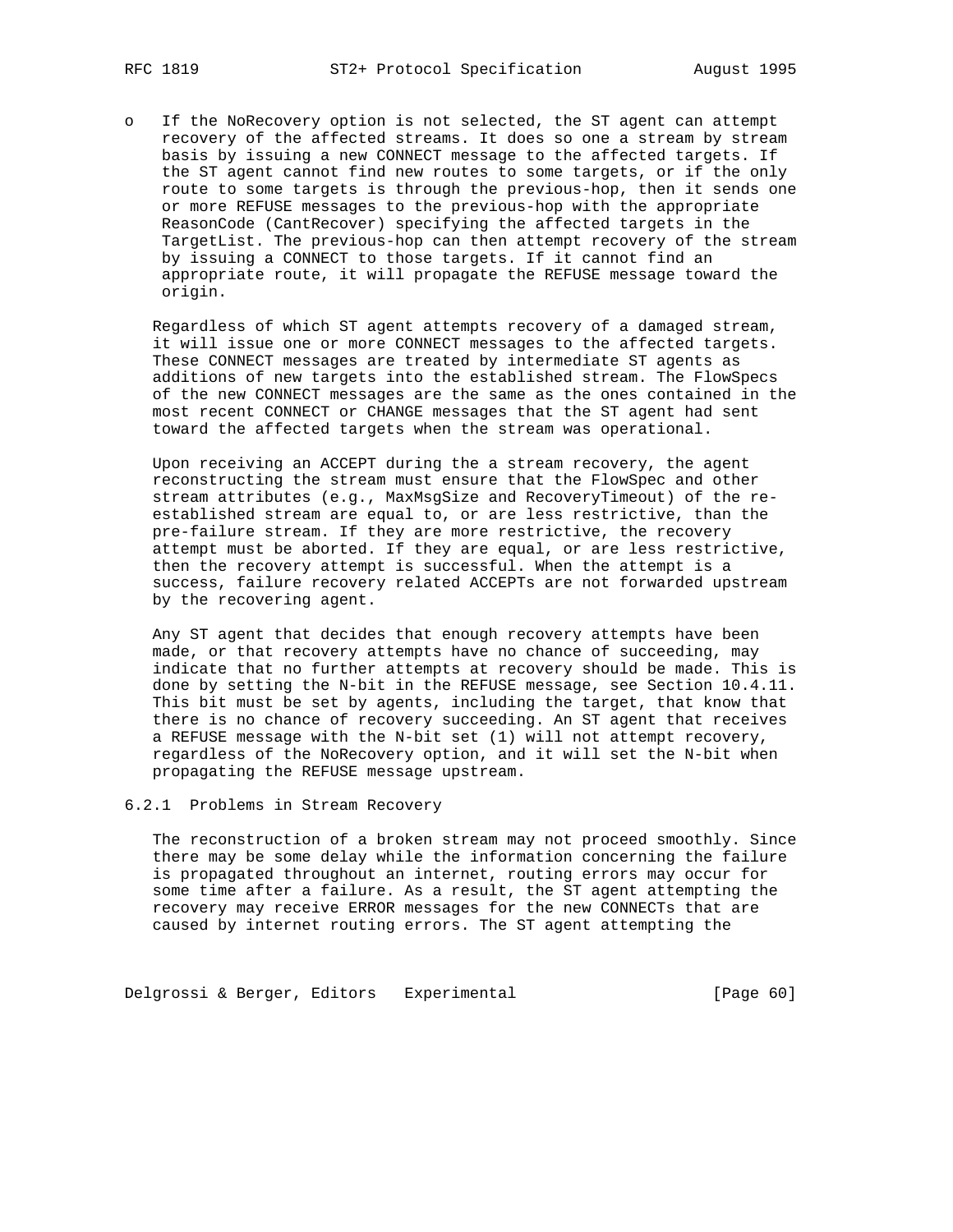recovery should be prepared to resend CONNECTs before it succeeds in reconstructing the stream. If the failure partitions the internet and a new set of routes cannot be found to the targets, the REFUSE messages will eventually be propagated to the origin, which can then inform the application so it can decide whether to terminate or to continue to attempt recovery of the stream.

 The new CONNECT may at some point reach an ST agent downstream of the failure before the DISCONNECT does. In this case, the ST agent that receives the CONNECT is not yet aware that the stream has suffered a failure, and will interpret the new CONNECT as resulting from a routing failure. It will respond with an ERROR message with the appropriate ReasonCode (StreamExists). Since the timeout that the ST agents immediately preceding the failure and immediately following the failure are approximately the same, it is very likely that the remnants of the broken stream will soon be torn down by a DISCONNECT message. Therefore, the ST agent that receives the ERROR message with ReasonCode (StreamExists) should retransmit the CONNECT message after the ToConnect timeout expires. If this fails again, the request will be retried for NConnect times. Only if it still fails will the ST agent send a REFUSE message with the appropriate ReasonCode (RouteLoop) to its previous-hop. This message will be propagated back to the ST agent that is attempting recovery of the damaged stream. That ST agent can issue a new CONNECT message if it so chooses. The REFUSE is matched to a CONNECT message created by a recovery operation through the LnkReference field in the CONNECT.

 ST agents that have propagated a CONNECT message and have received a REFUSE message should maintain this information for some period of time. If an ST agent receives a second CONNECT message for a target that recently resulted in a REFUSE, that ST agent may respond with a REFUSE immediately rather than attempting to propagate the CONNECT. This has the effect of pruning the tree that is formed by the propagation of CONNECT messages to a target that is not reachable by the routes that are selected first. The tree will pass through any given ST agent only once, and the stream setup phase will be completed faster.

 If a CONNECT message reaches a target, the target should as efficiently as possible use the state that it has saved from before the stream failed during recovery of the stream. It will then issue an ACCEPT message toward the origin. The ACCEPT message will be intercepted by the ST agent that is attempting recovery of the damaged stream, if not the origin. If the FlowSpec contained in the ACCEPT specifies the same selection of parameters as were in effect before the failure, then the ST agent that is attempting recovery will not propagate the ACCEPT. FlowSpec comparison is done by the LRM. If the selections of the parameters are different, then the ST

Delgrossi & Berger, Editors Experimental (Page 61)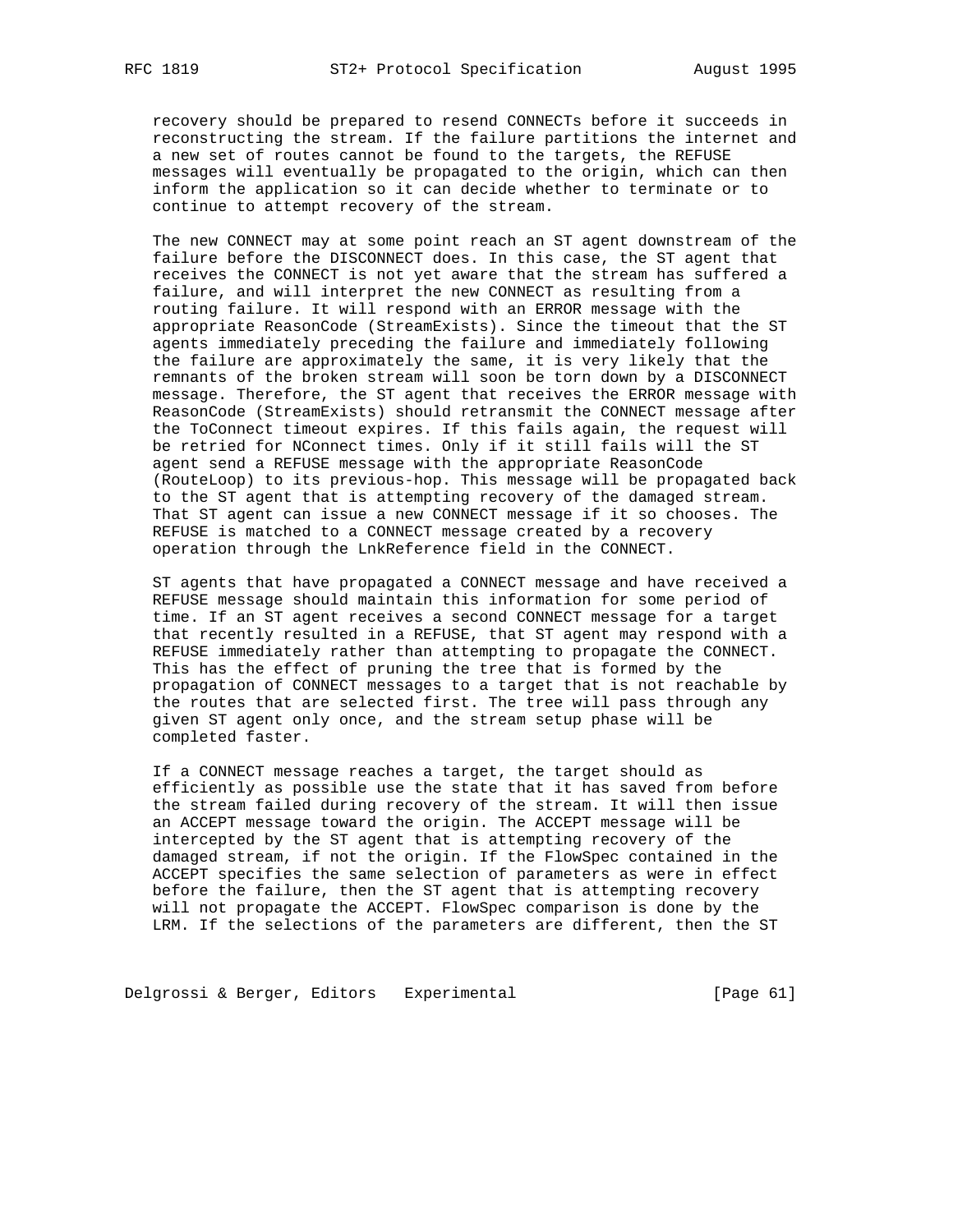agent that is attempting recovery will send the origin a NOTIFY message with the appropriate ReasonCode (FailureRecovery) that contains a FlowSpec that specifies the new parameter values. The origin may then have to change its data generation characteristics and the stream's parameters with a CHANGE message to use the newly recovered subtree.

## 6.3 Stream Preemption

 As mentioned in Section 1.4.5, it is possible that the LRM decides to break a stream intentionally. This is called stream preemption. Streams are expected to be preempted in order to free resources for a new stream which has a higher priority.

 If the LRM decides that it is necessary to preempt one or more of the stream traversing it, the decision on which streams have to be preempted has to be made. There are two ways for an application to influence such decision:

- 1. based on FlowSpec information. For instance, with the ST2+ FlowSpec, streams can be assigned a precedence value from 0 (least important) to 256 (most important). This value is carried in the FlowSpec when the stream is setup, see Section 9.2, so that the LRM is informed about it.
- 2. with the group mechanism. An application may specify that a set of streams are related to each other and that they are all candidate for preemption if one of them gets preempted. It can be done by using the fate-sharing relationship defined in Section 7.1.2. This helps the LRM making a good choice when more than one stream have to be preempted, because it leads to breaking a single application as opposed to as many applications as the number of preempted streams.

 If the LRM preempts a stream, it must notify the local ST agent. The following actions are performed by the ST agent:

- o The ST agent at the host where the stream was preempted sends DISCONNECT messages with the appropriate ReasonCode (StreamPreempted) toward the affected targets. It sends a REFUSE message with the appropriate ReasonCode (StreamPreempted) to the previous-hop.
- o A previous-hop ST agent of the preempted stream acts as in case of failure recovery, see Section 6.2.
- o A next-hop ST agent of the preempted stream acts as in case of failure recovery, see Section 6.2.

Delgrossi & Berger, Editors Experimental (Page 62)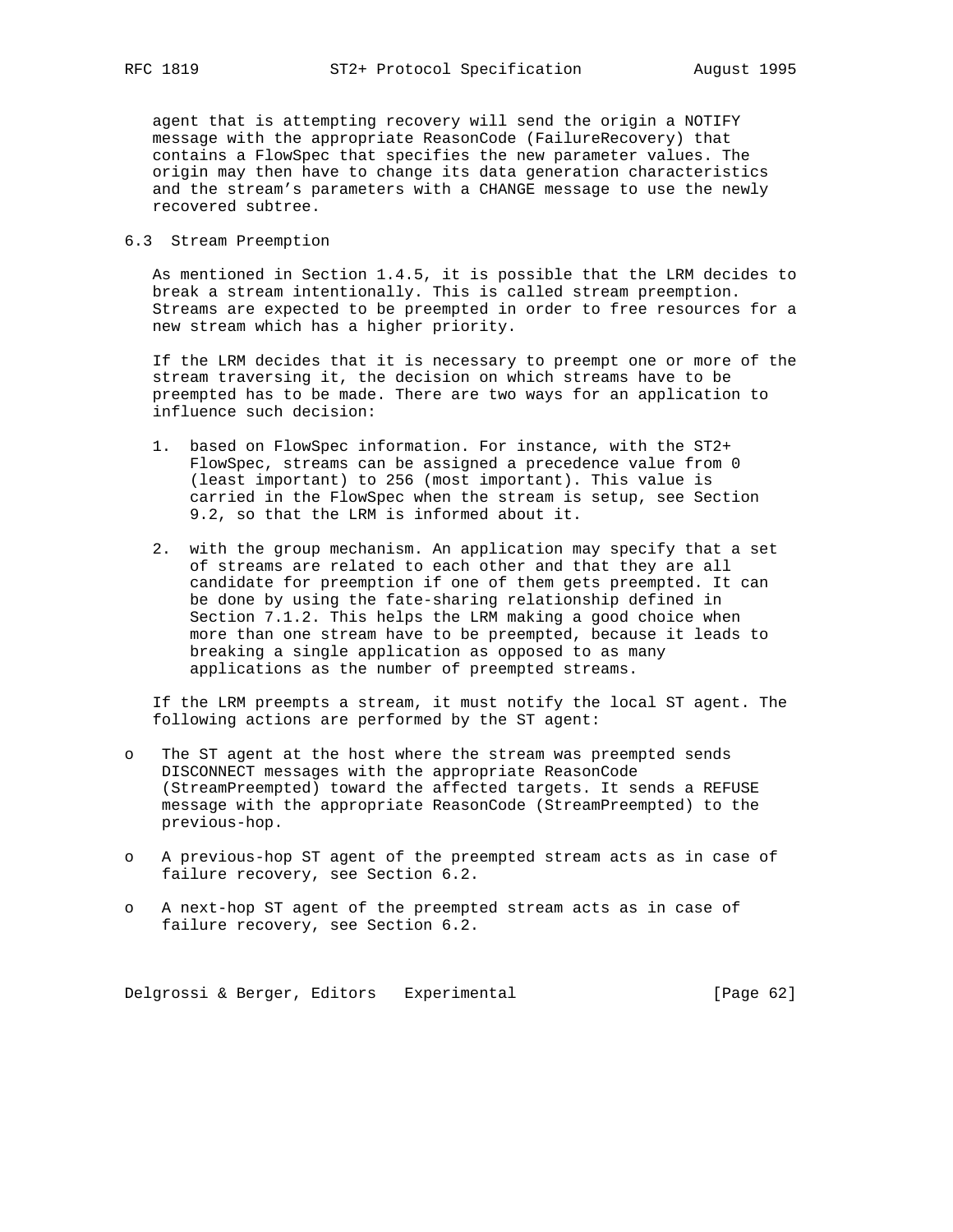Note that, as opposite to failure recovery, there is no need to verify that the failure actually occurred, because this is explicitly indicated by the ReasonCode (StreamPreempted).

7. A Group of Streams

 There may be need to associate related streams. The group mechanism is simply an association technique that allows ST agents to identify the different streams that are to be associated.

 A group consists of a set of streams and a relationship. The set of streams may be empty. The relationship applies to all group members. Each group is identified by a group name. The group name must be globally unique.

 Streams belong to the same group if they have the same GroupName in the GroupName field of the Group parameter, see Section 10.3.2. The relationship is defined by the Relationship field. Group membership must be specified at stream creation time and persists for the whole stream lifetime. A single stream may belong to multiple groups.

 The ST agent that creates a new group is called group initiator. Any ST agent can be a group initiator. The initiator allocates the GroupName and the Relationship among group members. The initiator may or may not be the origin of a stream belonging to the group. GroupName generation is described in Section 8.2.

7.1 Basic Group Relationships

 This version of ST defines four basic group relationships. An ST2+ implementation must support all four basic relationships. Adherence to specified relationships are usually best effort. The basic relationships are described in detail below in Section 7.1.1 - Section 7.1.4.

## 7.1.1 Bandwidth Sharing

 Streams associated with the same group share the same network bandwidth. The intent is to support applications such as audio conferences where, of all participants, only some are allowed to speak at one time. In such a scenario, global bandwidth utilization can be lowered by allocating only those resources that can be used at once, e.g., it is sufficient to reserve bandwidth for a small set of audio streams.

 The basic concept of a shared bandwidth group is that the LRM will allocate up to some specified multiplier of the most demanding stream that it knows about in the group. The LRM will allocate resources

Delgrossi & Berger, Editors Experimental (Page 63)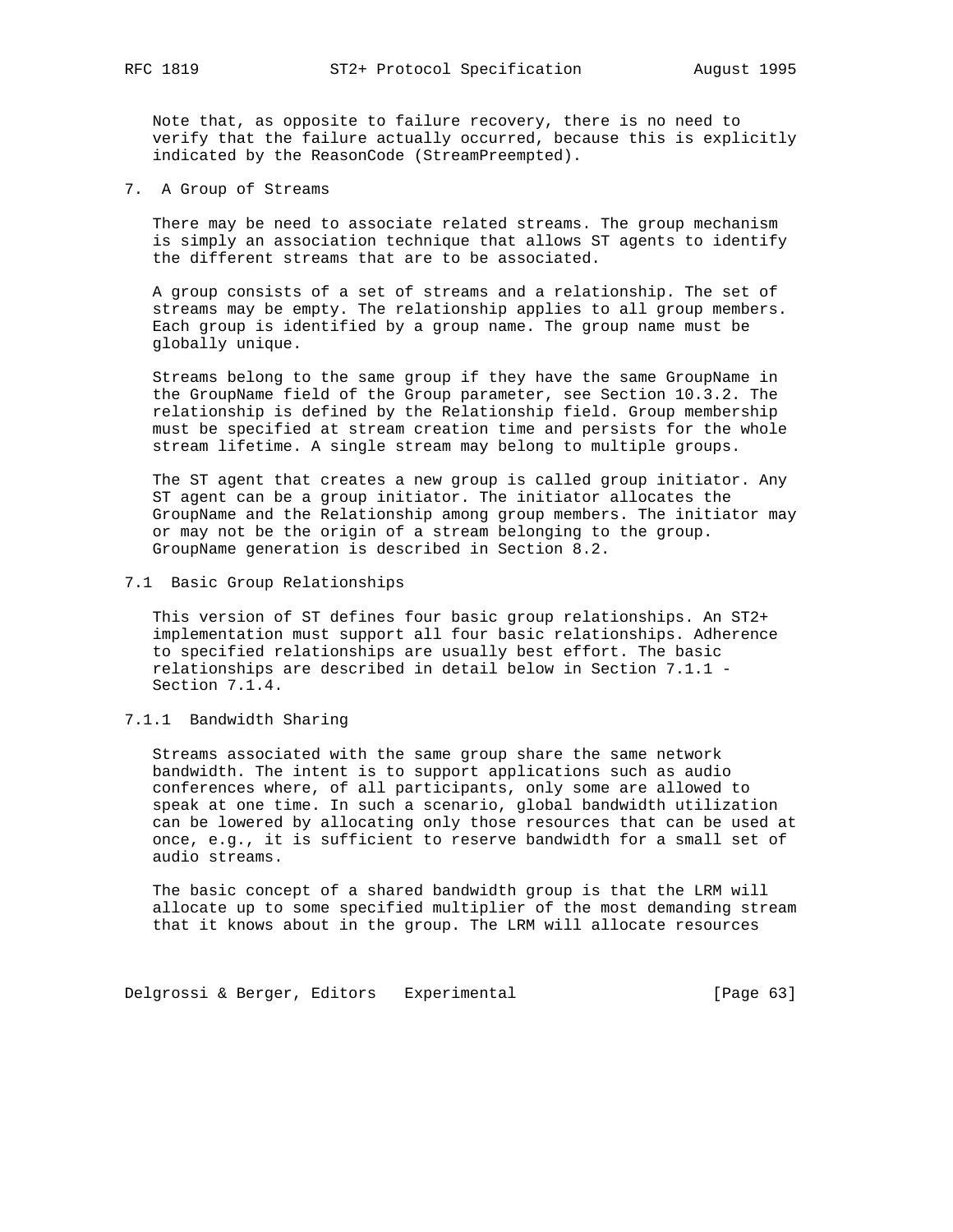incrementally, as stream setup requests are received, until the total group requirements are satisfied. Subsequent setup requests will share the group's resources and will not need any additional resources allocated. The procedure will result in standard allocation where only one stream in a group traverses an agent, and shared allocations where multiple streams traverse an agent.

 To illustrate, let's call the multiplier mentioned above "N", and the most demanding stream that an agent knows about in a group Bmax. For an application that intends to allow three participants to speak at the same time, N has a value of three and each LRM will allocate for the group an amount of bandwidth up to 3\*Bmax even when there are many more steams in the group. The LRM will reserve resources incrementally, per stream request, until N\*Bmax resources are allocated. Each agent may be traversed by a different set and number of streams all belonging to the same group.

 An ST agent receiving a stream request presents the LRM with all necessary group information, see Section 4.5.2.2. If maximum bandwidth, N\*Bmax, for the group has already been allocated and a new stream with a bandwidth demand less than Bmax is being established, the LRM won't allocate any further bandwidth.

 If there is less than N\*Bmax resources allocated, the LRM will expand the resources allocated to the group by the amount requested in the new FlowSpec, up to N\*Bmax resources. The LRM will update the FlowSpec based on what resources are available to the stream, but not the total resources allocated for the group.

 It should be noted that ST agents and LRMs become aware of a group's requirements only when the streams belonging to the group are created. In case of the bandwidth sharing relationship, an application should attempt to establish the most demanding streams first to minimize stream setup efforts. If on the contrary the less demanding streams are built first, it will be always necessary to allocate additional bandwidth in consecutive steps as the most demanding streams are built. It is also up to the applications to coordinate their different FlowSpecs and decide upon an appropriate value for N.

## 7.1.2 Fate Sharing

 Streams belonging to this group share the same fate. If a stream is deleted, the other members of the group are also deleted. This is intended to support stream preemption by indicating which streams are mutually related. If preemption of multiple streams is necessary, this information can be used by the LRM to delete a set of related streams, e.g., with impact on a single application, instead of making

Delgrossi & Berger, Editors Experimental (Page 64)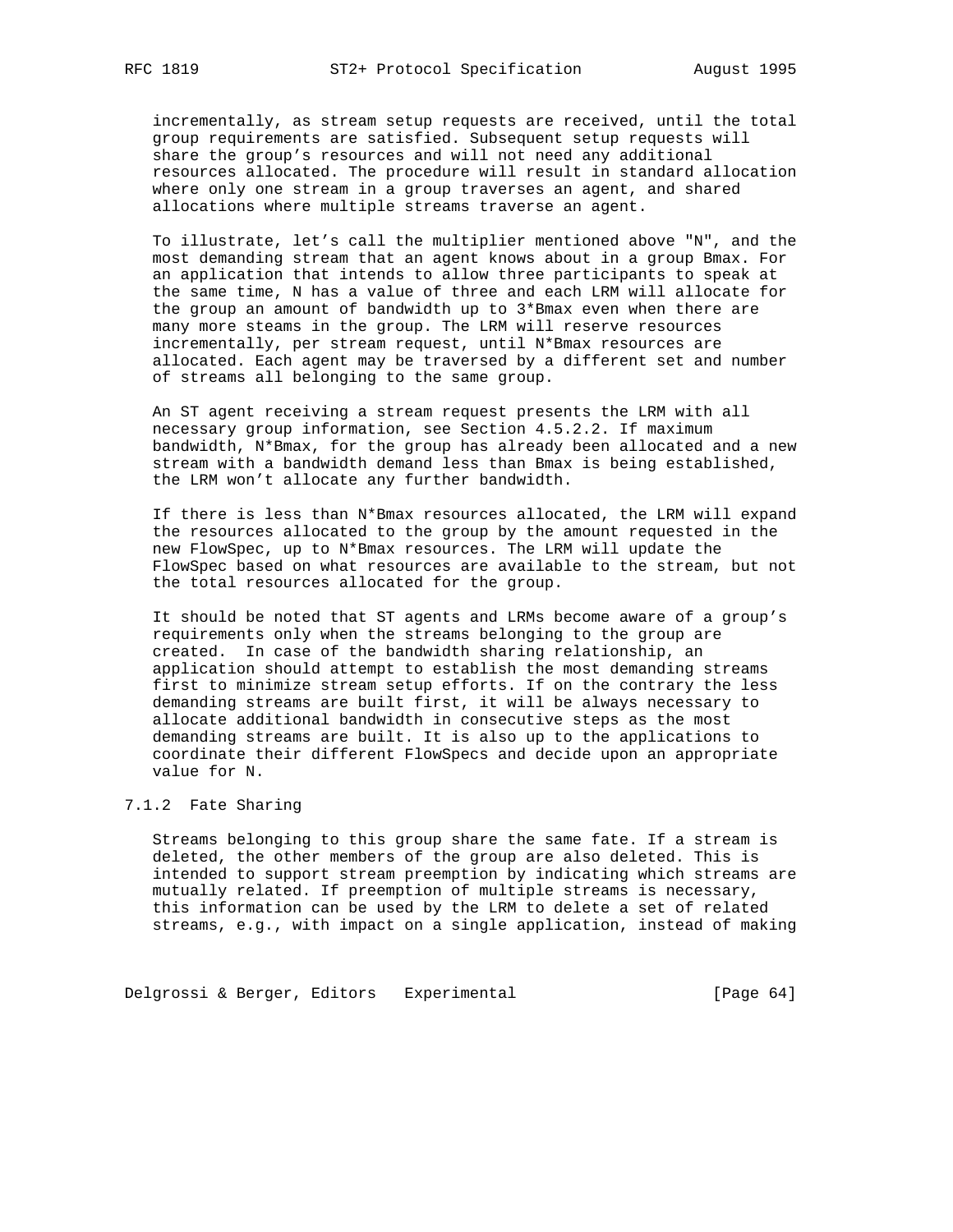a random choice with the possible effect of interrupting several different applications. This attribute does not apply to normal stream shut down, i.e., ReasonCode (ApplDisconnect). On normal disconnect, other streams belonging to such groups remain active.

 This relationship provides a hint on which streams should be preempted. Still, the LRM responsible for the preemption is not forced to behave accordingly, and other streams could be preempted first based on different criteria.

#### 7.1.3 Route Sharing

 Streams belonging to this group share the same paths as much as is possible. This can be desirable for several reasons, e.g., to exploit the same allocated resources or in the attempt to maintain the transmission order. An ST agent attempts to select the same path although the way this is implemented depends heavily on the routing algorithm which is used.

 If the routing algorithm is sophisticated enough, an ST agent can suggest that a stream is routed over an already established path. Otherwise, it can ask the routing algorithm for a set of legal routes to the destination and check whether the desired path is included in those feasible.

 Route sharing is a hint to the routing algorithm used by ST. Failing to route a stream through a shared path should not prevent the creation of a new stream or result in the deletion of an existing stream.

## 7.1.4 Subnet Resources Sharing

 This relationship provides a hint to the data link layer functions. Streams belonging to this group may share the same MAC layer resources. As an example, the same MAC layer multicast address may be used for all the streams in a given group. This mechanism allows for a better utilization of MAC layer multicast addresses and it is especially useful when used with network adapters that offer a very small number of MAC layer multicast addresses.

7.2 Relationships Orthogonality

 The four basic relationships, as they have been defined, are orthogonal. This means, any combinations of the basic relationships are allowed. For instance, let's consider an application that requires full-duplex service for a stream with multiple targets. Also, let's suppose that only N targets are allowed to send data back to the origin at the same time. In this scenario, all the reverse

Delgrossi & Berger, Editors Experimental (Page 65)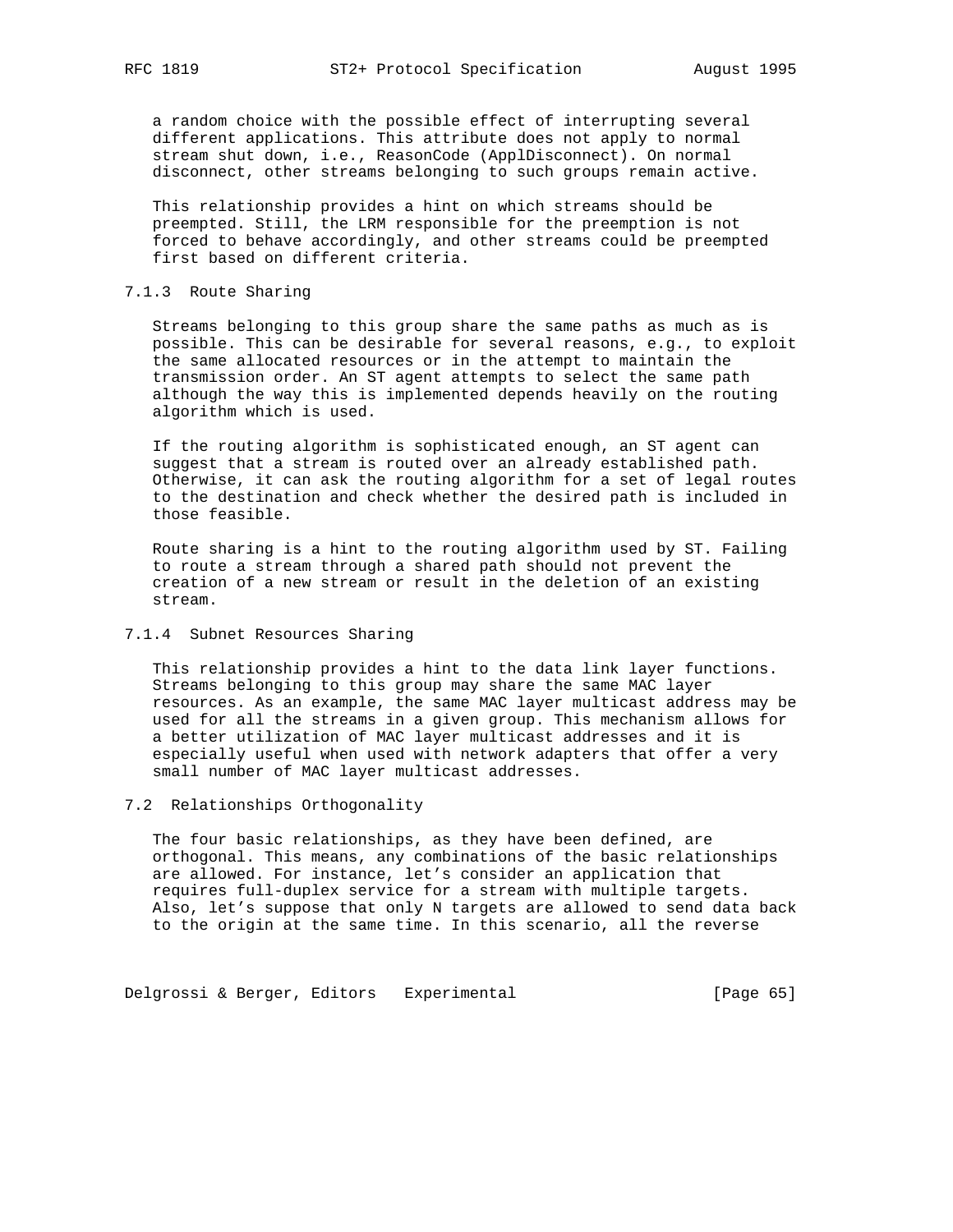streams could belong to the same group. They could be sharing both the paths and the bandwidth attributes. The Path&Bandwidth sharing relationship is obtained from the basic set of relationships. This example is important because it shows how full-duplex service can be efficiently obtained in ST.

8. Ancillary Functions

 Certain functions are required by ST host and intermediate agent implementations. Such functions are described in this section.

8.1 Stream ID Generation

 The stream ID, or SID, is composed of 16-bit unique identifier and the stream origin's 32-bit IP address. Stream IDs must be globally unique. The specific definition and format of the 16 -bit field is left to the implementor. This field is expected to have only local significance.

 An ST implementation has to provide a stream ID generator facility, so that an application or higher layer protocol can obtain a unique IDs from the ST layer. This is a mechanism for the application to request the allocation of stream ID that is independent of the request to create a stream. The Stream ID is used by the application or higher layer protocol when creating the streams.

For instance, the following two functions could be made available:

- o AllocateStreamID() -> result, StreamID
- o ReleaseStreamID(StreamID) -> result

An implementation may also provide a StreamID deletion function.

#### 8.2 Group Name Generator

 GroupName generation is similar to Stream ID generation. The GroupName includes a 16-bit unique identifier, a 32-bit creation timestamp, and a 32-bit IP address. Group names are globally unique. A GroupName includes the creator's IP address, so this reduces a global uniqueness problem to a simple local problem. The specific definitions and formats of the 16-bit field and the 32-bit creation timestamp are left to the implementor. These fields must be locally unique, and only have local significance.

 An ST implementation has to provide a group name generator facility, so that an application or higher layer protocol can obtain a unique GroupName from the ST layer. This is a mechanism for the application

Delgrossi & Berger, Editors Experimental (Page 66)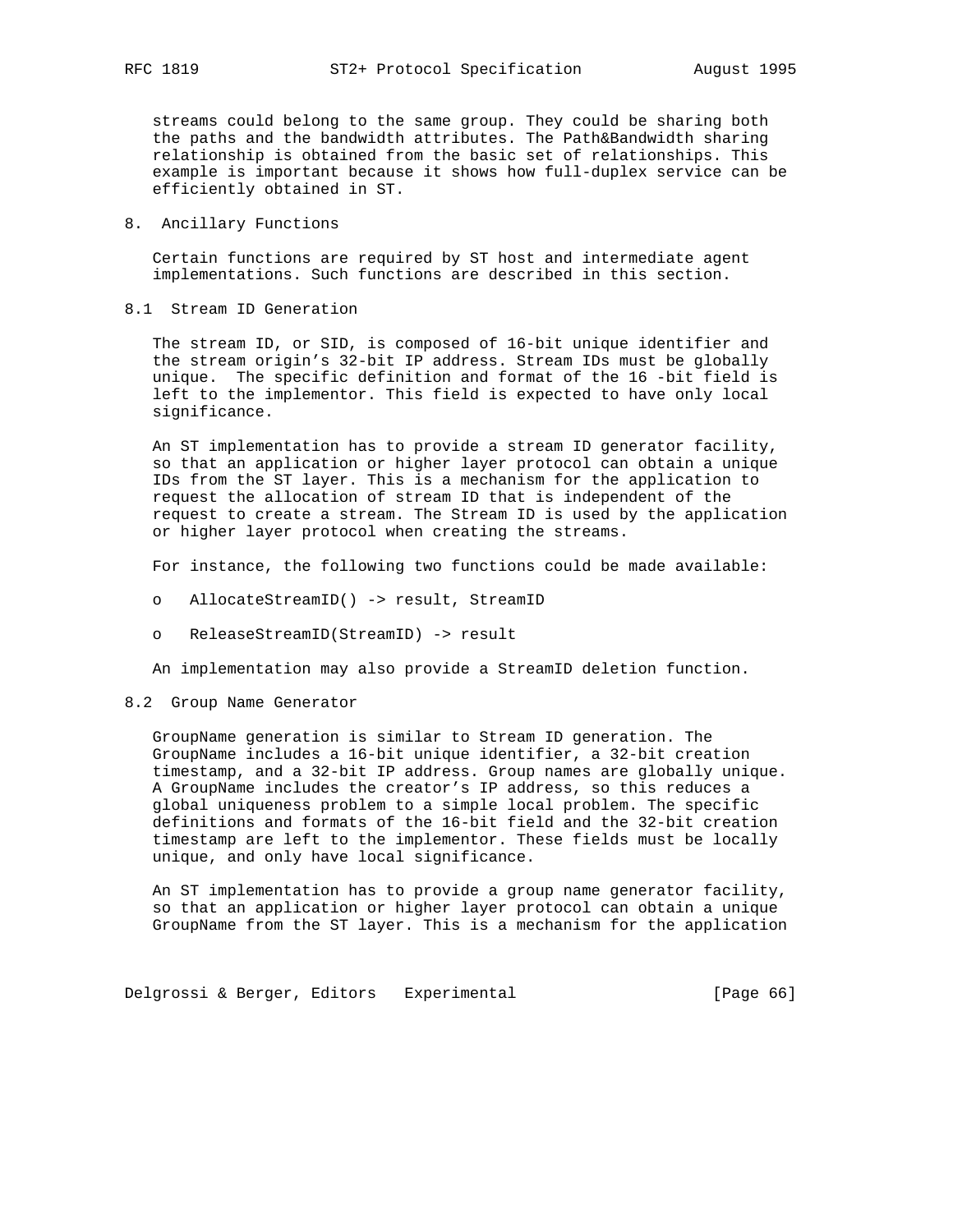to request the allocation of a GroupName that is independent of the request to create a stream. The GroupName is used by the application or higher layer protocol when creating the streams that are to be part of the group.

For instance, the following two functions could be made available:

- o AllocateGroupName() -> result, GroupName
- o ReleaseGroupName(GroupName) -> result

An implementation may also provide a GroupName deletion function.

8.3 Checksum Computation

 The standard Internet checksum algorithm is used for ST: "The checksum field is the 16-bit one's complement of the one's complement sum of all 16-bit words in the header. For purposes of computing the checksum, the value of the checksum field is zero (0)." See [RFC1071], [RFC1141], and [RFC791] for suggestions for efficient checksum algorithms.

8.4 Neighbor ST Agent Identification and Information Collection

 The STATUS message can be used to collect information about neighbor ST agents, streams the neighbor supports, and specific targets of streams the neighbor supports. An agent receiving a STATUS message provides the requested information via a STATUS-RESPONSE message.

 The STATUS message can be used to collect different information from a neighbor. It can be used to:

- identify ST capable neighbors. If an ST agent wishes to check if a neighbor is ST capable, it should generate a STATUS message with an SID which has all its fields set to zero. An agent receiving a STATUS message with such SID should answer with a STATUS-RESPONSE containing the same SID, and no other stream information. The receiving ST agent must answer as soon as possible to aid in Round Trip Time estimation, see Section 8.5;
- o obtain information on a particular stream. If an ST agent wishes to check a neighbor's general information related to a specific stream, it should generate a STATUS message containing the stream's SID. An ST agent receiving such a message, will first check to see if the stream is known. If not known, the receiving ST agent sends a STATUS-RESPONSE containing the same SID, and no other stream information. If the stream is known, the receiving ST agent sends a STATUS-RESPONSE containing the stream's SID, IPHops, FlowSpec, group

Delgrossi & Berger, Editors Experimental (Page 67)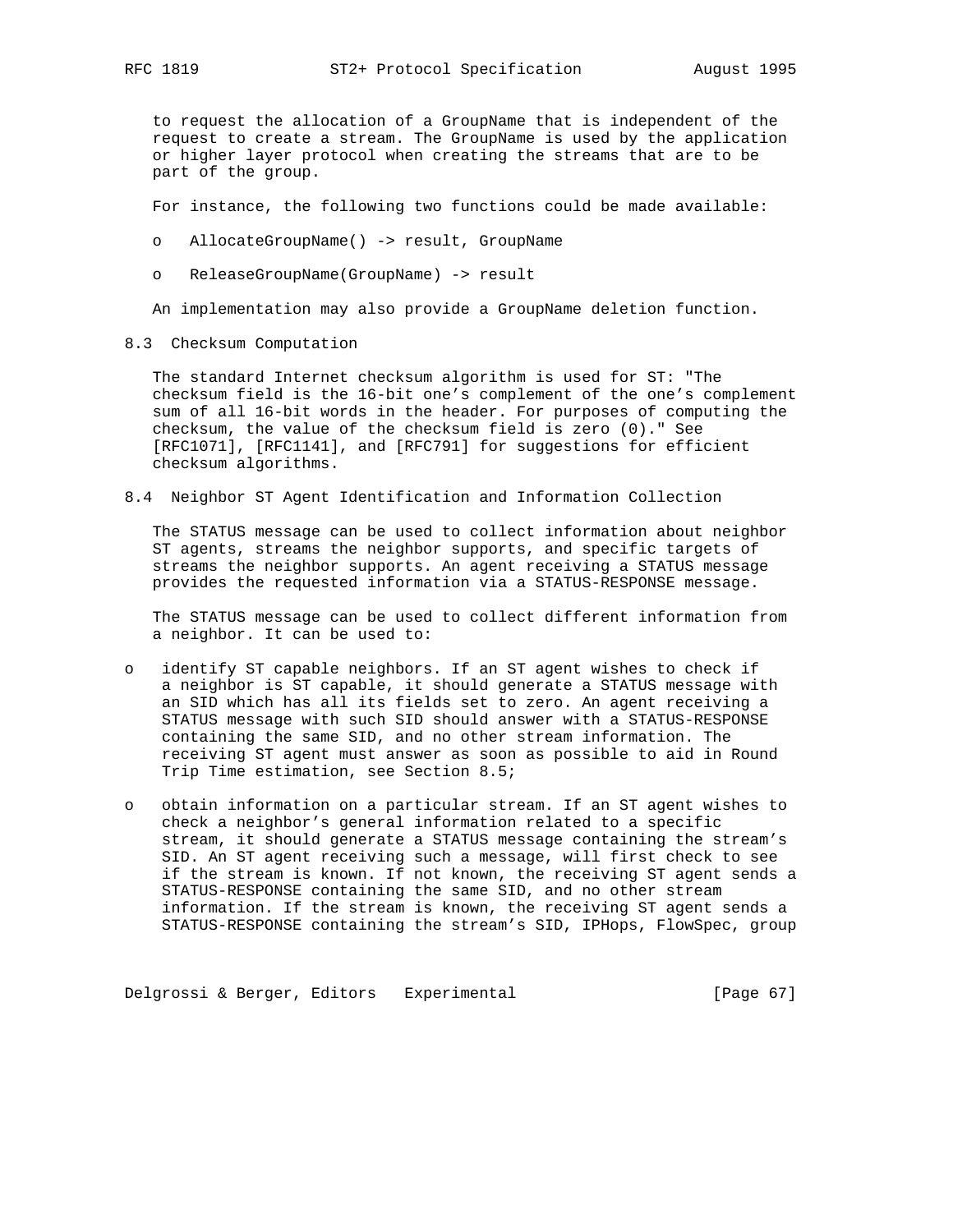membership (if any), and as many targets as can be included in a single message as limited by MTU, see Section 5.1.2. Note that all targets may not be included in a response to a request for general stream information. If information on a specific target in a stream is desired, the mechanism described next should be used.

o obtain information on particular targets in a stream. If an ST agent wishes to check a neighbor's information related to one or more specific targets of a specific stream, it should generate a STATUS message containing the stream's SID and a TargetList parameter listing the relevant targets. An ST agent receiving such a message, will first check to see if the stream and target are known. If the stream is not known, the agent follows the process described above. If both the stream and targets are known, the agent responds with STATUS-RESPONSE containing the stream's SID, IPHops, FlowSpec, group membership (if any), and the requested targets that are known. If the stream is known but the target is not, the agent responds with a STATUS-RESPONSE containing the stream's SID, IPHops, FlowSpec, group membership (if any), but no targets.

 The specific formats for STATUS and STATUS-RESPONSE messages are defined in Section 10.4.12 and Section 10.4.13.

#### 8.5 Round Trip Time Estimation

 SCMP is made reliable through use of retransmission when an expected acknowledgment is not received in a timely manner. Timeout and retransmission algorithms are implementation dependent and are outside the scope of this document. However, it must be reasonable enough not to cause excessive retransmission of SCMP messages while maintaining the robustness of the protocol. Algorithms on this subject are described in [WoHD95], [Jaco88], [KaPa87].

 Most existing algorithms are based on an estimation of the Round Trip Time (RTT) between two hosts. With SCMP, if an ST agent wishes to have an estimate of the RTT to and from a neighbor, it should generate a STATUS message with an SID which has all its fields set to zero. An ST agent receiving a STATUS message with such SID should answer as rapidly as possible with a STATUS-RESPONSE message containing the same SID, and no other stream information. The time interval between the send and receive operations can be used as an estimate of the RTT to and from the neighbor.

8.6 Network MTU Discovery

 At connection setup, the application at the origin asks the local ST agent to create streams with certain QoS requirements. The local ST agent fills out its network MTU value in the MaxMsgSize parameter in

Delgrossi & Berger, Editors Experimental (Page 68)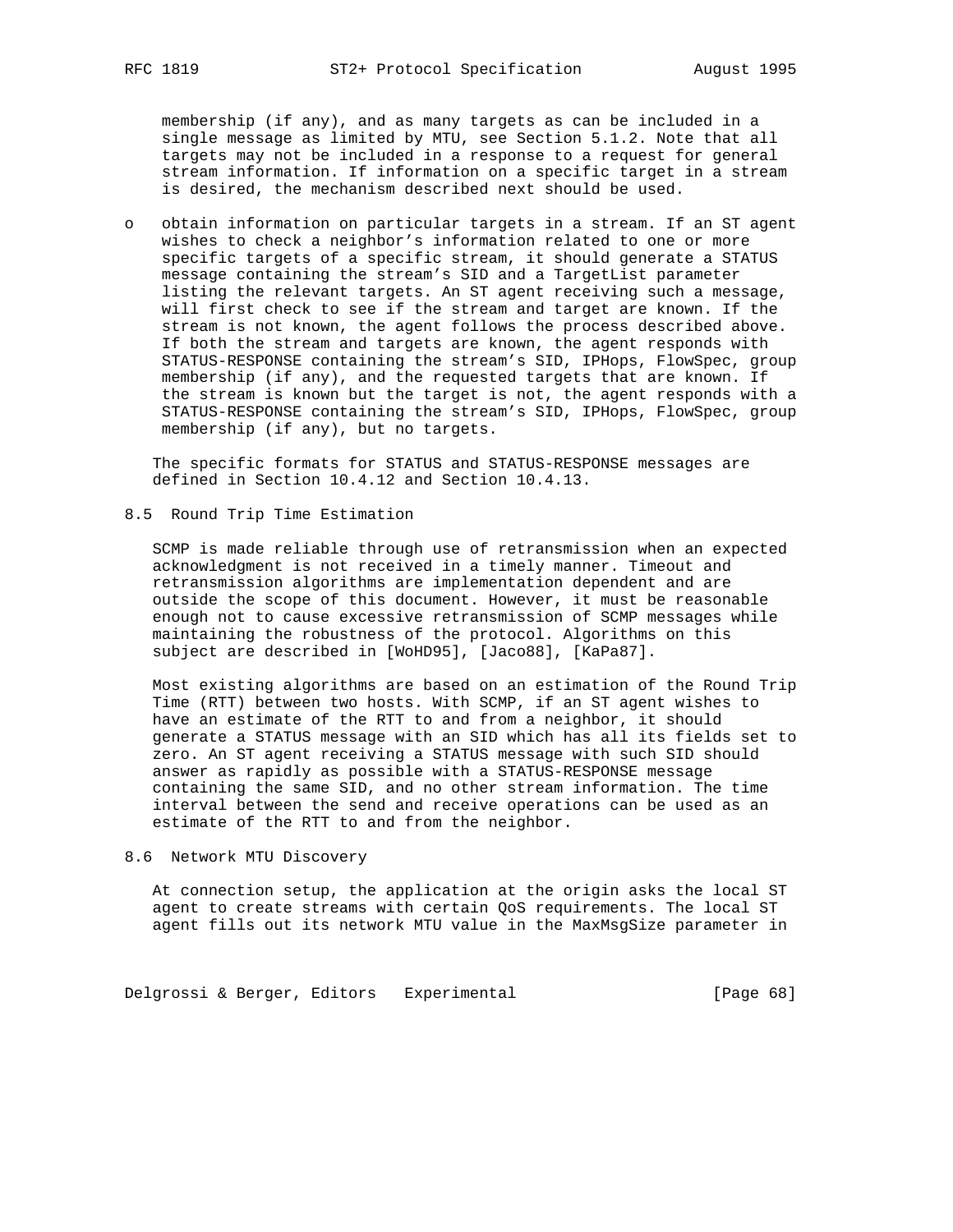the CONNECT message and forwards it to the next-hop ST agents. Each ST agent in the path checks to see if it's network MTU is smaller than the one specified in the CONNECT message and, if it is, the ST agent updates the MaxMsgSize in the CONNECT message to it's network MTU. If the target application decides to accept the stream, the ST agent at the target copies the MTU value in the CONNECT message to the MaxMsgSize field in the ACCEPT message and sends it back to the application at the origin. The MaxMsgSize field in the ACCEPT message is the minimum MTU of the intervening networks to that target. If the application has multiple targets then the minimum MTU of the stream is the smallest MaxMsgSize received from all the ACCEPT messages. It is the responsibility of the application to segment its PDUs according to the minimum MaxMsgSize of the stream since no data fragmentation is supported during the data transfer phase. If a particular target's MaxMsgSize is unacceptable to an application, it may disconnect the target from the stream and assume that the target cannot be supported. When evaluating a particular target's MaxMsgSize, the application or the application interface will need to take into account the size of the ST data header.

#### 8.7 IP Encapsulation of ST

 ST packets may be encapsulated in IP to allow them to pass through routers that don't support the ST Protocol. Of course, ST resource management is precluded over such a path, and packet overhead is increased by encapsulation, but if the performance is reasonably predictable this may be better than not communicating at all.

 IP-encapsulated ST packets begin with a normal IP header. Most fields of the IP header should be filled in according to the same rules that apply to any other IP packet. Three fields of special interest are:

- o Protocol is 5, see [RFC1700], to indicate an ST packet is enclosed, as opposed to TCP or UDP, for example.
- o Destination Address is that of the next-hop ST agent. This may or may not be the target of the ST stream. There may be an intermediate ST agent to which the packet should be routed to take advantage of service guarantees on the path past that agent. Such an intermediate agent would not be on a directly-connected network (or else IP encapsulation wouldn't be needed), so it would probably not be listed in the normal routing table. Additional routing mechanisms, not defined here, will be required to learn about such agents.
- o Type-of-Service may be set to an appropriate value for the service being requested, see [RFC1700]. This feature is not implemented uniformly in the Internet, so its use can't be precisely defined here.

Delgrossi & Berger, Editors Experimental (Page 69)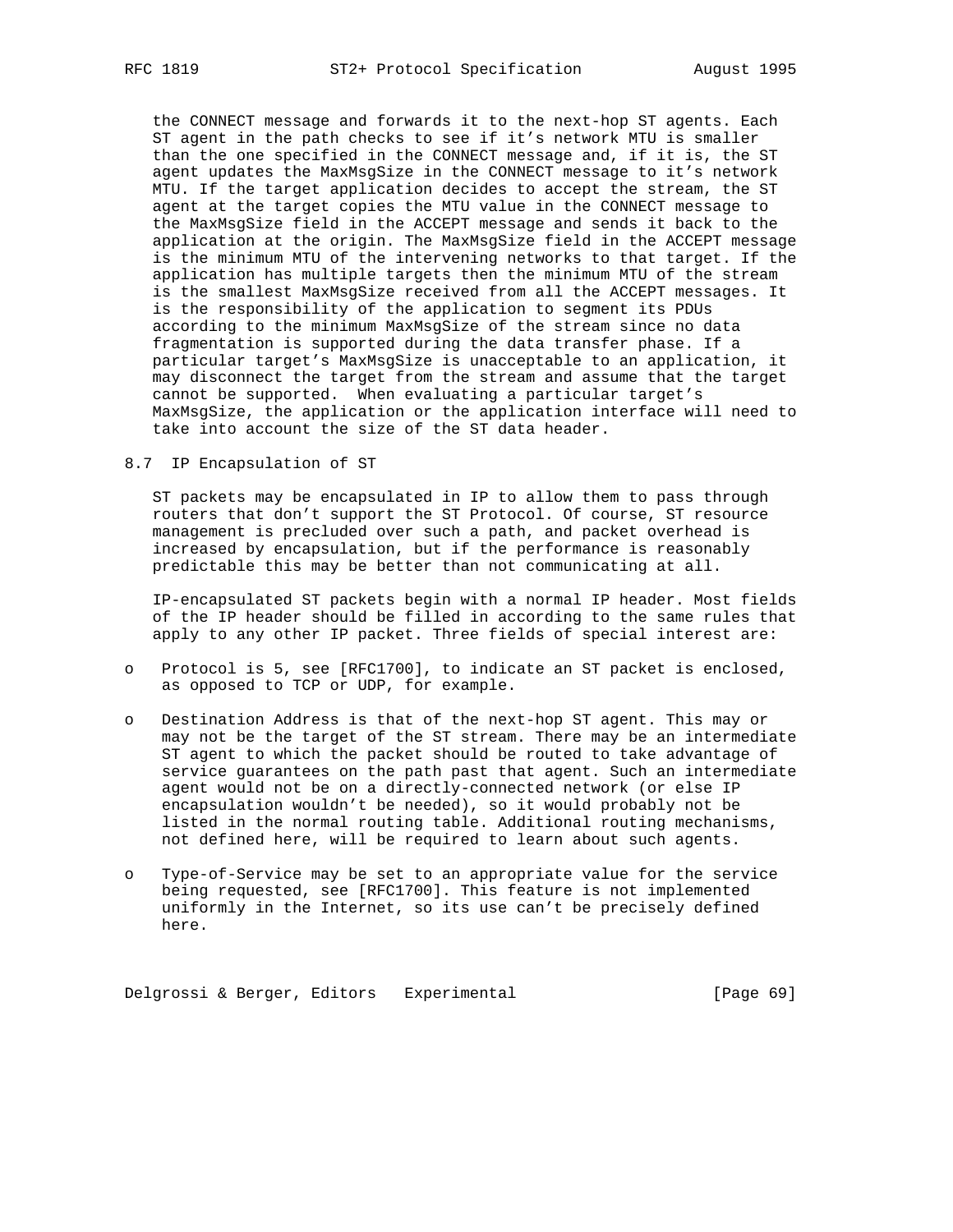IP encapsulation adds little difficulty for the ST agent that receives the packet. However, when IP encapsulation is performed it must be done in both directions. To process the encapsulated IP message, the ST agents simply remove the IP header and proceed with ST header as usual.

 The more difficult part is during setup, when the ST agent must decide whether or not to encapsulate. If the next-hop ST agent is on a remote network and the route to that network is through a router that supports IP but not ST, then encapsulation is required. The routing function provides ST agents with the route and capability information needed to support encapsulation.

 On forwarding, the (mostly constant) IP Header must be inserted and the IP checksum appropriately updated.

 Applications are informed about the number of IP hops traversed on the path to each target. The IPHops field of the CONNECT message, see Section 10.4.4, carries the number of traversed IP hops to the target application. The field is incremented by each ST agent when IP encapsulation will be used to reach the next-hop ST agent. The number of IP hops traversed is returned to the origin in the IPHops field of the ACCEPT message, Section 10.4.1.

 When using IP Encapsulation, the MaxMsgSize field will not reflect the MTU of the IP encapsulated segments. This means that IP fragmentation and reassembly may be needed in the IP cloud to support a message of MaxMsgSize. IP fragmentation can only occur when the MTU of the IP cloud, less IP header length, is the smallest MTU in a stream's network path.

## 8.8 IP Multicasting

 If an ST agent must use IP encapsulation to reach multiple next-hops toward different targets, then either the packet must be replicated for transmission to each next-hop, or IP multicasting may be used if it is implemented in the next-hop ST agents and in the intervening IP routers.

 When the stream is established, the collection of next-hop ST agents must be set up as an IP multicast group. The ST agent must allocate an appropriate IP multicast address (see Section 10.3.3) and fill that address in the IPMulticastAddress field of the CONNECT message. The IP multicast address in the CONNECT message is used to inform the next-hop ST agents that they should join the multicast group to receive subsequent PDUs. Obviously, the CONNECT message itself must be sent using unicast. The next-hop ST agents must be able to receive on the specified multicast address in order to accept the connection.

Delgrossi & Berger, Editors Experimental (Page 70)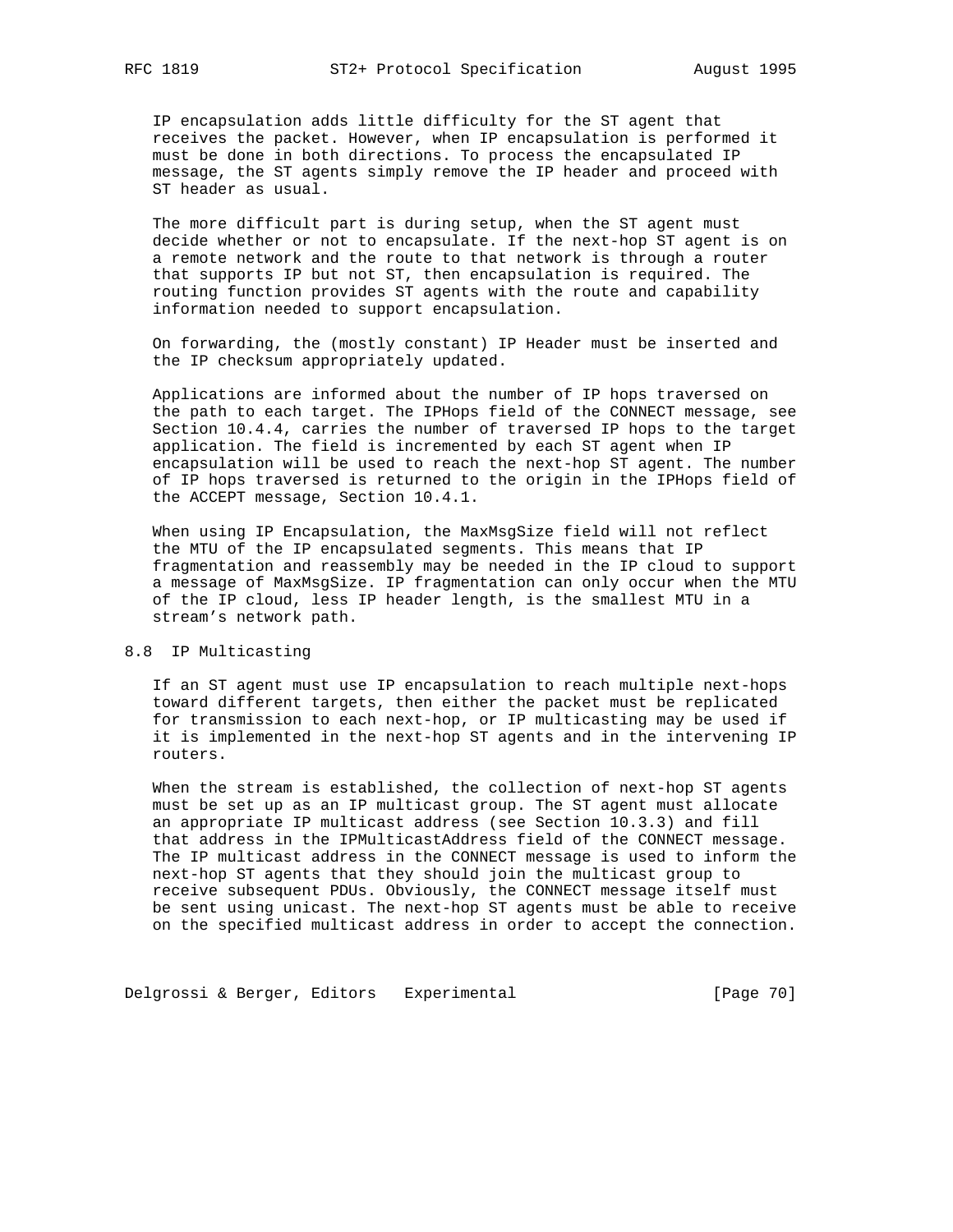If the next-hop ST agent can not receive on the specified multicast address, it sends a REFUSE message with ReasonCode (BadMcastAddress). Upon receiving the REFUSE, the upstream agent can choose to retry with a different multicast address. Alternatively, it can choose to lose the efficiency of multicast and use unicast delivery.

 The following permanent IP multicast addresses have been assigned to ST:

> 224.0.0.7 All ST routers (intermediate agents) 224.0.0.8 All ST hosts (agents)

 In addition, a block of transient IP multicast addresses, 224.1.0.0 - 224.1.255.255, has been allocated for ST multicast groups. For instance, the following two functions could be made available:

- o AllocateMcastAddr() -> result, McastAddr
- o ListenMcastAddr(McastAddr) -> result
- o ReleaseMcastAddr(McastAddr) -> result
- 9. The ST2+ Flow Specification

 This section defines the ST2+ flow specification. The flow specification contains the user application requirements in terms of quality of service. Its contents are LRM dependent and are transparent to the ST2 setup protocol. ST2 carries the flow specification as part of the FlowSpec parameter, which is described in Section 10.3.1. The required ST2+ flow specification is included in the protocol only to support interoperability. ST2+ also defines a "null" flow specification to be used only to support testing.

 ST2 is not dependent on a particular flow specification format and it is expected that other versions of the flow specification will be needed in the future. Different flow specification formats are distinguished by the value of the Version field of the FlowSpec parameter, see Section 10.3.1. A single stream is always associated with a single flow specification format, i.e., the Version field is consistent throughout the whole stream. The following Version field values are defined:

Delgrossi & Berger, Editors Experimental [Page 71]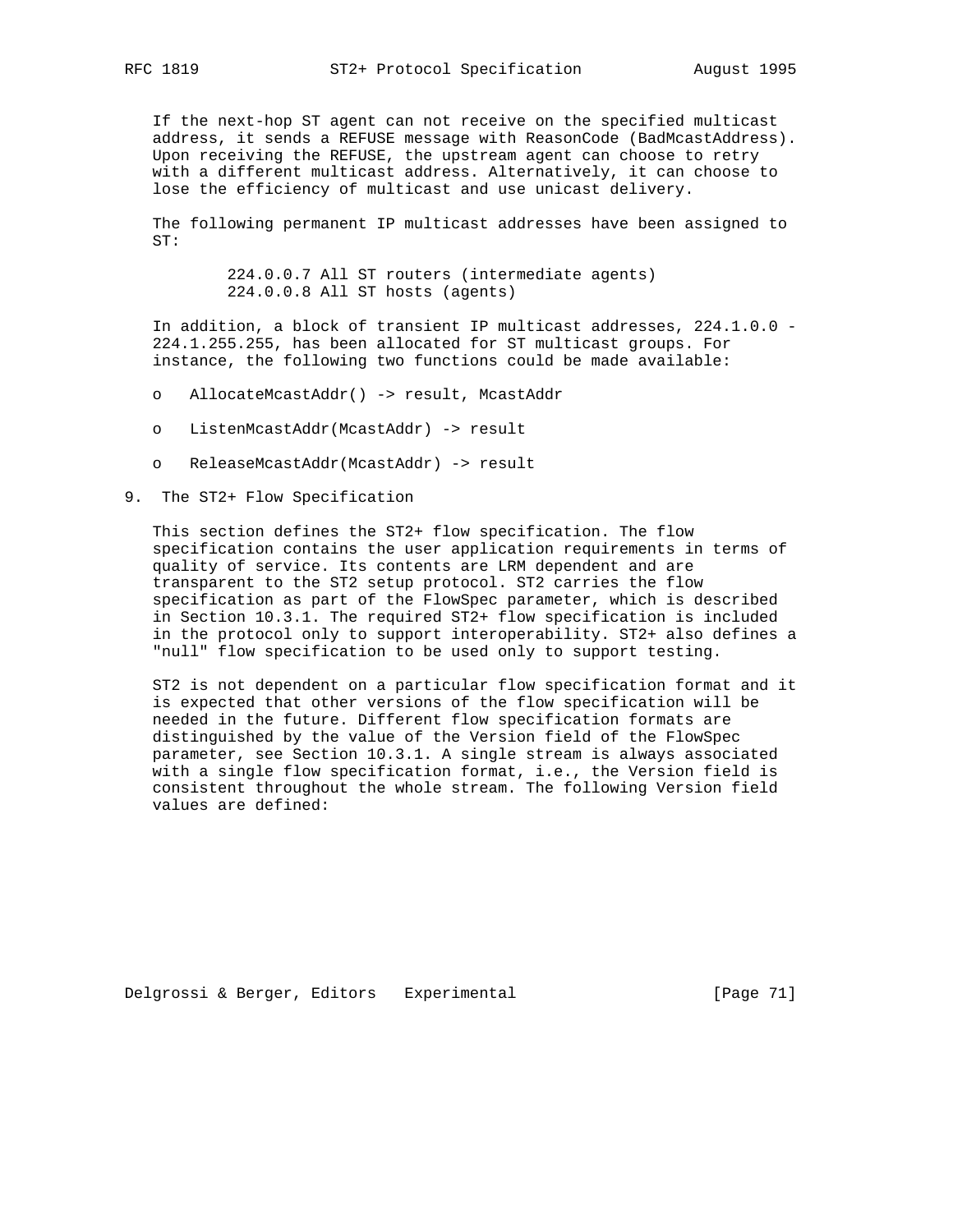0 - Null FlowSpec /\* must be supported \*/ 1 - ST Version 1 2 - ST Version 1.5 3 - RFC 1190 FlowSpec 4 - HeiTS FlowSpec 5 - BerKom FlowSpec 6 - RFC 1363 FlowSpec 7 - ST2+ FlowSpec /\* must be supported \*/

 FlowSpecs version #0 and #7 must be supported by ST2+ implementations. Version numbers in the range 1-6 indicate flow specifications are currently used in existing ST2 implementations. Values in the 128-255 range are reserved for private and experimental use.

 In general, a flow specification may support sophisticated flow descriptions. For example, a flow specification could represent sub flows of a particular stream. This could then be used to by a cooperating application and LRM to forward designated packets to specific targets based on the different sub-flows. The reserved bits in the ST2 Data PDU, see Section 10.1, may be used with such a flow specification to designate packets associated with different sub flows. The ST2+ FlowSpec is not so sophisticated, and is intended for use with applications that generate traffic at a single rate for uniform delivery to all targets.

9.1 FlowSpec Version #0 - (Null FlowSpec)

 The flow specification identified by a #0 value of the Version field is called the Null FlowSpec. This flow specification causes no resources to be allocated. It is ignored by the LRMs. Its contents are never updated. Stream setup takes place in the usual way leading to successful stream establishment, but no resources are actually reserved.

 The purpose of the Null FlowSpec is that of facilitating interoperability tests by allowing streams to be built without actually allocating the correspondent amount of resources. The Null FlowSpec may also be used for testing and debugging purposes.

 The Null FlowSpec comprises the 4-byte FlowSpec parameter only, see Section 10.3.1. The third byte (Version field) must be set to 0.

9.2 FlowSpec Version #7 - ST2+ FlowSpec

 The flow specification identified by a #7 value of the Version field is the ST2+ FlowSpec, to be used by all ST2+ implementations. It allows the user applications to express their real-time requirements

Delgrossi & Berger, Editors Experimental (Page 72)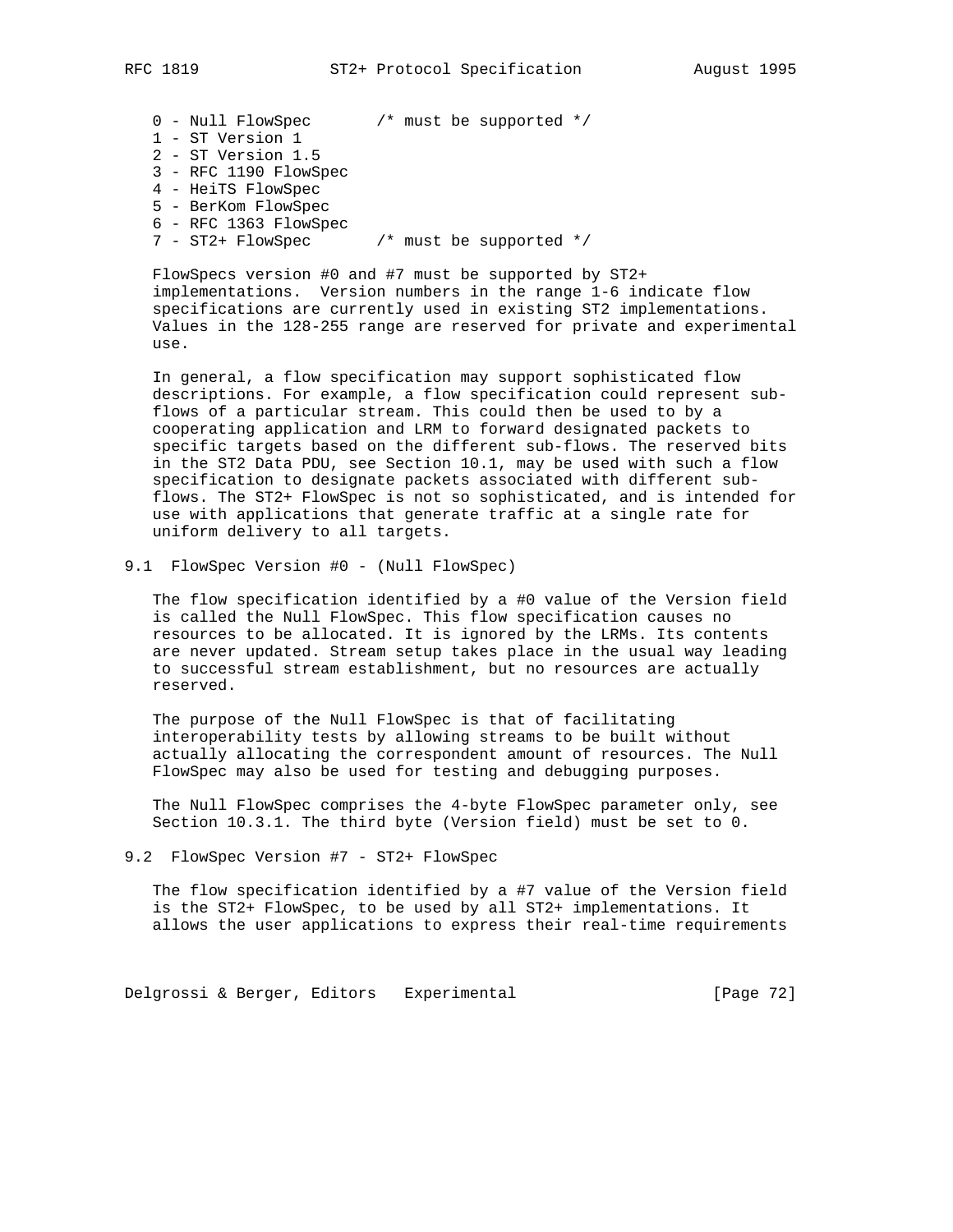in the form of a QoS class, precedence, and three basic QoS parameters:

- o message size,
- o message rate,
- o end-to-end delay.

 The QoS class indicates what kind of QoS guarantees are expected by the application, e.g., strict guarantees or predictive, see Section 9.2.1. QoS parameters are expressed via a set of values:

- the "desired" values indicate the QoS desired by the application. These values are assigned by the application and never modified by the LRM.
- o the "limit" values indicate the lowest QoS the application is willing to accept. These values are also assigned by the application and never modified by the LRM.
- o the "actual" values indicate the QoS that the system is able to provide. They are updated by the LRM at each node. The "actual" values are always bounded by the "limit" and "desired" values.
- 9.2.1 QoS Classes

Two QoS classes are defined:

| 1 - OOS PREDICTIVE | $/*$ OoSClass field value = 0x01, must be      |  |  |  |
|--------------------|------------------------------------------------|--|--|--|
|                    | supported*/                                    |  |  |  |
| 2 - OOS GUARANTEED | /* OoSClass field value = $0x10$ , optional */ |  |  |  |

- o The QOS\_PREDICTIVE class implies that the negotiated QoS may be violated for short time intervals during the data transfer. An application has to provide values that take into account the "normal" case, e.g., the "desired" message rate is the allocated rate for the transmission. Reservations are done for the "normal" case as opposite to the peak case required by the QOS\_GUARANTEED service class. This QoS class must be supported by all implementations.
- o The QOS\_GUARANTEED class implies that the negotiated QoS for the stream is never violated during the data transfer. An application has to provide values that take into account the worst possible case, e.g., the "desired" message rate is the peak rate for the transmission. As a result, sufficient resources to handle the peak rate are reserved. This strategy may lead to overbooking of resources, but it provides strict real-time guarantees. Support of

Delgrossi & Berger, Editors Experimental (Page 73)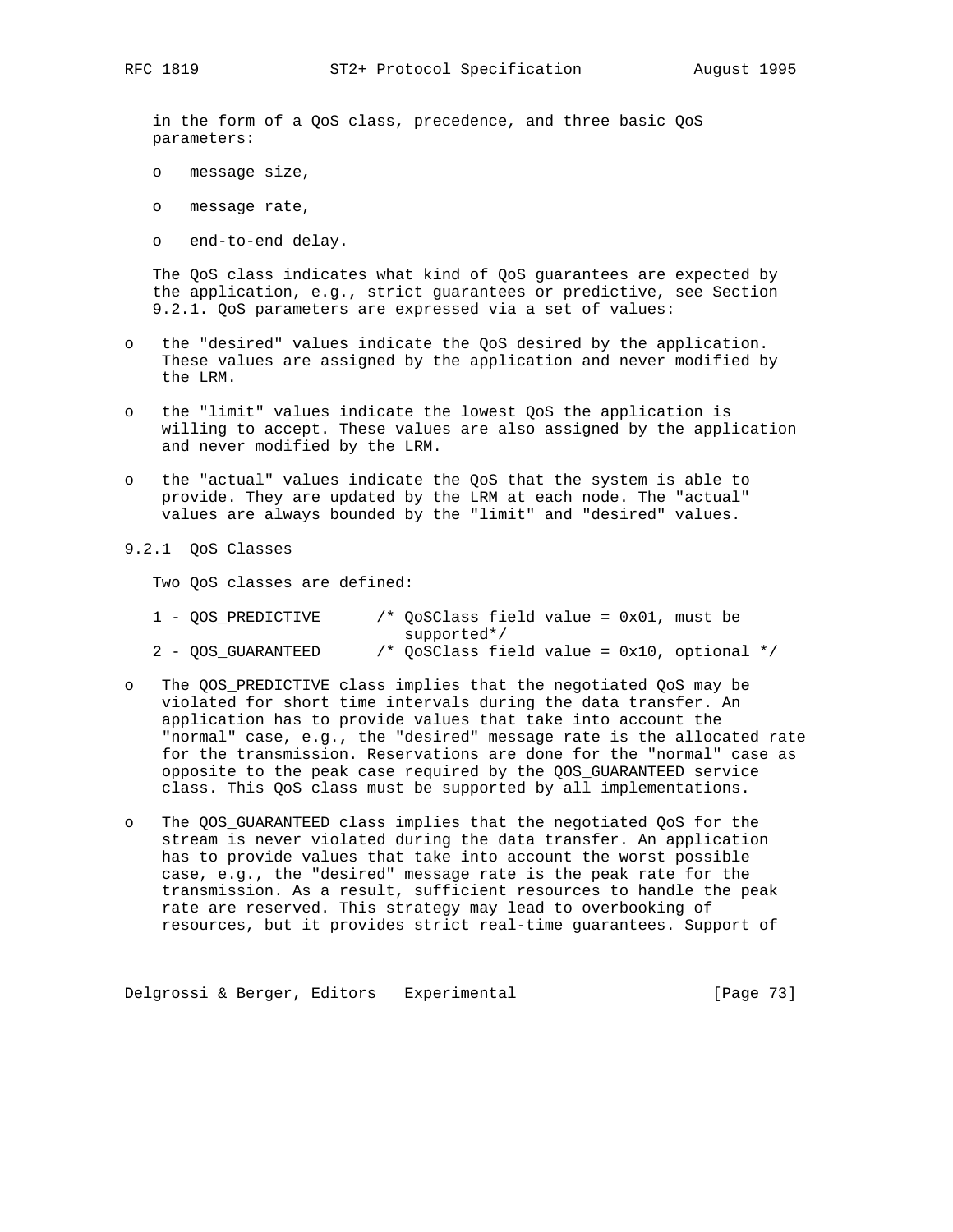this QoS class is optional.

 If a LRM that doesn't support class QOS\_GUARANTEED receives a FlowSpec containing QOS\_GUARANTEED class, it informs the local ST agent. The ST agent may try different paths or delete the correspondent portion of the stream as described in Section 5.5.3, i.e., ReasonCode (FlowSpecError).

### 9.2.2 Precedence

 Precedence is the importance of the connection being established. Zero represents the lowest precedence. The lowest level is expected to be used by default. In general, the distinction between precedence and priority is that precedence specifies streams that are permitted to take previously committed resources from another stream, while priority identifies those PDUs that a stream is most willing to have dropped.

### 9.2.3 Maximum Data Size

 This parameter is expressed in bytes. It represents the maximum amount of data, excluding ST and other headers, allowed to be sent in a messages as part of the stream. The LRM first checks whether it is possible to get the value desired by the application (DesMaxSize). If not, it updates the actual value (ActMaxSize) with the available size unless this value is inferior to the minimum allowed by the application (LimitMaxSize), in which case it informs the local ST agent that it is not possible to build the stream along this path.

### 9.2.4 Message Rate

 This parameter is expressed in messages/second. It represents the transmission rate for the stream. The LRM first checks whether it is possible to get the value desired by the application (DesRate). If not, it updates the actual value (ActRate) with the available rate unless this value is inferior to the minimum allowed by the application (LimitRate), in which case it informs the local ST agent that it is not possible to build the stream along this path.

### 9.2.5 Delay and Delay Jitter

 The delay parameter is expressed in milliseconds. It represents the maximum end-to-end delay for the stream. The LRM first checks whether it is possible to get the value desired by the application (DesMaxDelay). If not, it updates the actual value (ActMaxDelay) with the available delay unless this value is greater than the maximum delay allowed by the application (LimitMaxDelay), in which case it informs the local ST agent that it is not possible to build the

Delgrossi & Berger, Editors Experimental (Page 74)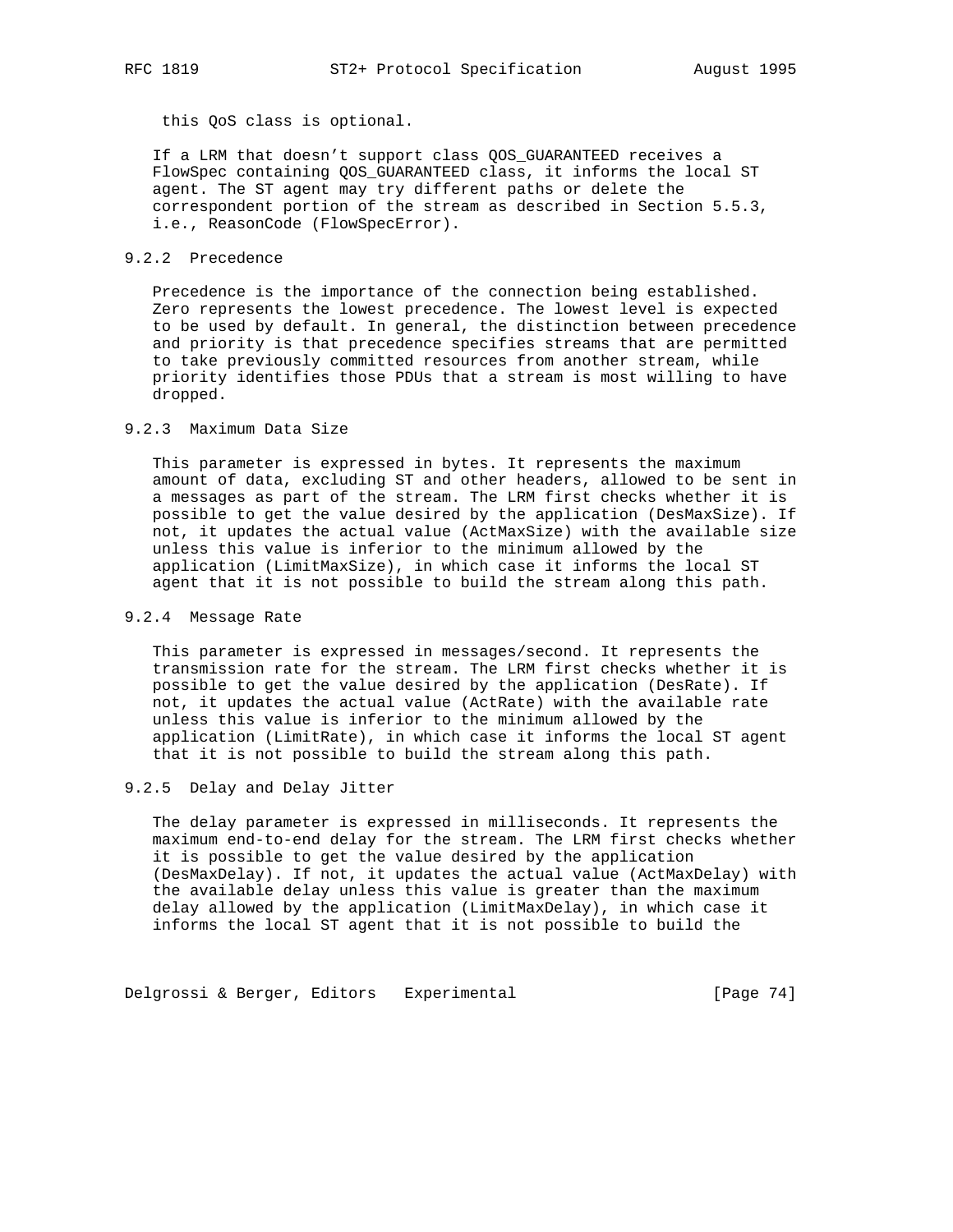stream along this path.

 The LRM also updates at each node the MinDelay field by incrementing it by the minimum possible delay to the next-hop. Information on the minimum possible delay allows to calculate the maximum end-to-end delay range, i.e., the time interval in which a data packet can be received. This interval should not exceed the DesMaxDelayRange value indicated by the application. The maximum end-to-end delay range is an upper bound of the delay jitter.

#### 9.2.6 ST2+ FlowSpec Format

The ST2+ FlowSpec has the following format:

|          | 0 1 2 3 4 5 6 7 8 9 0 1 2 3 4 5 6 7 8 9 0 1 2 3 4 5 6 7 8 9 0 1 |           |              |  |
|----------|-----------------------------------------------------------------|-----------|--------------|--|
| OosClass | Precedence                                                      |           | 0(unused)    |  |
|          |                                                                 | DesRate   |              |  |
|          |                                                                 | LimitRate |              |  |
|          |                                                                 | ActRate   |              |  |
|          | DesMaxSize                                                      |           | LimitMaxSize |  |
|          | ActMaxSize                                                      |           | DesMaxDelay  |  |
|          | LimitMaxDelay                                                   |           | ActMaxDelay  |  |
|          | DesMaxDelayRange                                                |           | ActMinDelay  |  |

#### Figure 9: The ST2+ FlowSpec.

 The LRM modifies only "actual" fields, i.e., those beginning with "Act". The user application assigns values to all other fields.

- o QoSClass indicates which of the two defined classes of service applies. The two classes are: QOS\_PREDICTIVE (QoSClass = 1) and QOS\_GUARANTEED (QoSClass = 2).
- o Precedence indicates the stream's precedence. Zero represents the lowest precedence, and should be the default value.
- o DesRate is the desired transmission rate for the stream in messages/ second. This field is set by the origin and is not modified by

Delgrossi & Berger, Editors Experimental (Page 75)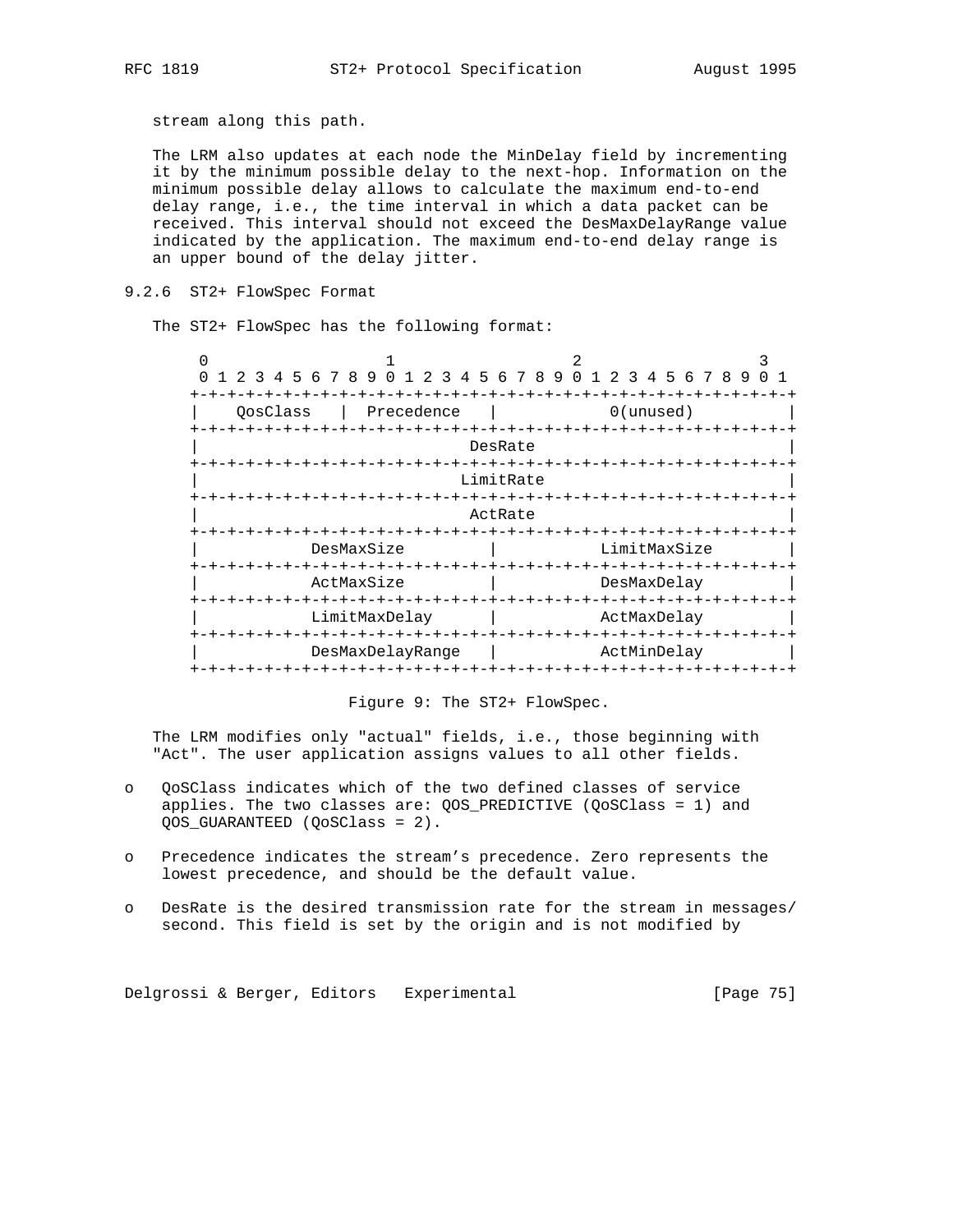intermediate agents.

- o LimitRate is the minimum acceptable transmission rate in messages/ second. This field is set by the origin and is not modified by intermediate agents.
- o ActRate is the actual transmission rate allocated for the stream in messages/second. Each agent updates this field with the available rate unless this value is less than LimitRate, in which case a REFUSE is generated.
- o DesMaxSize is the desired maximum data size in bytes that will be sent in a message in the stream. This field is set by the origin.
- o LimitMaxSize is the minimum acceptable data size in bytes. This field is set by the origin
- o ActMaxSize is the actual maximum data size that may be sent in a message in the stream. This field is updated by each agent based on MTU and available resources. If available maximum size is less than LimitMaxSize, the connection must be refused with ReasonCode (CantGetResrc).
- o DesMaxDelay is the desired maximum end-to-end delay for the stream in milliseconds. This field is set by the origin.
- o LimitMaxDelay is the upper-bound of acceptable end-to-end delay for the stream in milliseconds. This field is set by the origin.
- o ActMaxDelay is the maximum end-to-end delay that will be seen by data in the stream. Each ST agent adds to this field the maximum delay that will be introduced by the agent, including transmission time to the next-hop ST agent. If the actual maximum exceeds LimitMaxDelay, then the connection is refused with ReasonCode (CantGetResrc).
- o DesMaxDelayRange is the desired maximum delay range that may be encountered end-to-end by stream data in milliseconds. This value is set by the application at the origin.
- o ActMinDelay is the actual minimum end-to-end delay that will be encountered by stream data in milliseconds. Each ST agent adds to this field the minimum delay that will be introduced by the agent, including transmission time to the next-hop ST agent. Each agent must add at least 1 millisecond. The delay range for the stream can be calculated from the actual maximum and minimum delay fields. It is expected that the range will be important to some applications.

Delgrossi & Berger, Editors Experimental (Page 76)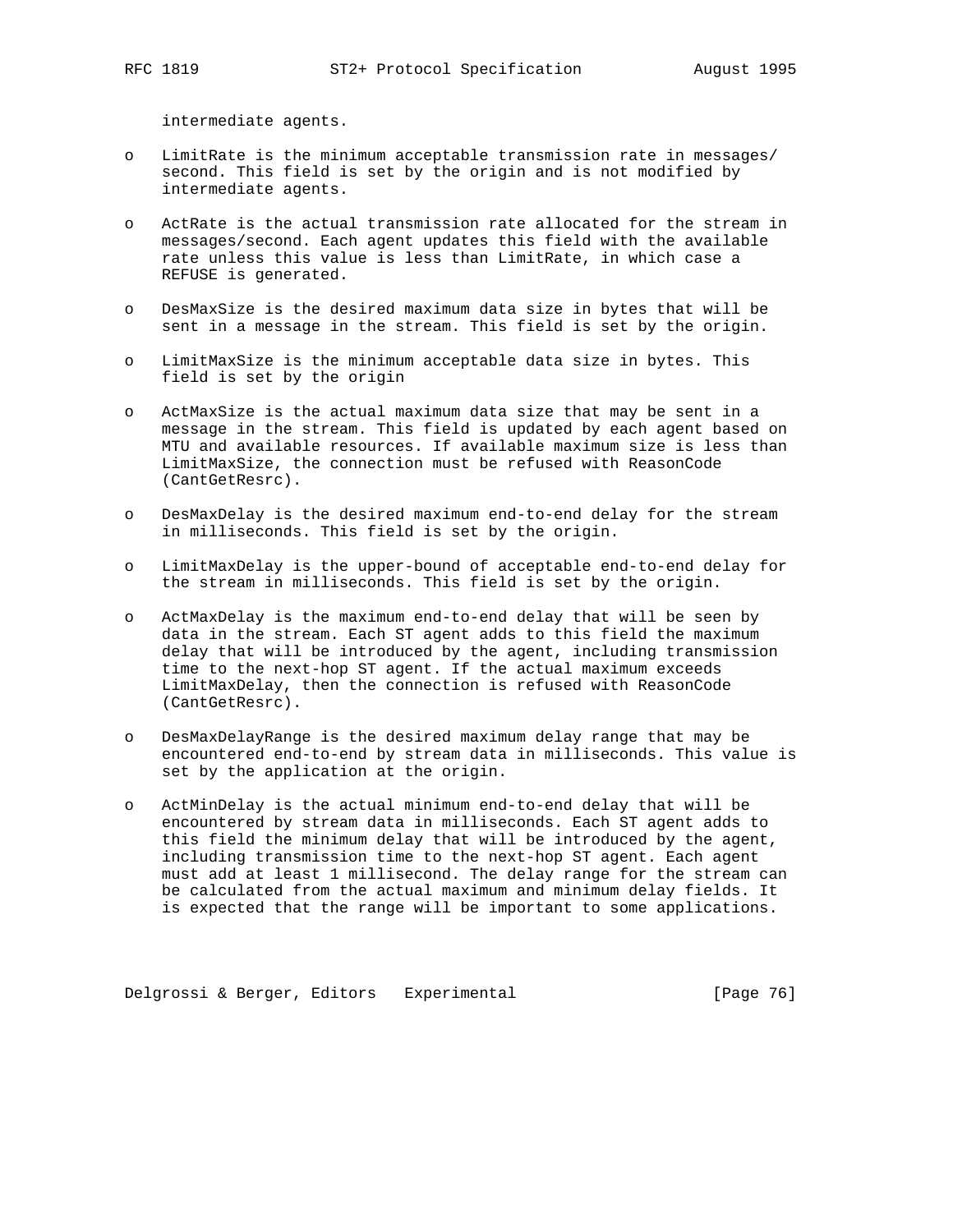10. ST2 Protocol Data Units Specification

#### 10.1 Data PDU

 IP and ST packets can be distinguished by the IP Version Number field, i.e., the first four (4) bits of the packet; ST has been assigned the value 5 (see [RFC1700]). There is no requirement for compatibility between IP and ST packet headers beyond the first four bits. (IP uses value 4.)

 The ST PDUs sent between ST agents consist of an ST Header encapsulating either a higher layer PDU or an ST Control Message. Data packets are distinguished from control messages via the D-bit (bit 8) in the ST header.

 The ST Header also includes an ST Version Number, a total length field, a header checksum, a unique id, and the stream origin 32-bit IP address. The unique id and the stream origin 32-bit IP address form the stream id (SID). This is shown in Figure 10. Please refer to Section 10.6 for an explanation of the notation.

| 0 1 2 3 4 5 6 7 8 9 0 1 2 3 4 5 6 7 8 9 0 1 2 3 4 5 6 7 8 9 |                |                 |                                      |  |
|-------------------------------------------------------------|----------------|-----------------|--------------------------------------|--|
|                                                             |                |                 | -+-+-+-+-+-+-+-+-+-+-+-+-+-+-+-+-+-+ |  |
| $ST=5$   $Ver=3$   $D$   $Pri$                              |                |                 | TotalBytes                           |  |
|                                                             |                |                 |                                      |  |
|                                                             | HeaderChecksum |                 | UniqueID                             |  |
|                                                             |                |                 |                                      |  |
|                                                             |                | OriginIPAddress |                                      |  |
|                                                             |                |                 |                                      |  |

#### Figure 10: ST Header

- o ST is the IP Version Number assigned to identify ST packets. The value for ST is 5.
- o Ver is the ST Version Number. The value for the current ST2+ version is 3.
- o D (bit 8) is set to 1 in all ST data packets and to 0 in all SCMP control messages.
- o Pri (bits 9-11) is the packet-drop priority field with zero (0) being lowest priority and seven the highest. The field is to be used as described in Section 3.2.2.

Delgrossi & Berger, Editors Experimental [Page 77]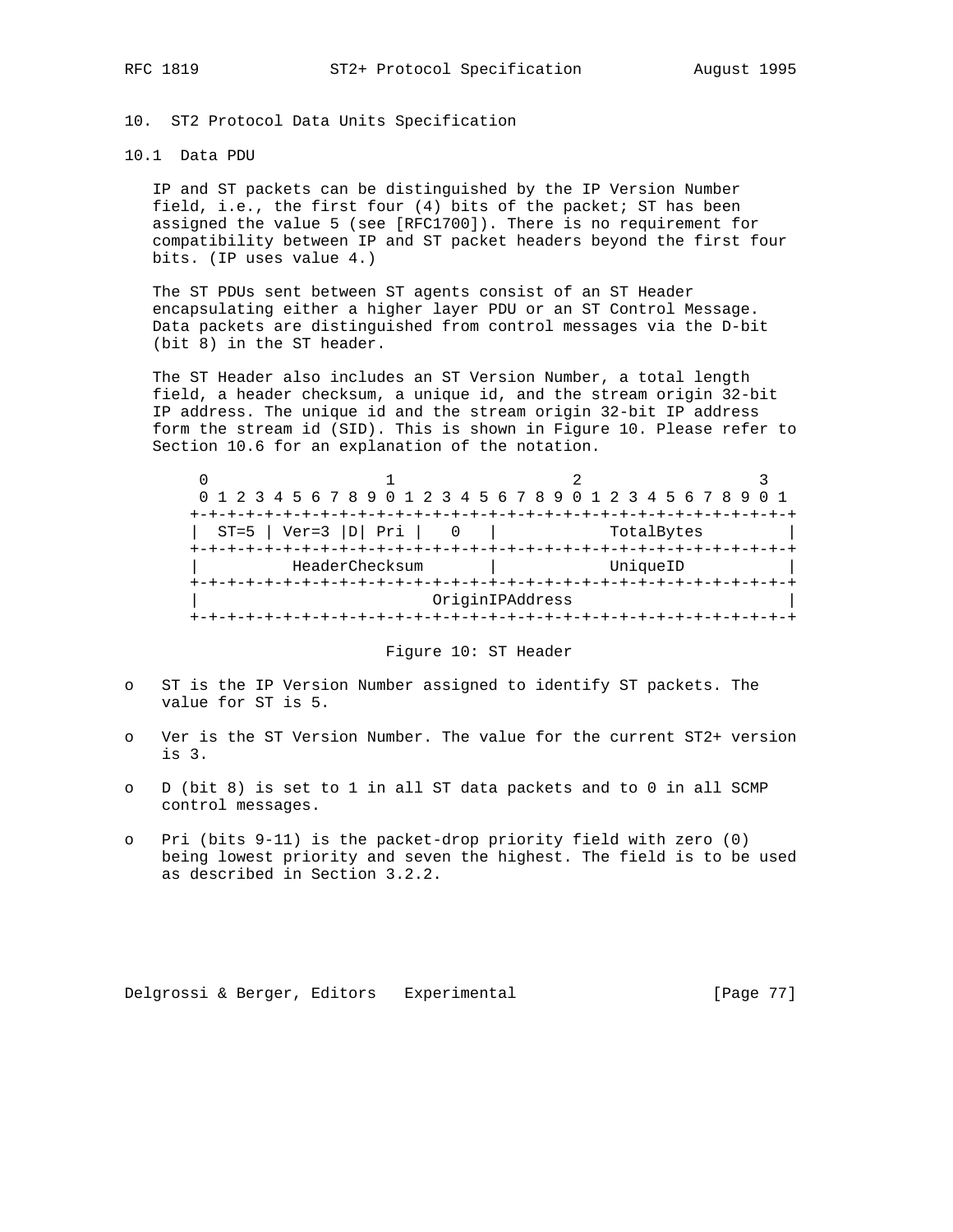- o TotalBytes is the length, in bytes, of the entire ST packet, it includes the ST Header but does not include any local network headers or trailers. In general, all length fields in the ST Protocol are in units of bytes.
- o HeaderChecksum covers only the ST Header (12 bytes). The ST Protocol uses 16-bit checksums here in the ST Header and in each Control Message. For checksum computation, see Section 8.3.
- o UniqueID is the first element of the stream ID (SID). It is locally unique at the stream origin, see Section 8.1.
- o OriginIPAddress is the second element of the SID. It is the 32-bit IP address of the stream origin, see Section 8.1.

 Bits 12-15 must be set to zero (0) when using the flow specifications defined in this document, see Section 9. They may be set accordingly when other flow specifications are used, e.g., as described in [WoHD95].

## 10.1.1 ST Data Packets

 ST packets whose D-bit is non-zero are data packets. Their interpretation is a matter for the higher layer protocols and consequently is not specified here. The data packets are not protected by an ST checksum and will be delivered to the higher layer protocol even with errors. ST agents will not pass data packets over a new hop whose setup is not complete.

## 10.2 Control PDUs

 SCMP control messages are exchanged between neighbor ST agents using a D-bit of zero (0). The control protocol follows a request-response model with all requests expecting responses. Retransmission after timeout (see Section 4.3) is used to allow for lost or ignored messages. Control messages do not extend across packet boundaries; if a control message is too large for the MTU of a hop, its information is partitioned and a control message per partition is sent (see Section 5.1.2). All control messages have the following format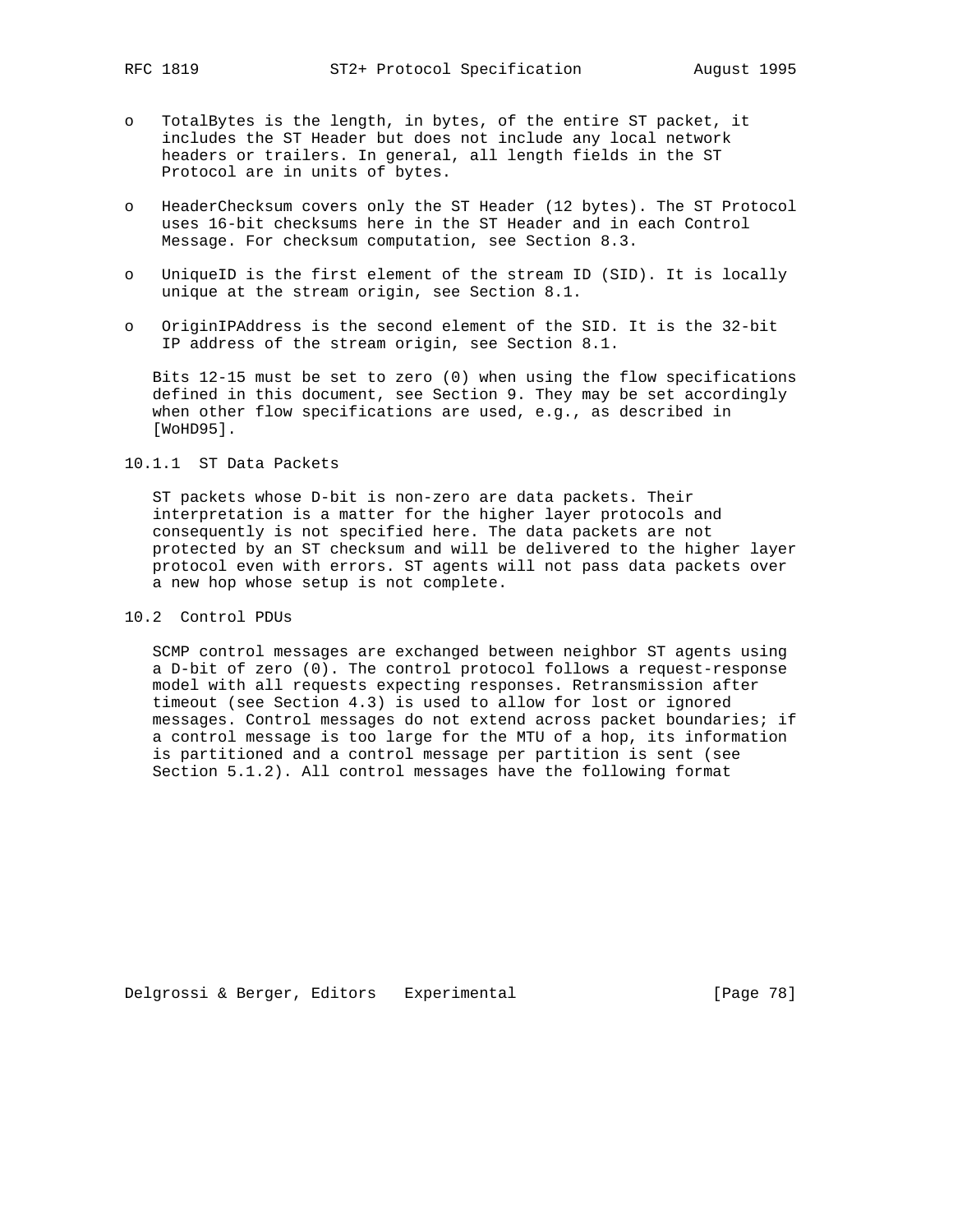|                                           | 0 1 2 3 4 5 6 7 8 9 0 1 2 3 4 5 6 7 8 9 0 1 2 3 4 5 6 7 8<br>9 |
|-------------------------------------------|----------------------------------------------------------------|
| $+ - + - +$<br>Options<br>OpCode          | +-+-+-+-+-+-+-+<br>-+-+-+-+-+-+-+-+-+-+-+<br>TotalBytes        |
| Reference<br>+-+-+-+-+-+-+-+-+-+-+        | LnkReference                                                   |
|                                           | SenderIPAddress                                                |
| Checksum<br>-+-+-+-+-+-+-+<br>$+ - + - +$ | ReasonCode<br>-+-+-+-+-+-+-+-+-+-                              |
|                                           |                                                                |

Figure 11: ST Control Message Format

- o OpCode identifies the type of control message.
- o Options is used to convey OpCode-specific variations for a control message.
- o TotalBytes is the length of the control message, in bytes, including all OpCode specific fields and optional parameters. The value is always divisible by four (4).
- o Reference is a transaction number. Each sender of a request control message assigns a Reference number to the message that is unique with respect to the stream. The Reference number is used by the receiver to detect and discard duplicates. Each acknowledgment carries the Reference number of the request being acknowledged. Reference zero (0) is never used, and Reference numbers are assumed to be monotonically increasing with wraparound so that the older than and more-recent-than relations are well defined.
- o LnkReference contains the Reference field of the request control message that caused this request control message to be created. It is used in situations where a single request leads to multiple responses from the same ST agent. Examples are CONNECT and CHANGE messages that are first acknowledged hop-by-hop and then lead to an ACCEPT or REFUSE response from each target.
- o SenderIPAddress is the 32-bit IP address of the network interface that the ST agent used to send the control message. This value changes each time the packet is forwarded by an ST agent (hop-by hop).

Delgrossi & Berger, Editors Experimental [Page 79]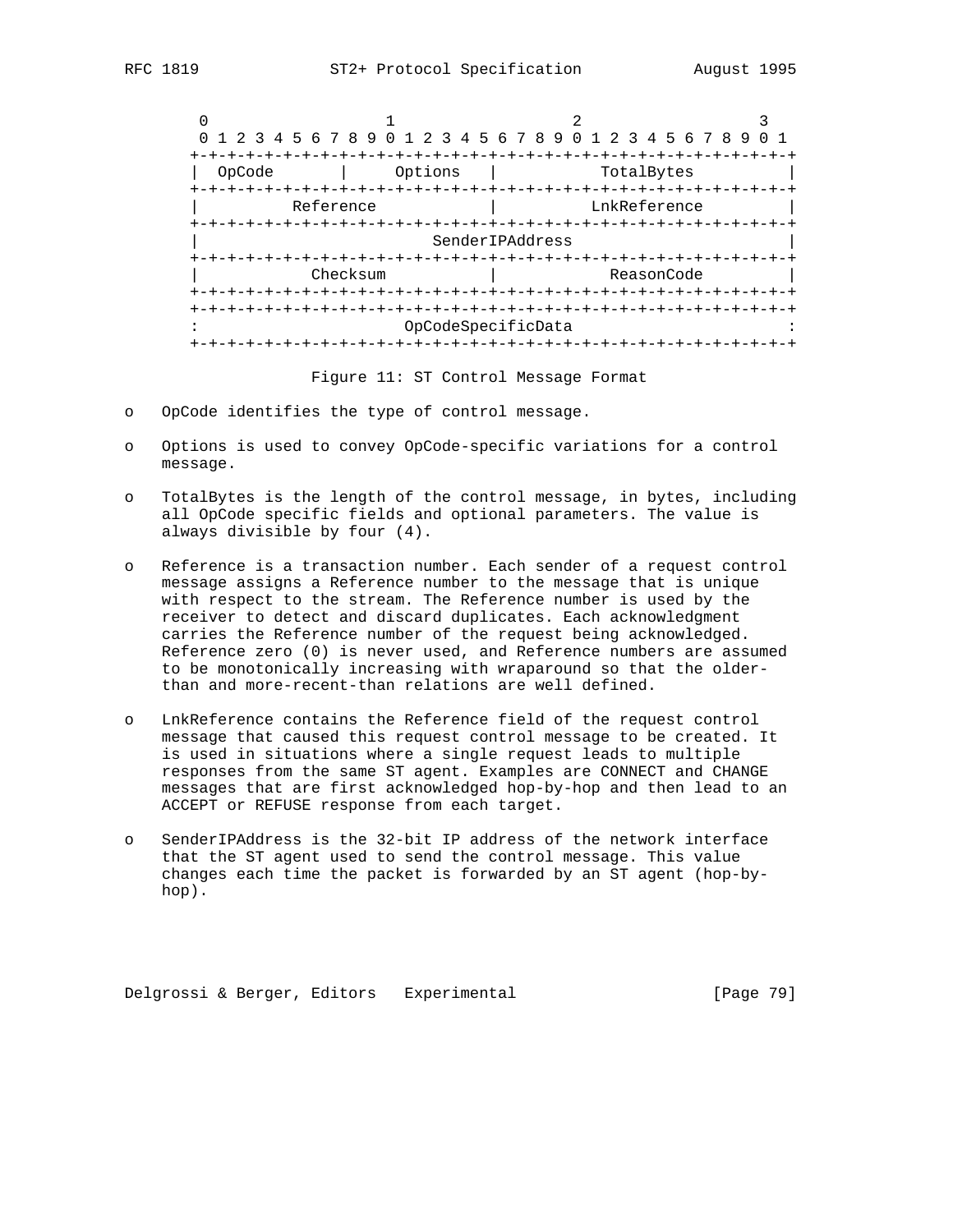- o Checksum is the checksum of the control message. Because the control messages are sent in packets that may be delivered with bits in error, each control message must be checked to be error free before it is acted upon.
- o ReasonCode is set to zero (0 = NoError) in most SCMP messages. Otherwise, it can be set to an appropriate value to indicate an error situation as defined in Section 10.5.3.
- o OpCodeSpecificData contains any additional information that is associated with the control message. It depends on the specific control message and is explained further below. In some response control messages, fields of zero (0) are included to allow the format to match that of the corresponding request message. The OpCodeSpecificData may also contain optional parameters. The specifics of OpCodeSpecificData are defined in Section 10.3.
- 10.3 Common SCMP Elements

 Several fields and parameters (referred to generically as elements) are common to two or more PDUs. They are described in detail here instead of repeating their description several times. In many cases, the presence of a parameter is optional. To permit the parameters to be easily defined and parsed, each is identified with a PCode byte that is followed by a PBytes byte indicating the length of the parameter in bytes (including the PCode, PByte, and any padding bytes). If the length of the information is not a multiple of four (4) bytes, the parameter is padded with one to three zero (0) bytes. PBytes is thus always a multiple of four (4). Parameters can be present in any order.

10.3.1 FlowSpec

 The FlowSpec parameter (PCode = 1) is used in several SCMP messages to convey the ST2 flow specification. The FlowSpec parameter has the following format:

 $0$  1 2 3 0 1 2 3 4 5 6 7 8 9 0 1 2 3 4 5 6 7 8 9 0 1 2 3 4 5 6 7 8 9 0 1 +-+-+-+-+-+-+-+-+-+-+-+-+-+-+-+-+-+-+-+-+-+-+-+-+-+-+-+-+-+-+-+-+ | PCode = 1 | PBytes | Version | 0 | +-+-+-+-+-+-+-+-+-+-+-+-+-+-+-+-+-+-+-+-+-+-+-+-+-+-+-+-+-+-+-+-+ +-+-+-+-+-+-+-+-+-+-+-+-+-+-+-+-+-+-+-+-+-+-+-+-+-+-+-+-+-+-+-+-+ FlowSpec detail +-+-+-+-+-+-+-+-+-+-+-+-+-+-+-+-+-+-+-+-+-+-+-+-+-+-+-+-+-+-+-+-+

Figure 12: FlowSpec Parameter

Delgrossi & Berger, Editors Experimental (Page 80)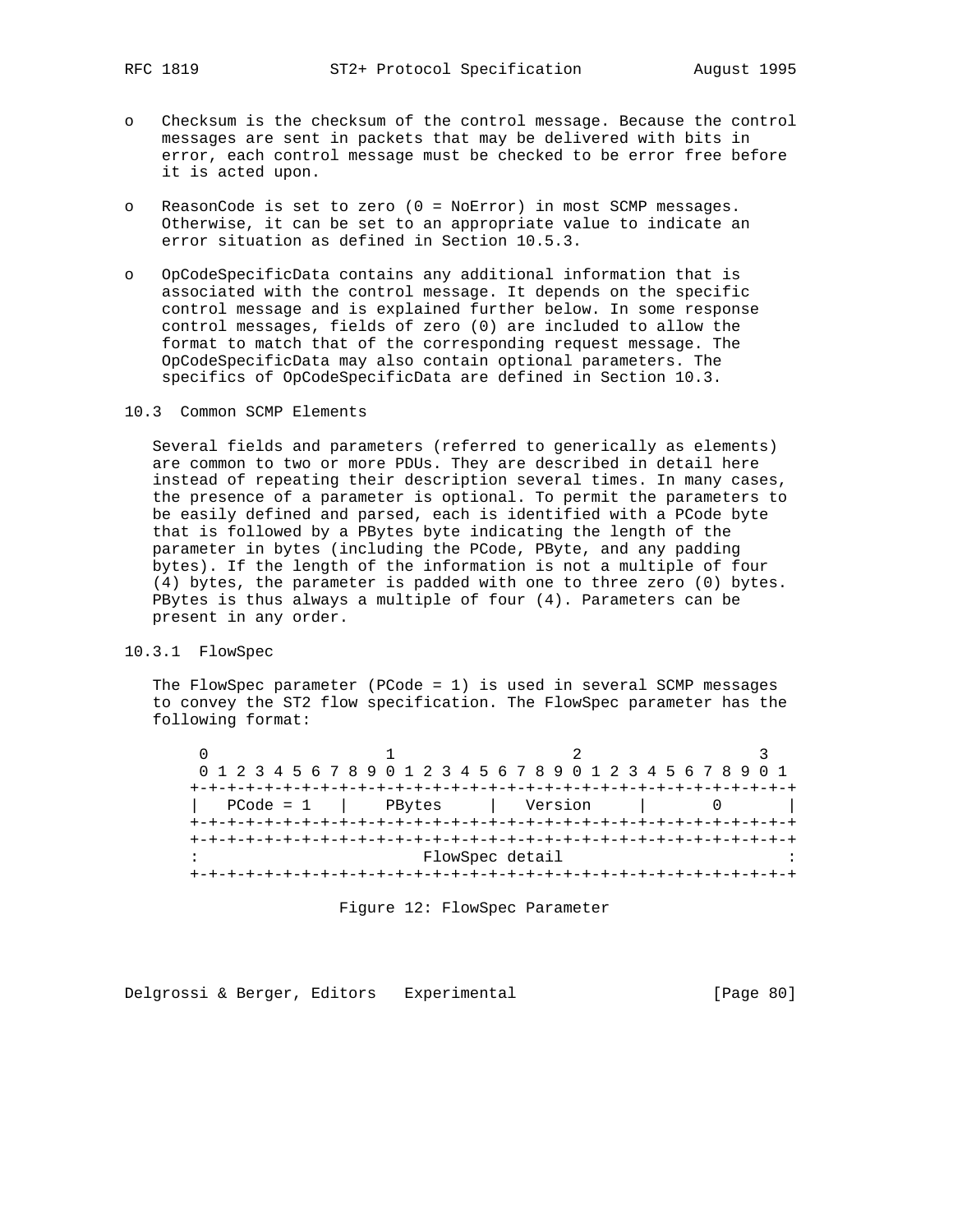- 
- o the Version field contains the FlowSpec version.
- o the FlowSpec detail field contains the flow specification and is transparent to the ST agent. It is the data structure to be passed to the LRM. It must be 4-byte aligned.

 The Null FlowSpec, see Section 9.1, has no FlowSpec detail field. PBytes is set to four (4), and Version is set to zero (0). The ST2+ FlowSpec, see Section 9.2, is a 32-byte data structure. PBytes is set to 36, and Version is set to seven (7).

10.3.2 Group

 The Group parameter (PCode = 2) is an optional argument used to indicate that the stream is a member in the specified group.

 $0$  1 2 3 0 1 2 3 4 5 6 7 8 9 0 1 2 3 4 5 6 7 8 9 0 1 2 3 4 5 6 7 8 9 0 1 +-+-+-+-+-+-+-+-+-+-+-+-+-+-+-+-+-+-+-+-+-+-+-+-+-+-+-+-+-+-+-+-+ | PCode = 2 | PBytes = 16 | GroupUniqueID | +-+-+-+-+-+-+-+-+-+-+-+-+-+-+-+-+-+-+-+-+-+-+-+-+-+-+-+-+-+-+-+-+ | GroupCreationTime | +-+-+-+-+-+-+-+-+-+-+-+-+-+-+-+-+-+-+-+-+-+-+-+-+-+-+-+-+-+-+-+-+ | GroupInitiatorIPAddress | +-+-+-+-+-+-+-+-+-+-+-+-+-+-+-+-+-+-+-+-+-+-+-+-+-+-+-+-+-+-+-+-+ Relationship | +-+-+-+-+-+-+-+-+-+-+-+-+-+-+-+-+-+-+-+-+-+-+-+-+-+-+-+-+-+-+-+-+

Figure 13: Group Parameter

- o GroupUniqueID, GroupInitiatorIPAddress, and GroupCreationTime together form the GroupName field. They are allocated by the group name generator function, see Section 8.2. GroupUniqueID and GroupCreationTime are implementation specific and have only local definitions.
- o Relationship has the following format:

 0 0 1 2 3 4 5 6 7 8 9 0 1 2 3 4 5 +-+-+-+-+-+-+-+-+-+-+-+-+-+-+-+-+  $| 0 \text{ (unused)} |S|P|F|B|$ +-+-+-+-+-+-+-+-+-+-+-+-+-+-+-+-+

Figure 14: Relationship Field

Delgrossi & Berger, Editors Experimental (Page 81)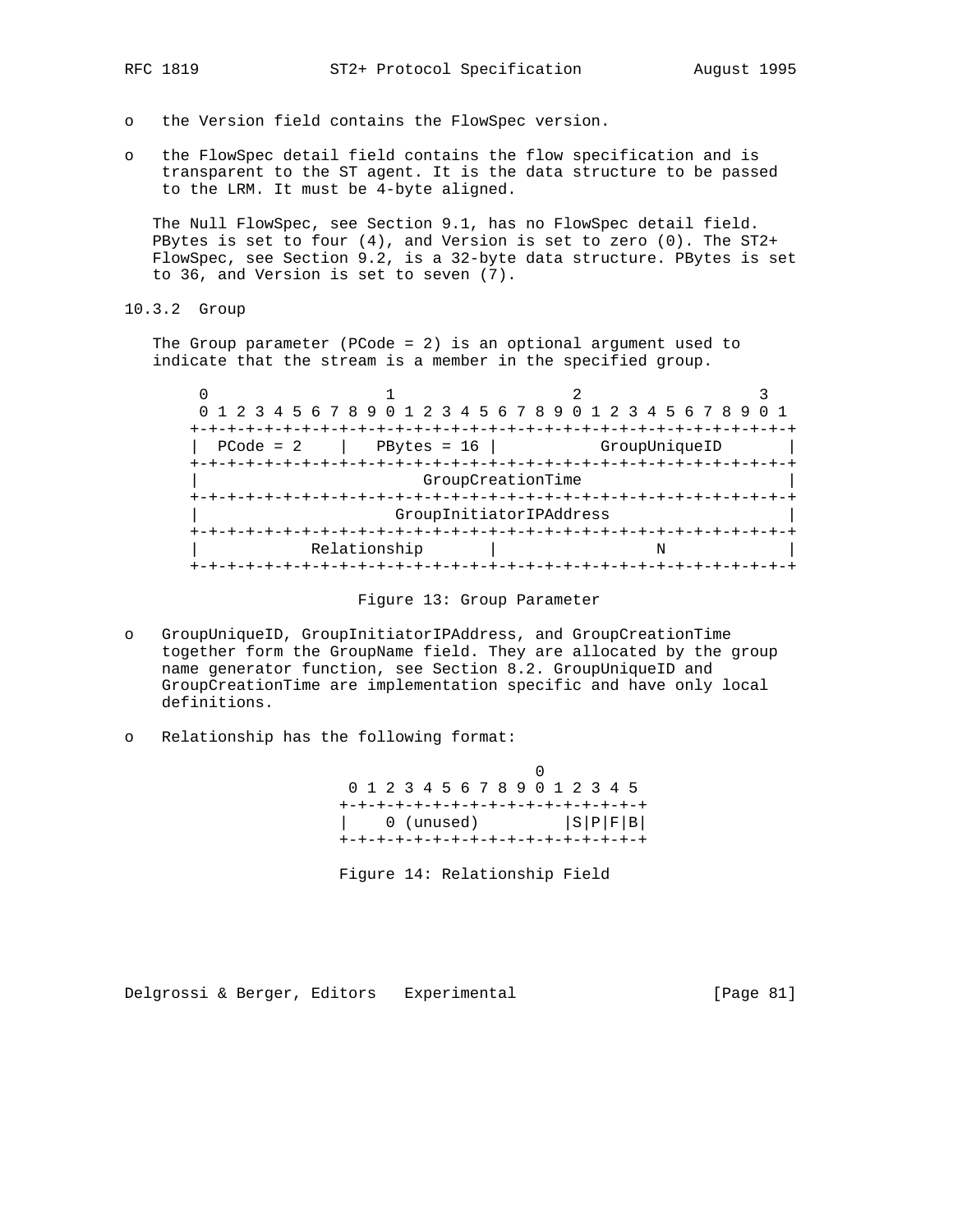The B, F, P, S bits correspond to Bandwidth, Fate, Path, and Subnet resources sharing, see Section 7. A value of 1 indicates that the relationship exists for this group. All combinations of the four bits are allowed. Bits 0-11 of the Relationship field are reserved for future use and must be set to 0.

- o N contains a legal value only if the B-bit is set. It is the value of the N parameter to be used as explained in Section 7.1.1.
- 10.3.3 MulticastAddress

 The MulticastAddress parameter (PCode = 3) is an optional parameter that is used when using IP encapsulation and setting up an IP multicast group. This parameter is used to communicate the desired IP multicast address to next-hop ST agents that should become members of the group, see Section 8.8.

 $0$  1 2 3 0 1 2 3 4 5 6 7 8 9 0 1 2 3 4 5 6 7 8 9 0 1 2 3 4 5 6 7 8 9 0 1 +-+-+-+-+-+-+-+-+-+-+-+-+-+-+-+-+-+-+-+-+-+-+-+-+-+-+-+-+-+-+-+-+ | PCode = 3 | PBytes = 8 | 0 | +-+-+-+-+-+-+-+-+-+-+-+-+-+-+-+-+-+-+-+-+-+-+-+-+-+-+-+-+-+-+-+-+ | IPMulticastAddress | +-+-+-+-+-+-+-+-+-+-+-+-+-+-+-+-+-+-+-+-+-+-+-+-+-+-+-+-+-+-+-+-+



- o IPMulticastAddress is the 32-bit IP multicast address to be used to receive data packets for the stream.
- 10.3.4 Origin

The Origin parameter (PCode =  $4$ ) is used to identify the next higher protocol, and the SAP being used in conjunction with that protocol.

 $0$  1 2 3 0 1 2 3 4 5 6 7 8 9 0 1 2 3 4 5 6 7 8 9 0 1 2 3 4 5 6 7 8 9 0 1 +-+-+-+-+-+-+-+-+-+-+-+-+-+-+-+-+-+-+-+-+-+-+-+-+-+-+-+-+-+-+-+-+ | PCode = 5 | PBytes | NextPcol |OriginSAPBytes | +-+-+-+-+-+-+-+-+-+-+-+-+-+-+-+-+-+-+-+-+-+-+-+-+-+-+-+-+-+-+-+-+ : OriginSAP : Padding | +-+-+-+-+-+-+-+-+-+-+-+-+-+-+-+-+-+-+-+-+-+-+-+-+-+-+-+-+-+-+-+-+

Figure 16: Origin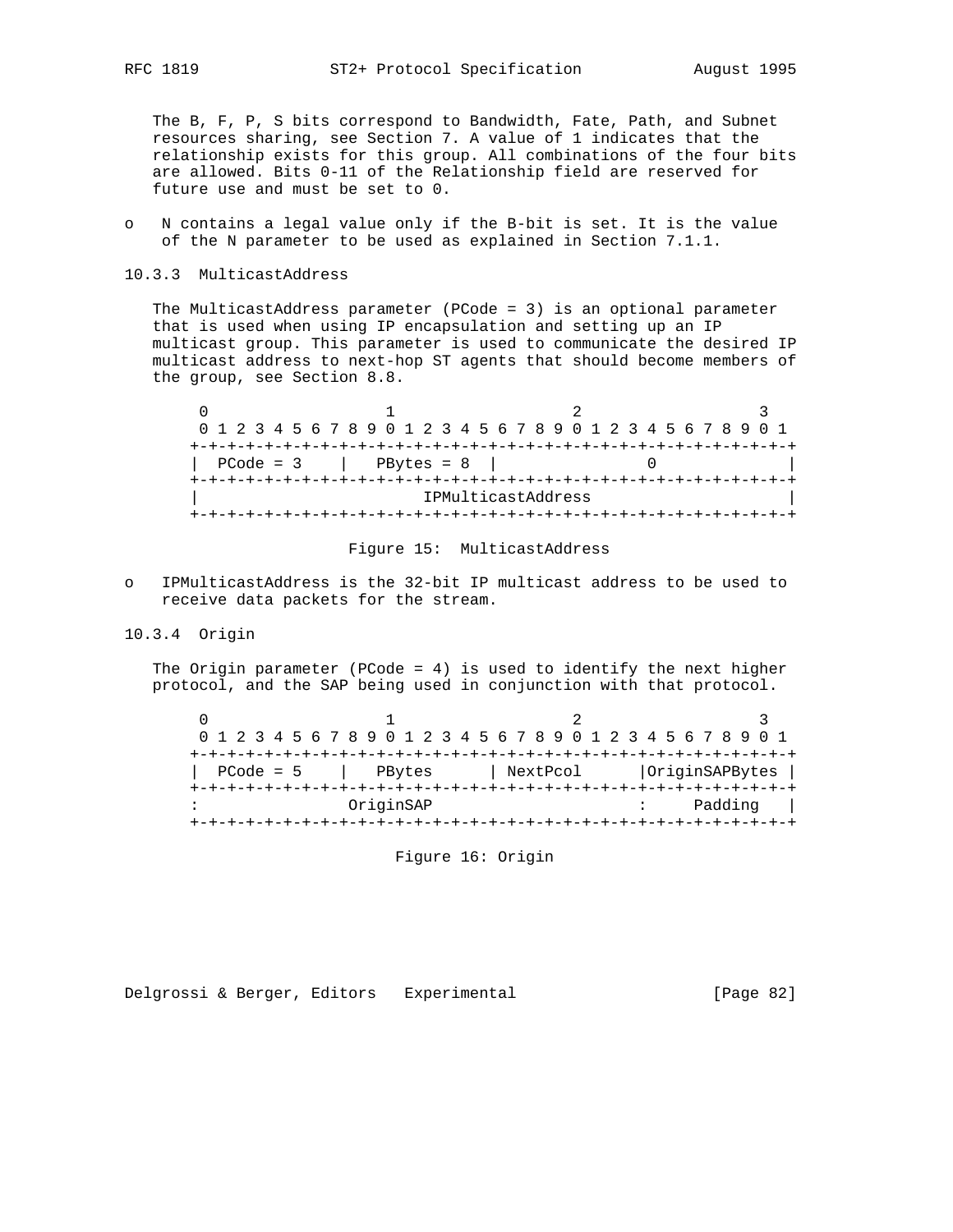- o NextPcol is an 8-bit field used in demultiplexing operations to identify the protocol to be used above ST. The values of NextPcol are in the same number space as the IP header's Protocol field and are consequently defined in the Assigned Numbers RFC [RFC1700].
- o OriginSAPBytes specifies the length of the OriginSAP, exclusive of any padding required to maintain 32-bit alignment.
- o OriginSAP identifies the origin's SAP associated with the NextPcol protocol.

 Note that the 32-bit IP address of the stream origin is not included in this parameter because it is always available as part of the ST header.

10.3.5 RecordRoute

 The RecordRoute parameter (PCode = 5) is used to request that the route between the origin and a target be recorded and delivered to the user application. The ST agent at the origin (or target) including this parameter, has to determine the parameter's length, indicated by the PBytes field. ST agents processing messages containing this parameter add their receiving IP address in the position indicated by the FreeOffset field, space permitting. If no space is available, the parameter is passed unchanged. When included by the origin, all agents between the origin and the target add their IP addresses and this information is made available to the application at the target. When included by the target, all agents between the target and the origin, inclusive, add their IP addresses and this information is made available to the application at the origin.

|             | 0 1 2 3 4 5 6 7 8 9 0 1 2 3 4 5 6 7 8 9 0 1 2 3 4 5 6 7 8 9 0 1 |              |            |  |
|-------------|-----------------------------------------------------------------|--------------|------------|--|
|             |                                                                 |              |            |  |
| $PCode = 5$ | PBytes                                                          |              | FreeOffset |  |
|             | +-+-+-+-+-+-+-+-+-+-+-+-+-+-+-+-+-                              |              |            |  |
|             |                                                                 | IP Address 1 |            |  |
|             |                                                                 |              |            |  |
|             |                                                                 |              |            |  |
|             |                                                                 |              |            |  |
|             |                                                                 | IP Address N |            |  |
|             |                                                                 |              |            |  |

|  | Figure 17: RecordRoute |
|--|------------------------|
|  |                        |

o PBytes is the length of the parameter in bytes. Length is determined by the agent (target or origin) that first introduces the parameter.

Delgrossi & Berger, Editors Experimental (Page 83)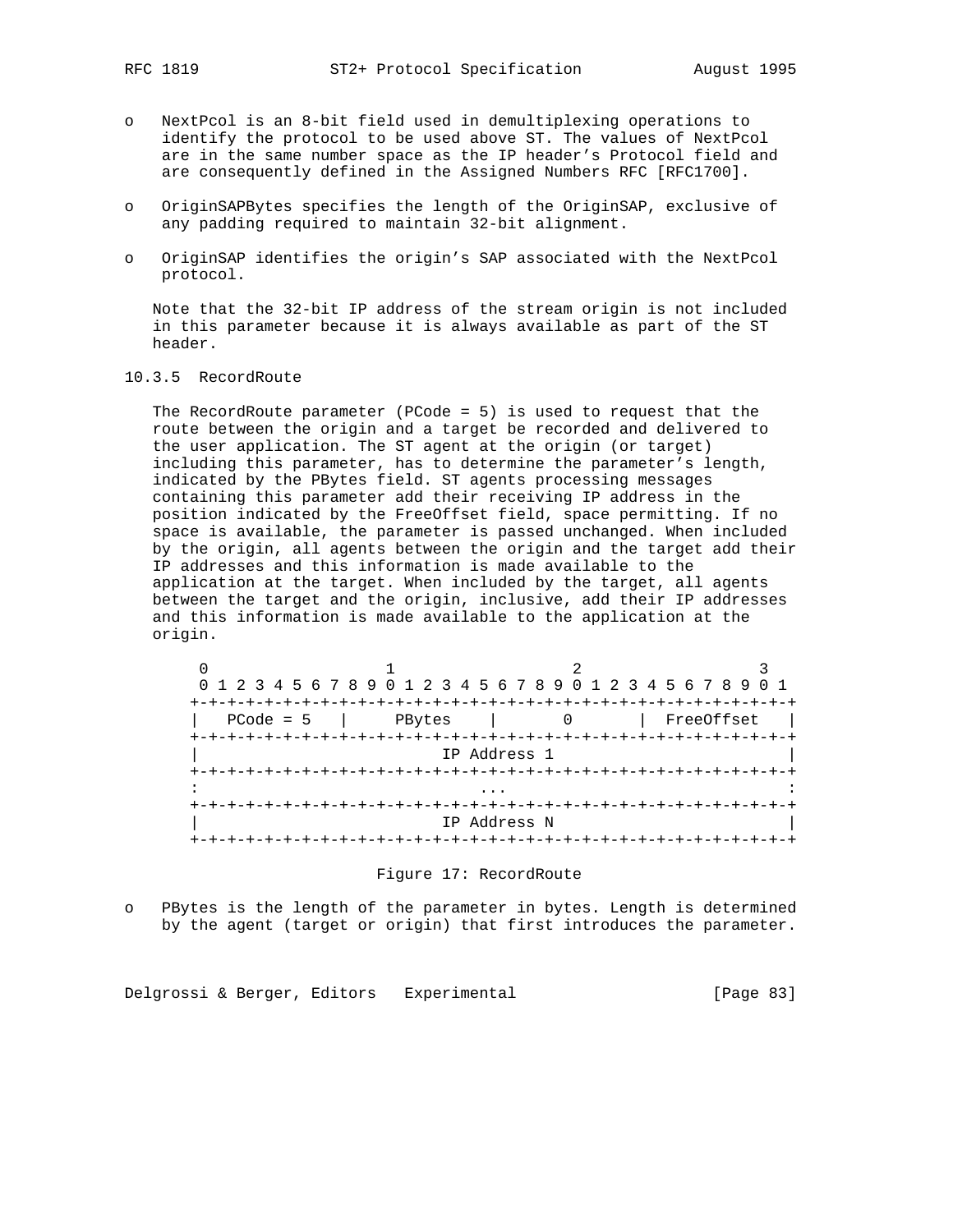Once set, the length of the parameter remains unchanged.

- o FreeOffset indicates the offset, relative to the start of the parameter, for the next IP address to be recorded. When the FreeOffset is greater than, or equal to, PBytes the RecordRoute parameter is full.
- o IP Address is filled in, space permitting, by each ST agent processing this parameter.
- 10.3.6 Target and TargetList

 Several control messages use a parameter called TargetList (PCode = 6), which contains information about the targets to which the message pertains. For each Target in the TargetList, the information includes the 32-bit IP address of the target, the SAP applicable to the next higher layer protocol, and the length of the SAP (SAPBytes). Consequently, a Target structure can be of variable length. Each entry has the format shown in Figure 18.

 $0$  1 2 3 0 1 2 3 4 5 6 7 8 9 0 1 2 3 4 5 6 7 8 9 0 1 2 3 4 5 6 7 8 9 0 1 +-+-+-+-+-+-+-+-+-+-+-+-+-+-+-+-+-+-+-+-+-+-+-+-+-+-+-+-+-+-+-+-+ | Target IP Address | +-+-+-+-+-+-+-+-+-+-+-+-+-+-+-+-+-+-+-+-+-+-+-+-+-+-+-+-+-+-+-+-+ | TargetBytes | SAPBytes | SAP : Padding | +-+-+-+-+-+-+-+-+-+-+-+-+-+-+-+-+-+-+-+-+-+-+-+-+-+-+-+-+-+-+-+-+

### Figure 18: Target

- o TargetIPAddress is the 32-bit IP Address of the Target.
- o TargetBytes is the length of the Target structure, beginning with the TargetIPAddress.
- o SAPBytes is the length of the SAP, excluding any padding required to maintain 32-bit alignment.
- o SAP may be longer than 2 bytes and it includes a padding when required. There would be no padding required for SAPs with lengths of 2, 6, 10, etc., bytes.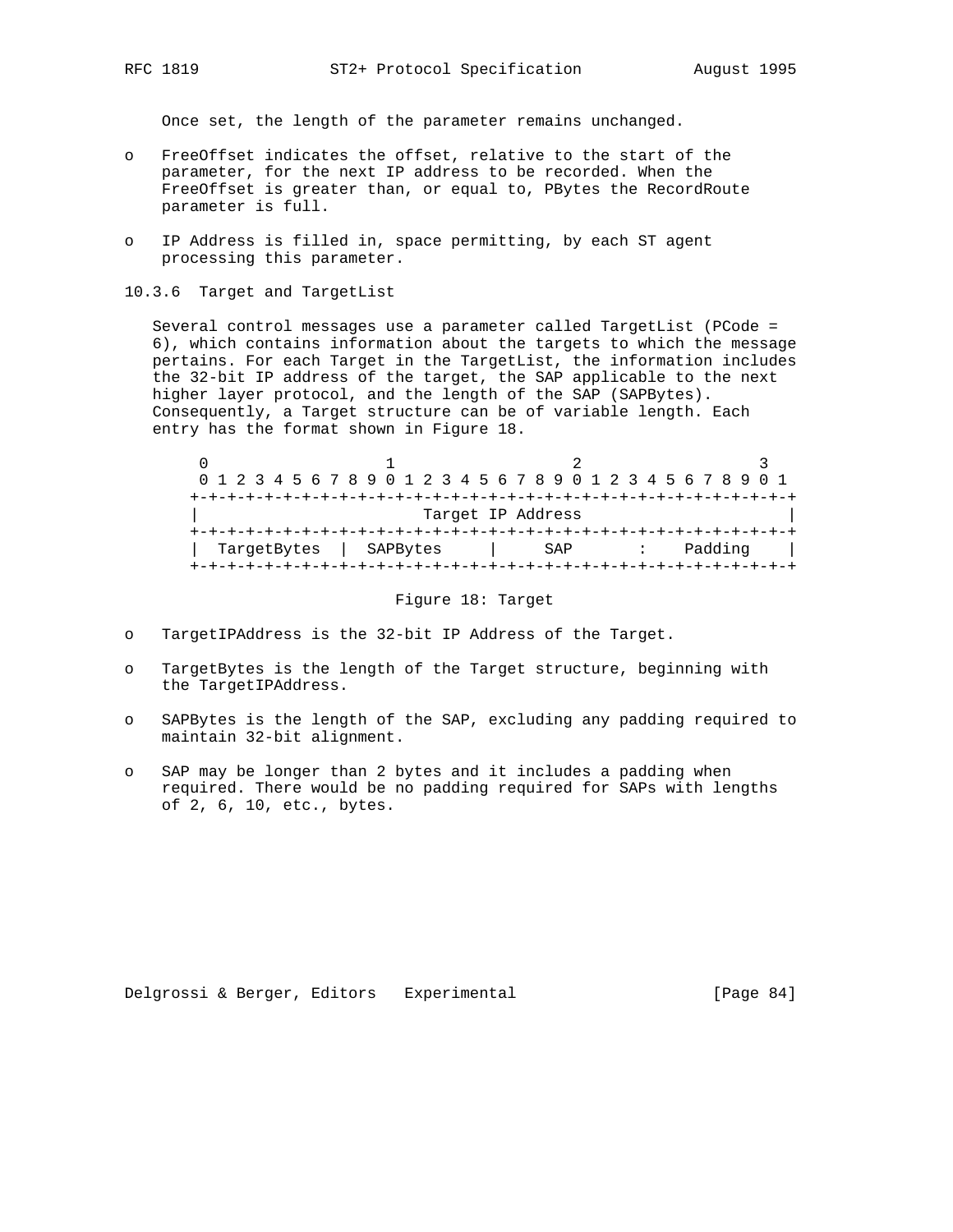|                                    | 0 1 2 3 4 5 6 7 8 9 0 1 2 3 4 5 6 7 8 9 0 1 2 3 4 5 6 7 8 9 |                         |                 |
|------------------------------------|-------------------------------------------------------------|-------------------------|-----------------|
| $+ - + - + - + - +$<br>$PCode = 6$ | -+-+-+-+-+-+-+<br>PBytes                                    | -+-+-+-+-+-+-+          | TargetCount = N |
|                                    |                                                             | Target 1                |                 |
| $+ - + - + - +$                    |                                                             | $+ - + - + - + - + - +$ |                 |
|                                    |                                                             |                         |                 |
|                                    |                                                             |                         |                 |
|                                    |                                                             | Target N                |                 |
|                                    |                                                             |                         |                 |

## Figure 19: TargetList

## 10.3.7 UserData

 The UserData parameter (PCode = 7) is an optional parameter that may be used by the next higher protocol or an application to convey arbitrary information to its peers. This parameter is propagated in some control messages and its contents have no significance to ST agents. Note that since the size of control messages is limited by the smallest MTU in the path to the targets, the maximum size of this parameter cannot be specified a priori. If the size of this parameter causes a message to exceed the network MTU, an ST agent behaves as described in Section 5.1.2. The parameter must be padded to a multiple of 32 bits.

|             |          | 0 1 2 3 4 5 6 7 8 9 0 1 2 3 4 5 6 7 8 9 0 1 2 3 4 5 6 7 8 9 0 1 |         |
|-------------|----------|-----------------------------------------------------------------|---------|
|             |          |                                                                 |         |
| $PCode = 7$ | PBytes   | UserBytes                                                       |         |
|             |          | +-+-+-+-+-+-+-+-+-+-+-+-                                        |         |
|             | UserInfo |                                                                 | Padding |
|             |          |                                                                 |         |

## Figure 20: UserData

- o UserBytes specifies the number of valid UserInfo bytes.
- o UserInfo is arbitrary data meaningful to the next higher protocol layer or application.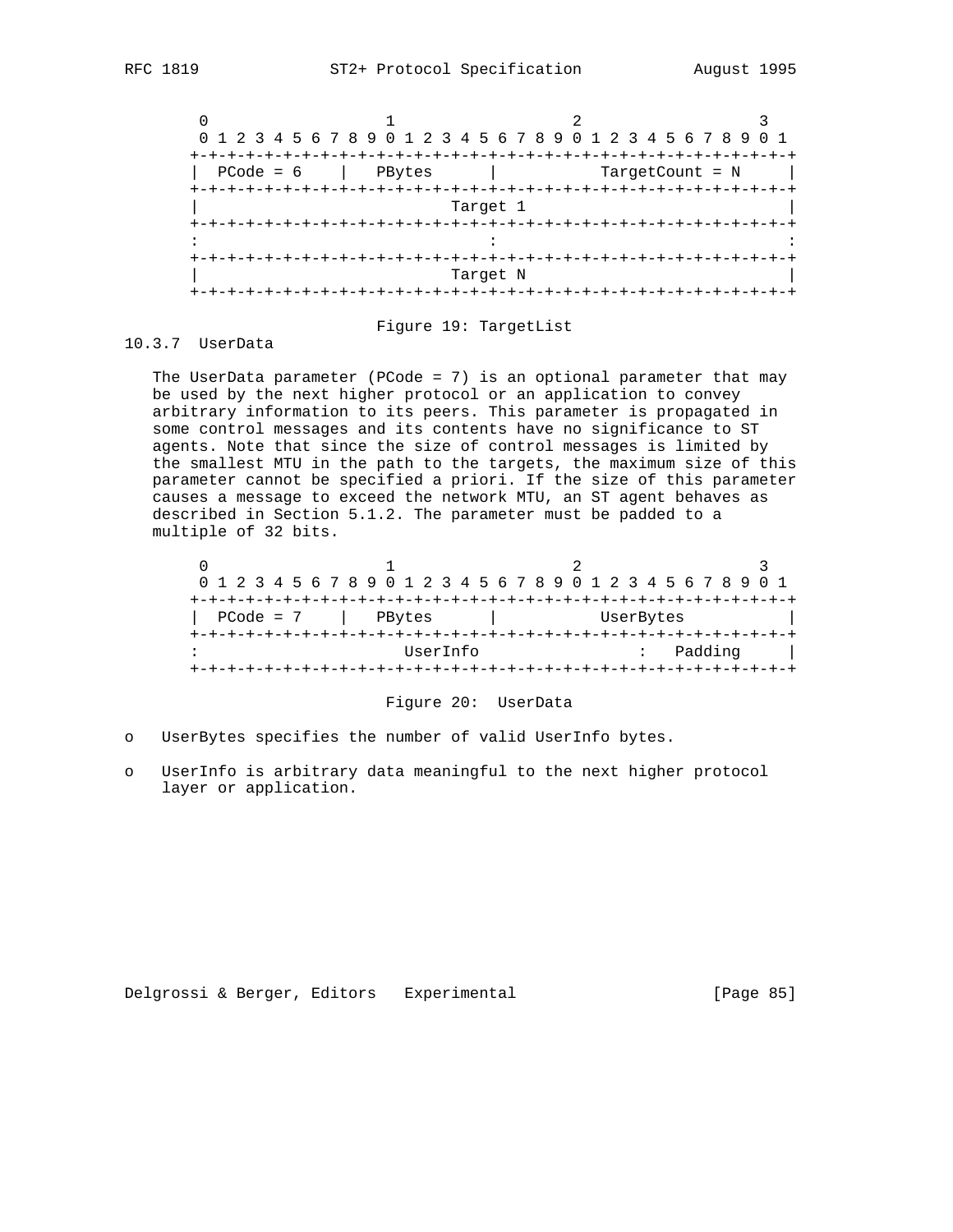## 10.3.8 Handling of Undefined Parameters

 An ST agent must be able to handle all parameters listed above. To support possible future uses, parameters with unknown PCodes must also be supported. If an agent receives a message containing a parameter with an unknown Pcode value, the agent should handle the parameter as if it was a UserData parameter. That is, the contents of the parameter should be ignored, and the message should be propagated, as appropriate, along with the related control message.

10.4 ST Control Message PDUs

 ST Control messages are described in the following section. Please refer to Section 10.6 for an explanation of the notation.

10.4.1 ACCEPT

 ACCEPT (OpCode = 1) is issued by a target as a positive response to a CONNECT message. It implies that the target is prepared to accept data from the origin along the stream that was established by the CONNECT. ACCEPT is also issued as a positive response to a CHANGE message. It implies that the target accepts the proposed stream modification.

 ACCEPT is relayed by the ST agents from the target to the origin along the path established by CONNECT (or CHANGE) but in the reverse direction. ACCEPT must be acknowledged with ACK at each hop.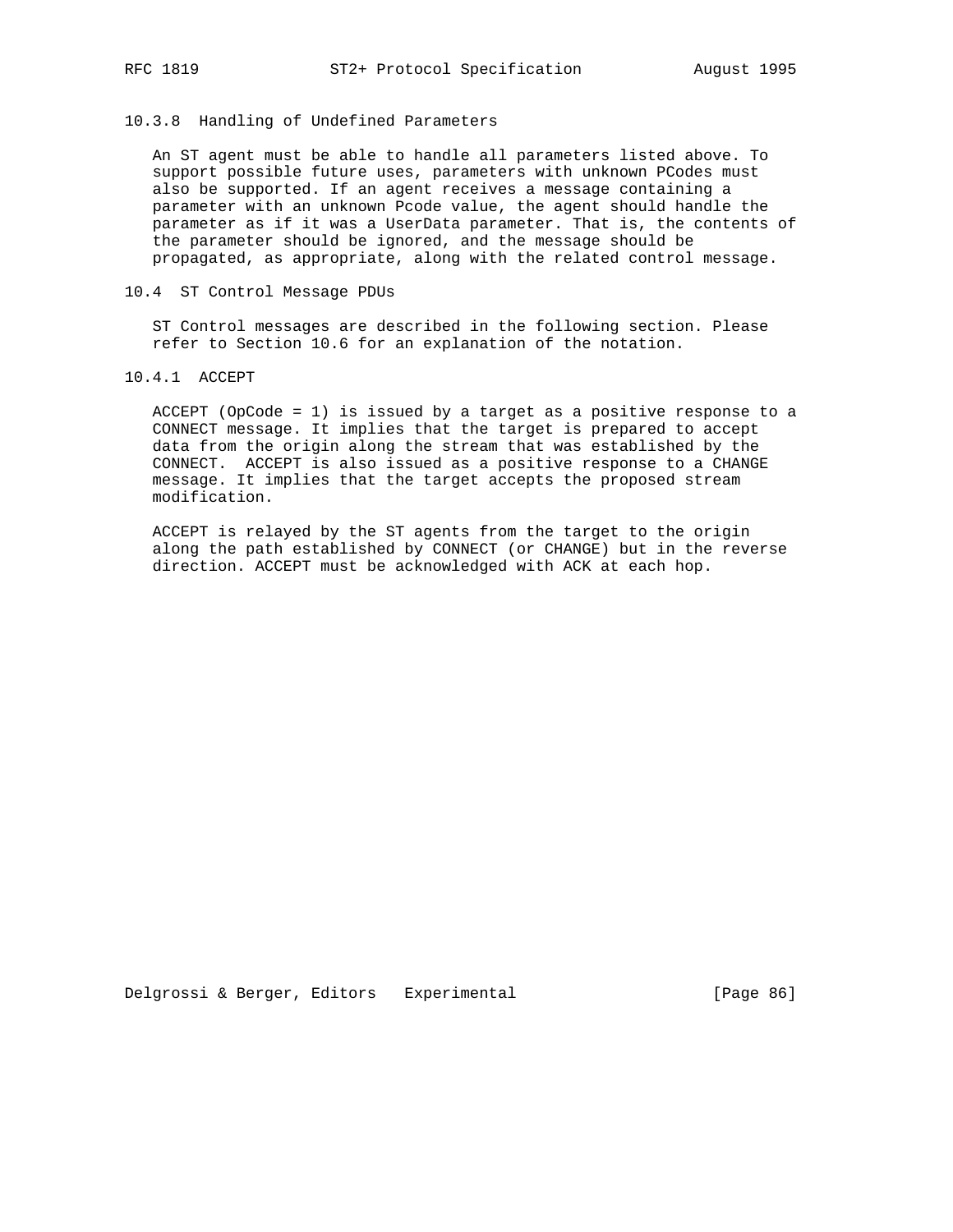| <sup>0</sup>                                                  |                                                |                    | 2                               | 3                               |
|---------------------------------------------------------------|------------------------------------------------|--------------------|---------------------------------|---------------------------------|
| 3 4 5 6 7 8 9<br>$\Omega$<br>$\overline{2}$<br>$\overline{1}$ | $\Omega$<br>$\mathbf{1}$<br>2<br>$\mathcal{R}$ |                    | 4 5 6 7 8 9 0 1 2 3 4 5 6 7 8   | $\Omega$<br>9<br>$\overline{1}$ |
|                                                               |                                                |                    |                                 |                                 |
| $OpCode = 1$                                                  | 0                                              |                    | TotalBytes                      |                                 |
| +-+-+-+-+-+-+-+                                               | $+ - + - + - + -$                              |                    | +-+-+-+-+-+-+-+-+-+             | -+-+-+-+-+-+                    |
| Reference                                                     |                                                |                    | LnkReference                    |                                 |
| -+-+-+-+-+-+-+-+                                              |                                                |                    | -+-+-+-+-+-+-+-+-+              |                                 |
|                                                               |                                                | SenderIPAddress    |                                 |                                 |
| $+ - + - + - +$                                               | -+-+-+-+-+-+-+-+-+-+                           | -+                 | +-+-+-+-+-+-+-+-+-+             | -+-+-+-+-+                      |
|                                                               | Checksum                                       |                    | $ReasonCode = 0$<br>$+ - + - +$ |                                 |
| MaxMsgSize                                                    |                                                |                    | RecoveryTimeout                 |                                 |
| -+-+-+-+-+-+-+                                                |                                                |                    | -+-+-+-                         | - + – + – + – +                 |
|                                                               |                                                | StreamCreationTime |                                 |                                 |
|                                                               |                                                |                    |                                 |                                 |
| IPHops                                                        |                                                |                    |                                 |                                 |
| ナーナーナーナーナーナ                                                   | -+-+-+-+                                       | ーナーナーナーナ           |                                 |                                 |
|                                                               |                                                | FlowSpec           |                                 |                                 |
|                                                               |                                                | -+-+-+             |                                 |                                 |
|                                                               |                                                | TargetList         |                                 |                                 |
|                                                               |                                                |                    |                                 |                                 |
|                                                               |                                                |                    |                                 |                                 |
|                                                               |                                                | RecordRoute        |                                 |                                 |
|                                                               |                                                |                    |                                 |                                 |
|                                                               |                                                |                    |                                 |                                 |
|                                                               |                                                | UserData           |                                 |                                 |
| $+$                                                           |                                                |                    |                                 |                                 |

Figure 21: ACCEPT Control Message

- o Reference contains a number assigned by the ST agent sending ACCEPT for use in the acknowledging ACK.
- o LnkReference is the Reference number from the corresponding CONNECT (or CHANGE)
- o MaxMsgSize indicates the smallest MTU along the path traversed by the stream. This field is only set when responding to a CONNECT request.
- o RecoveryTimeout reflects the nominal number of milliseconds that the application is willing to wait for a failed system component to be detected and any corrective action to be taken. This field represents what can actually be supported by each participating agent, and is only set when responding to a CONNECT request.
- o StreamCreationTime is the 32- bits system dependent timestamp copied from the corresponding CONNECT request.

Delgrossi & Berger, Editors Experimental (Page 87)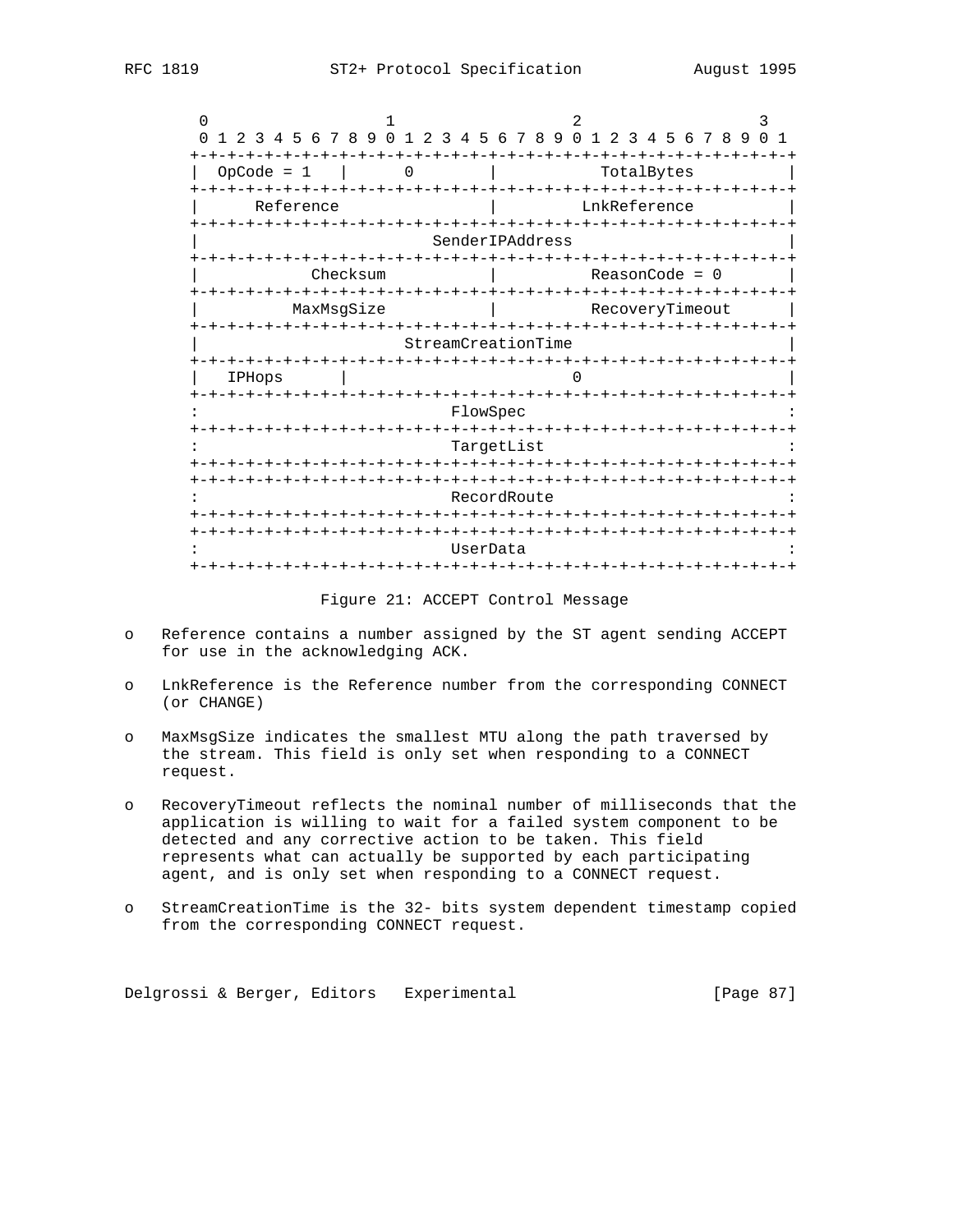- o IPHops is the number of IP encapsulated hops traversed by the stream. This field is set to zero by the origin, and is incremented at each IP encapsulating agent.
- 10.4.2 ACK

 ACK (OpCode = 2) is used to acknowledge a request. The ACK message is not propagated beyond the previous-hop or next-hop ST agent.

| 0 1 2 3 4 5 6 7 8 9 0 1 2 3 4 5 6 7 8 9 0 1 2 3 4 5 6 7 8 9 |                 |                    |  |
|-------------------------------------------------------------|-----------------|--------------------|--|
|                                                             |                 |                    |  |
| $OpCode = 2$                                                |                 | TotalBytes         |  |
|                                                             |                 |                    |  |
| Reference                                                   |                 | $LnkReference = 0$ |  |
|                                                             |                 |                    |  |
|                                                             | SenderIPAddress |                    |  |
|                                                             |                 |                    |  |
| Checksum                                                    |                 | ReasonCode         |  |
|                                                             |                 |                    |  |

Figure 22: ACK Control Message

- o Reference is the Reference number of the control message being acknowledged.
- o ReasonCode is usually NoError, but other possibilities exist, e.g., DuplicateIgn.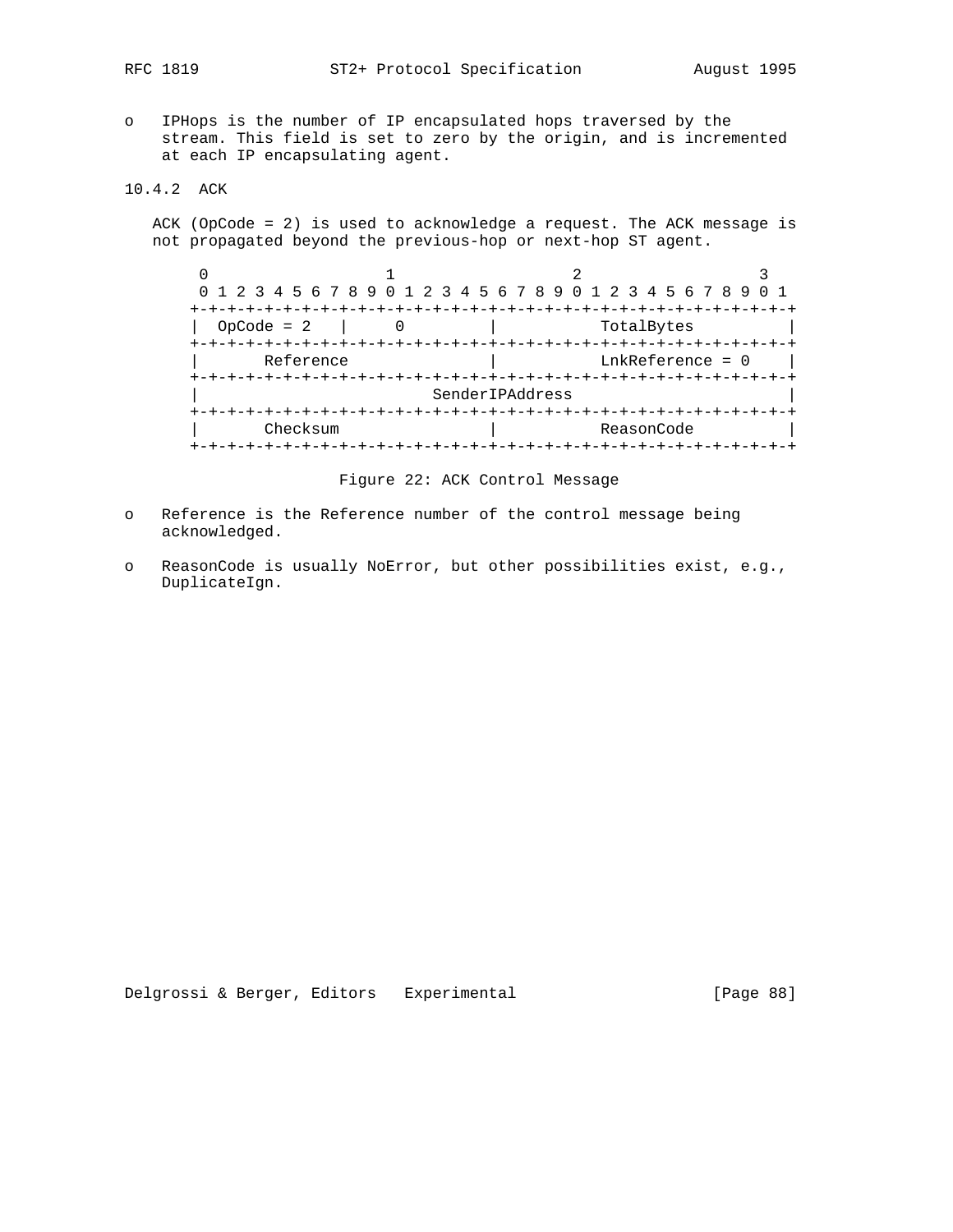## 10.4.3 CHANGE

 CHANGE (OpCode = 3) is used to change the FlowSpec of an established stream. The CHANGE message is processed similarly to CONNECT, except that it travels along the path of an established stream. CHANGE must be propagated until it reaches the related stream's targets. CHANGE must be acknowledged with ACK at each hop.

|             |                                 |               |               |                         |      |          |                   |  |     |     | 3   |  |
|-------------|---------------------------------|---------------|---------------|-------------------------|------|----------|-------------------|--|-----|-----|-----|--|
| 0<br>1 2 3  | 4 5 6 7 8 9                     | $\Omega$<br>2 | 3             | 67<br>45                | 89   | $\Omega$ | 2 3 4 5 6 7 8     |  |     | 9   | 0 1 |  |
| $+ - + - +$ |                                 |               |               |                         |      |          |                   |  |     |     |     |  |
| $OpCode =$  | G I <br>$\overline{\mathbf{3}}$ | 0             |               |                         |      |          | TotalBytes        |  |     |     |     |  |
|             |                                 |               | $-+$          |                         |      |          |                   |  |     |     |     |  |
|             | Reference                       |               |               |                         | $-+$ |          | LnkReference =    |  |     | - 0 |     |  |
|             | -+-+-+-+-+-+-+-                 |               | $+ - + - + -$ | $-+$<br>SenderIPAddress |      |          | -+-+-+-+-+-+-+-+- |  |     |     |     |  |
|             |                                 |               |               |                         |      |          |                   |  |     |     |     |  |
|             | Checksum                        |               |               |                         |      |          | ReasonCode =      |  | - 0 |     |     |  |
|             | -+-+-+                          |               |               |                         |      |          | - + - + - + - + - |  |     |     |     |  |
|             |                                 |               |               | FlowSpec                |      |          |                   |  |     |     |     |  |
|             |                                 |               |               | $+ - + - +$             |      |          |                   |  |     |     |     |  |
|             |                                 |               |               | $-+$                    |      |          |                   |  |     |     |     |  |
|             |                                 |               |               | TargetList              |      |          |                   |  |     |     |     |  |
|             |                                 |               |               |                         |      |          |                   |  |     |     |     |  |
|             |                                 |               |               | $+-+$<br>$- + - +$      | -+   |          | -+-+-+-+-+-       |  |     |     |     |  |
|             |                                 |               |               | RecordRoute             |      |          |                   |  |     |     |     |  |
|             |                                 |               |               |                         |      |          |                   |  |     |     |     |  |
|             |                                 |               |               |                         |      |          |                   |  |     |     |     |  |
|             |                                 |               |               | UserData                |      |          |                   |  |     |     |     |  |
| $+ - + - +$ |                                 |               |               | ーナーナーナーナーナ              |      |          | -+-+-+-+-+-+-+-+  |  |     |     |     |  |

| Figure 23: CHANGE Control Message |  |
|-----------------------------------|--|
|-----------------------------------|--|

- o G (bit 8) is used to request a global, stream-wide change; the TargetList parameter should be omitted when the G bit is specified.
- o I (bit 7) is used to indicate that the LRM is permitted to interrupt and, if needed, break the stream in the process of trying to satisfy the requested change.
- o Reference contains a number assigned by the ST agent sending CHANGE for use in the acknowledging ACK.
- 10.4.4 CONNECT

 CONNECT (OpCode = 4) requests the setup of a new stream or an addition to or recovery of an existing stream. Only the origin can issue the initial set of CONNECTs to setup a stream, and the first

Delgrossi & Berger, Editors Experimental (Page 89)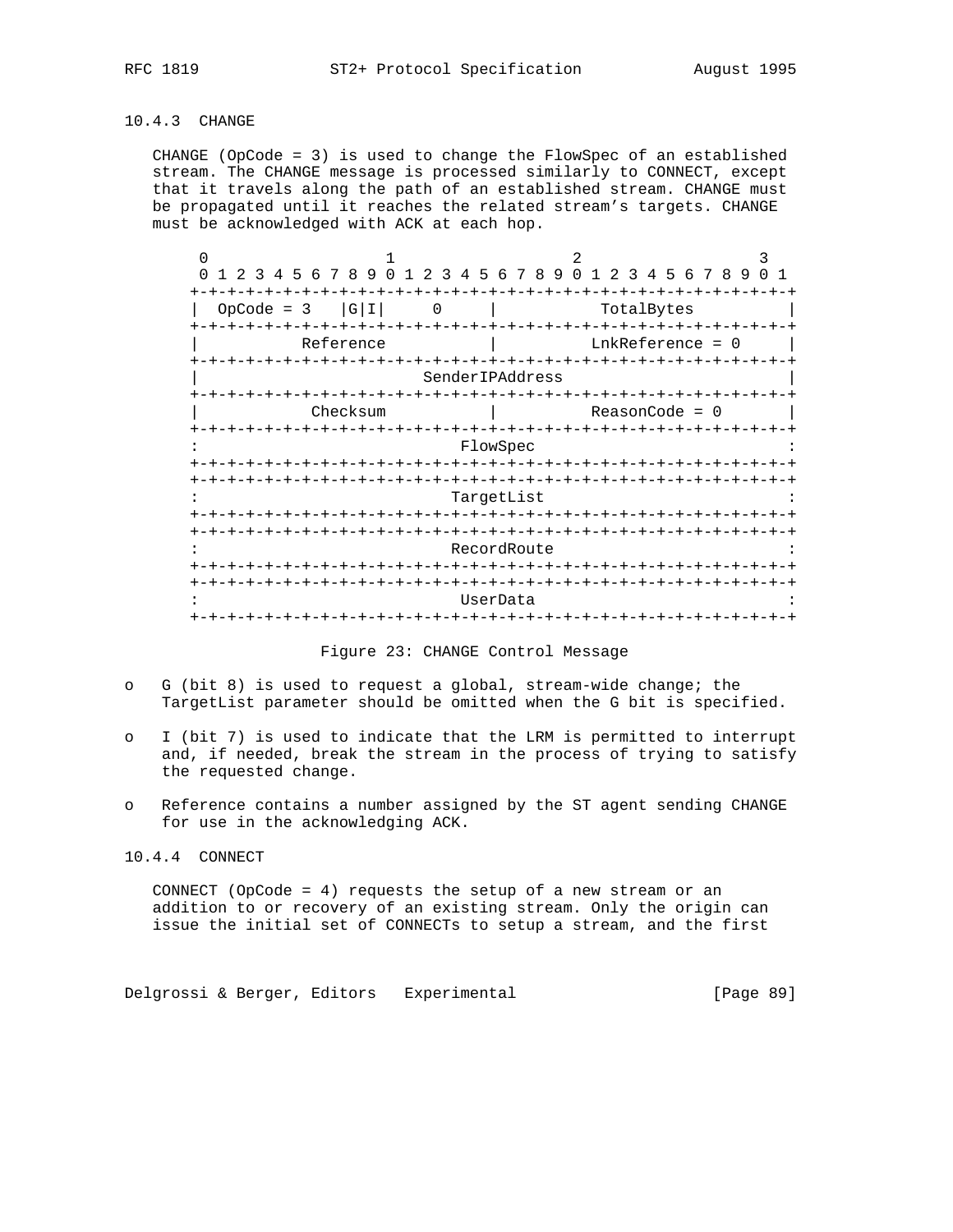CONNECT to each next-hop is used to convey the SID.

 The next-hop initially responds with an ACK, which implies that the CONNECT was valid and is being processed. The next-hop will later relay back either an ACCEPT or REFUSE from each target. An intermediate ST agent that receives a CONNECT behaves as explained in Section 4.5.

| O                                | 1                                                        |                                      | 2                     |                  |                                                           | 3                                  |
|----------------------------------|----------------------------------------------------------|--------------------------------------|-----------------------|------------------|-----------------------------------------------------------|------------------------------------|
| -5<br>6<br>0<br>2<br>3<br>4<br>1 | 78<br>- 9<br>$\Omega$<br>$\mathcal{L}$<br>$\overline{1}$ | 3<br>4<br>-5<br>-6                   | 789<br>$\overline{0}$ | 1 2 3 4 5        | 6<br>78                                                   | $\mathbf{1}$<br>-9<br><sup>0</sup> |
| $OpCode =$<br>$\overline{4}$     | $J$ N $S$                                                | 0                                    |                       | TotalBytes       |                                                           |                                    |
| <b>+-+-+-+-+-+-+-+</b>           | Reference                                                |                                      |                       |                  | LnkReference =                                            | - 0                                |
|                                  |                                                          | SenderIPAddress                      |                       |                  |                                                           |                                    |
|                                  | Checksum                                                 |                                      |                       | ReasonCode       | 0<br>$\equiv$                                             |                                    |
| $+ - + - + - +$                  | -+-+-+-+-+-+-+-+-+-+<br>MaxMsgSize                       |                                      |                       |                  | -+-+-+-+-+-+-+-+-+-+-+-+-+-+-+-+-+-+-+<br>RecoveryTimeout |                                    |
| $^+$                             | -+-+-+-+-+-+-+                                           | StreamCreationTime<br>-+-+-+-+-+-+-+ |                       |                  | -+-+-+-+-+-+-+-+-+-+                                      |                                    |
| IPHops                           |                                                          |                                      |                       |                  |                                                           |                                    |
|                                  |                                                          | Origin                               |                       |                  |                                                           |                                    |
|                                  |                                                          | $+-+$                                |                       |                  |                                                           |                                    |
|                                  |                                                          | FlowSpec                             |                       |                  |                                                           |                                    |
|                                  |                                                          | -+-+-+-+-+<br>-+-+-+                 |                       |                  | -+-+-+-+-+-+-+-+-+-+                                      |                                    |
|                                  |                                                          | TargetList                           |                       |                  |                                                           |                                    |
|                                  |                                                          |                                      |                       |                  |                                                           |                                    |
| $\pm$                            |                                                          |                                      |                       |                  |                                                           |                                    |
|                                  |                                                          | RecordRoute                          |                       |                  |                                                           |                                    |
|                                  |                                                          |                                      |                       |                  |                                                           |                                    |
| $\pm$                            |                                                          |                                      |                       |                  |                                                           |                                    |
|                                  |                                                          | Group                                |                       |                  |                                                           |                                    |
|                                  |                                                          | $+ - + - +$                          |                       |                  |                                                           |                                    |
| $^{+}$                           |                                                          | -+-+                                 |                       |                  |                                                           |                                    |
|                                  |                                                          | MulticastAddress                     |                       |                  |                                                           |                                    |
|                                  |                                                          | $- + - + - +$<br>$-+$<br>- +         | $-+$                  |                  |                                                           |                                    |
| $\overline{+}$                   |                                                          | UserData                             |                       | $-+ - + - + - +$ |                                                           |                                    |
|                                  |                                                          | $-+ - + - + - +$                     |                       |                  |                                                           |                                    |
|                                  |                                                          |                                      |                       |                  |                                                           |                                    |

Figure 24: CONNECT Control Message

Delgrossi & Berger, Editors Experimental (Page 90)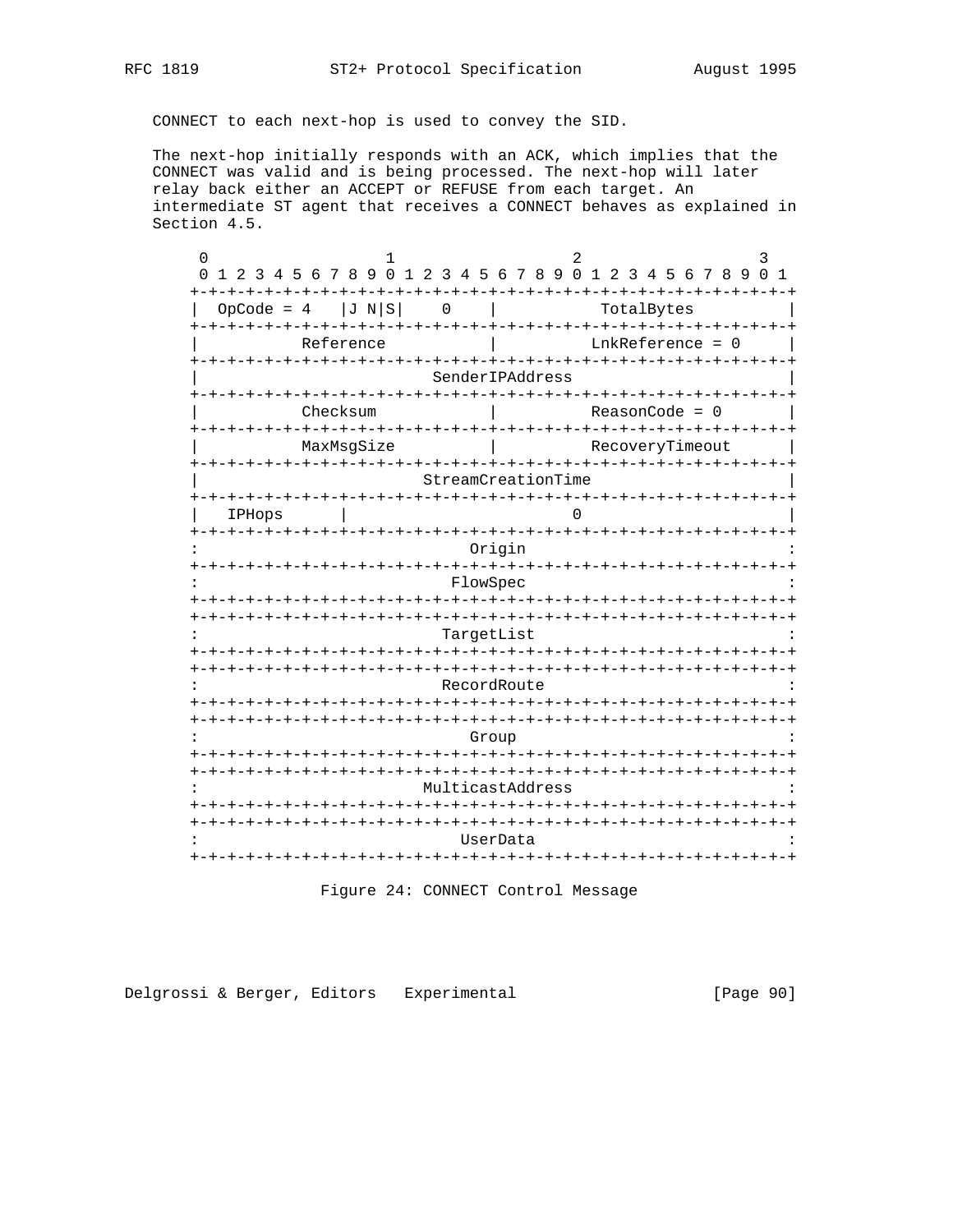- o JN (bits 8 and 9) indicate the join authorization level for the stream, see Section 4.4.2.
- o S (bit 10) indicates the NoRecovery option (Section 4.4.1). When the S-bit is set (1), the NoRecovery option is specified for the stream.
- o Reference contains a number assigned by the ST agent sending CONNECT for use in the acknowledging ACK.
- o MaxMsgSize indicates the smallest MTU along the path traversed by the stream. This field is initially set to the network MTU of the agent issues the CONNECT.
- o RecoveryTimeout is the nominal number of milliseconds that the application is willing to wait for failed system component to be detected and any corrective action to be taken.
- o StreamCreationTime is the 32- bits system dependent timestamp generated by the ST agent issuing the CONNECT.
- o IPHops is the number of IP encapsulated hops traversed by the stream. This field is set to zero by the origin, and is incremented at each IP encapsulating agent.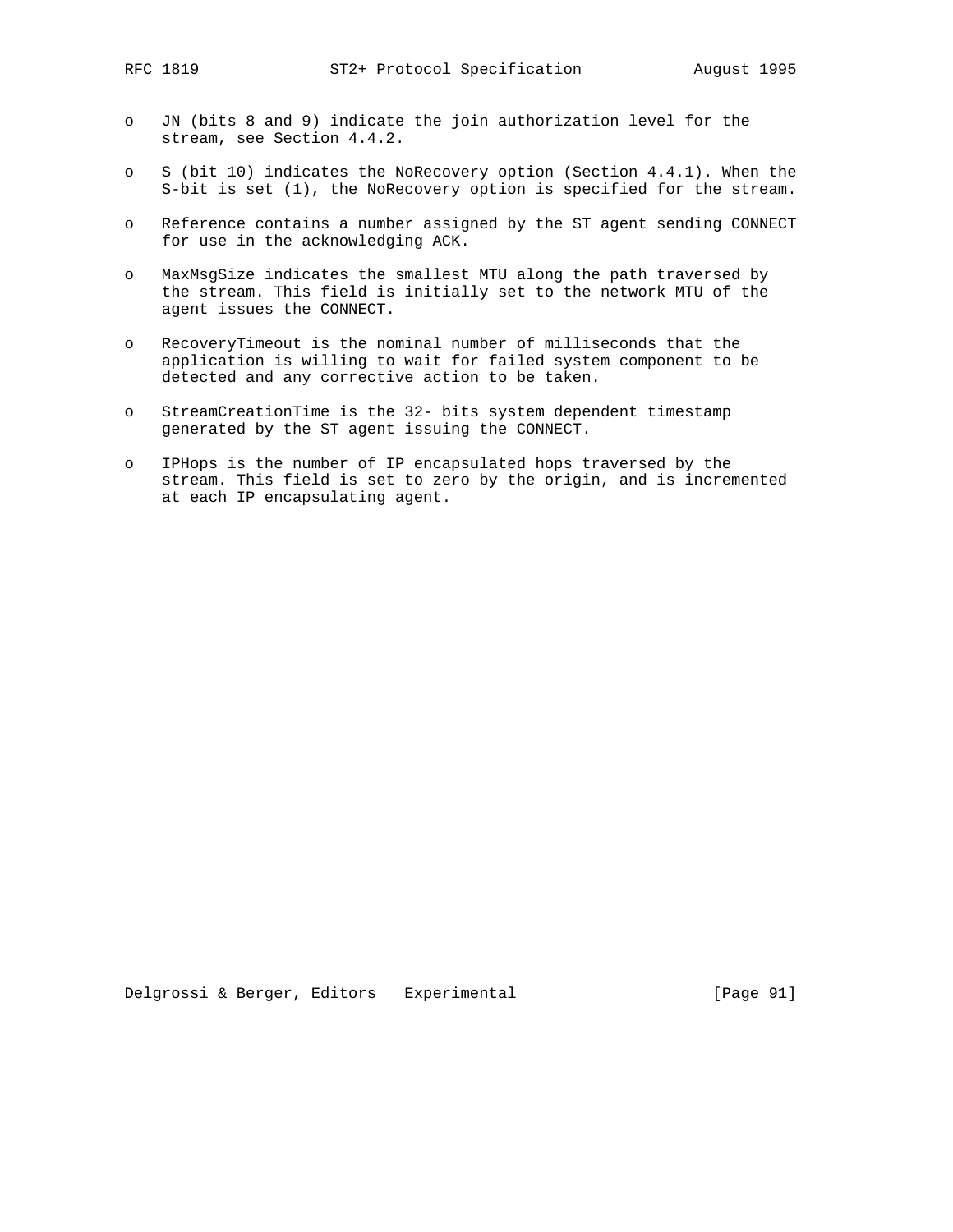## 10.4.5 DISCONNECT

 DISCONNECT (OpCode = 5) is used by an origin to tear down an established stream or part of a stream, or by an intermediate ST agent that detects a failure between itself and its previous-hop, as distinguished by the ReasonCode. The DISCONNECT message specifies the list of targets that are to be disconnected. An ACK is required in response to a DISCONNECT message. The DISCONNECT message is propagated all the way to the specified targets. The targets are expected to terminate their participation in the stream.

| $\Omega$     | 1 2 3 4 5 6 7 8 9 0<br>2<br>3 |                    | 4 5 6 7 8 9 0 1 2 3 4 5 6 7 8 9 | O 1 |
|--------------|-------------------------------|--------------------|---------------------------------|-----|
|              |                               |                    |                                 |     |
| $OpCode = 5$ | G<br>0                        |                    | TotalBytes                      |     |
|              |                               |                    |                                 |     |
| Reference    |                               |                    | $InkReference = 0$              |     |
|              |                               |                    |                                 |     |
|              |                               | SenderIPAddress    |                                 |     |
|              | -+-+-+-+-+-+-+-+-+            |                    | -+-+-+-+-+-+-+-+-+-+-+-+-+      |     |
|              | Checksum                      |                    | ReasonCode                      |     |
|              | -+-+-+-+-+                    |                    | -+-+-+-+-+-+-+-+-+-+            |     |
|              |                               | GeneratorIPAddress |                                 |     |
|              |                               |                    | -+-+-+-+-+-+-+-+-+              |     |
|              |                               |                    |                                 |     |
|              |                               | TargetList         |                                 |     |
|              |                               |                    | +-+-+-+-+-+-+-+-+-+             |     |
|              |                               | $- + - + - +$      | -+-+-+-+-+-+-+-+-+-+-+-+-+-     |     |
|              |                               | UserData           |                                 |     |
|              | -+-+-+-+-+-+-+-+-+-+-+-+-+    |                    | -+-+-+-+-+-+-+-+-+-+-+          |     |

#### Figure 25: DISCONNECT Control Message

- o G (bit 8) is used to request a DISCONNECT of all the stream's targets. TargetList should be omitted when the G-bit is set (1). If TargetList is present, it is ignored.
- o Reference contains a number assigned by the ST agent sending DISCONNECT for use in the acknowledging ACK.
- o ReasonCode reflects the event that initiated the message.
- o GeneratorIPAddress is the 32-bit IP address of the host that first generated the DISCONNECT message.

Delgrossi & Berger, Editors Experimental [Page 92]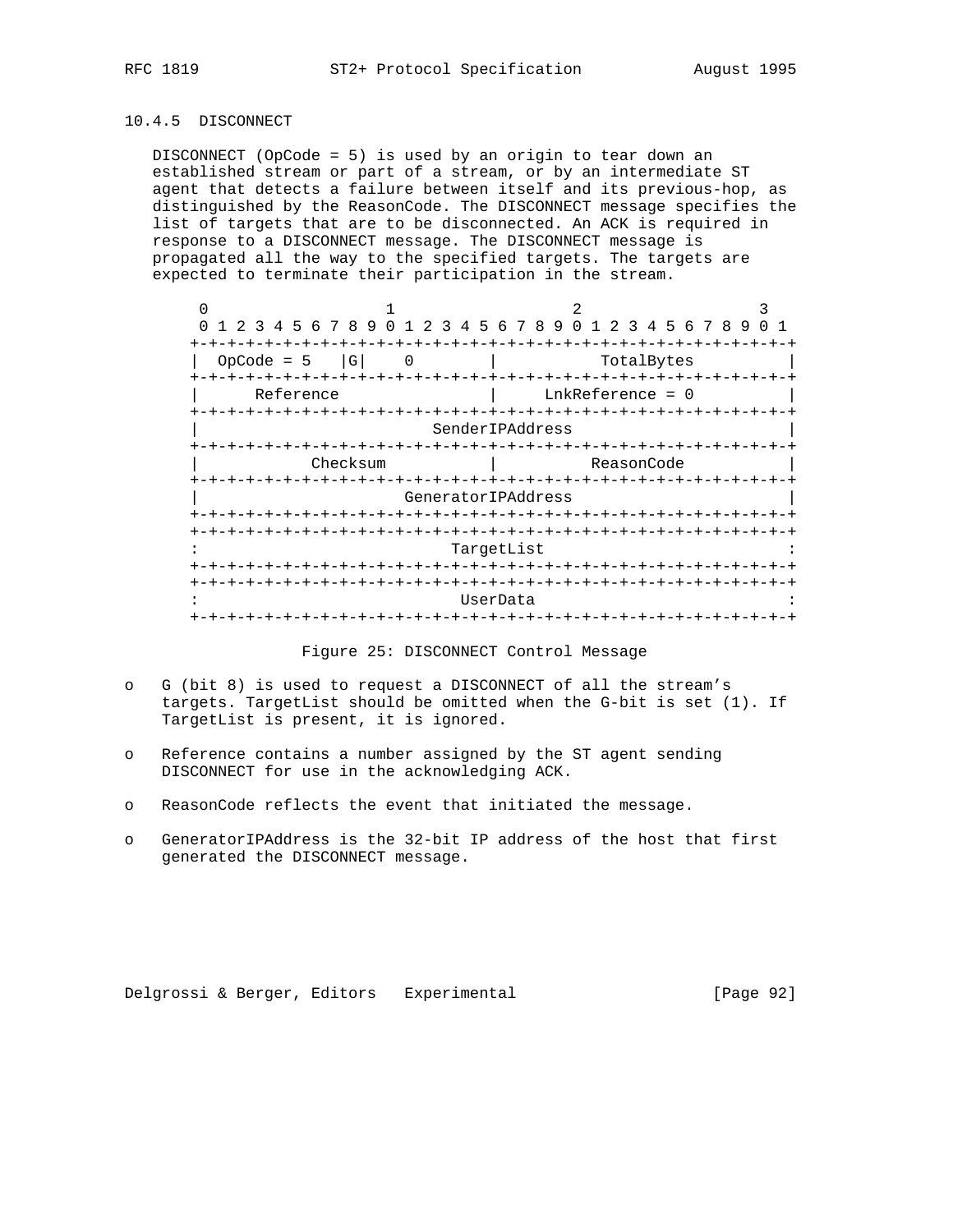10.4.6 ERROR

 ERROR (OpCode = 6) is sent in acknowledgment to a request in which an error is detected. No action is taken on the erroneous request. No ACK is expected. The ERROR message is not propagated beyond the previous-hop or next-hop ST agent. An ERROR is never sent in response to another ERROR. The receiver of an ERROR is encouraged to try again without waiting for a retransmission timeout.

| 0 1 2 3 4 5 6 7 8 9 0 1 2 3 4 5 6 7 8 9 0 1 2 3 4 5 6 7 8 9 |                 |                    |  |
|-------------------------------------------------------------|-----------------|--------------------|--|
| $OpCode = 6$                                                |                 | TotalBytes         |  |
| Reference<br>+-+-+-+-+-+-+                                  | SenderIPAddress | $LnkReference = 0$ |  |
| Checksum<br>$+ -$<br>+-+-+-+-+-+-+-                         |                 | ReasonCode         |  |
|                                                             | PDUInError      |                    |  |

#### Figure 26: ERROR Control Message

- o Reference is the Reference number of the erroneous request.
- o ReasonCode indicates the error that triggered the message.
- o PDUInError is the PDU in error, beginning with the ST Header. This parameter is optional. Its length is limited by network MTU, and may be truncated when too long.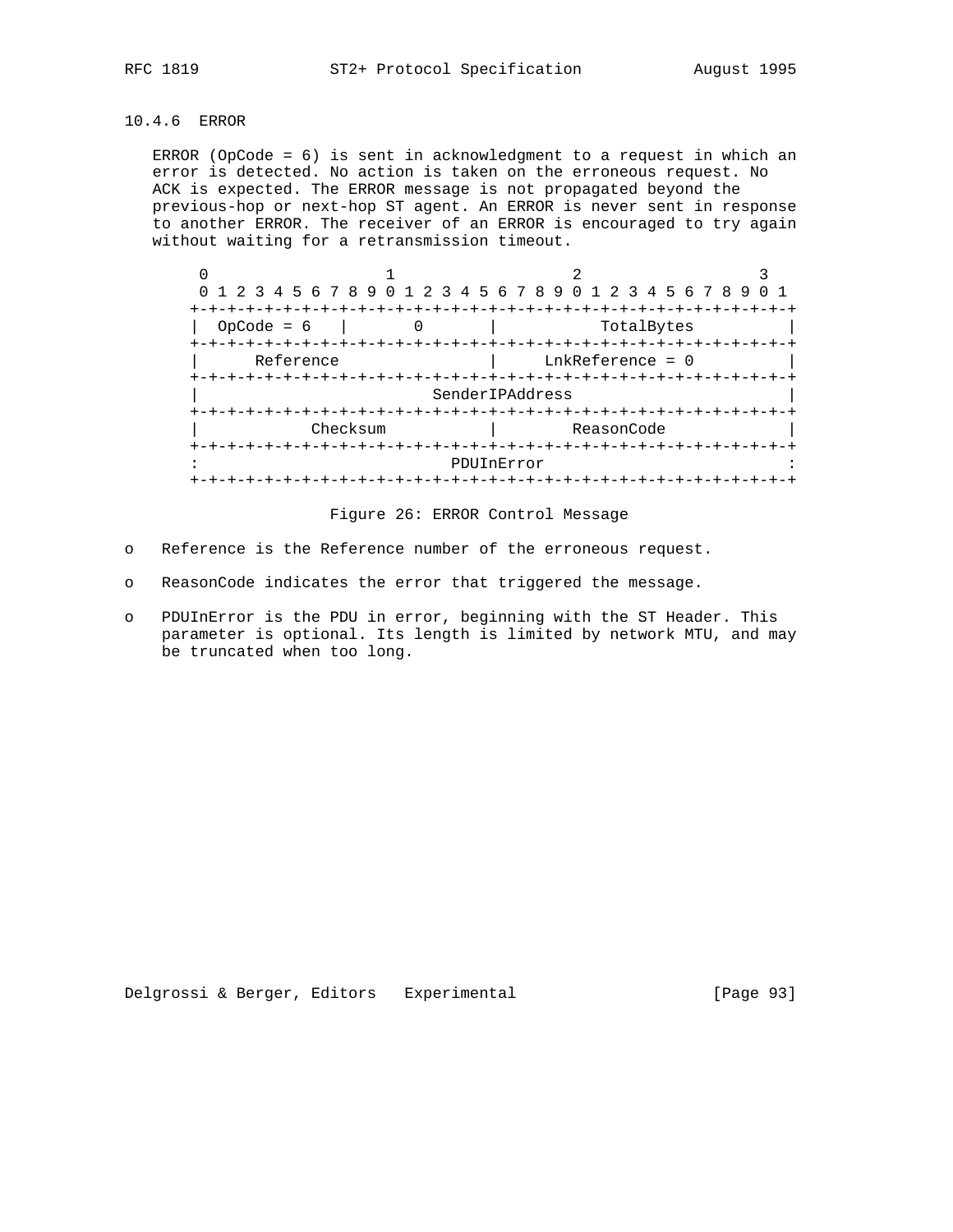# 10.4.7 HELLO

 HELLO (OpCode = 7) is used as part of the ST failure detection mechanism, see Section 6.1.

 $0$  1 2 3 0 1 2 3 4 5 6 7 8 9 0 1 2 3 4 5 6 7 8 9 0 1 2 3 4 5 6 7 8 9 0 1 +-+-+-+-+-+-+-+-+-+-+-+-+-+-+-+-+-+-+-+-+-+-+-+-+-+-+-+-+-+-+-+-+  $\begin{vmatrix} \text{OpCode} & = & 7 \\ \text{R} & 0 \\ \text{O} & \text{TotalBytes} \end{vmatrix}$  +-+-+-+-+-+-+-+-+-+-+-+-+-+-+-+-+-+-+-+-+-+-+-+-+-+-+-+-+-+-+-+-+ Reference = 0 | LnkReference = 0 +-+-+-+-+-+-+-+-+-+-+-+-+-+-+-+-+-+-+-+-+-+-+-+-+-+-+-+-+-+-+-+-+ | SenderIPAddress | +-+-+-+-+-+-+-+-+-+-+-+-+-+-+-+-+-+-+-+-+-+-+-+-+-+-+-+-+-+-+-+-+ | Checksum | ReasonCode = 0 | +-+-+-+-+-+-+-+-+-+-+-+-+-+-+-+-+-+-+-+-+-+-+-+-+-+-+-+-+-+-+-+-+ | HelloTimer | +-+-+-+-+-+-+-+-+-+-+-+-+-+-+-+-+-+-+-+-+-+-+-+-+-+-+-+-+-+-+-+-+

Figure 27: HELLO Control Message

- o R (bit 8) is used for the Restarted-bit.
- o HelloTimer represents the time in millisecond since the agent was restarted, modulo the precision of the field. It is used to detect duplicate or delayed HELLO messages.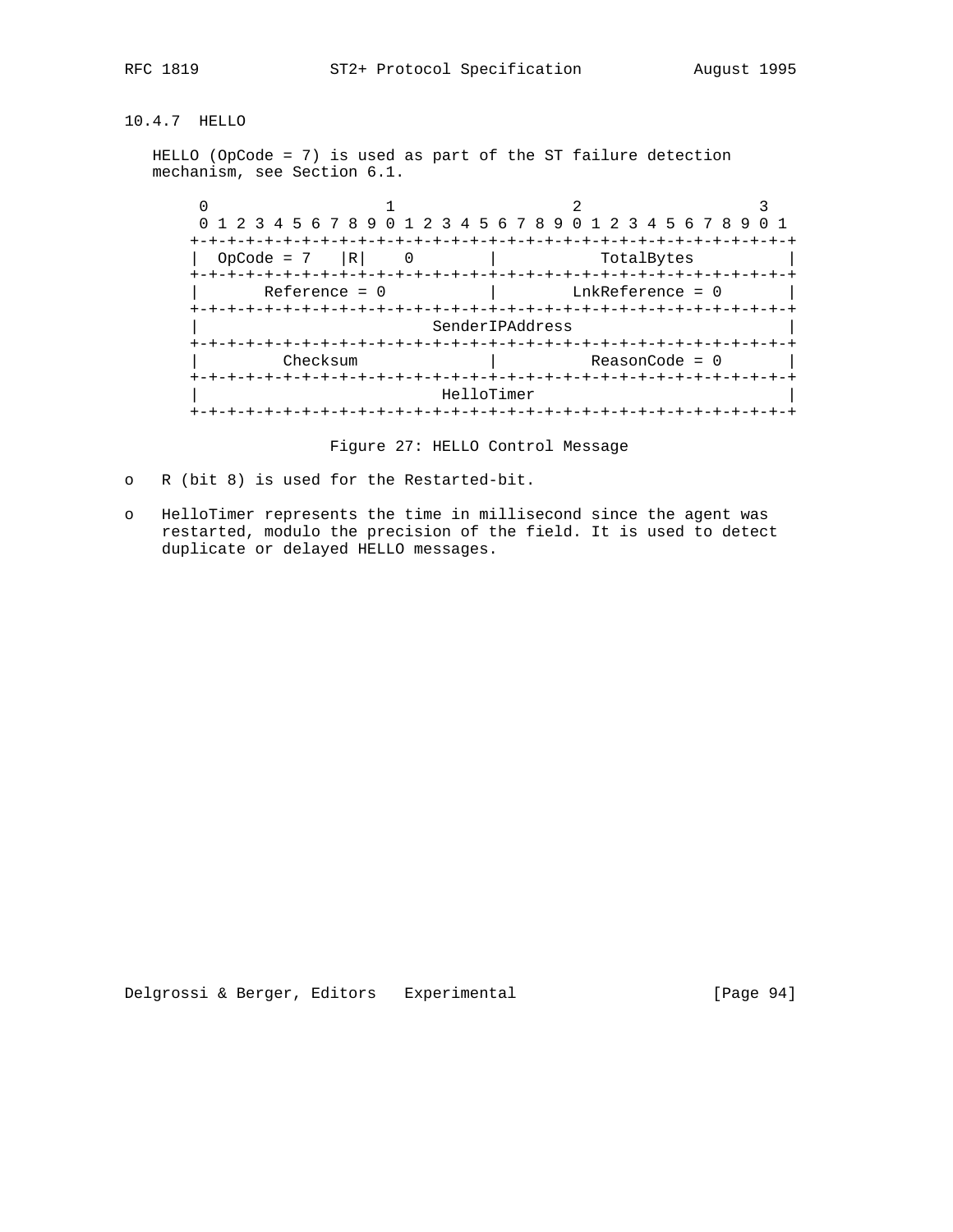## 10.4.8 JOIN

 JOIN (OpCode = 8) is used as part of the ST steam joining mechanism, see Section 4.6.3.

|              |                    | 0 1 2 3 4 5 6 7 8 9 0 1 2 3 4 5 6 7 8 9 0 1 2 3 4 5 6 7 8 9 |  |
|--------------|--------------------|-------------------------------------------------------------|--|
|              |                    |                                                             |  |
| $OpCode = 8$ |                    | TotalBytes                                                  |  |
|              |                    |                                                             |  |
| Reference    |                    | $InkReference = 0$                                          |  |
|              |                    |                                                             |  |
|              |                    | SenderIPAddress                                             |  |
|              |                    |                                                             |  |
| Checksum     |                    | $ReasonCode = 0$                                            |  |
|              |                    |                                                             |  |
|              | GeneratorIPAddress |                                                             |  |
|              |                    |                                                             |  |
|              | TargetList         |                                                             |  |
|              |                    |                                                             |  |

Figure 28: JOIN Control Message

- o Reference contains a number assigned by the ST agent sending JOIN for use in the acknowledging ACK.
- o GeneratorIPAddress is the 32-bit IP address of the host that generated the JOIN message.
- o TargetList is the information associated with the target to be added to the stream.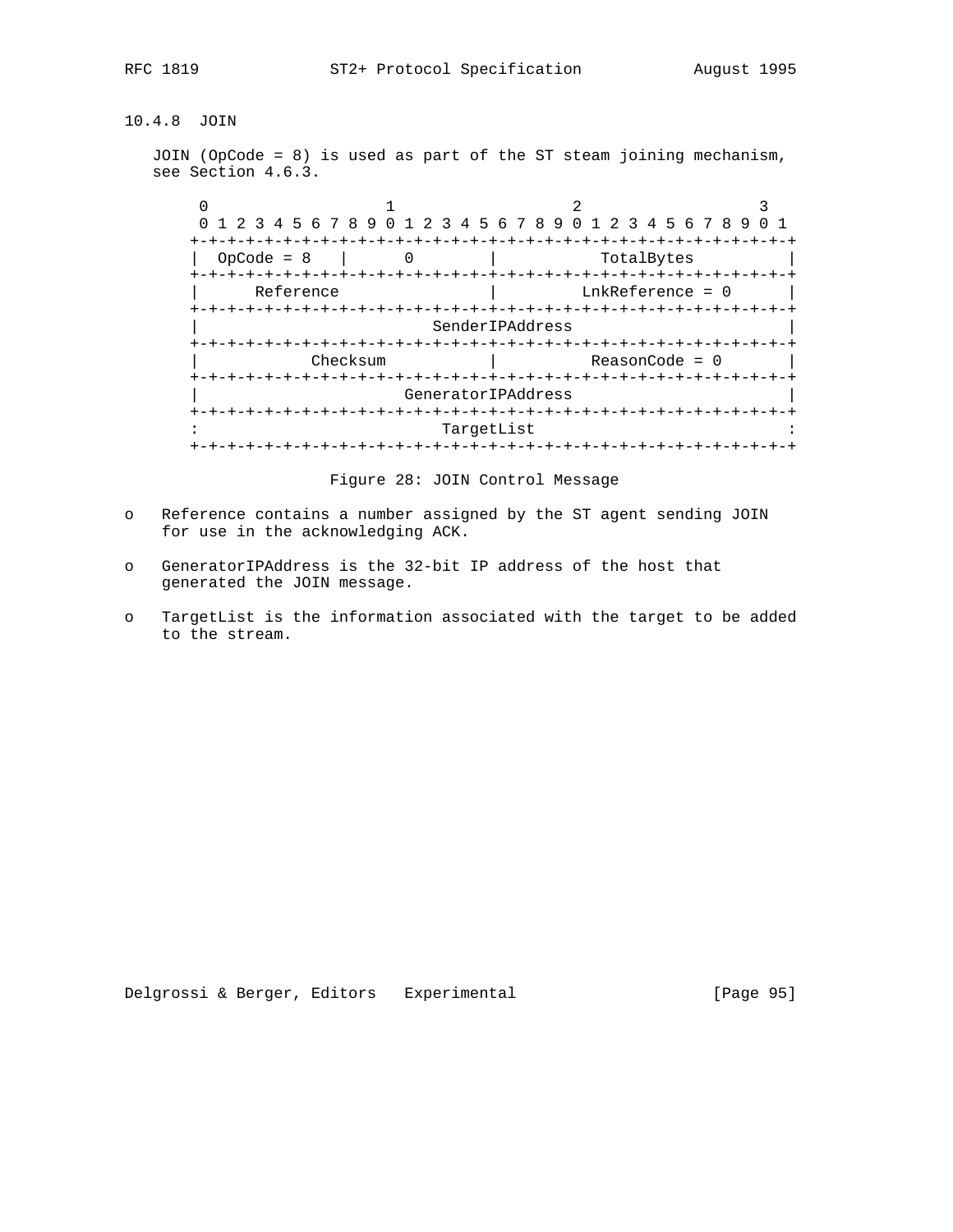## 10.4.9 JOIN-REJECT

 JOIN-REJECT (OpCode = 9) is used as part of the ST steam joining mechanism, see Section 4.6.3.

 $0$  1 2 3 0 1 2 3 4 5 6 7 8 9 0 1 2 3 4 5 6 7 8 9 0 1 2 3 4 5 6 7 8 9 0 1 +-+-+-+-+-+-+-+-+-+-+-+-+-+-+-+-+-+-+-+-+-+-+-+-+-+-+-+-+-+-+-+-+  $\begin{array}{ccc} \n\begin{array}{ccc} \n\end{array}$  OpCode = 9 | 0 | TotalBytes +-+-+-+-+-+-+-+-+-+-+-+-+-+-+-+-+-+-+-+-+-+-+-+-+-+-+-+-+-+-+-+-+ | Reference | LnkReference | +-+-+-+-+-+-+-+-+-+-+-+-+-+-+-+-+-+-+-+-+-+-+-+-+-+-+-+-+-+-+-+-+ | SenderIPAddress | +-+-+-+-+-+-+-+-+-+-+-+-+-+-+-+-+-+-+-+-+-+-+-+-+-+-+-+-+-+-+-+-+ | Checksum | ReasonCode | +-+-+-+-+-+-+-+-+-+-+-+-+-+-+-+-+-+-+-+-+-+-+-+-+-+-+-+-+-+-+-+-+ | GeneratorIPAddress | +-+-+-+-+-+-+-+-+-+-+-+-+-+-+-+-+-+-+-+-+-+-+-+-+-+-+-+-+-+-+-+-+

Figure 29: JOIN-REJECT Control Message

- o Reference contains a number assigned by the ST agent sending the REFUSE for use in the acknowledging ACK.
- o LnkReference is the Reference number from the corresponding JOIN message.
- o ReasonCode reflects the reason why the JOIN request was rejected.
- o GeneratorIPAddress is the 32-bit IP address of the host that first generated the JOIN-REJECT message.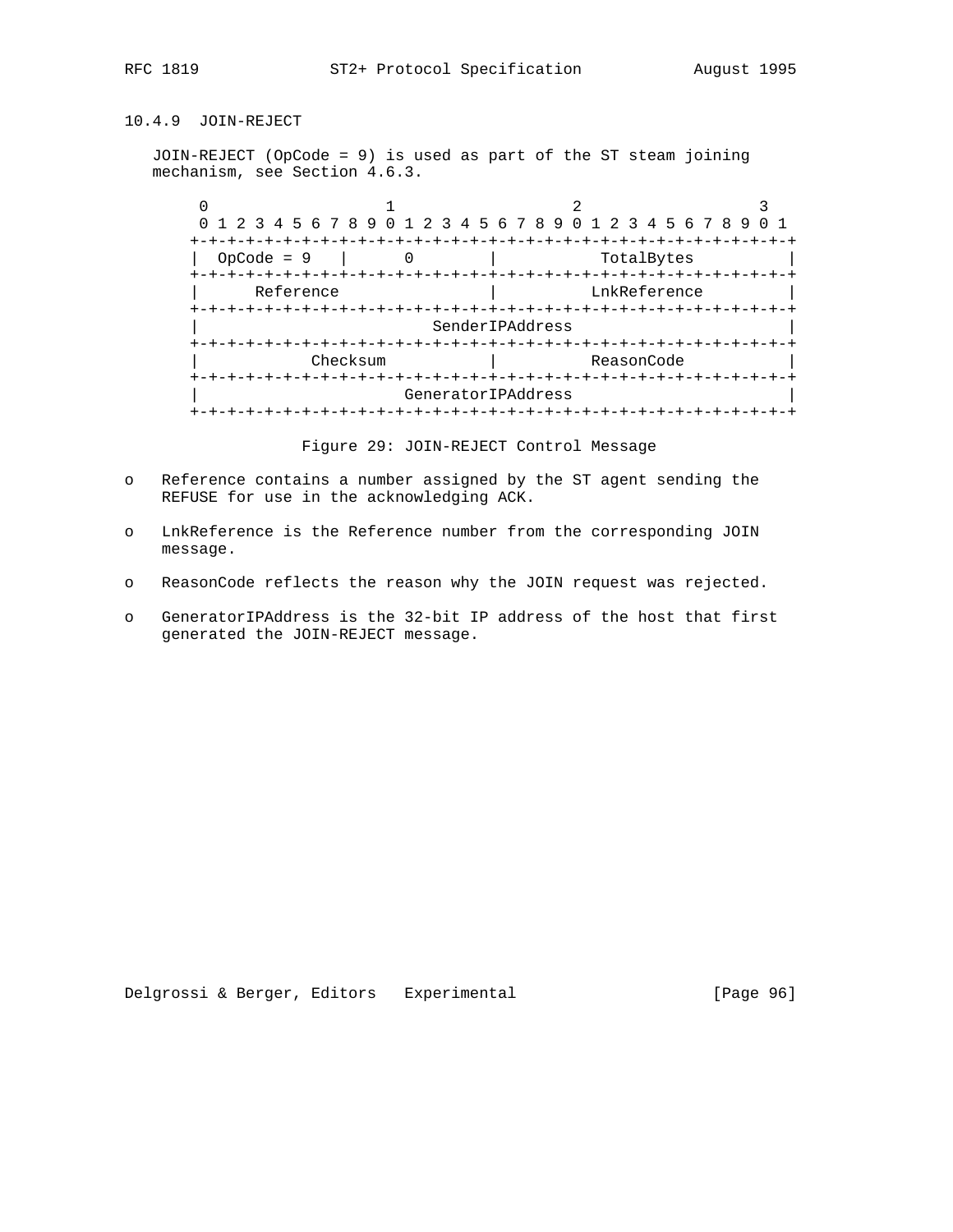# 10.4.10 NOTIFY

 NOTIFY (OpCode = 10) is issued by an ST agent to inform other ST agents of events that may be significant. NOTIFY may be propagated beyond the previous-hop or next-hop ST agent depending on the ReasonCode, see Section 10.5.3; NOTIFY must be acknowledged with an ACK.

| $\Omega$<br>2 3<br>$\mathbf{1}$ | 4 5 6 7 8 9<br>$\Omega$<br>$\overline{2}$<br>3 | 789<br>$\Omega$<br>-5<br>- 6<br>4 | 1 2 3 4 5 6 7 8 9        | 0 <sub>1</sub> |
|---------------------------------|------------------------------------------------|-----------------------------------|--------------------------|----------------|
|                                 |                                                |                                   |                          |                |
| OpCode = $10$                   | 0                                              |                                   | TotalBytes               |                |
|                                 | -+-+-+-+                                       | $+ - + - +$                       | -+-+-+-+-+-+-            |                |
| Reference                       |                                                |                                   | $InkReference = 0$       |                |
|                                 |                                                |                                   | -+-+-+-+-+-+-+-+-        |                |
|                                 |                                                | SenderIPAddress                   |                          |                |
|                                 | $-+ - + - +$                                   | $-+$                              | -+-+-+-+-+               |                |
|                                 | Checksum                                       |                                   | ReasonCode               |                |
|                                 | $- + - + -$                                    |                                   |                          |                |
|                                 |                                                | DetectorIPAddress                 |                          |                |
|                                 |                                                |                                   |                          |                |
|                                 | MaxMsgSize                                     |                                   | RecoveryTimeout          |                |
|                                 |                                                |                                   |                          |                |
|                                 | -+-+-+-+-+<br>$-+$                             | $-+$                              | -+-+-+-+-+-+-+-+-+-+-+-+ |                |
|                                 |                                                | FlowSpec                          |                          |                |
| $+ -$                           |                                                |                                   | $- + - + - + -$          |                |
|                                 |                                                | $- + - +$                         |                          |                |
|                                 |                                                | TargetList                        |                          |                |
|                                 |                                                |                                   |                          |                |
|                                 |                                                |                                   |                          |                |
|                                 |                                                | UserData                          |                          |                |
|                                 |                                                |                                   |                          |                |

#### Figure 30: NOTIFY Control Message

- o Reference contains a number assigned by the ST agent sending the NOTIFY for use in the acknowledging ACK.
- o ReasonCode identifies the reason for the notification.
- o DetectorIPAddress is the 32-bit IP address of the ST agent that detects the event.
- o MaxMsgSize is set when the MTU of the listed targets has changed (e.g., due to recovery), or when the notification is generated after a successful JOIN. Otherwise it is set to zero (0).

Delgrossi & Berger, Editors Experimental (Page 97)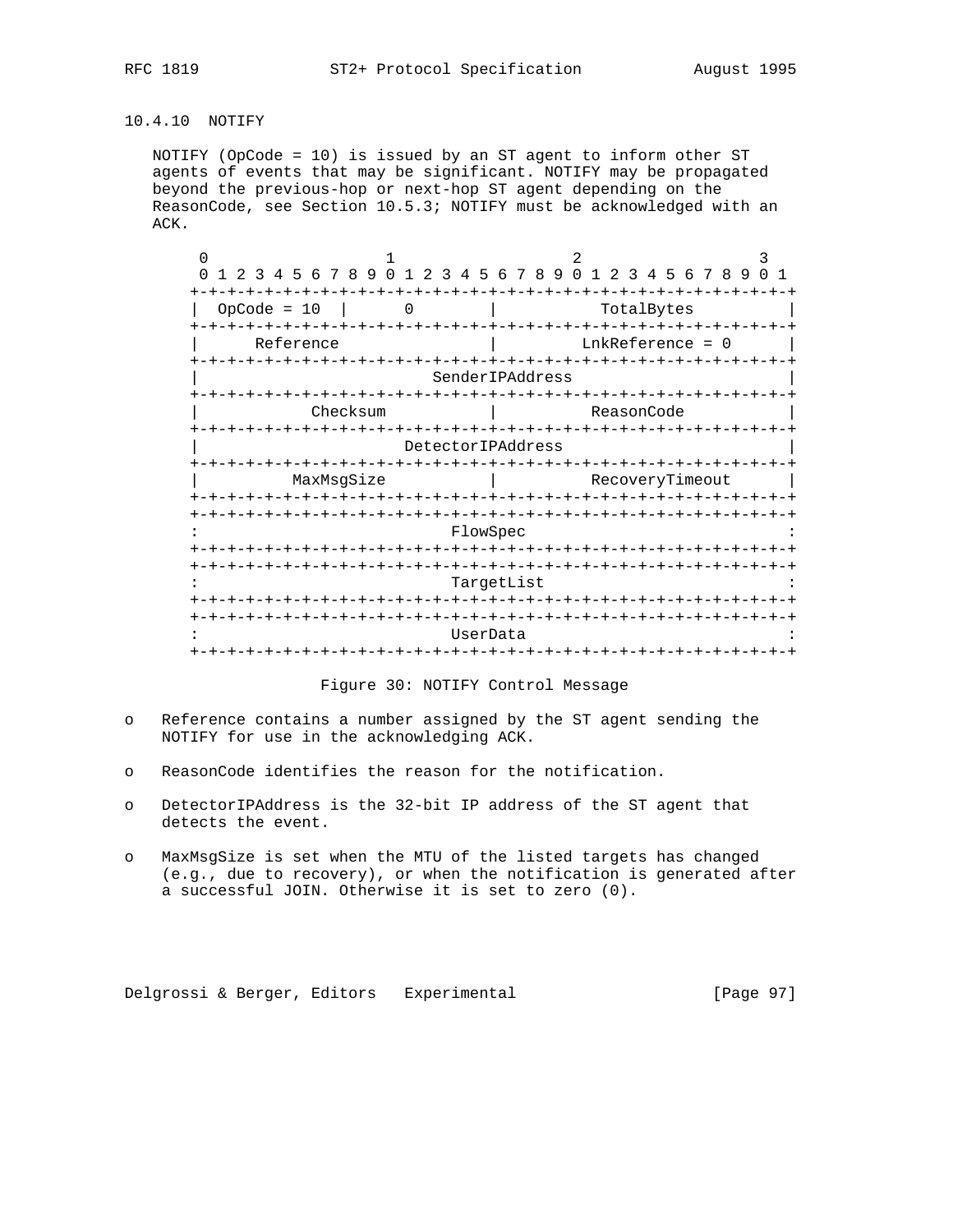- o RecoveryTimeout is set when the notification is generated after a successful JOIN. Otherwise it is set to zero (0).
- o FlowSpec is present when the notification is generated after a successful JOIN.
- o TargetList is present when the notification is related to one or more targets, or when MaxMsgSize is set
- o UserData is present if the notification is generated after a successful JOIN and the UserData parameter was set in the ACCEPT message.

### 10.4.11 REFUSE

 REFUSE (OpCode = 11) is issued by a target that either does not wish to accept a CONNECT message or wishes to remove itself from an established stream. It might also be issued by an intermediate ST agent in response to a CONNECT or CHANGE either to terminate a routing loop, or when a satisfactory next-hop to a target cannot be found. It may also be a separate command when an existing stream has been preempted by a higher precedence stream or an ST agent detects the failure of a previous-hop, next-hop, or the network between them. In all cases, the TargetList specifies the targets that are affected by the condition. Each REFUSE must be acknowledged by an ACK.

 The REFUSE is relayed back by the ST agents to the origin (or intermediate ST agent that created the CONNECT or CHANGE) along the path traced by the CONNECT. The ST agent receiving the REFUSE will process it differently depending on the condition that caused it, as specified in the ReasonCode field. No special effort is made to combine multiple REFUSE messages since it is considered most unlikely that separate REFUSEs will happen to both pass through an ST agent at the same time and be easily combined, e.g., have identical ReasonCodes and parameters.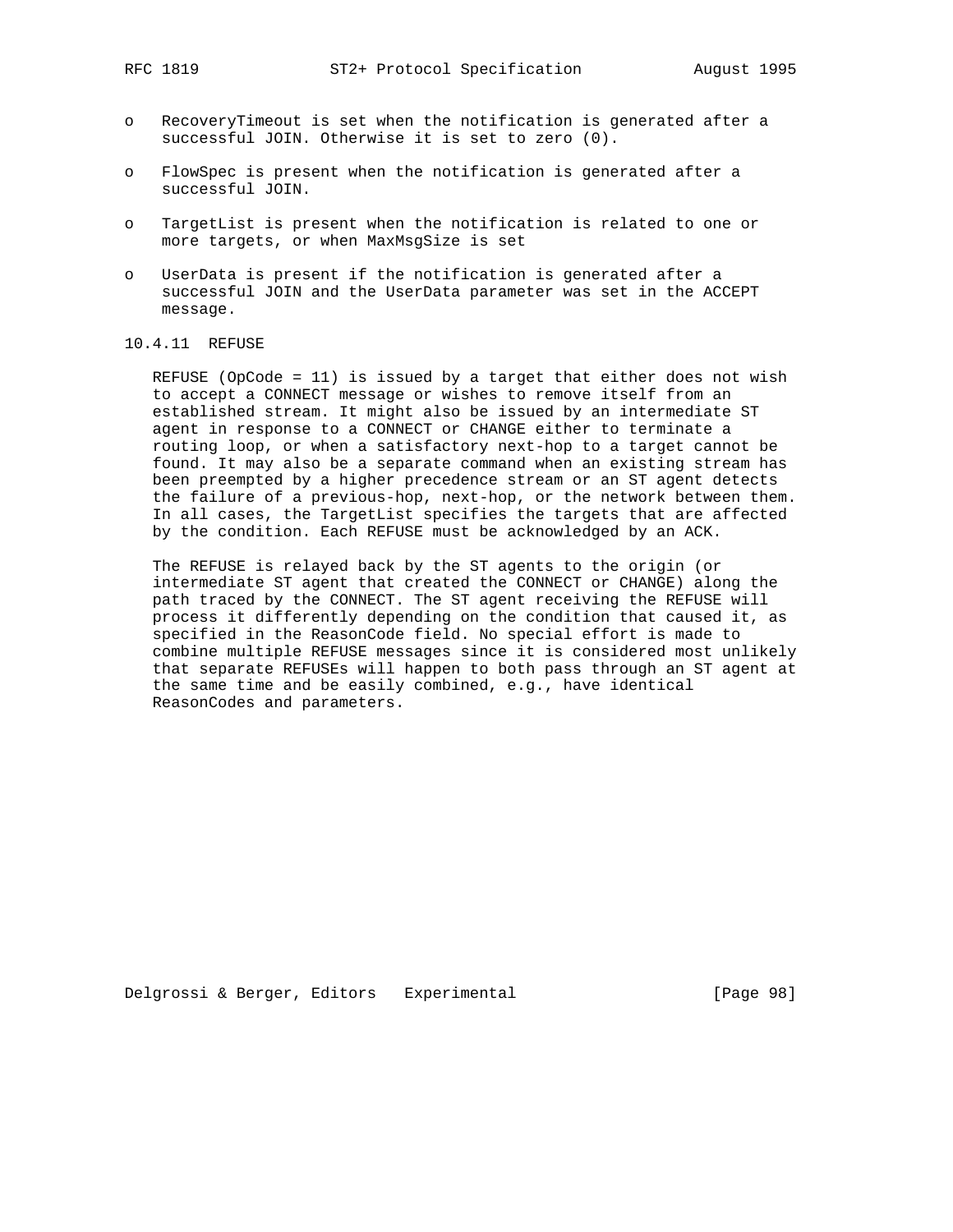| O                               |                     |                      | 2.                               |            | 3              |
|---------------------------------|---------------------|----------------------|----------------------------------|------------|----------------|
| $\Omega$<br>1 2 3 4 5 6 7 8 9 0 | 2<br>3              |                      | 4 5 6 7 8 9 0 1 2 3 4 5 6 7 8 9  |            | 0 <sub>1</sub> |
|                                 |                     |                      |                                  |            |                |
| OpCode = $11$                   | G E N <br>0         |                      |                                  | TotalBytes |                |
| -+-+-+-+-+-+-+-+                |                     |                      |                                  |            |                |
| Reference                       |                     |                      | LnkReference                     |            |                |
| -+-+-+-+-+-+-+-+-+-+            | $+ - + - +$         |                      | -+-+-+-+-+-+-+-+-+-+-+-+-+-+-+-+ |            |                |
|                                 |                     | SenderIPAddress      |                                  |            |                |
|                                 |                     |                      | $+ - + - + - + - +$              |            |                |
| Checksum                        |                     |                      | ReasonCode                       |            |                |
| -+-+-+-+-+-+-+                  |                     |                      |                                  |            |                |
|                                 |                     | DetectorIPAddress    |                                  |            |                |
|                                 | $-+ - + - +$        |                      |                                  |            |                |
|                                 |                     | ValidTargetIPAddress |                                  |            |                |
|                                 | $+ - + - + - + - +$ |                      |                                  |            |                |
| -+-+-+-+-+-+-+-+-+              |                     |                      |                                  |            |                |
|                                 |                     | TargetList           |                                  |            |                |
|                                 | $+ - + - +$<br>-+-+ |                      |                                  |            |                |
|                                 |                     | -+-+-+-+             |                                  |            |                |
|                                 |                     | RecordRoute          |                                  |            |                |
|                                 |                     |                      |                                  |            |                |
|                                 |                     |                      |                                  |            |                |
|                                 |                     | UserData             |                                  |            |                |
|                                 |                     | $- + - + - +$        |                                  |            |                |

Figure 31: REFUSE Control Message

- o G (bit 8) is used to indicate that all targets down stream from the sender are refusing. It is expected that this will be set most commonly due to network failures. The TargetList parameter is ignored or not present when this bit is set, and must be included when not set.
- o E (bit 9) is set by an ST agent to indicate that the request failed and that the pre-change stream attributes, including resources, and the stream itself still exist.
- o N (bit 10) is used to indicate that no further attempts to recover the stream should be made. This bit must be set when stream recovery should not be attempted, even in the case where the target application has shut down normally (ApplDisconnect).
- o Reference contains a number assigned by the ST agent sending the REFUSE for use in the acknowledging ACK.
- o LnkReference is either the Reference number from the corresponding CONNECT or CHANGE, if it is the result of such a message, or zero when the REFUSE was originated as a separate command.

Delgrossi & Berger, Editors Experimental (Page 99)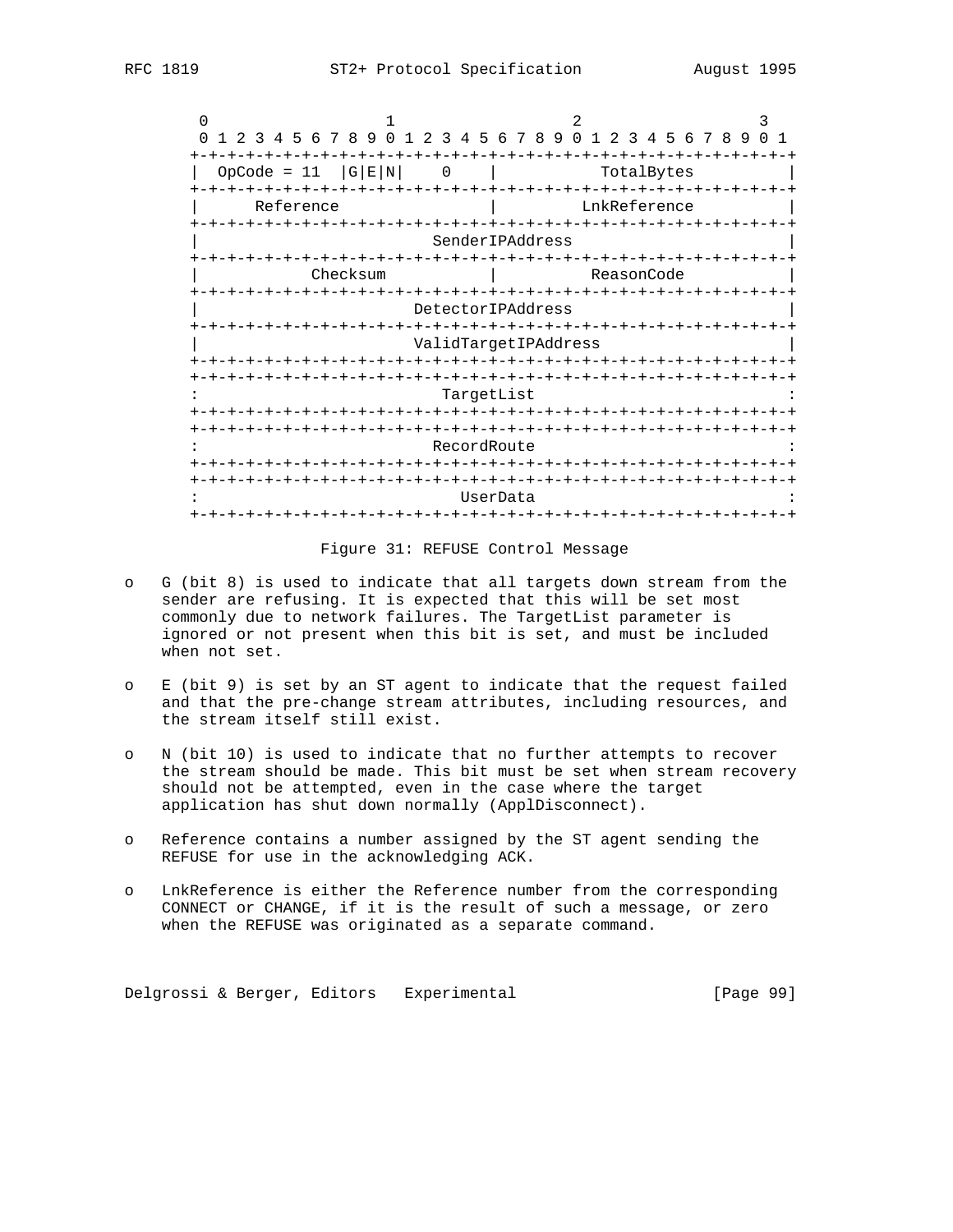- o DetectorIPAddress is the 32-bit IP address of the host that first generated the REFUSE message.
- o ValidTargetIPAddress is the 32-bit IP address of a host that is properly connected as part of the stream. This parameter is only used when recovering from stream convergence, otherwise it is set to zero (0).
- 10.4.12 STATUS

 STATUS (OpCode = 12) is used to inquire about the existence of a particular stream identified by the SID. Use of STATUS is intended for collecting information from an neighbor ST agent, including general and specific stream information, and round trip time estimation. The use of this message type is described in Section 8.4.

|                                     | 0 1 2 3 4 5 6 7 8 9 0 1 2 3 4 5 6 7 8 9 0 1 2 3 4 5 6 7 8 9 |
|-------------------------------------|-------------------------------------------------------------|
| $+ - + - +$<br>OpCode = $12$        | TotalBytes                                                  |
| Reference<br>+-+-+-+-+-+-+-+-+-+-+- | $LnkReference = 0$                                          |
|                                     | SenderIPAddress                                             |
| Checksum                            | $ReasonCode = 0$                                            |
| $+ - + - +$                         | TargetList                                                  |

Figure 32: STATUS Control Message

- o Reference contains a number assigned by the ST agent sending STATUS for use in the replying STATUS-RESPONSE.
- o TargetList is an optional parameter that when present indicates that only information related to the specific targets should be relayed in the STATUS-RESPONSE.
- 10.4.13 STATUS-RESPONSE

 STATUS-RESPONSE (OpCode = 13) is the reply to a STATUS message. If the stream specified in the STATUS message is not known, the STATUS- RESPONSE will contain the specified SID but no other parameters. It will otherwise contain the current SID, FlowSpec, TargetList, and possibly Groups of the stream. It the full target list can not fit in a single message, only those targets that can be included in one

Delgrossi & Berger, Editors Experimental (Page 100)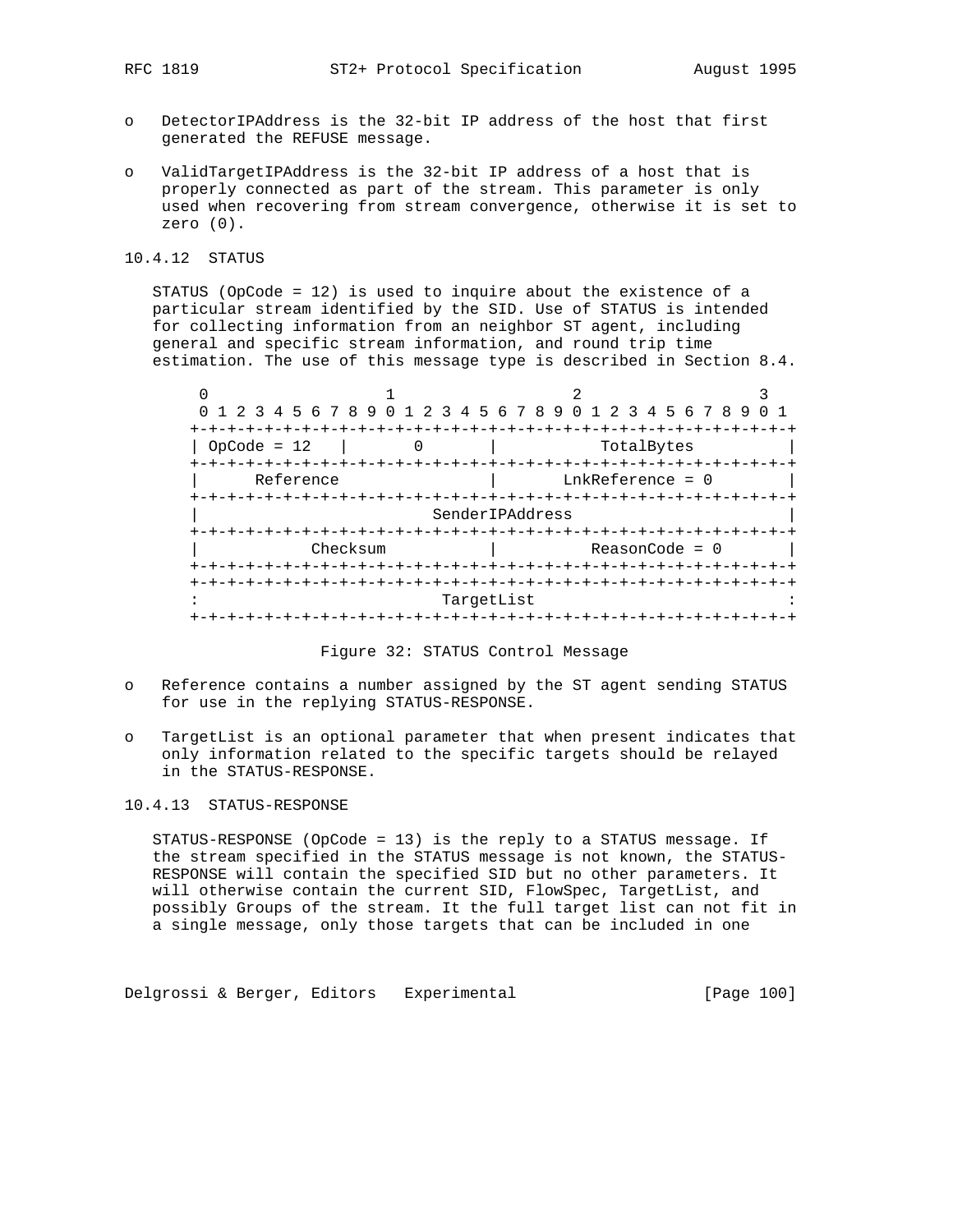message will be included. As mentioned in Section 10.4.12, it is possible to request information on a specific target.

| 0                               |                       |                                | 2                                                 |                                     |
|---------------------------------|-----------------------|--------------------------------|---------------------------------------------------|-------------------------------------|
| $\Omega$<br>2 3<br>$\mathbf{1}$ | 4 5 6 7 8 9<br>$\cap$ | 789<br>2<br>5<br>- 6<br>ર<br>4 | 2 3 4 5 6 7 8<br>$\overline{0}$<br>$\overline{1}$ | 9<br>$\overline{0}$<br>$\mathbf{1}$ |
| $+ - +$<br>$OpCode = 13$        | 0                     |                                | TotalBytes                                        |                                     |
|                                 | Reference             |                                | $LnkReference = 0$                                |                                     |
|                                 |                       | SenderIPAddress                |                                                   |                                     |
| $+ -$                           | Checksum              |                                | $ReasonCode = 0$                                  |                                     |
|                                 |                       | FlowSpec                       |                                                   |                                     |
|                                 |                       |                                |                                                   |                                     |
|                                 |                       | Groups                         |                                                   |                                     |
| $+ -$                           |                       | $+ - + - +$                    | - +                                               |                                     |
|                                 |                       | TargetList                     |                                                   |                                     |
| $+ - + - +$                     |                       | $- + - +$<br>$-+$              | $-+ - + - + -$<br>ーナーナーナ                          |                                     |



- o Reference contains a number assigned by the ST agent sending the STATUS.
- 10.5 Suggested Protocol Constants

 The ST Protocol uses several fields that must have specific values for the protocol to work, and also several values that an implementation must select. This section specifies the required values and suggests initial values for others. It is recommended that the latter be implemented as variables so that they may be easily changed when experience indicates better values. Eventually, they should be managed via the normal network management facilities.

ST uses IP Version Number 5.

When encapsulated in IP, ST uses IP Protocol Number 5.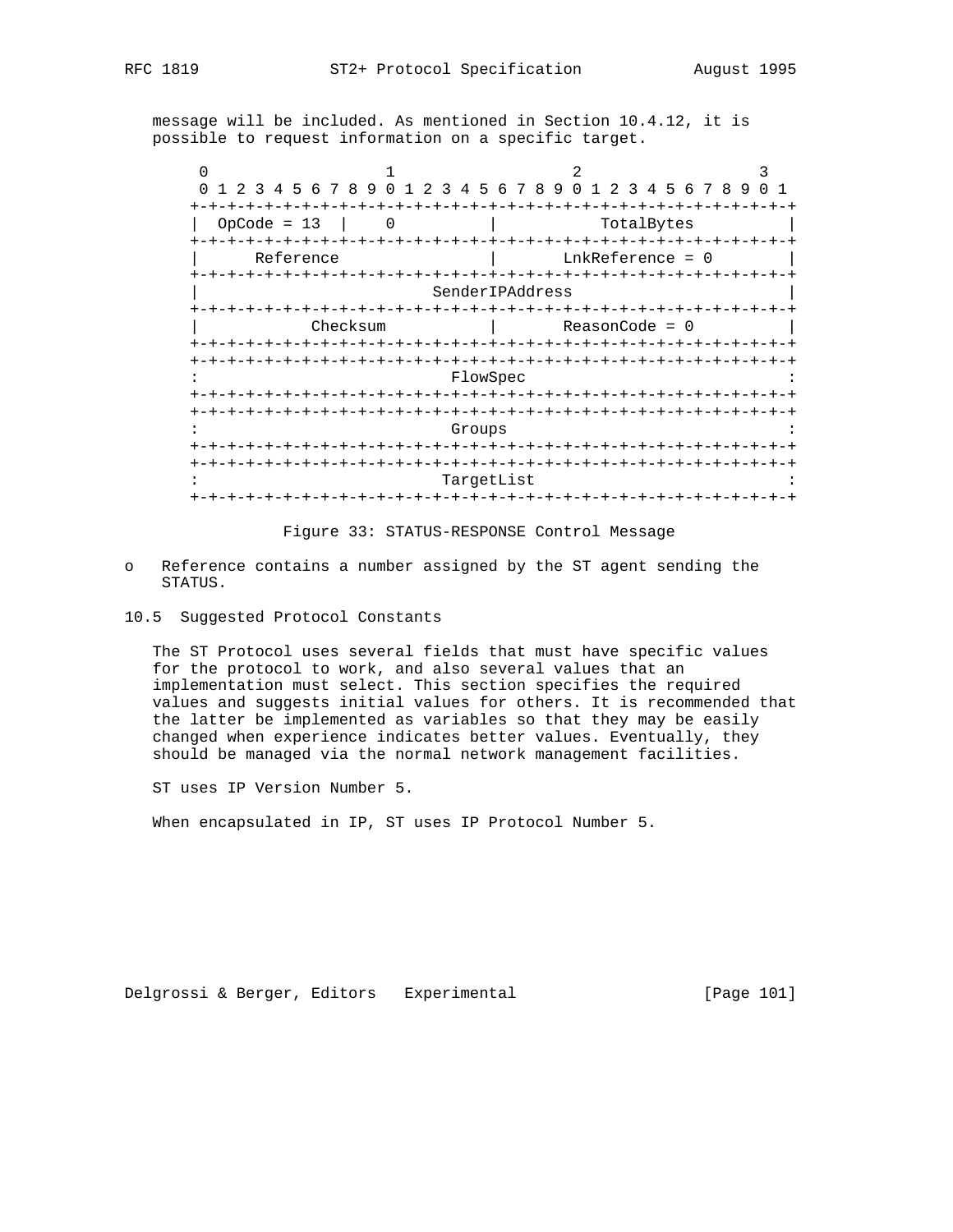# 10.5.1 SCMP Messages

- 1) ACCEPT
- 2) ACK<br>3) CHAM
- 3) CHANGE<br>4) CONNECT
- 4) CONNECT<br>5) DISCONNI
- 5) DISCONNECT
- 6) ERROR
- 7) HELLO
- 8) JOIN
- 9) JOIN-REJECT
- 10) NOTIFY
- 11) REFUSE
- 12) STATUS
- 13) STATUS-RESPONSE
- 10.5.2 SCMP Parameters
	- 1) FlowSpec
	- 2) Group
	- 3) MulticastAddress
	- 4) Origin
	- 5) RecordRoute
	- 6) TargetList
	- 7) UserData
- 10.5.3 ReasonCode

 Several errors may occur during protocol processing. All ST error codes are taken from a single number space. The currently defined values and their meaning is presented in the list below. Note that new error codes may be defined from time to time. All implementations are expected to handle new codes in a graceful manner. If an unknown ReasonCode is encountered, it should be assumed to be fatal. The ReasonCode is an 8-bit field. Following values are defined:

| $\mathbf{1}$ | NoError        | No error has occurred.                                          |
|--------------|----------------|-----------------------------------------------------------------|
| 2            | ErrorUnknown   | An error not contained in this list has been                    |
|              |                | detected.                                                       |
| 3            | AccessDenied   | Access denied.                                                  |
| 4            | AckUnexpected  | An unexpected ACK was received.                                 |
| -5           | ApplAbort      | The application aborted the stream abnormally.                  |
| 6            | ApplDisconnect | The application closed the stream normally.                     |
| 7            | ApplRefused    | Applications refused requested connection or                    |
|              |                | change.                                                         |
| 8            | AuthentFailed  | The authentication function failed.                             |
| 9            |                | BadMcastAddress IP Multicast address is unacceptable in CONNECT |
| 10           | CantGetResrc   | Unable to acquire (additional) resources.                       |
|              |                |                                                                 |

Delgrossi & Berger, Editors Experimental [Page 102]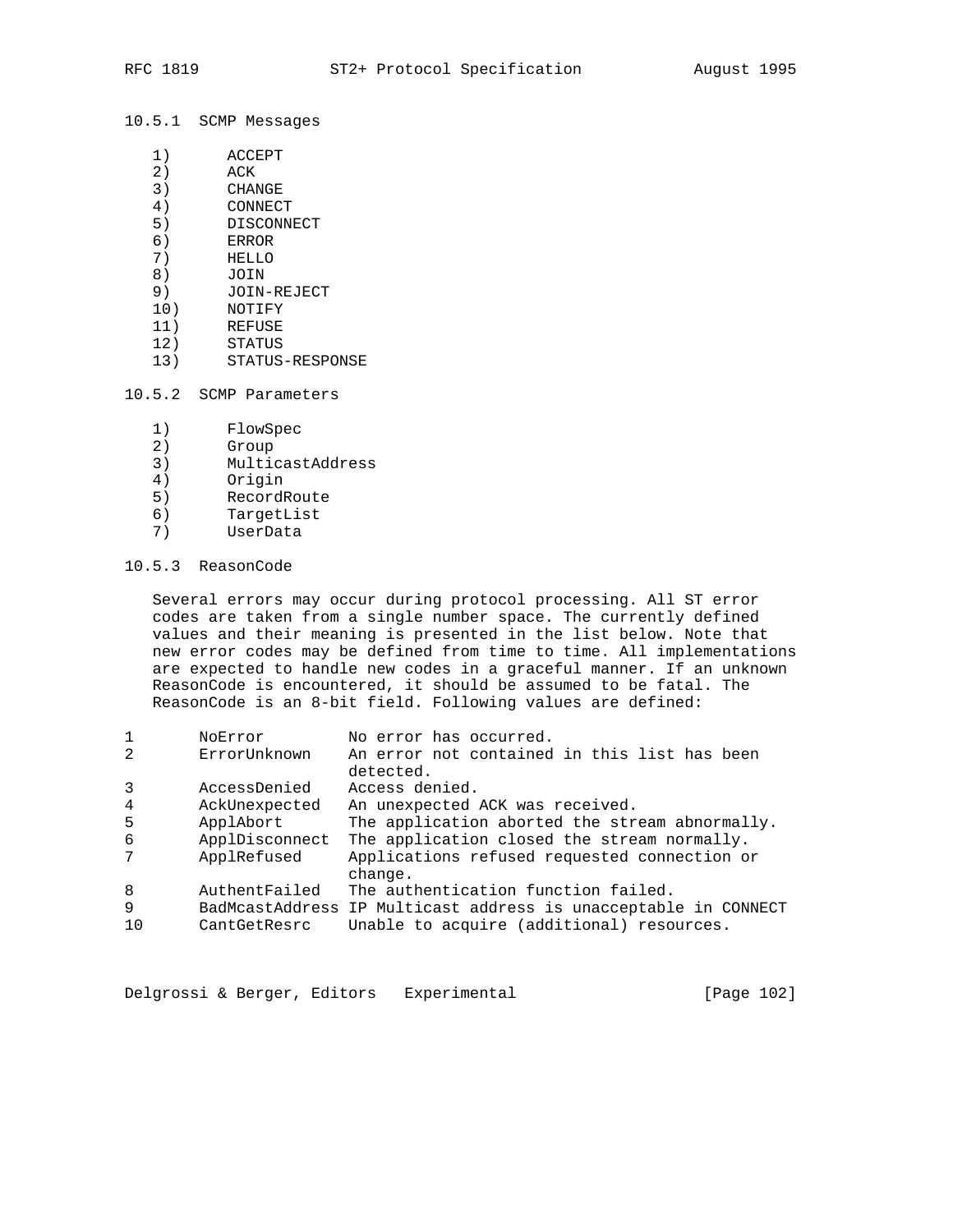| 11 | CantRelResrc     | Unable to release excess resources.                            |
|----|------------------|----------------------------------------------------------------|
| 12 | CantRecover      | Unable to recover failed stream.                               |
| 13 | CksumBadCtl      | Control PDU has a bad message checksum.                        |
| 14 | CksumBadST       | PDU has a bad ST Header checksum.                              |
| 15 | DuplicateIgn     | Control PDU is a duplicate and is being                        |
|    |                  | acknowledged.                                                  |
| 16 |                  | DuplicateTarget Control PDU contains a duplicate target, or an |
|    |                  | attempt to add an existing target.                             |
| 17 | FlowSpecMismatch | FlowSpec in request does not match                             |
|    |                  | existing FlowSpec.                                             |
| 18 | FlowSpecError    | An error occurred while processing the FlowSpec                |
| 19 | FlowVerUnknown   | Control PDU has a FlowSpec Version Number that                 |
|    |                  | is not supported.                                              |
| 20 | GroupUnknown     | Control PDU contains an unknown Group Name.                    |
| 21 | InconsistGroup   | An inconsistency has been detected with the                    |
|    |                  | streams forming a group.                                       |
| 22 | IntfcFailure     | A network interface failure has been detected.                 |
| 23 | InvalidSender    | Control PDU has an invalid SenderIPAddress                     |
|    |                  | field.                                                         |
| 24 | InvalidTotByt    | Control PDU has an invalid TotalBytes field.                   |
| 25 |                  | JoinAuthFailure Join failed due to stream authorization level. |
| 26 | LnkRefUnknown    | Control PDU contains an unknown LnkReference.                  |
| 27 | NetworkFailure   | A network failure has been detected.                           |
| 28 | NoRouteToAgent   | Cannot find a route to an ST agent.                            |
| 29 | NoRouteToHost    | Cannot find a route to a host.                                 |
| 30 | NoRouteToNet     | Cannot find a route to a network.                              |
| 31 | OpCodeUnknown    | Control PDU has an invalid OpCode field.                       |
| 32 | PCodeUnknown     | Control PDU has a parameter with an invalid                    |
|    |                  | PCode.                                                         |
| 33 | ParmValueBad     | Control PDU contains an invalid parameter value.               |
| 34 |                  | PathConvergence Two branches of the stream join during the     |
|    |                  | CONNECT setup.                                                 |
| 35 |                  | ProtocolUnknown Control PDU contains an unknown next-higher    |
|    |                  | layer protocol identifier.                                     |
| 36 |                  | RecordRouteSize RecordRoute parameter is too long to permit    |
|    |                  | message to fit a network's MTU.                                |
| 37 | RefUnknown       | Control PDU contains an unknown Reference.                     |
| 38 |                  | ResponseTimeout Control message has been acknowledged but not  |
|    |                  | answered by an appropriate control message.                    |
| 39 | RestartLocal     | The local ST agent has recently restarted.                     |
| 40 | RestartRemote    | The remote ST agent has recently restarted.                    |
| 41 | RetransTimeout   | An acknowledgment has not been received after                  |
|    |                  | several retransmissions.                                       |
| 42 | RouteBack        | Route to next-hop through same interface as                    |
|    |                  | previous-hop and is not previous-hop.                          |
| 43 | RouteInconsist   | A routing inconsistency has been detected.                     |
| 44 | RouteLoop        | A routing loop has been detected.                              |
|    |                  |                                                                |

Delgrossi & Berger, Editors Experimental (Page 103)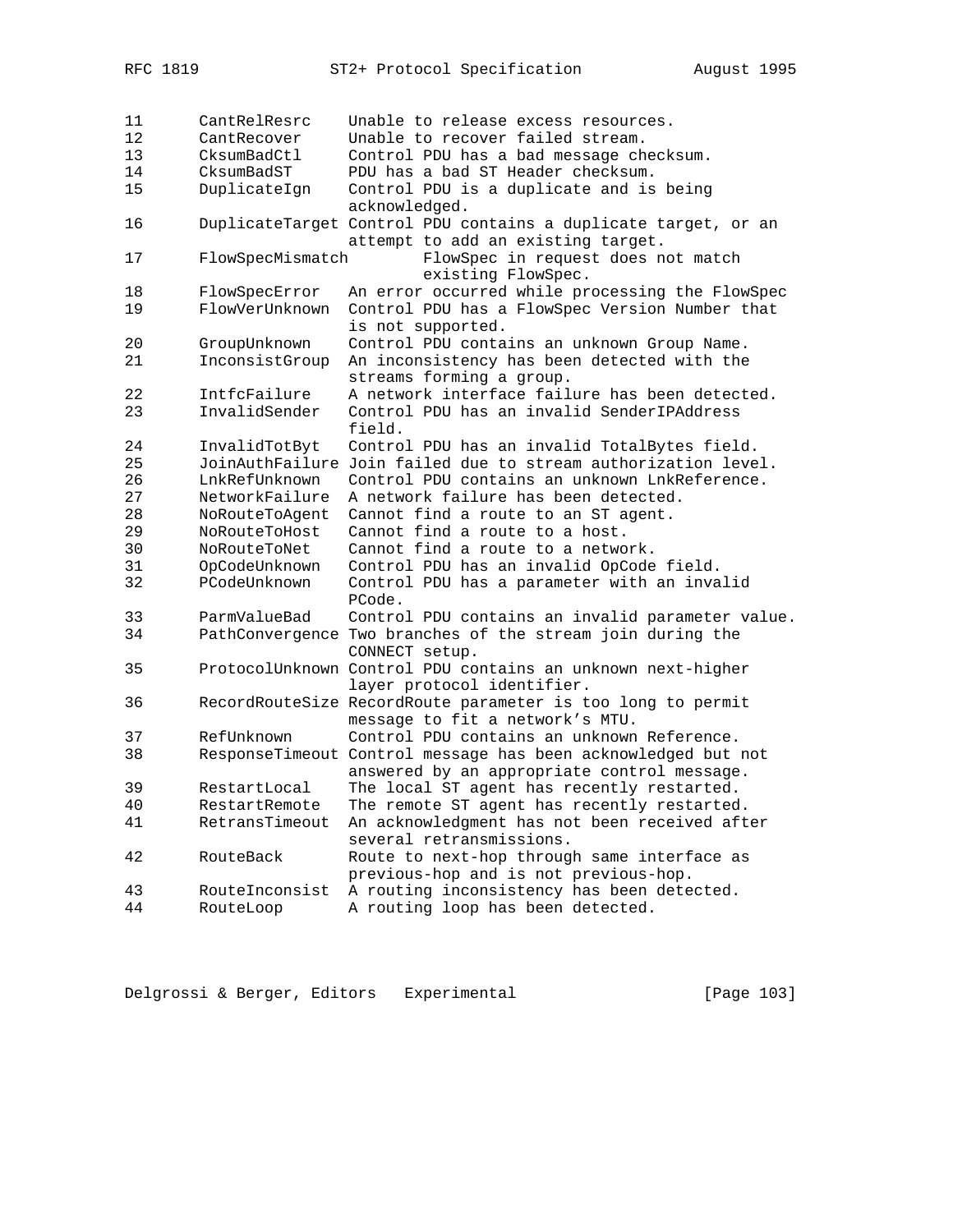| 45 | SADIInknown |  | Control PDU contains an unknown next-higher |  |  |
|----|-------------|--|---------------------------------------------|--|--|

| 45 | SAPUIIKIIOWII  | CONCLOI PDU CONCAINS AN UNKNOWN NEXC-NIGHEL                 |
|----|----------------|-------------------------------------------------------------|
|    |                | layer SAP (port).                                           |
| 46 | SIDUnknown     | Control PDU contains an unknown SID.                        |
| 47 | STAgentFailure | An ST agent failure has been detected.                      |
| 48 | STVer3Bad      | A received PDU is not ST Version 3.                         |
| 49 | StreamExists   | A stream with the given SID already exists.                 |
| 50 |                | StreamPreempted The stream has been preempted by one with a |
|    |                | higher precedence.                                          |
| 51 | TargetExists   | A CONNECT was received that specified an                    |
|    |                | existing target.                                            |
| 52 | TargetUnknown  | A target is not a member of the specified                   |
|    |                | stream.                                                     |
| 53 | TargetMissing  | A target parameter was expected and is not                  |
|    |                | included, or is empty.                                      |
| 54 | TruncatedCtl   | Control PDU is shorter than expected.                       |
| 55 | TruncatedPDU   | A received ST PDU is shorter than the ST Header             |
|    |                | indicates.                                                  |
| 56 | UserDataSize   | UserData parameter too large to permit a                    |
|    |                | message to fit into a network's MTU.                        |

#### 10.5.4 Timeouts and Other Constants

 SCMP uses retransmission to effect reliability and thus has several "retransmission timers". Each "timer" is modeled by an initial time interval (ToXxx), which may get updated dynamically through measurement of control traffic, and a number of times (NXxx) to retransmit a message before declaring a failure. All time intervals are in units of milliseconds. Note that the variables are described for reference purposes only, different implementations may not include the identical variables.

| Value | Timeout Name  | Meaning                                                                              |
|-------|---------------|--------------------------------------------------------------------------------------|
| 500   | ToAccept      | Initial hop-by-hop timeout for acknowledgment of<br>ACCEPT                           |
| 3     | NAccept       | ACCEPT retries before failure                                                        |
| 500   | ToChange      | Initial hop-by-hop timeout for acknowledgment of<br>CHANGE                           |
| 3     | NChange       | CHANGE retries before failure                                                        |
| 5000  | ToChangeResp  | End-to-End CHANGE timeout for receipt of ACCEPT<br>Or REFUSE                         |
| 500   | ToConnect     | Initial hop-by-hop timeout for acknowledgment of<br><b>CONNECT</b>                   |
| 5     | NConnect      | CONNECT retries before failure                                                       |
| 5000  | ToConnectResp | End-to-End CONNECT timeout for receipt of ACCEPT<br>or REFUSE from targets by origin |
| 500   | ToDisconnect  | Initial hop-by-hop timeout for acknowledgment of<br><b>DISCONNECT</b>                |

Delgrossi & Berger, Editors Experimental (Page 104)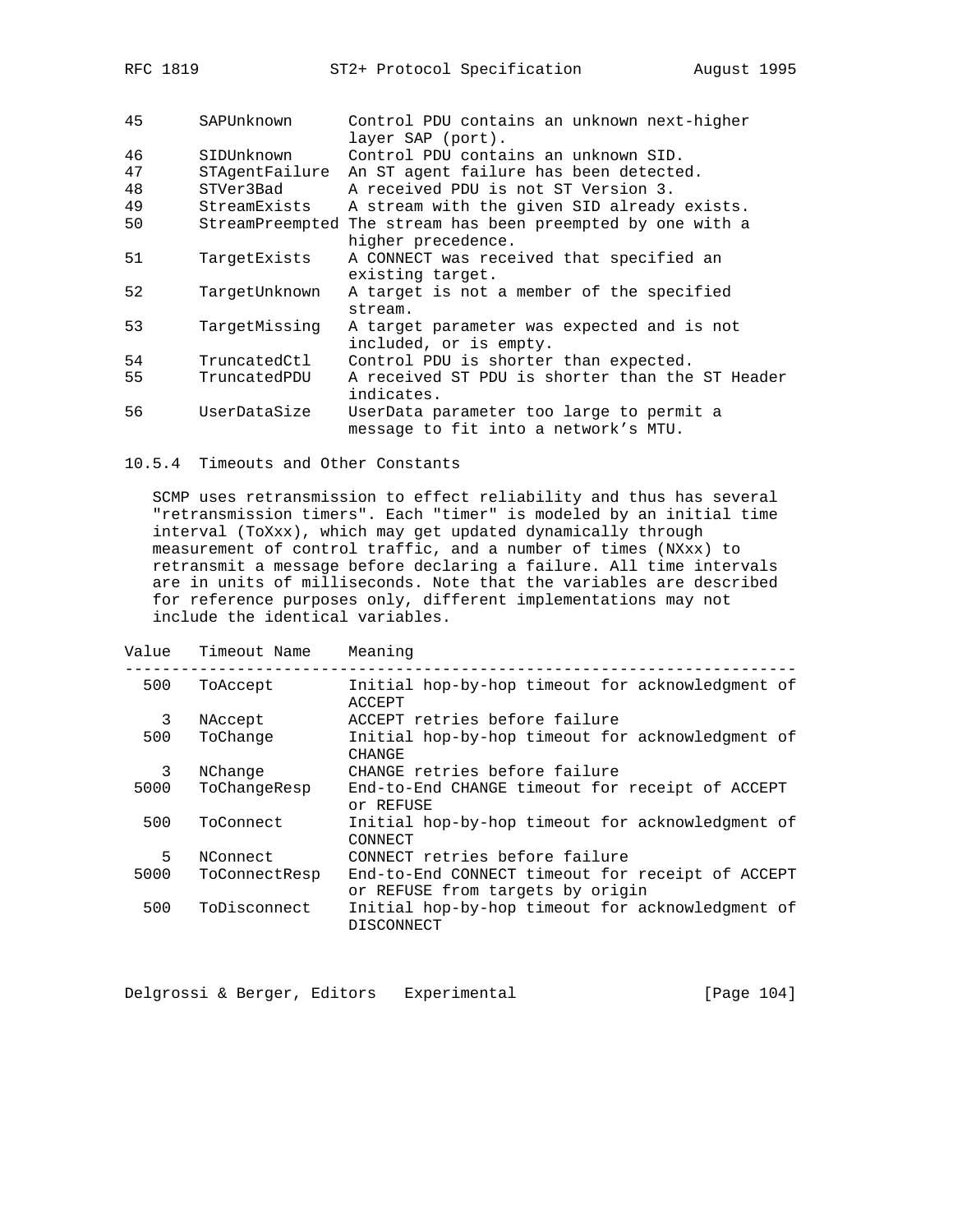| 3     | NDisconnect            | DISCONNECT retries before failure                                                |
|-------|------------------------|----------------------------------------------------------------------------------|
| 500   | ToJoin                 | Initial hop-by-hop timeout for acknowledgment of<br>JOIN                         |
| 3     | NJoin                  | JOIN retries before failure                                                      |
| 500   | ToJoinReject           | Initial hop-by-hop timeout for acknowledgment of<br>JOIN-REJECT                  |
| 3     | NJoinReject            | JOIN-REJECT retries before failure                                               |
| 5000  | ToJoinResp             | Timeout for receipt of CONNECT or JOIN-REJECT<br>from origin or intermediate hop |
| 500   | ToNotify               | Initial hop-by-hop timeout for acknowledgment of<br>NOTIFY                       |
| 3     | NNotify                | NOTIFY retries before failure                                                    |
| 500   | ToRefuse               | Initial hop-by-hop timeout for acknowledgment of<br>REFUSE                       |
| 3     | NRefuse                | REFUSE retries before failure                                                    |
| 500   | ToRetryRoute           | Timeout for receipt of ACCEPT or REFUSE from<br>targets during failure recovery  |
| 5     | NRetryRoute            | CONNECT retries before failure                                                   |
| 1000  | ToStatusResp           | Timeout for receipt of STATUS-RESPONSE                                           |
| 3     | NStatus                | STATUS retries before failure                                                    |
| 10000 | HelloTimerHoldDown     | Interval that Restarted bit must be set<br>after ST restart                      |
| 5     | HelloLossFactor        | Number of consecutively missed HELLO<br>messages before declaring link failure   |
| 2000  | DefaultRecoveryTimeout | Interval between successive HELLOs<br>to/from active neighbors                   |
|       |                        |                                                                                  |

## 10.6 Data Notations

 The convention in the documentation of Internet Protocols is to express numbers in decimal and to picture data with the most significant octet on the left and the least significant octet on the right.

 The order of transmission of the header and data described in this document is resolved to the octet level. Whenever a diagram shows a group of octets, the order of transmission of those octets is the normal order in which they are read in English. For example, in the following diagram the octets are transmitted in the order they are numbered.

Delgrossi & Berger, Editors Experimental (Page 105)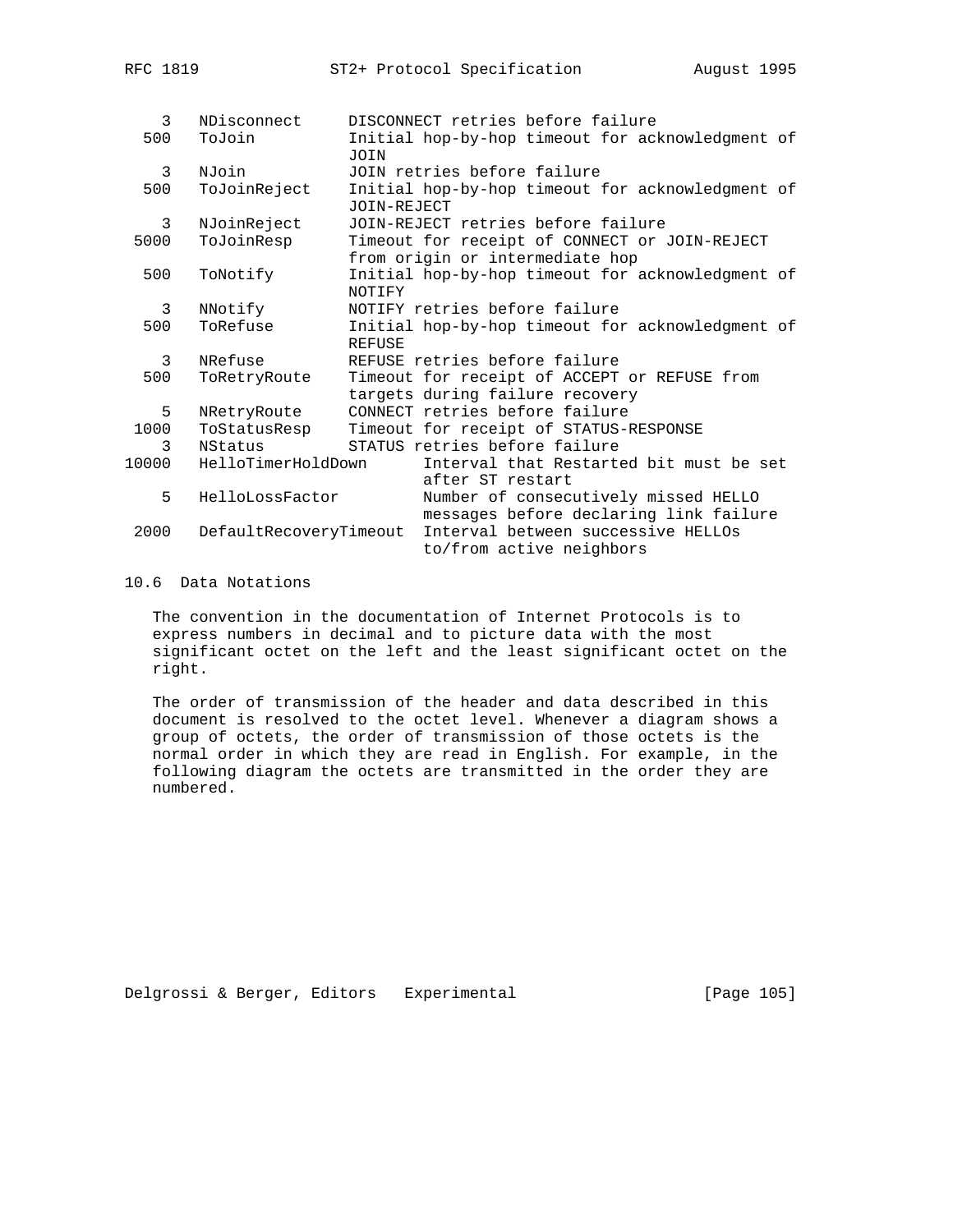



 Whenever an octet represents a numeric quantity the left most bit in the diagram is the high order or most significant bit. That is, the bit labeled 0 is the most significant bit. For example, the following diagram represents the value 170 (decimal).

> 0 1 2 3 4 5 6 7 +-+-+-+-+-+-+-+-+ |1 0 1 0 1 0 1 0| +-+-+-+-+-+-+-+-+

#### Figure 35: Significance of Bits

 Similarly, whenever a multi-octet field represents a numeric quantity the left most bit of the whole field is the most significant bit. When a multi-octet quantity is transmitted the most significant octet is transmitted first.

 Fields whose length is fixed and fully illustrated are shown with a vertical bar (|) at the end; fixed fields whose contents are abbreviated are shown with an exclamation point (!); variable fields are shown with colons  $(:).$  Optional parameters are separated from control messages with a blank line. The order of parameters is not meaningful.

11. References

| [RFC1071] | Braden, R., Borman, D., and C. Partridge,<br>"Computing the Internet Checksum", RFC 1071,<br>USC/Information Sciences Institute,<br>Cray Research, BBN Laboratories, September 1988. |
|-----------|--------------------------------------------------------------------------------------------------------------------------------------------------------------------------------------|
| [RFC1112] | Deering, S., "Host Extensions for IP Multicasting",<br>STD 5, RFC 1112, Stanford University, August 1989.                                                                            |

Delgrossi & Berger, Editors Experimental (Page 106)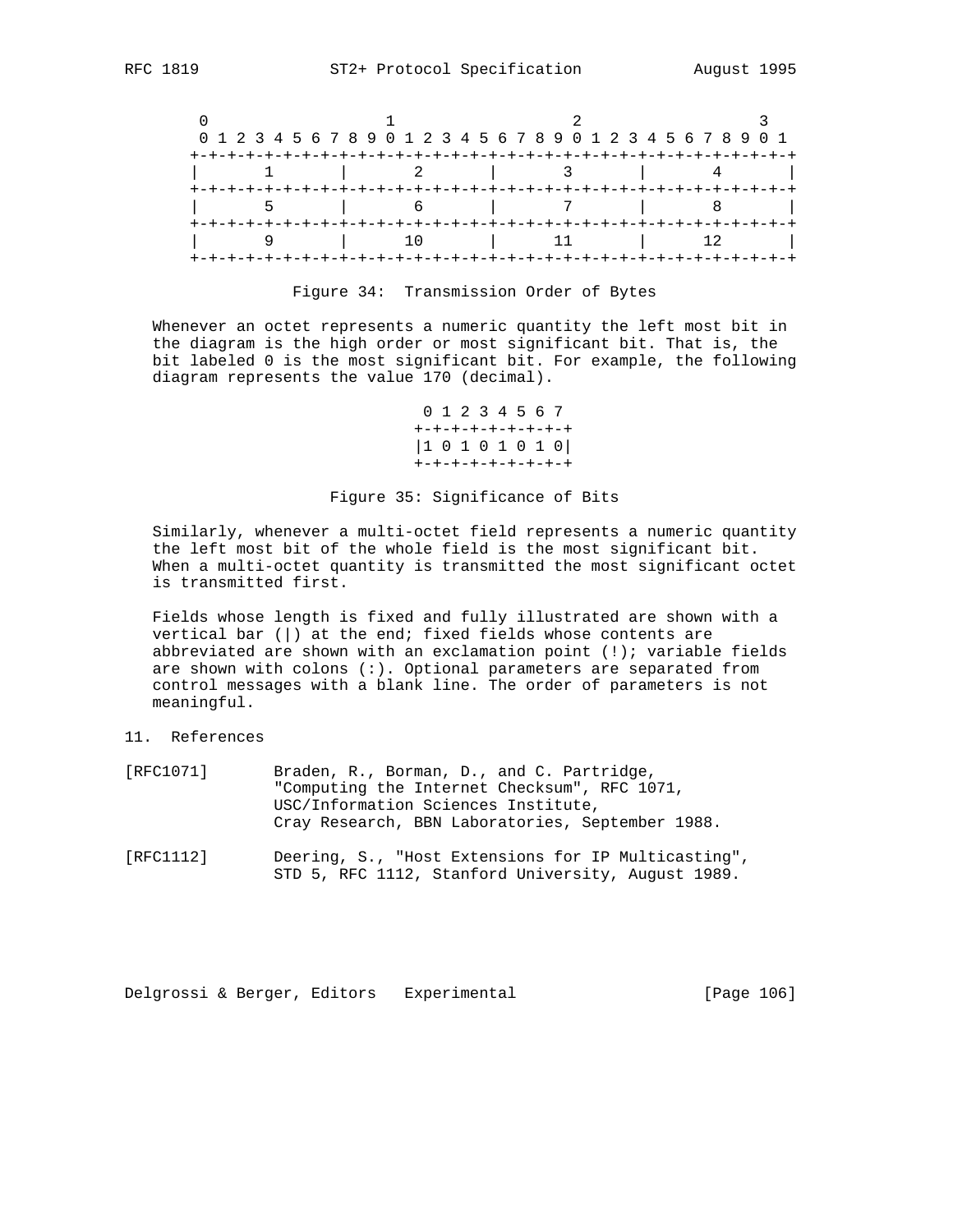- [WoHD95] L. Wolf, R. G. Herrtwich, L. Delgrossi: Filtering Multimedia Data in Reservation-based Networks, Kommunikation in Verteilten Systemen 1995 (KiVS), Chemnitz-Zwickau, Germany, February 1995.
- [RFC1122] Braden, R., "Requirements for Internet Hosts -- Communication Layers", STD 3, RFC 1122, USC/Information Sciences Institute, October 1989.
- [Jaco88] Jacobson, V.: Congestion Avoidance and Control, ACM SIGCOMM-88, August 1988.
- [KaPa87] Karn, P. and C. Partridge: Round Trip Time Estimation, ACM SIGCOMM-87, August 1987.
- [RFC1141] Mallory, T., and A. Kullberg, "Incremental Updating of the Internet Checksum", RFC 1141, BBN, January 1990.
- [RFC1363] Partridge, C., "A Proposal Flow Specification", RFC 1363, BBN, September 1992.
- [RFC791] Postel, J., "Internet Protocol", STD 5, RFC 791, DARPA, September 1981.
- [RFC1700] Reynolds, J., and J. Postel, "Assigned Numbers", STD 2, RFC 1700, USC/Information Sciences Institute, October 1994.
- [RFC1190] Topolcic C., "Internet Stream Protocol Version 2 (ST-II)", RFC 1190, CIP Working Group, October 1990.
- [RFC1633] Braden, R., Clark, D., and S. Shenker, "Integrated Services in the Internet Architecture: an Overview", RFC 1633, USC/Information Sciences Institute, MIT, Xerox PARC, June 1994.
- [VoHN93] C. Vogt, R. G. Herrtwich, R. Nagarajan: HeiRAT: the Heidelberg Resource Administration Technique - Design Philosophy and Goals, Kommunikation In Verteilten Systemen, Munich, Informatik Aktuell, Springer-Verlag, Heidelberg, 1993.
- [Cohe81] D. Cohen: A Network Voice Protocol NVP-II, University of Southern California, Los Angeles, 1981.
- [Cole81] R. Cole: PVP A Packet Video Protocol, University of Southern California, Los Angeles, 1981.

Delgrossi & Berger, Editors Experimental [Page 107]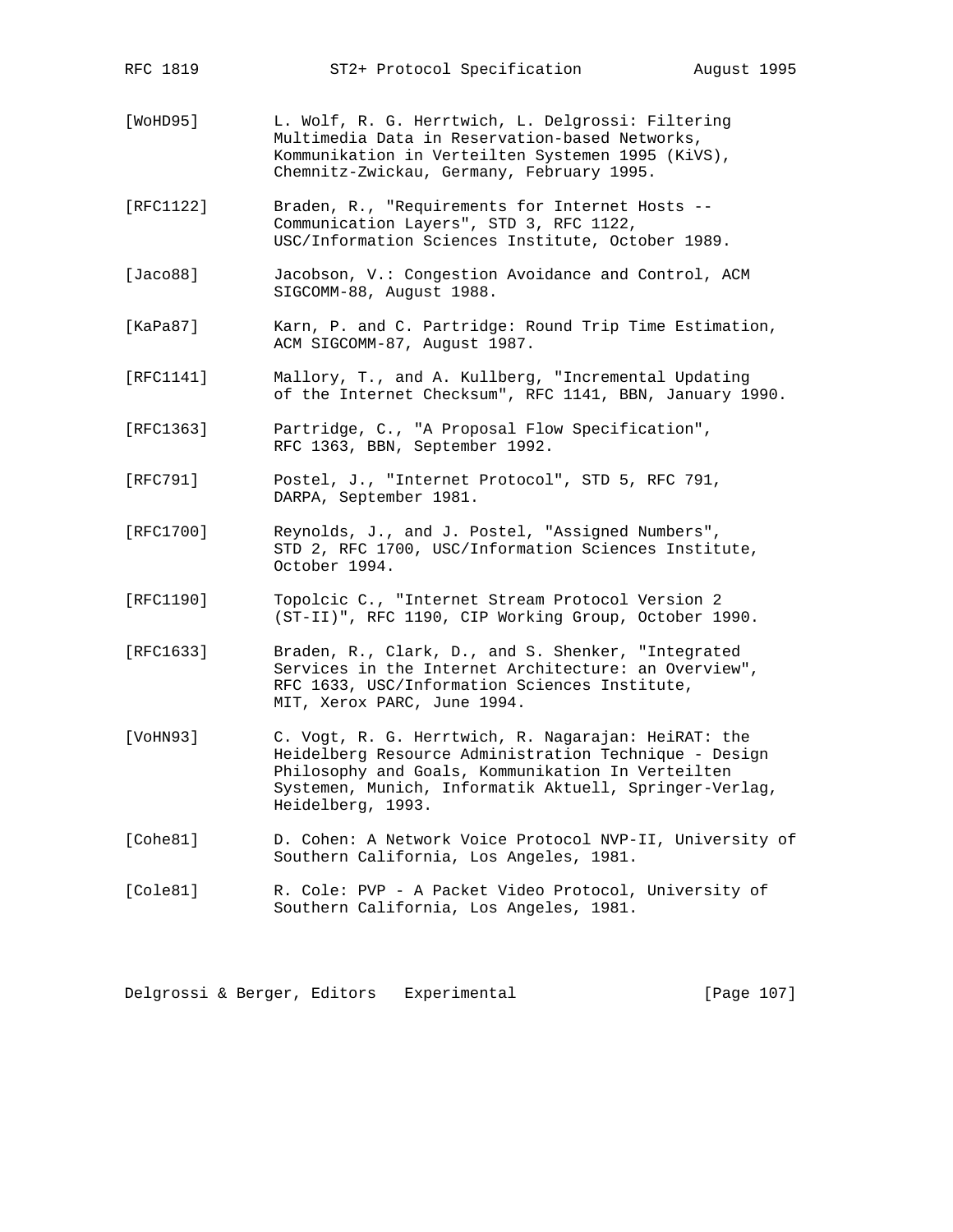- [DeAl92] L. Delgrossi (Ed.) The BERKOM-II Multimedia Transport System, Version 1, BERKOM Working Document, October, 1992.
- [DHHS92] L. Delgrossi, C. Halstrick, R. G. Herrtwich, H. Stuettgen: HeiTP: a Transport Protocol for ST-II, GLOBECOM'92, Orlando (Florida), December 1992.
- [Schu94] H. Schulzrinne: RTP: A Transport Protocol for Real-Time Applications. Work in Progress, 1994.
- 12. Security Considerations

Security issues are not discussed in this memo.

13. Acknowledgments and Authors' Addresses

 Many individuals have contributed to the work described in this memo. We thank the participants in the ST Working Group for their input, review, and constructive comments. George Mason University C3I Center for hosting an interim meeting. Murali Rajagopal for his efforts on ST2+ state machines. Special thanks are due to Steve DeJarnett, who served as working group co-chair until summer 1993.

 We would also like to acknowledge the authors of [RFC1190]. All authors of [RFC1190] should be considered authors of this document since this document contains much of their text and ideas.